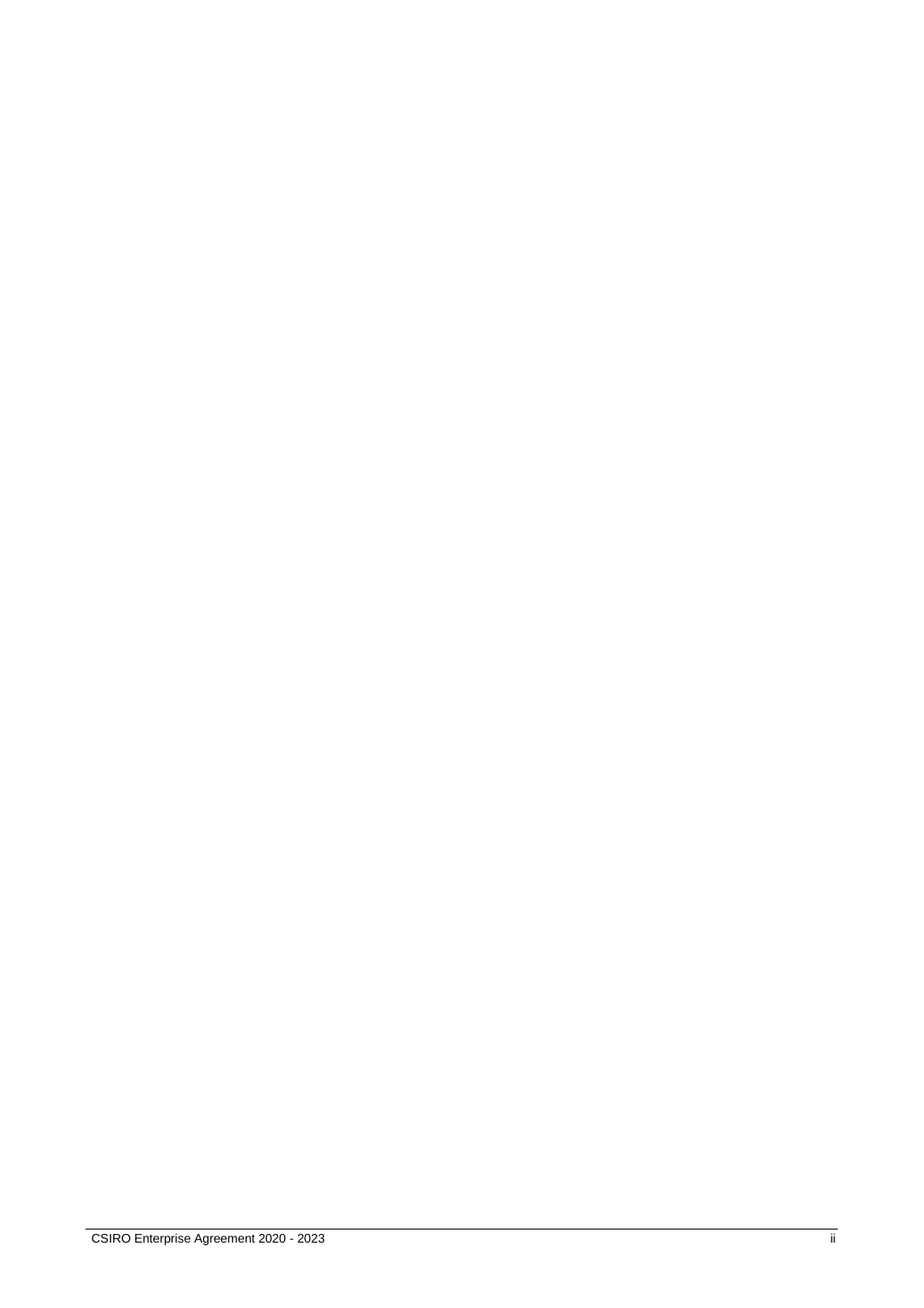# **Contents**

| $1_{-}$ |                                                         |  |
|---------|---------------------------------------------------------|--|
| 2.      |                                                         |  |
| 3.      |                                                         |  |
| 4.      |                                                         |  |
| 5.      |                                                         |  |
| 6.      |                                                         |  |
| 7.      |                                                         |  |
| 8.      |                                                         |  |
| 9.      |                                                         |  |
|         |                                                         |  |
|         |                                                         |  |
|         |                                                         |  |
|         |                                                         |  |
|         |                                                         |  |
|         |                                                         |  |
|         |                                                         |  |
|         |                                                         |  |
|         |                                                         |  |
|         |                                                         |  |
|         |                                                         |  |
|         |                                                         |  |
|         |                                                         |  |
|         |                                                         |  |
|         |                                                         |  |
|         |                                                         |  |
|         |                                                         |  |
|         |                                                         |  |
|         |                                                         |  |
|         |                                                         |  |
|         |                                                         |  |
|         |                                                         |  |
|         |                                                         |  |
|         | 31. AUSTRALIAN CENTRE FOR DISEASE PREPAREDNESS (ACDP)20 |  |
|         |                                                         |  |
|         |                                                         |  |
|         |                                                         |  |
|         | PART D. CAREER DEVELOPMENT, PERFORMANCE AND REWARDS 26  |  |
|         |                                                         |  |
|         |                                                         |  |
|         | 37. CAREER MANAGEMENT, LEARNING AND DEVELOPMENT 27      |  |
|         |                                                         |  |
|         |                                                         |  |
|         |                                                         |  |
|         |                                                         |  |
|         |                                                         |  |
|         |                                                         |  |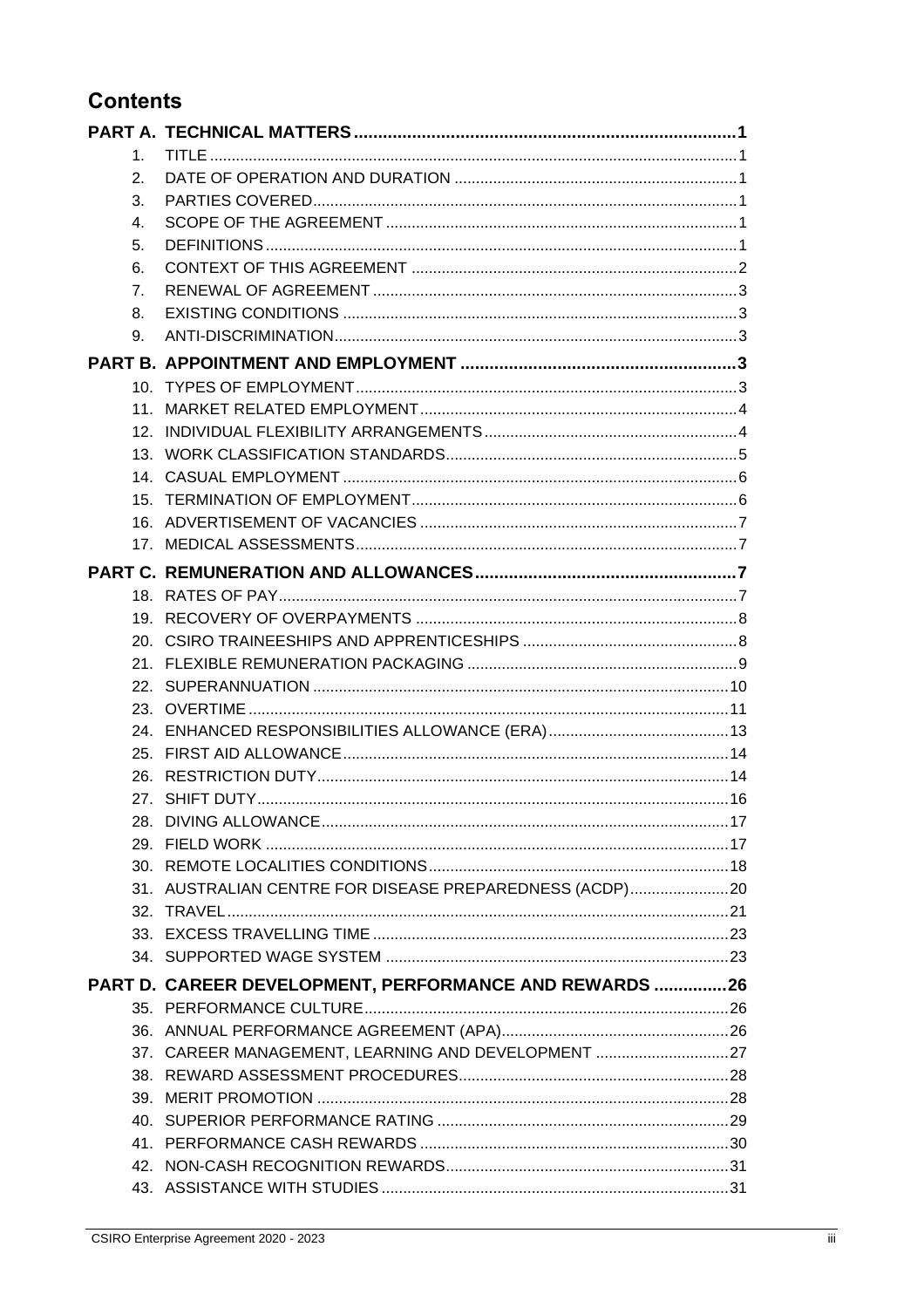| 80. REVIEW OF DECISIONS TO TERMINATE EMPLOYMENT 53 |  |
|----------------------------------------------------|--|
|                                                    |  |
|                                                    |  |
|                                                    |  |
|                                                    |  |
|                                                    |  |
|                                                    |  |
|                                                    |  |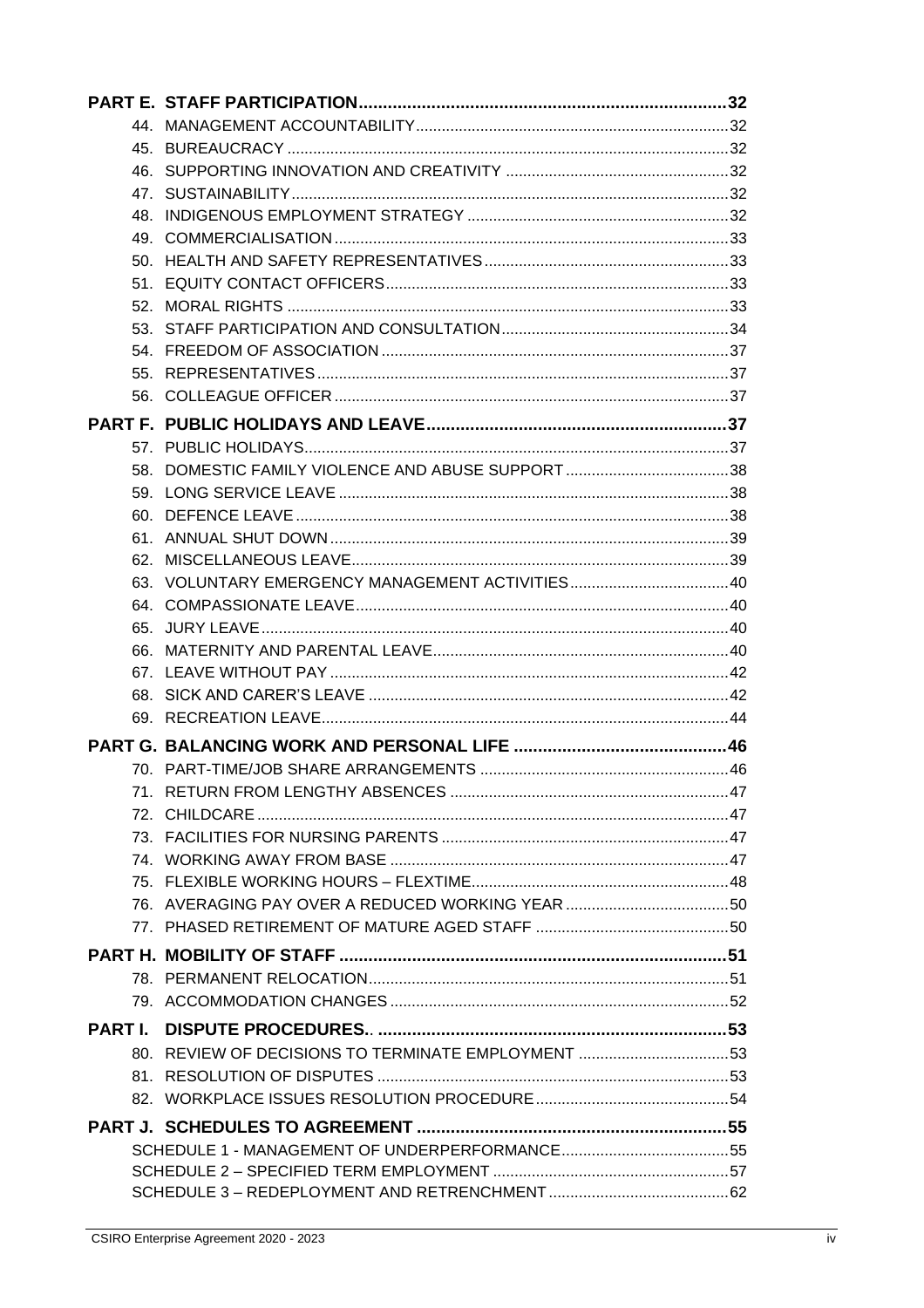| SCHEDULE 6 - CSIRO SALARY SCALES (Rates include annual leave loading) 74 |  |
|--------------------------------------------------------------------------|--|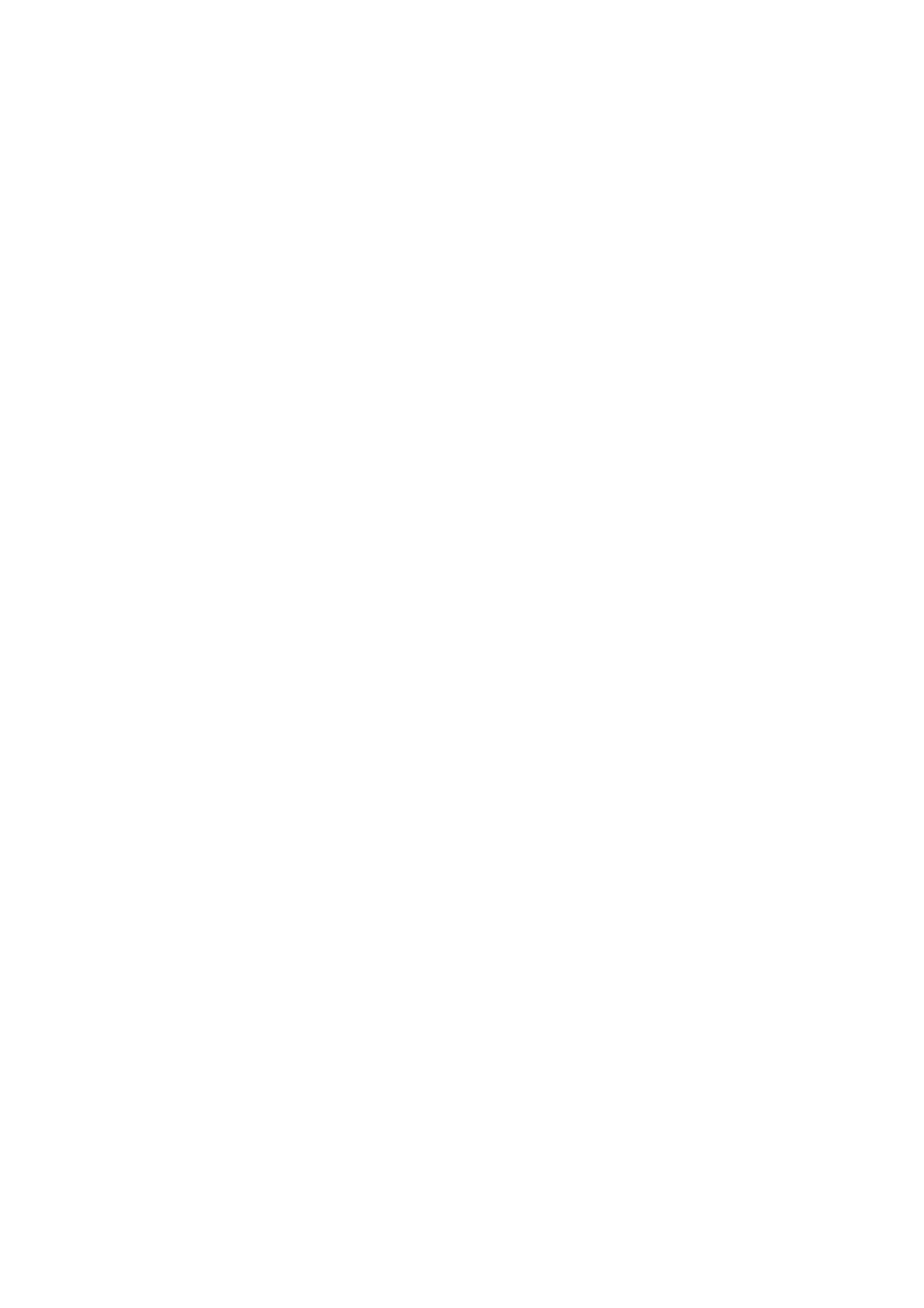# <span id="page-6-0"></span>**PART A. TECHNICAL MATTERS**

# <span id="page-6-1"></span>**1. TITLE**

This Agreement will be known as the CSIRO Enterprise Agreement 2020 - 2023.

# <span id="page-6-2"></span>**2. DATE OF OPERATION AND DURATION**

This Agreement is made pursuant to section 182 of the *Fair Work Act 2009*. This Agreement comes into operation on the day after the nominal expiry date of the CSIRO Enterprise Agreement 2017 – 2020; or seven days after it is approved by the Fair Work Commission, whichever is the later. The nominal expiry date of this Agreement will be three years from the date of commencement.

# <span id="page-6-3"></span>**3. PARTIES COVERED**

In accordance with section 53 of the *Fair Work Act 2009,* this Agreement covers:

- The CSIRO Chief Executive, on behalf of CSIRO;
- All CSIRO Officers other than senior executives who are members of the Executive Team and officers covered by the CSIRO Canberra Deep Space Communication Complex (CDSCC) Enterprise Agreement 2018 - 2021 [AG2018/6866] or any successor Agreement covering employees at the Canberra Deep Space Communication Complex, Tidbinbilla, as approved by the Fair Work Commission; and
- Subject to a decision of the Fair Work Commission, those unions approved to be covered by the Agreement.

# <span id="page-6-4"></span>**4. SCOPE OF THE AGREEMENT**

This Agreement operates to the exclusion of all previously applicable Agreements or Awards certified under the *Industrial Relations Act 1988*, *Workplace Relations Act 1996* and the *Fair Work Act 2009*.

# <span id="page-6-5"></span>**5. DEFINITIONS**

"**APA**" means Annual Performance Agreement.

"**Attendance Bandwidth**" - CSIRO will set an attendance bandwidth, in consultation with officers and their representatives, at each workplace of 10 hours' duration between the hours of 6 a.m. and 6 p.m. on a Monday to Friday. The attendance bandwidth and commencing and finishing times may differ for different categories of officers.

"**CSIRO**" means the Commonwealth Scientific and Industrial Research Organisation.

"**Senior Manager**" means a person appointed to the role of [Senior Executive,](http://my.csiro.au/Policy-Portal/Glossary.aspx#SeniorExecutive) Business Unit Director, Facilities Director and Director of CSIRO Services or an Enterprise Services group.

"**Delegate**" means a person holding an authority delegated to them under the CSIRO authorities framework.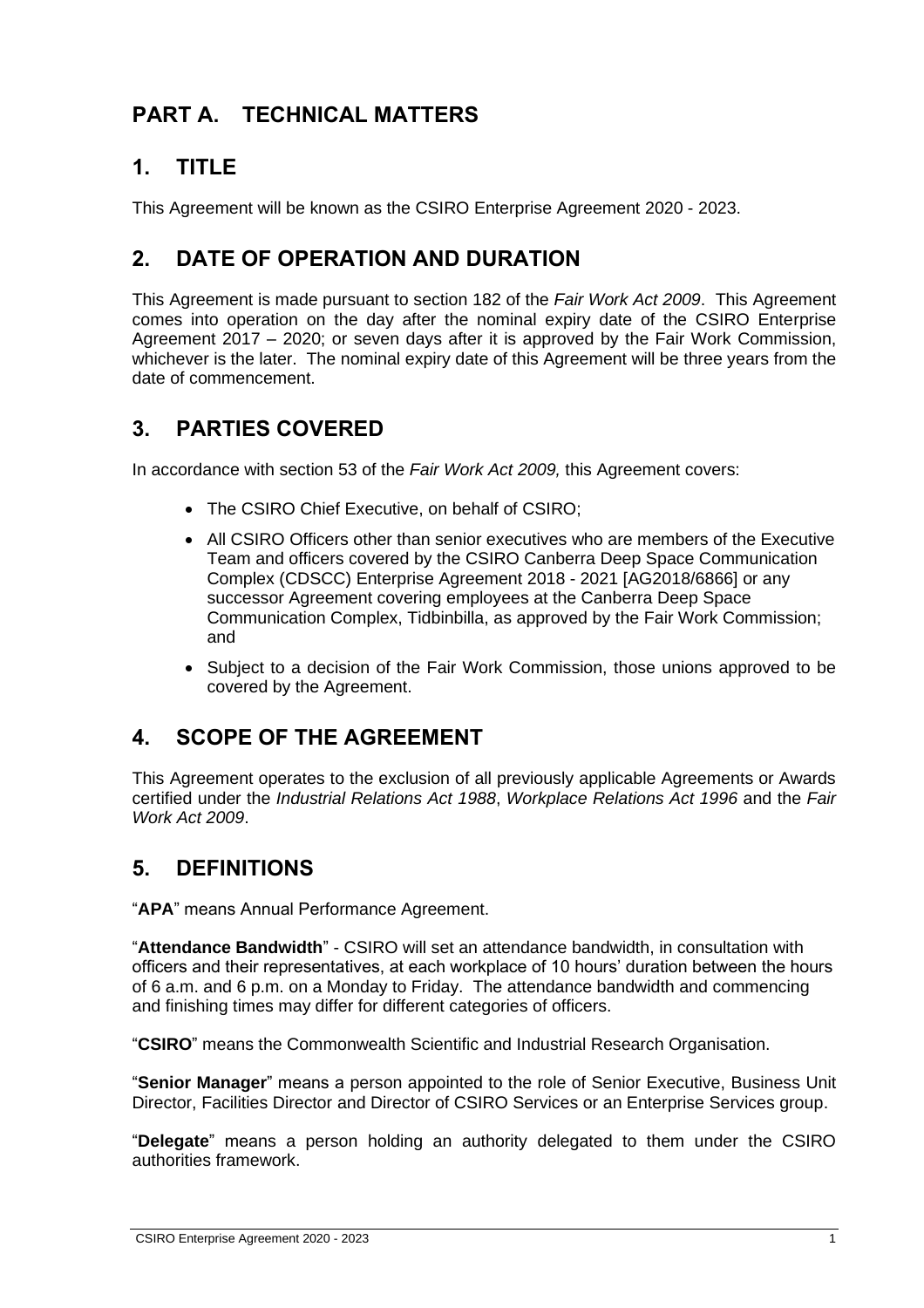"**immediate family**" member means a spouse or former spouse; partner or former partner; child, parent, grandparent, grandchild or sibling of the officer; or a child, parent, grandparent, grandchild or sibling of a spouse, former spouse, partner or former partner of the officer.

"**Officer**" means a person appointed under Section 32 of the *Science and Industry Research Act 1949*, as amended.

"**Partner**" means a person who ordinarily lives with the officer in a couple relationship (whether that includes intersex, same or opposite sex partners) on a permanent and *bona fide* domestic basis.

"**Representative**" means a person nominated by staff to represent their views and interests to management including a union workplace delegate and, except where otherwise stated, includes officials of unions that are parties covered by this Agreement.

"**Union**" means an organisation registered under the *Fair Work Act 2009*.

## <span id="page-7-0"></span>**6. CONTEXT OF THIS AGREEMENT**

- 6.1 CSIRO's mission is to deliver great science and innovative solutions for industry, society and the environment. This Agreement supports CSIRO's core purpose, role and Strategic Plan.
- 6.2 CSIRO's continued success is dependent on its people and its ability to provide an environment in which their creativity, diversity and innovation can flourish. The following key elements underpin all provisions in this Agreement:
	- Attracting, retaining, rewarding and motivating the right mix of highly skilled, outcome-focused and team-oriented people;
	- Encouraging development, learning, growth and effective utilisation of staff capabilities;
	- Celebrating outstanding contributions by individuals and teams through meaningful awards and rewards;
	- Providing competitive salaries that recognise officers' contributions and achievements;
	- Providing a healthy, safe and inclusive work environment;
	- Treating people equitably and with respect;
	- Encouraging and fostering effective communication processes and productive work relationships;
	- Facilitating a reasonable balance between work and personal responsibilities.
- 6.3 This Agreement provides the cultural and operational foundation needed to achieve CSIRO's strategic goals.
- 6.4 Consistent with CSIRO's Code of Conduct, all officers are expected to perform their duties with professionalism and integrity and behave at all times in a manner that upholds CSIRO's reputation. This includes compliance with all applicable laws and regulations and with CSIRO policies, standards and procedures.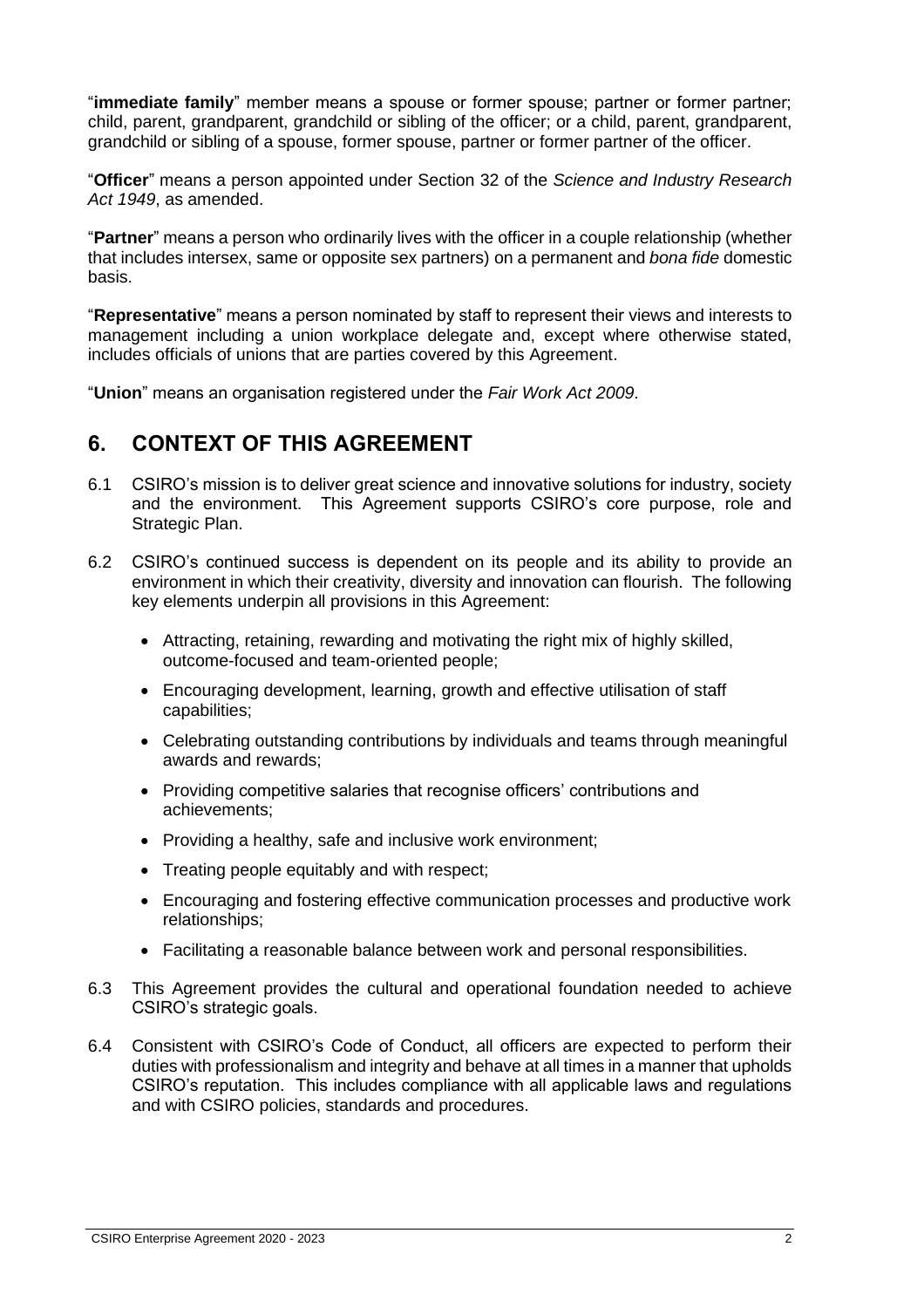# <span id="page-8-0"></span>**7. RENEWAL OF AGREEMENT**

This Agreement shall operate until it is replaced, varied or terminated in accordance with the *Fair Work Act 2009*.

# <span id="page-8-1"></span>**8. EXISTING CONDITIONS**

- 8.1 This Agreement will be read and interpreted in conjunction with the National Employment Standards (NES). Where there is inconsistency between this Agreement and the NES, and the NES provides greater benefit, the NES provision will apply to the extent of the inconsistency.
- 8.2 The operation of this Agreement is supported by policies, principles and procedures. These policies, principles and procedures do not form part of this Agreement. If there is any inconsistency between the policies, principles and procedures and the terms of this Agreement, the express terms of this Agreement will prevail.
- 8.3 Proposed changes affecting the conditions of employment of CSIRO officers, as expressed in the CSIRO Terms and Conditions of Service and CSIRO procedures will be subject to consultation with the parties to this Agreement and the officers covered thereby.

# <span id="page-8-2"></span>**9. ANTI-DISCRIMINATION**

- 9.1 The parties to this Agreement are committed to providing a positive working environment through eliminating and preventing workplace discrimination and bullying and other forms of unacceptable behaviour. This includes behaviour such as direct and indirect discrimination, bullying, harassment, intimidation, threats and physical violence in the workplace. Discrimination and bullying create an unpleasant work environment, are detrimental to individual and team productivity and can affect staff health and wellbeing. This commitment is consistent with CSIRO's obligations under anti-discrimination legislation and is reflected in CSIRO's Code of Conduct.
- 9.2 The parties to this Agreement will seek to prevent and eliminate bullying and workplace discrimination on the basis of race, colour, sex, intersex status, sexual orientation, gender identity, age, physical or mental disability, relationship or marital status, family responsibilities, pregnancy, religion, political opinion, national extraction or social origin.

# <span id="page-8-3"></span>**PART B. APPOINTMENT AND EMPLOYMENT**

# <span id="page-8-4"></span>**10. TYPES OF EMPLOYMENT**

- 10.1 Officers shall be appointed on the basis of one of the following types of employment:
	- indefinite employment;
	- specified term employment;
	- casual employment.
- 10.2 Subject to Schedule 2 to this Agreement, indefinite employment will be the standard form of employment in CSIRO.
- 10.3 Officers in the listed types of employment may be appointed to work full-time or part-time hours.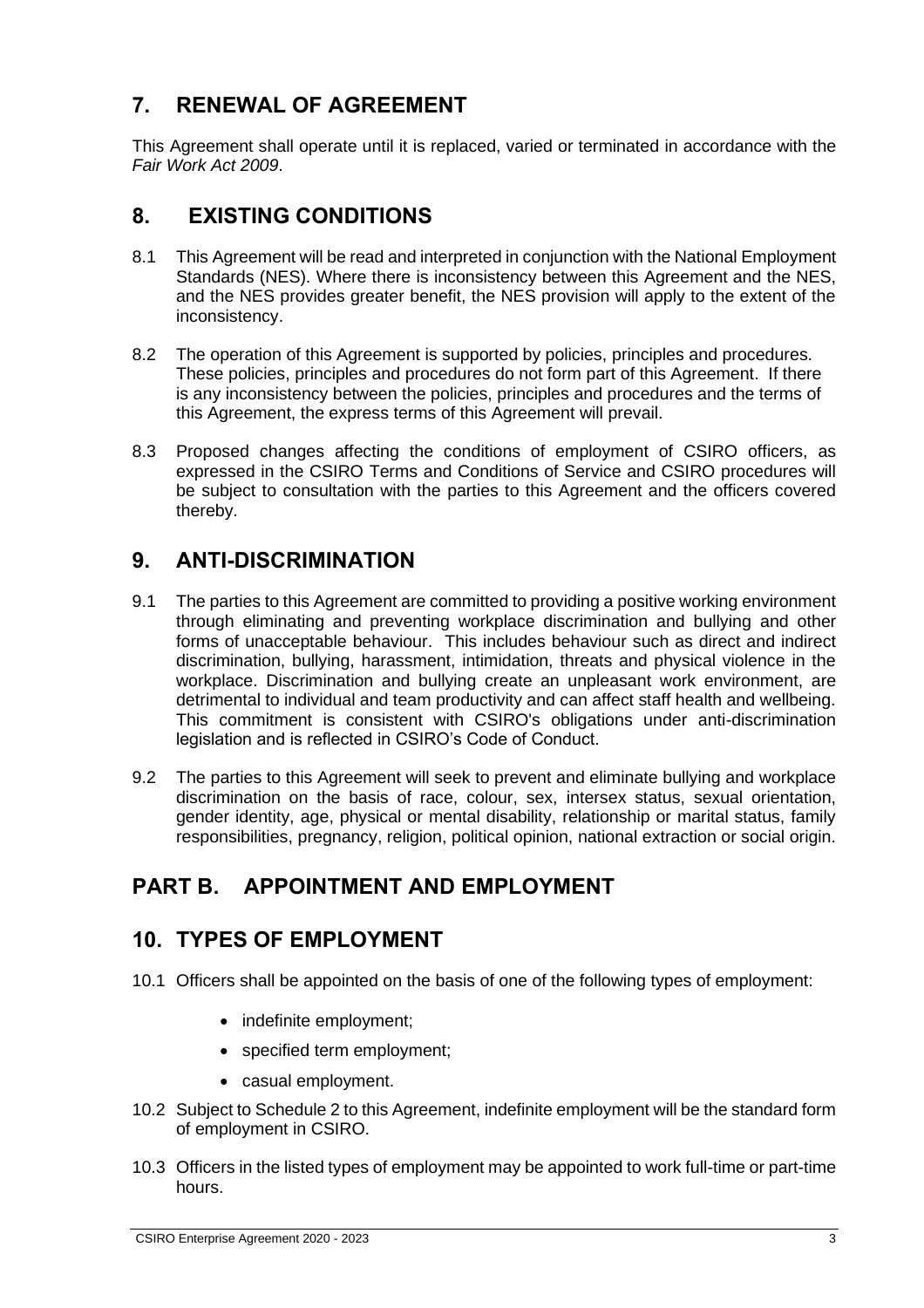- 10.4 At the time of employment, CSIRO will inform each officer in writing of the terms of their appointment including:
	- The type of employment;
	- whether a probationary period applies and if so, the expected duration;
	- if the officer has been appointed for a specified term, the project or task in relation to which the person has been appointed and/or the duration of the appointment; and
	- a list of the main instruments governing the terms and conditions of their employment

# <span id="page-9-0"></span>**11. MARKET RELATED EMPLOYMENT**

- 11.1 Where an officer who would otherwise be classified at CSOF Level 5.1 or above, or a CSIRO Early Research Career (CERC) Postdoctoral Fellow classified at CSOF Level 4, possesses skills or capabilities that are in high market demand, CSIRO may, at its discretion, offer supplementary remuneration for a specified period.
- 11.2 Where a market related employment arrangement concludes and an officer is to continue in employment, they will revert to the standard conditions applicable to their classification.
- 11.3 Disputes concerning the application of an agreed market related employment arrangement will be resolved in accordance with clause 81 of this Agreement.
- 11.4 Market related employment arrangements made prior to the commencement of this Agreement will, unless terminated beforehand, continue to operate until the nominated expiry date in the arrangement.

# <span id="page-9-1"></span>**12. INDIVIDUAL FLEXIBILITY ARRANGEMENTS**

- 12.1 CSIRO and an officer covered by this Enterprise Agreement may agree to make an individual flexibility arrangement to vary the effect of terms of the Agreement if:
	- (a) the Agreement deals with one or more of the following matters:
		- arrangements about when work is performed;
		- overtime rates;
		- penalty rates;
		- allowances;
		- remuneration;
		- leave;
		- part-time/job share arrangements;
		- return from lengthy absences:
		- working away from home base;
		- flexible working hours flextime;
		- averaging pay over a reduced working year;
		- phased retirement of mature aged staff; and
	- (b) the arrangement meets the genuine needs of CSIRO and an officer in relation to one or more of the matters mentioned in clause 12.1(a); and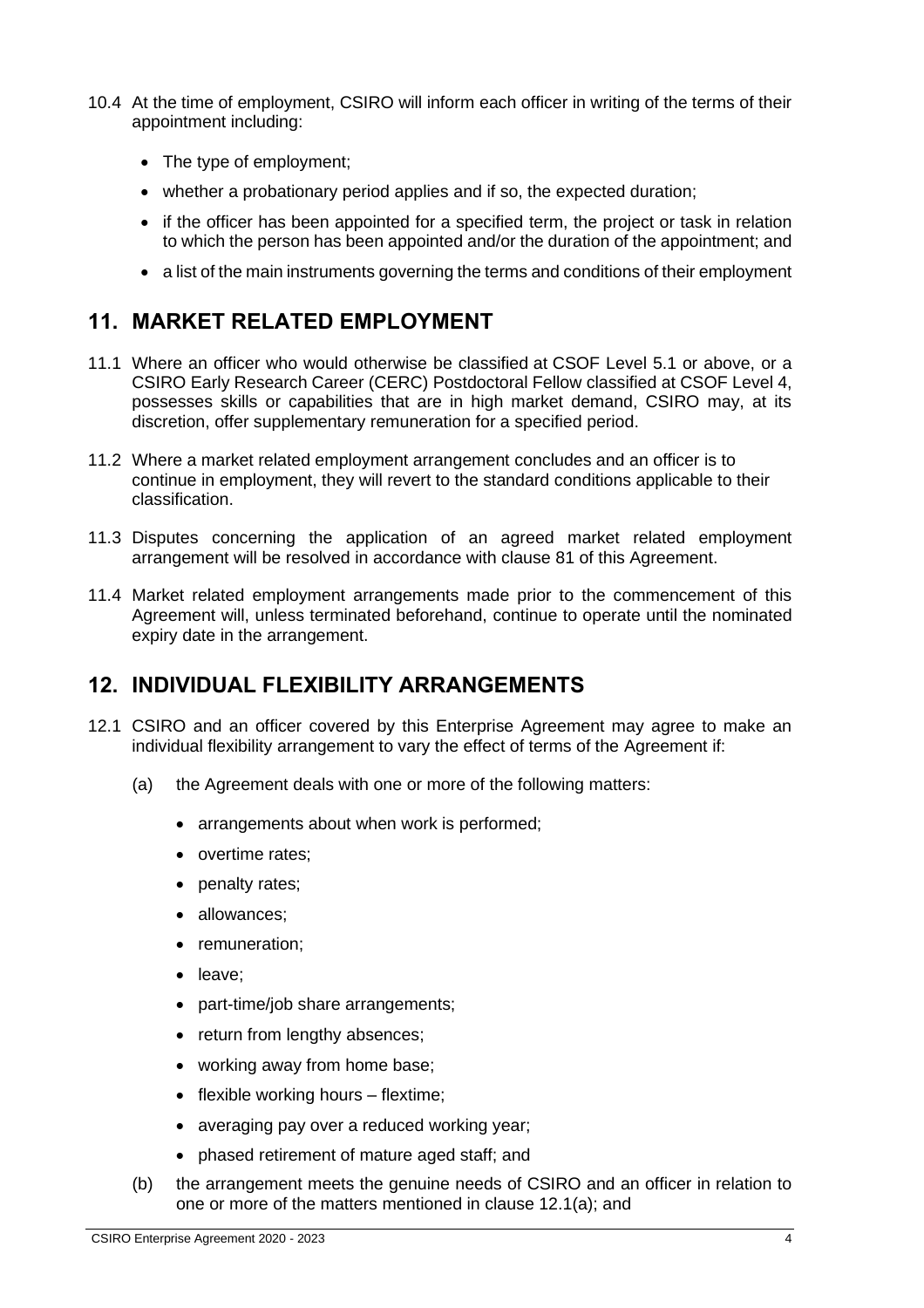- (c) the arrangement is genuinely agreed to by CSIRO and an officer.
- 12.2 CSIRO must ensure that the terms of the individual flexibility arrangement:
	- (a) are about permitted matters under section 172 of the *Fair Work Act 2009*; and
	- (b) are not unlawful terms under section 194 of the *Fair Work Act 2009*; and
	- (c) result in the officer being better off overall than the officer would be if no arrangement was made.
- 12.3 CSIRO must ensure that the individual flexibility arrangement:
	- (a) is in writing; and
	- (b) includes the name of CSIRO and the officer; and
	- (c) is signed by CSIRO and the officer and if the officer is under 18 years of age, signed by a parent or guardian of the officer; and
	- (d) includes details of:
		- the terms of the Enterprise Agreement that will be varied by the arrangement; and
		- how the arrangement will vary the effect of the terms; and
		- how the officer will be better off overall in relation to the terms and conditions of their employment as a result of the arrangement; and
	- (e) states the day on which the arrangement commences.
- 12.4 CSIRO must give the officer a copy of the individual flexibility arrangement within 14 days after it is agreed to.
- 12.5 CSIRO or the officer may terminate the individual flexibility arrangement:
	- (a) by giving no more than 28 days written notice to the other party to the arrangement; or
	- (b) if CSIRO and the officer agree in writing at any time.

# <span id="page-10-0"></span>**13. WORK CLASSIFICATION STANDARDS**

- 13.1 The classification of CSIRO officers will be determined according to CSIRO's Work Classification Standards, which derive from the Classification Levels Descriptors that appear in Schedule 5 of this Agreement.
- 13.2 Work Classification Standards are to be applied in accordance with the Classification Level Descriptors and any proposed changes will be subject to consultation with the parties to this Agreement.
- 13.3 CSIRO recognises that National Training Packages exist and that nationally endorsed competency standards are already in place for many occupational groups. Where these endorsed training packages satisfy CSIRO's operational needs, CSIRO agrees in principle to utilise them for training and career development (agreed in the context of the Annual Performance Agreement [APA] process) thereby facilitating portability of training and skill.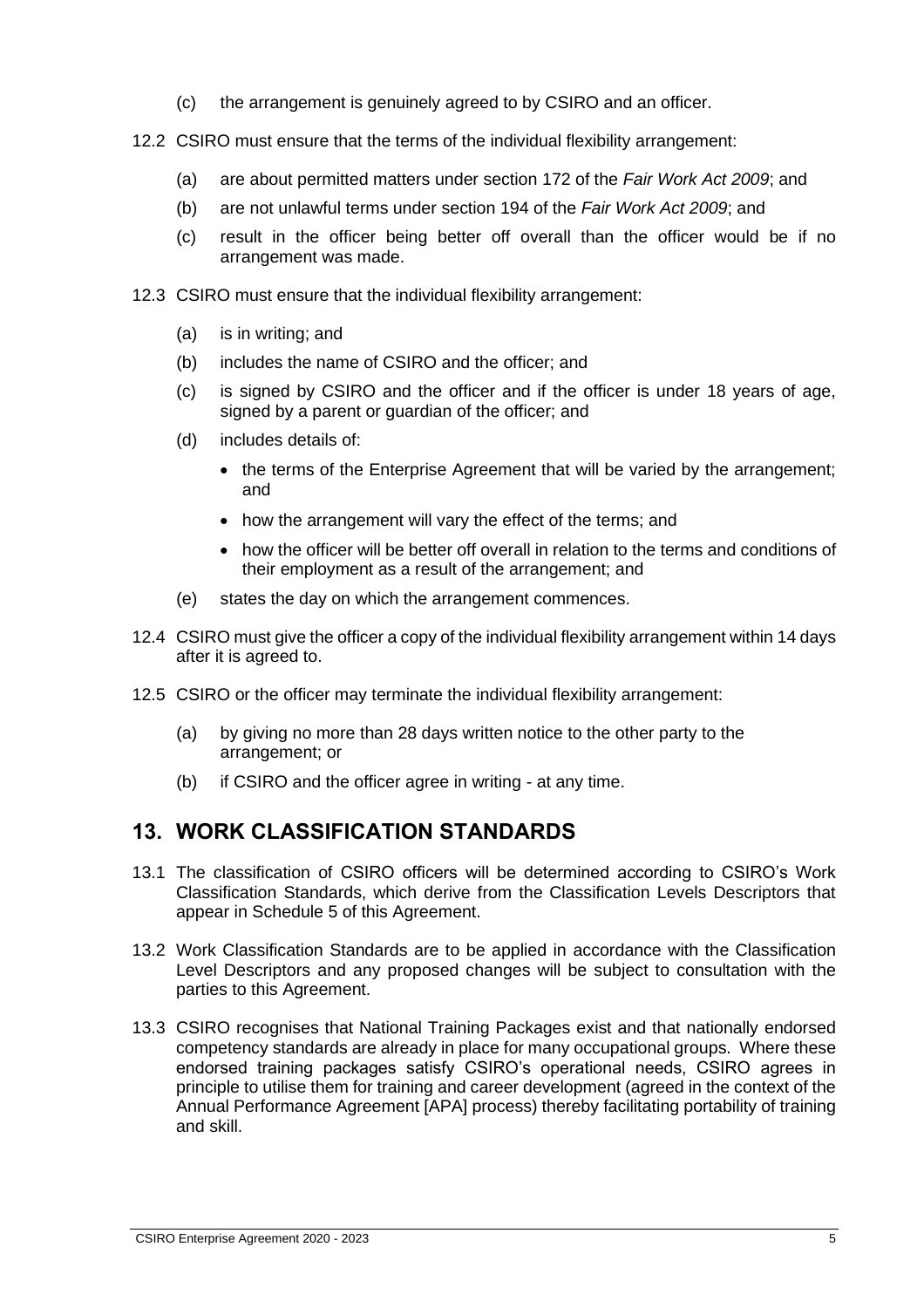# <span id="page-11-0"></span>**14. CASUAL EMPLOYMENT**

- 14.1 A 'casual officer' shall mean a person who is employed by the hour and paid on an hourly basis to cover genuine temporary need, including seasonal needs.
- 14.2 A casual officer shall be paid for work performed inside the attendance bandwidth at an hourly rate based on the appropriate salary of one of the classification levels prescribed in Schedule 6.
- 14.3 In calculating the hourly rate, a 25% loading will be paid to officers appointed on a casual basis, in recognition that casuals do not have access to certain entitlements.
- 14.4 Casual officers are not entitled to the following:
	- paid leave (except long service leave);
	- payment for public holidays not worked; and
	- allowances unless otherwise provided for elsewhere in this Agreement.
- 14.5 For work performed outside the attendance bandwidth, payment will be made at the rate determined in accordance with clause 14.2 without the 25% loading, plus:
	- Monday to Friday  $-40%$
	- Saturday, Sunday or a public holiday 100%
- 14.6 **Casual officers directed to leave work**: Where there is insufficient work available on any one day, and a casual officer is directed to leave work, that officer will receive payment for the hours worked and for the remainder of the previously agreed hours of work for that day.
- 14.7 **Employment may be terminated**: The employment of a casual may be terminated at any time provided that the officer is entitled to receive payment for the hours the officer was appointed to work on the day the officer is advised of the termination of employment.

# <span id="page-11-1"></span>**15. TERMINATION OF EMPLOYMENT**

- 15.1 Resignation
	- (a) All officers, other than casual officers, are required to provide a minimum of two weeks written notice of resignation.
	- (b) If an officer fails to give the requisite notice under clause 15.1(a), CSIRO shall have the right to make deductions from the officer's final entitlements to the extent of the overpayment, in accordance with the requirements of the *Fair Work Act 2009.*
	- (c) Upon an officer giving their resignation, CSIRO may elect that the officer does not work through the notice period but will pay the officer the balance of the two week notice period in lieu.
	- (d) Any period of recreation leave or part thereof may be used to offset notice of resignation by the officer where mutually agreed between the officer and CSIRO.

#### 15.2 Termination by CSIRO

(a) CSIRO will provide the following periods of notice when terminating the employment of an officer: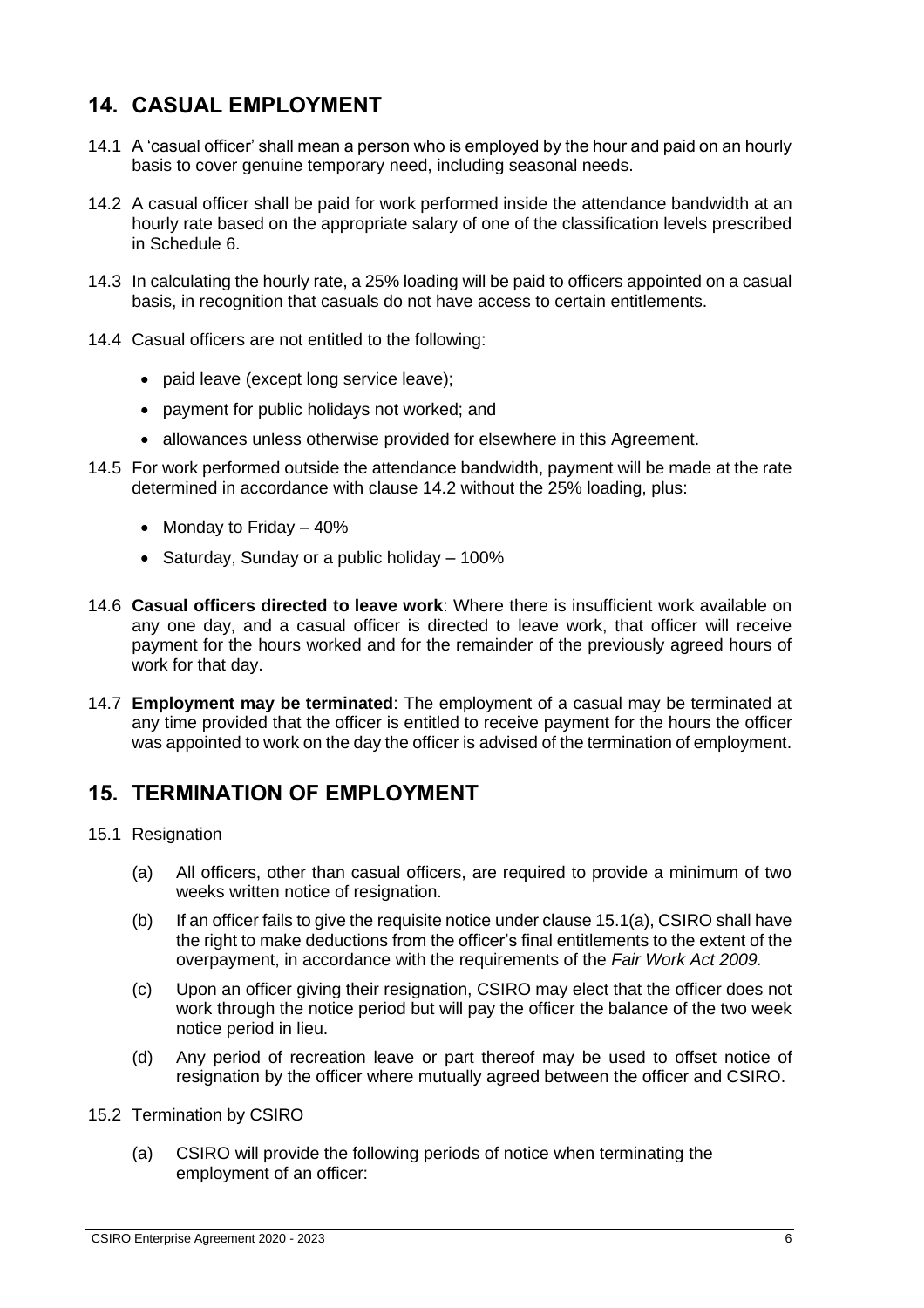| <b>Period of continuous service</b> | Minimum notice period |  |
|-------------------------------------|-----------------------|--|
| Less than 1 year                    | 1 week                |  |
| 1-3 years                           | 2 weeks               |  |
| 3-5 years                           | 3 weeks               |  |
| Over 5 years                        | 4 weeks               |  |

- (b) Officers will receive one extra week of notice if they are over 45 years of age and have at least 2 years continuous service.
- (c) CSIRO may elect that the officer does not work through the notice period and will provide a payment in lieu of notice.
- (d) Notice is not required for termination of employment due to serious misconduct.

# <span id="page-12-0"></span>**16. ADVERTISEMENT OF VACANCIES**

In other than special circumstances competitive recruitment must be used to fill all vacancies with indefinite tenure, and specified period (i.e. term) vacancies of 18 months duration or more which are not filled by internal transfer or redeployment.

# <span id="page-12-1"></span>**17. MEDICAL ASSESSMENTS**

CSIRO may require officers to undergo medical assessments, where that request is lawful and reasonable.

# <span id="page-12-2"></span>**PART C. REMUNERATION AND ALLOWANCES**

## <span id="page-12-3"></span>**18. RATES OF PAY**

18.1 Salary Rates

Salary rates will be increased as follows with the rates set out in Schedule 6 to this Agreement:

- **1 st increase** 2% effective 6 months from the date of commencement of this Agreement;
- 2<sup>nd</sup> **increase** 2% effective 12 months from the date of commencement of this Agreement;
- **3 rd increase** 2% effective 24 months from the date of commencement of this Agreement.
- 18.2 Commencing Salaries for Administrative and Technical Officers
	- (a) The minimum commencing salary for experienced administrative and technical officers (excluding trades officers) will be CSOF Level 2.1.
	- (b) Where a person is appointed to undertake work which requires possession of a recognised trade certificate, the minimum salary payable on commencement will be CSOF Level 2.5. However, where the officer has at least five years relevant post apprenticeship trades experience or equivalent gained though recognised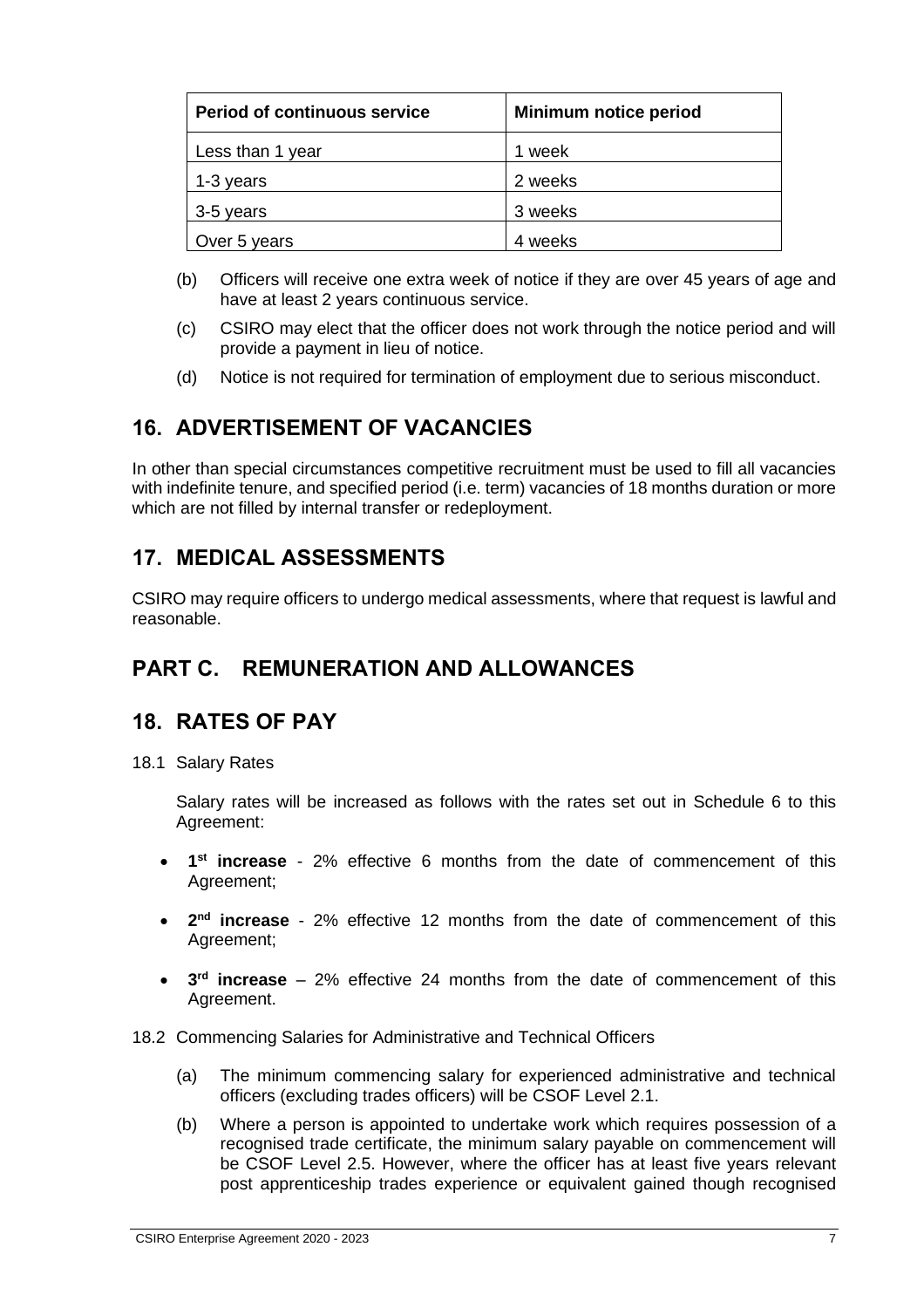post trade qualifications, the minimum salary payable on commencement will be CSOF Level 3.1.

18.3 Normal Fortnightly salary

Unless otherwise agreed with the individual, officers shall be paid fortnightly in accordance with the following formula:

313 Annual Salary  $\times \frac{12}{346}$ 

- 18.4 Graduate Salaries
	- (a) Where a person is appointed to undertake work which requires possession of a degree, the position occupied by that individual must not be classified below CSOF Level 3 and the minimum salary payable will be CSOF Level 3.1 (3 year degree) or CSOF Level 3.3 (4 year degree).
	- (b) Where a person is appointed to undertake work which requires possession of a PhD, the position occupied by that individual must not be classified below CSOF Level 4 and the minimum salary payable will be CSOF Level 4.2, except where an appointment is made at CSOF Level 4.1 because a doctorate has been submitted but not confirmed.
- 18.5 Death of an officer

Where an officer dies, or CSIRO has directed that an officer will be presumed to have died on a particular date, payment may be made to the dependants or partners or the legal personal representative of the former officer of an amount that would have been paid if the officer had otherwise ceased employment.

# <span id="page-13-0"></span>**19. RECOVERY OF OVERPAYMENTS**

- 19.1 On becoming aware of a salary overpayment to an officer, CSIRO will notify the officer and establish an agreed period in which the officer will repay the amounts owing. In the event that agreement cannot be reached on the recovery action, CSIRO shall determine reasonable arrangements for repayment having regard to the officer's personal circumstances.
- 19.2 Where an overpayment has not been recovered prior to an officer resigning or otherwise ceasing duty with CSIRO, CSIRO may make deductions from the officer's final entitlements to the extent of the overpayment, in accordance with the requirements of the *Fair Work Act 2009*.

# <span id="page-13-1"></span>**20. CSIRO TRAINEESHIPS AND APPRENTICESHIPS**

- 20.1 CSIRO Traineeships including Apprenticeships apply to individuals undertaking structured on the job training together with accredited courses of study. All designated Traineeship positions will detail required levels of attainment and be designed to develop the competencies and performance standards required for one of the classification levels detailed in Schedule 5 (Classification Level Descriptors).
- 20.2 The remuneration of individuals designated as CSIRO Trainees or Apprentices will be a percentage of the salary appropriate to the classification level referred to in clause 20.3. The percentage will be determined on the basis of the level of attainment measured against the previously agreed training objectives. Acceptable levels of attainment are required in both education and application of outcomes to work.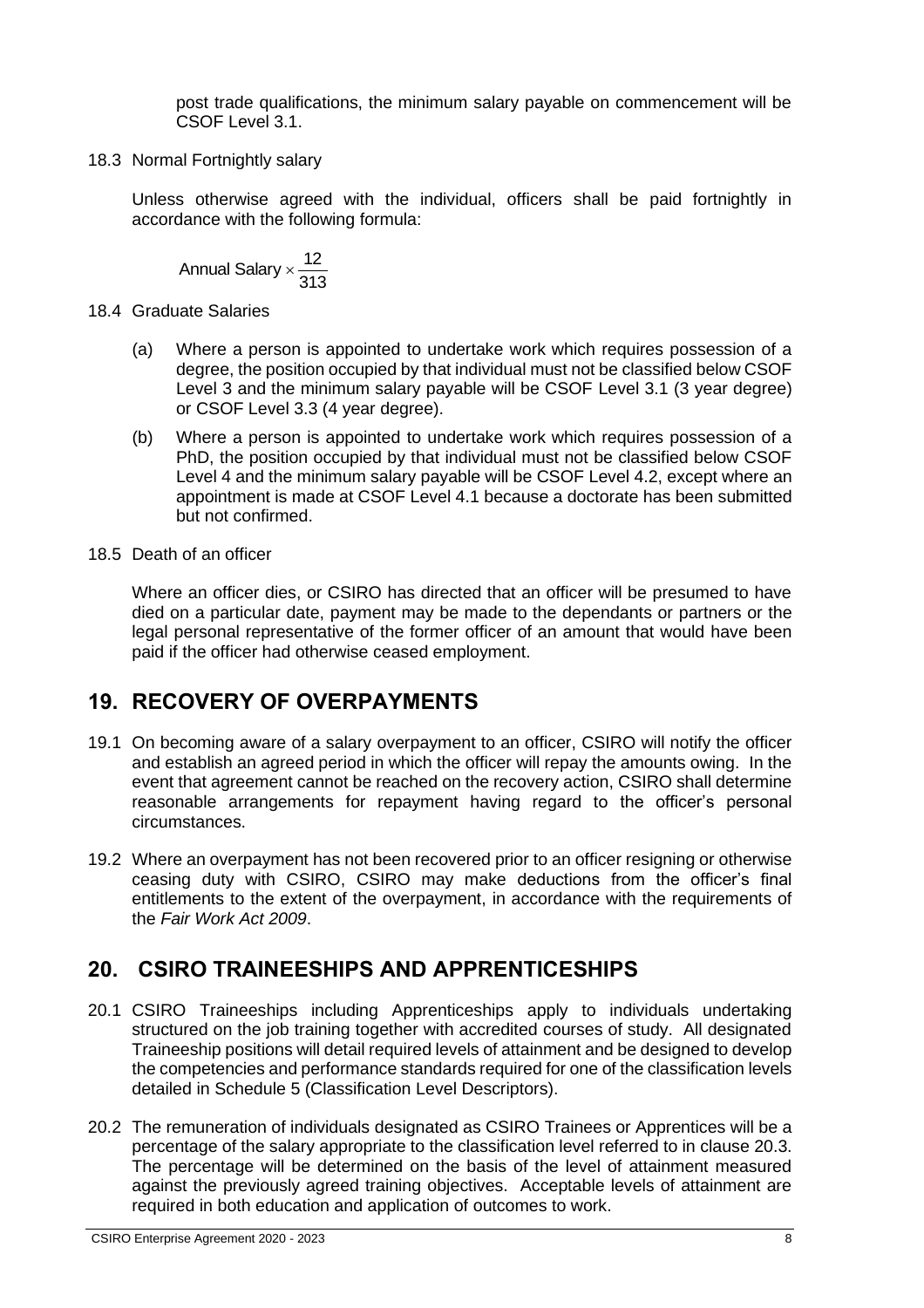20.3 An individual undertaking a training program, which is structured to provide one or more levels of attainment, will be entitled to payment at a rate calculated by applying one of the following percentages to the salary determined in accordance with clause 20.2:

| (a) | One level of attainment:                   |                       |
|-----|--------------------------------------------|-----------------------|
|     | Level 1 (commencing salary)                | 50%                   |
| (b) | Two levels of attainment:                  |                       |
|     | Level 1 (commencing salary)                | 50%                   |
|     | Level <sub>2</sub>                         | 75%                   |
| (c) | Three levels of attainment:                |                       |
|     | Level 1 (commencing salary)                | 50%                   |
|     | Level <sub>2</sub>                         | 70%                   |
|     | Level 3                                    | 90%                   |
| (d) | Four levels of attainment:                 |                       |
|     | Level 1 (commencing salary)                | 50%                   |
|     | Level <sub>2</sub>                         | 62.5%                 |
|     | Level 3                                    | 75%                   |
|     | Level 4                                    | 90%                   |
| (e) | Four levels of attainment: Apprenticeship: |                       |
|     | Level 1 (commencing salary)                | 50% of CSOF Level 2.5 |
|     | Level 2                                    | 62.5% of CSOF Level 2 |

| <u>JUMUH UUUT LUVULAJ</u> |
|---------------------------|
| 62.5% of CSOF Level 2.5   |
| 75% of CSOF Level 2.5     |
| 90% of CSOF Level 2.5     |
|                           |

- 20.4 A CSIRO Apprentice or Trainee is obliged to work in accordance with the training plan. The Apprentice or Trainee shall be deemed to be at work when attending required training. Failure to achieve the training or work objectives within the required timeframes may result in termination of the Traineeship.
- 20.5 Upon successful completion of both the structured on the job training and the accredited course(s) of study, a Trainee may be directly appointed to a position without the requirement for the position to be advertised provided that the trainee entered CSIRO through a competitive selection process and a position is available and related to the discipline of the Traineeship undertaken.
- 20.6 The Trainee will be appointed in accordance with CSIRO's Work Classification Standards and at the classification level and performance and development step at which the Traineeship remuneration was based.

# <span id="page-14-0"></span>**21. FLEXIBLE REMUNERATION PACKAGING**

21.1 CSIRO offers flexible remuneration arrangements on a salary sacrifice basis. The arrangements provide for packaging under conditions approved by CSIRO on the basis of no extra cost to CSIRO. Additional costs such as Fringe Benefits Tax, other taxes and administrative costs will be met by the officer as part of the arrangement.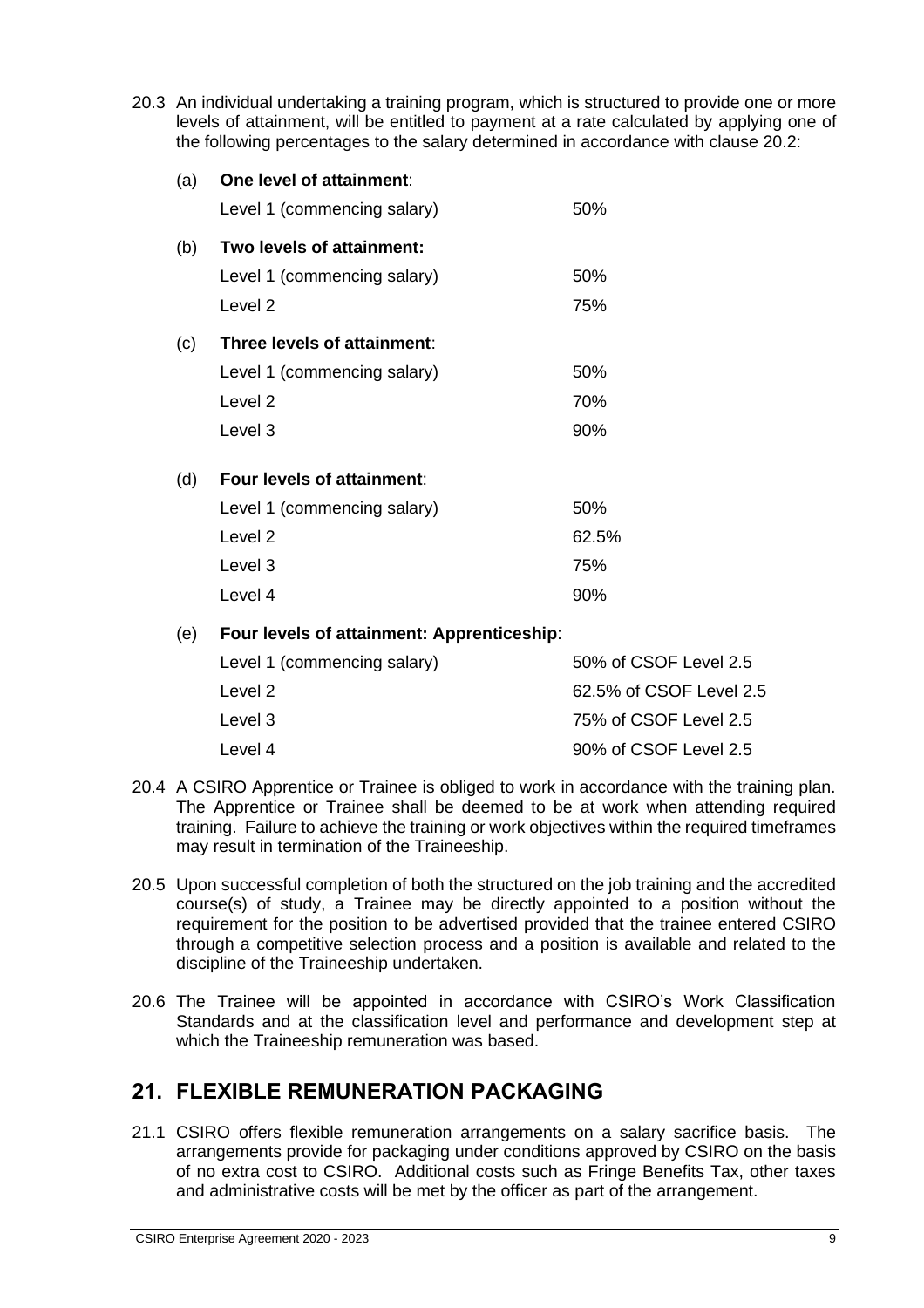- 21.2 Officers who are considering remuneration packaging are encouraged to seek, at their own expense, financial advice. Where officers or their representatives arrange visits by financial advisers, these advisers may only enter the site with the prior agreement of management and may make presentations to officers at times agreed by management.
- 21.3 The remuneration packaging offered by CSIRO will include vehicle leasing on a salary sacrifice basis.
- 21.4 Where a remuneration package contains benefits wholly or partly provided by salary sacrifice, the officer's annual rate of salary, for the purposes of the *Superannuation Act 1976*, the *Superannuation Act 1990*, the *Superannuation Act 2005* or any other superannuation scheme, shall be as determined under the *Science and Industry Research Act 1949*, provided that the officer's annual rate of salary for this purpose shall not be less than the salary rate applicable to the officer under Schedule 6 plus any allowance payable under this Agreement that would otherwise be treated as salary for the purposes of the officer's superannuation scheme.
- 21.5 Where an officer enters into a salary sacrifice arrangement, the officer's salary for the purposes of other terms and conditions of employment that reference an officer's salary, shall be the amount that would otherwise be treated as salary for those purposes had the salary sacrifice arrangement not been in place.

# <span id="page-15-0"></span>**22. SUPERANNUATION**

- 22.1 Eligible officers may elect to join the PSS accumulation plan (PSSap). The PSSap is also the default superannuation scheme for eligible officers who make no election. In respect of officers who are members of the PSSap, CSIRO will pay an employer contribution to the scheme at the rate prescribed under the *Superannuation Act 2005* (as varied from time to time). At the time of approval of this Agreement the contribution rate is 15.4% of an officer's "fortnightly contribution salary" (as defined in the Public Sector Superannuation Scheme).
- 22.2 Where an officer is not eligible to join, or remain, a member of the PSSap, CSIRO will make an employer contribution to an eligible choice fund (or default scheme if they make no election), at the contribution rate equivalent to the employer contribution for PSSap for that officer, until such time as eligibility to join PSSap is established, provided that the officer:
	- is not eligible to join or remain a contributor to the CSS or PSSdb;
	- does not have a deferred or preserved CSS or PSSdb benefit;
	- is not receiving a CSS or PSSdb invalidity pension.
- 22.3 The default superannuation scheme for officers who are ineligible to join the PSSap, if they make no election, is AustralianSuper.
- 22.4 Except where clause 22.2 applies, if an officer does not join a Commonwealth scheme, CSIRO will, as required by law, pay each pay period to an eligible choice fund (or to AustralianSuper if an officer makes no election), the required amount, being an amount calculated at the rate of 9.5% (or such other percentage as may be prescribed by legislation from time to time) in relation to ordinary time earnings or the maximum superannuation contribution base, whichever is the lower.

#### 22.5 Choice of Fund

If an officer chooses an alternative fund under the choice of fund superannuation funds legislation, CSIRO will make employer contributions to that fund provided that the fund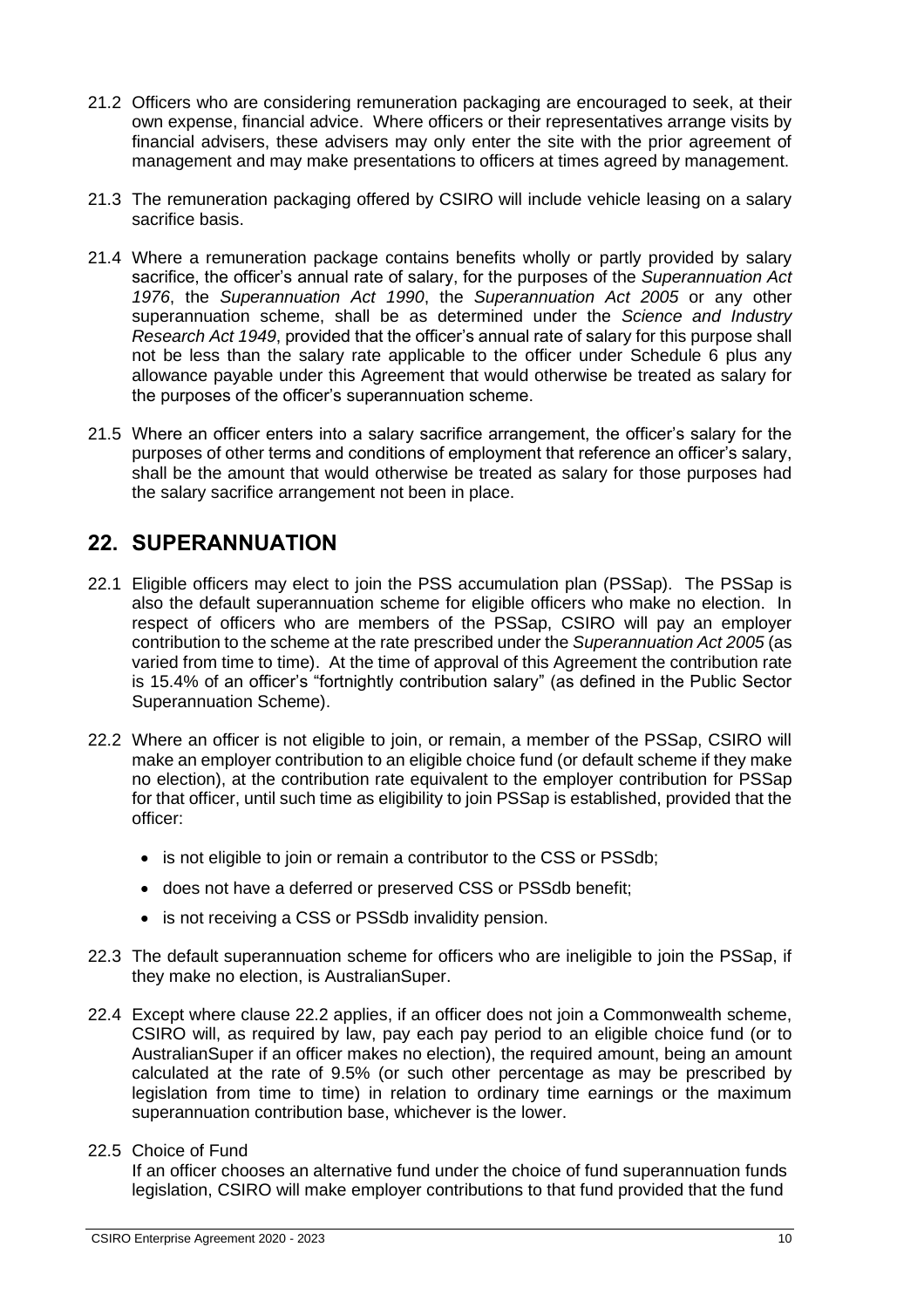accepts payment by fortnightly electronic funds transfer (EFT) using a file generated by CSIRO's payroll system.

Note*: Clause 66 covers superannuation during periods of Maternity and Parental leave.*

# <span id="page-16-0"></span>**23. OVERTIME**

- 23.1 An officer may, wherever it is necessary to bring up arrears of work or to meet pressure of business, be required to perform duty outside the usual hours. Every officer shall, where such requirement is reasonable, remain after the usual hours of duty to complete work considered necessary to be done on the same day.
- 23.2 Payment of claims for overtime shall be made only if the overtime in question was authorised by CSIRO.
- 23.3 The following officers are not entitled to payment for overtime:
	- officers whose salary (including any allowance in the nature of salary) is greater than the maximum salary for CSOF Level 4 (as specified in Schedule 6);
	- officers whose hours of attendance cannot be definitely determined such as officers whose duties comprise caretaking work; and
	- officers who do not record their attendance.
- 23.4 Overtime calculation

The weekly hours of duty for overtime calculation will be  $36\frac{3}{4}$  hours. Overtime will be calculated on the number of hours and minutes of overtime performed.

- 23.5 The following allowances are included in salary for overtime purposes:
	- Enhanced Responsibilities Allowance (ERA);
	- Australian Centre for Disease Preparedness (ACDP) site allowance;
	- Overpaid allowance; and
	- Superior performance rating (premium step).
- 23.6 Overtime duty and rates of pay

All payments of overtime are made at the rate of payment that applies to the day in which the overtime was worked.

The hourly rate of payment shall be:

- single time for overtime performed inside the bandwidth as defined in clause 23.7;
- time and a half for overtime worked Monday to Friday outside the bandwidth, as defined in clause 23.7;
- double time for overtime worked on Saturday or Sunday where this does not form part of the ordinary hours of attendance for the week;
- double time for overtime worked on a public holiday (as defined in clause 57), in addition to payment for the public holiday.

23.7 Attendance bandwidth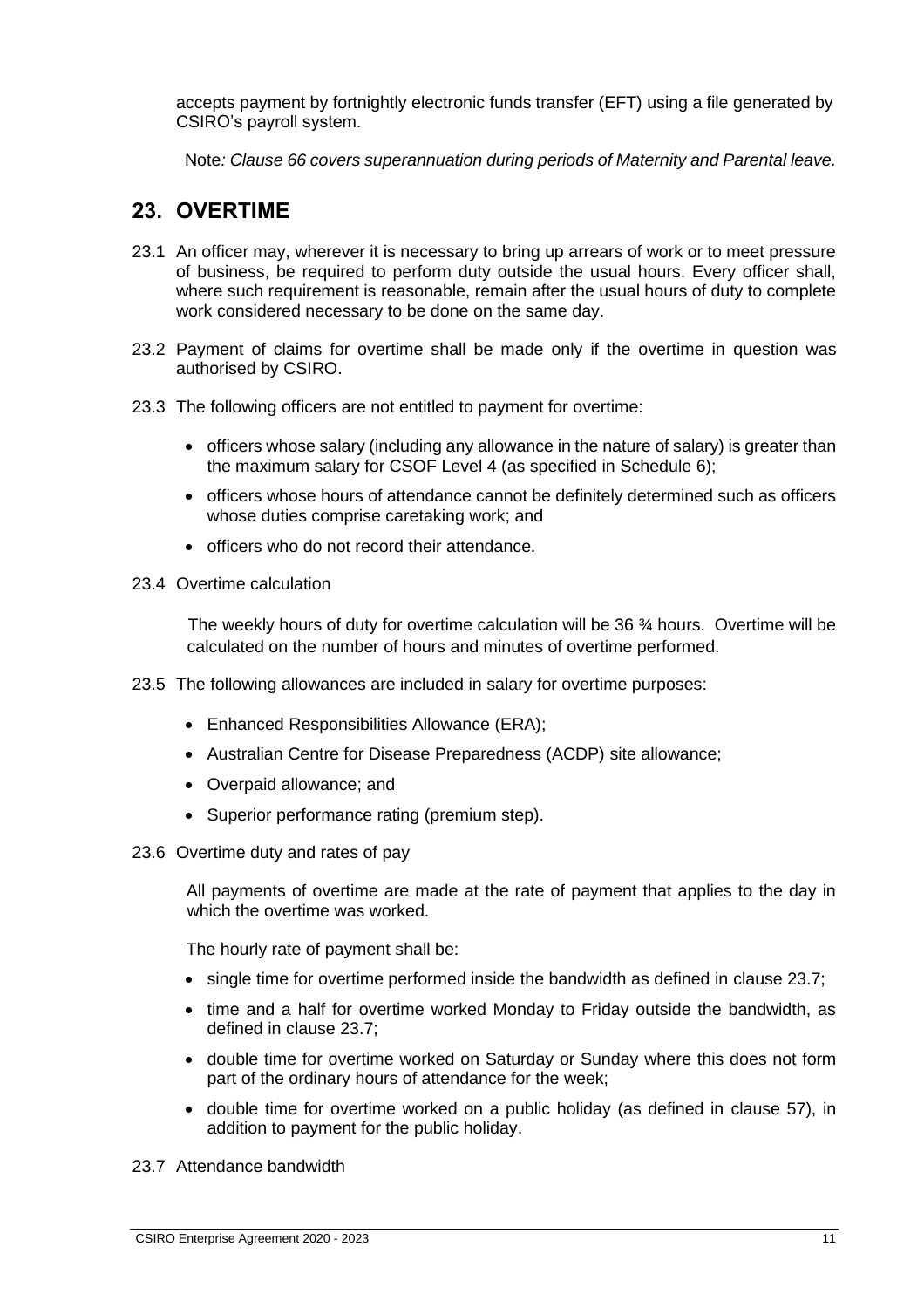CSIRO will set an attendance bandwidth, in consultation with officers and their representatives – see clause 5. Definitions.

23.8 Overtime on a weekend or public holiday

Where an officer is required to perform overtime duty on a weekend or public holiday, the minimum overtime payment shall be for four hours at the prescribed overtime rate.

23.9 Separate attendance

Where an officer is recalled to duty the following applies:

- Any period of separate attendance that commences outside the bandwidth or on a weekend or public holiday will be paid as overtime at the applicable rate and subject to a minimum of four hours;
- Any period of separate attendance that commences inside the bandwidth will be subject to a four hour minimum;

provided that where more than one attendance is involved, this subclause will not operate to increase the payment beyond that which would apply had the officer remained on duty from commencing time of duty of one attendance to the ceasing time of duty on a subsequent attendance.

- Attendance will include the time spent in travelling to the place of duty and returning to the officer's usual place of residence; and
- For the purposes of determining whether an overtime attendance is separate from other duty, meal periods shall be disregarded.
- 23.10 Time off in lieu of overtime

Where agreed, an officer may convert an entire overtime period to an equivalent period of time off in lieu.

- 23.11 Minimum break between periods of work
	- (a) An officer who is eligible to receive overtime payments, is entitled to a minimum break of 10 continuous hours between ceasing ordinary duty on one day and commencing their next period of ordinary duty. If an officer works so much overtime that the minimum break cannot be accommodated between two periods of ordinary duty, the officer is entitled to delay the resumption of ordinary duty until the minimum break has been taken, without loss of pay.
	- (b) If the officer is directed to resume duty without having had the minimum break, the officer will be paid at the double time rate from the resumption of ordinary duty until released from duty, at which time the officer will be entitled to be absent for a continuous period of 10 hours, without loss of pay.

#### 23.12 Restriction situations

Officers performing duty in a restriction situation will be paid for that duty in accordance with clause 26.

23.13 Overtime meal allowance

A meal allowance of \$31.95 is payable where an officer including a casual officer, works authorised overtime and duty commences prior to a meal period and concludes after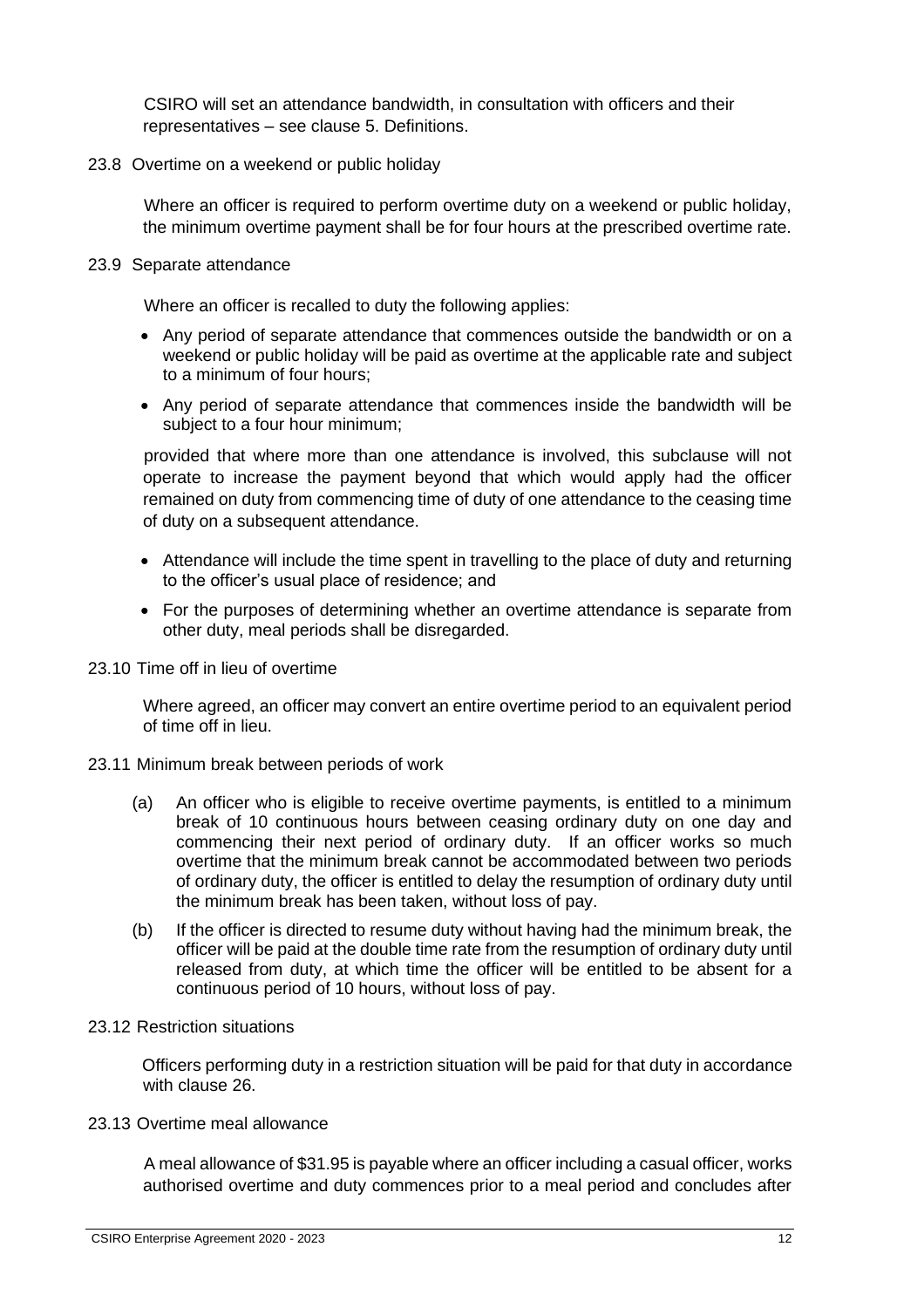the meal period. This allowance will be adjusted to reflect the Australian Taxation Office determined rate of meal allowance published annually in July.

'Meal period' means the following periods:

7.00 a.m. – 9.00 a.m. 12.00 p.m. – 2.00 p.m. 6.00 p.m. – 7.00 p.m. 12.00 a.m. – 1.00 a.m.

except where an individual or group of officers reach agreement with CSIRO to change the meal periods provided that this includes four meal periods in the 24 hour cycle.

# <span id="page-18-0"></span>**24. ENHANCED RESPONSIBILITIES ALLOWANCE (ERA)**

## **Definitions:**

"management responsibilities" means responsibilities for the management of staff or facilities or financial resources, or a combination of these.

"approved leave with pay" includes all paid leave except long service leave.

- 24.1 An officer may be directed by CSIRO to temporarily perform duties additional to, or in substitution for, those usually associated with the officer's role.
- 24.2 CSIRO may approve the payment of an ERA to the officer where, for a period of no less than five working days:
	- (a) An officer is directed to, and temporarily performs management responsibilities which are additional to, or in substitution for, the officer's normal responsibilities; and
	- (b) The extra responsibilities require capability at a level in the classification structure higher than the level of the officer and CSIRO determines the changed responsibilities add significantly to the value to CSIRO of the officer's work and are the result of:
		- The temporary absence of the position's occupant; or
		- The position becoming vacant; or
		- A temporary requirement for additional assistance.
- 24.3 Subject to the requirements at clause 24.2, ERA shall be payable in respect of the period during which the officer performs the additional or substituted management responsibilities. Payment shall be equal to the difference between the officer's salary and a relevant higher salary, as determined by CSIRO.
- 24.4 An officer who has been in receipt of ERA for a period of at least 12 months may have their rate of payment varied by CSIRO to take account of performance related salary movements.
- 24.5 Where an officer, who at the time of proceeding on approved leave with pay, is receiving an ERA, such allowance shall continue to be paid where CSIRO agrees that the allowance would have been paid but for the grant of the leave. Where an officer takes approved leave with pay which is less than leave on full pay, the payment of an allowance shall be made on a pro-rata basis.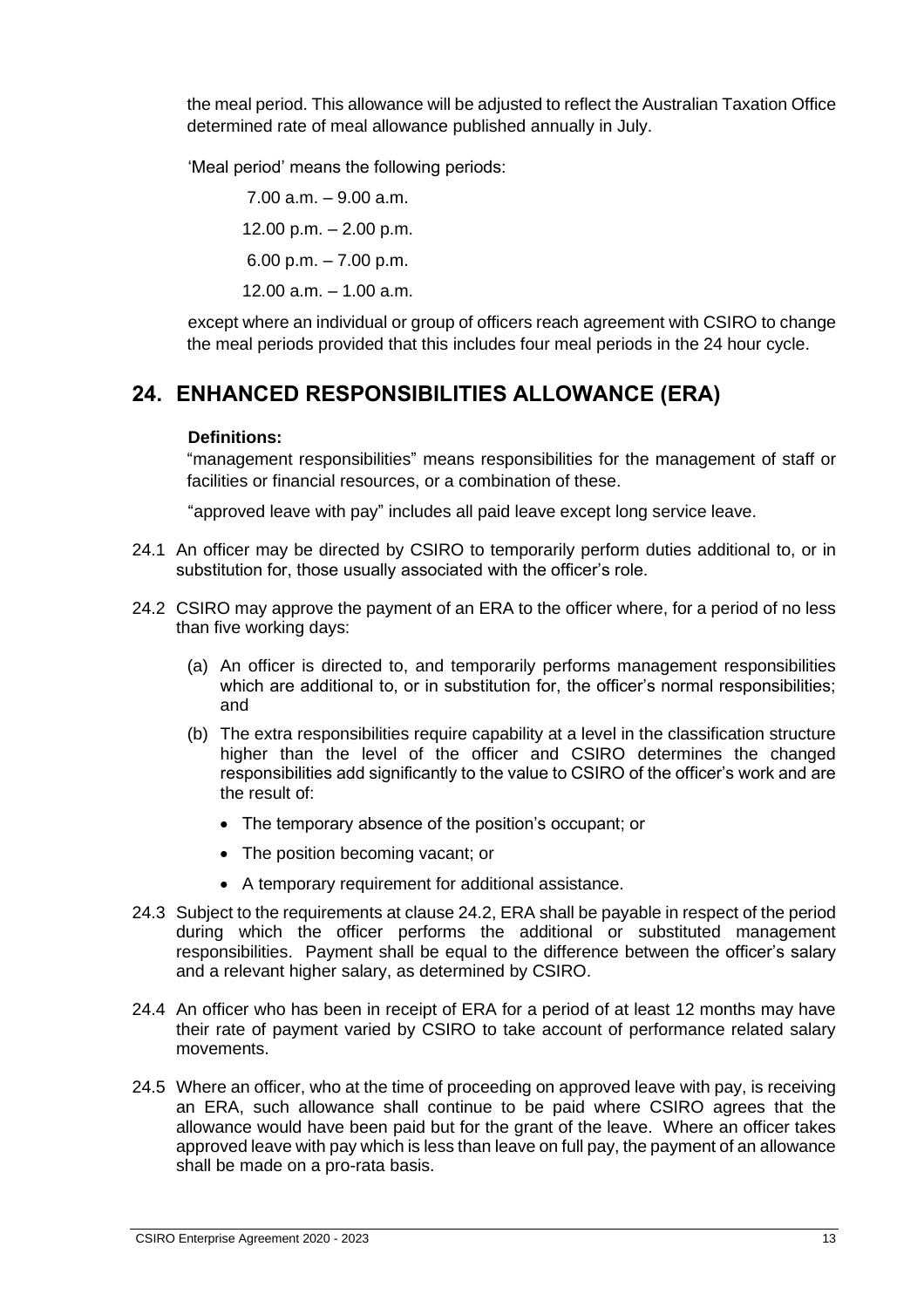# <span id="page-19-0"></span>**25. FIRST AID ALLOWANCE**

Where an officer holds a suitable qualification from St John's Ambulance, Australian Red Cross or other Registered Training Organisation, and is authorised to provide first aid services in addition to normal duties, CSIRO shall pay an allowance to the officer in accordance with the table below. The rates of allowance will be increased in line with increases to salary and from the same dates of effect.

| <b>Qualification held</b>                                                                                                                                                                                 | 1 <sup>st</sup> increase | $2nd$ increase | 3 <sup>rd</sup> increase |
|-----------------------------------------------------------------------------------------------------------------------------------------------------------------------------------------------------------|--------------------------|----------------|--------------------------|
| Minimum qualification - Provide First Aid                                                                                                                                                                 | \$700 p.a.               | \$714 p.a.     | \$728 p.a.               |
| Minimum qualification - Provide Advanced<br>First Aid                                                                                                                                                     | \$864 p.a.               | \$881 p.a.     | \$899 p.a.               |
| Minimum qualification - Occupational First<br>Aid or Registered Nursing qualifications<br>[where the holder is included on the<br>Nursing Register but is not performing a<br>full-time nursing function] | \$1055 p.a.              | \$1076 p.a.    | \$1098 p.a.              |

# <span id="page-19-1"></span>**26. RESTRICTION DUTY**

26.1 Restriction direction

The Delegate may direct an officer to be contactable and remain available to perform extra duty outside that officer's normal hours of duty.

26.2 Restriction approval

The restriction situation is imposed by the prior written direction of the Delegate or is subsequently approved in writing by the Delegate where the circumstances did not permit prior direction.

#### 26.3 Categories of restriction

(a) Close Call

The officer is, or may be, required to attend for extra duty if the need arises some time before the officers next normal time of commencing duty and the officer is to remain contactable and available for immediate recall to duty and:

- commence the return journey within five minutes of the recall; and
- at all times be able to report for duty at the workplace within 35 minutes of the recall.

In special circumstances, owing to staffing or operational reasons, an officer who cannot meet the foregoing requirements may be deemed to be in close call category if able to return to the worksite within 45 minutes from the time of recall.

(b) On Call

The officer is, or may be, required to undertake extra duty some time before the officers next normal time of commencing duty and the officer is to remain contactable and available to return to duty within a reasonable time of being recalled having regard to the consequences of any undue delay.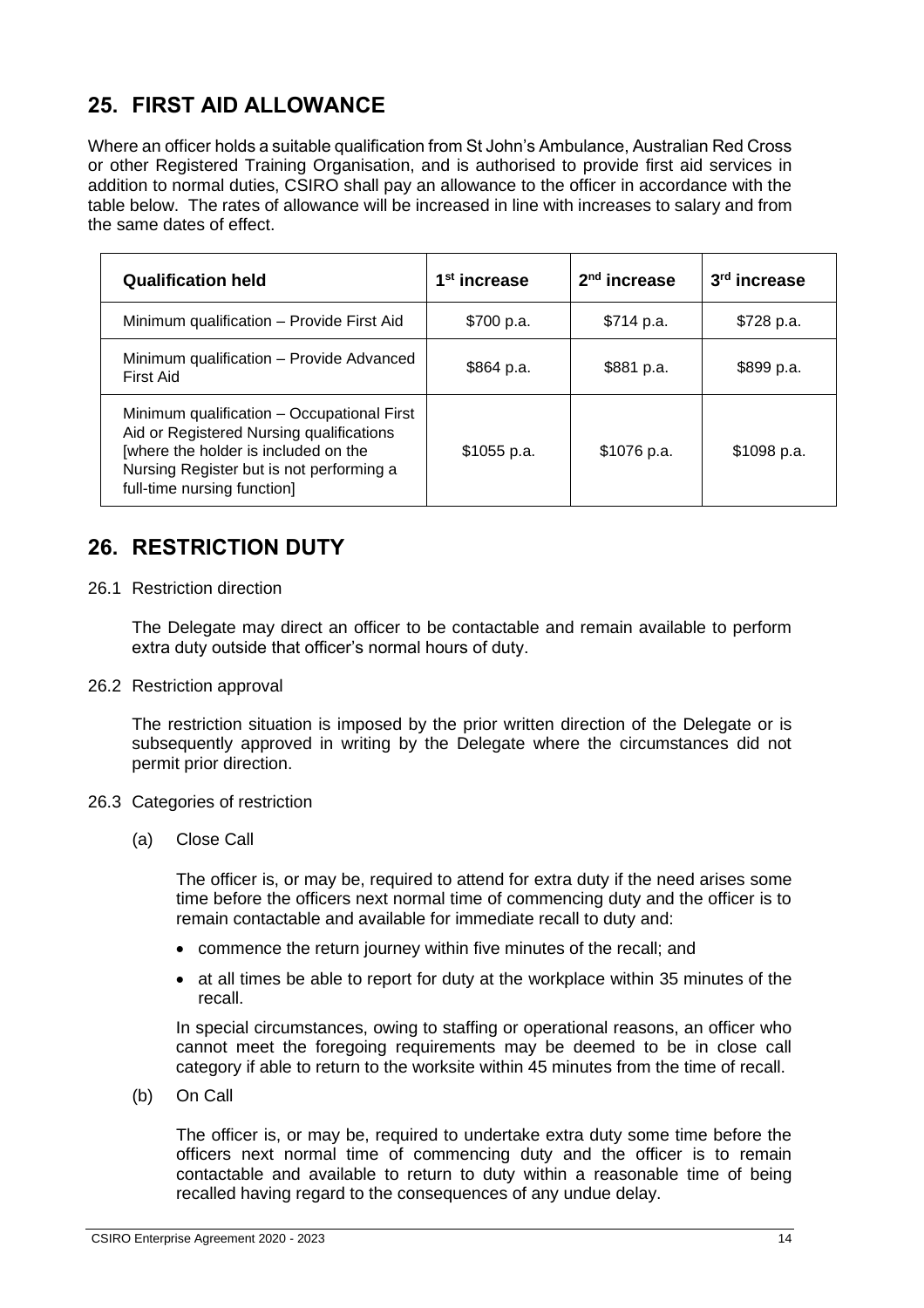- 26.4 Payment eligibility
	- (a) Officers whose salary, including allowances specified in clause 26.7, is greater than CSOF Level 6.M will not be eligible to receive payment unless the Delegate specifically approves this payment.
	- (b) Allowances will be calculated using the officer's annual salary, including allowances specified in clause 26.7 provided that if this salary exceeds CSOF Level 4.M, allowances will be calculated by substituting CSOF Level 4.M for the officer's annual salary in clause 26.8.
- 26.5 Close call payment rate

An officer who is subject to "close call" restriction will be paid an allowance at the rate of:

- (a) 7.5% of the officer's hourly rate of salary for each hour restricted Monday to Friday;
- (b) 10% of the officer's hourly rate of salary for each hour restricted Saturday and Sunday; and
- (c) 15% of the officer's hourly rate of salary for each hour restricted on public holidays.
- 26.6 On Call payment rate

An officer who is subject to "on call" restriction will be paid an allowance at the rate of:

- (a) 3.75% of the officer's hourly rate of salary for each hour restricted Monday to Friday;
- (b) 5% of the officer's hourly rate of salary for each hour restricted Saturday and Sunday; and
- (c) 7.5% of the officer's hourly rate of salary for each hour restricted on public holidays.
- 26.7 Salary rate

An officer's salary for the purpose of calculation of the allowance under clauses 26.5 and 26.6 will include ERA and ACDP site allowance.

26.8 Formula

The hourly rate of payment will be calculated as follows:

$$
\frac{\text{Annual salary}}{313} \times \frac{12}{73.5} \times \%
$$
 of salary prescribed above

The allowance under this subclause will be payable for each hour or part hour the officer is restricted outside the officer's ordinary hours of duty.

26.9 No concurrent payment

Any part of a period of restriction in respect of which the officer receives payment other than in accordance with clauses 26.5 and 26.6 will not be included in the period of restriction for calculating payments.

26.10 Availability

No payment will be made to an officer for any period in which the officer does not remain contactable or at the required degree of readiness to perform extra duty.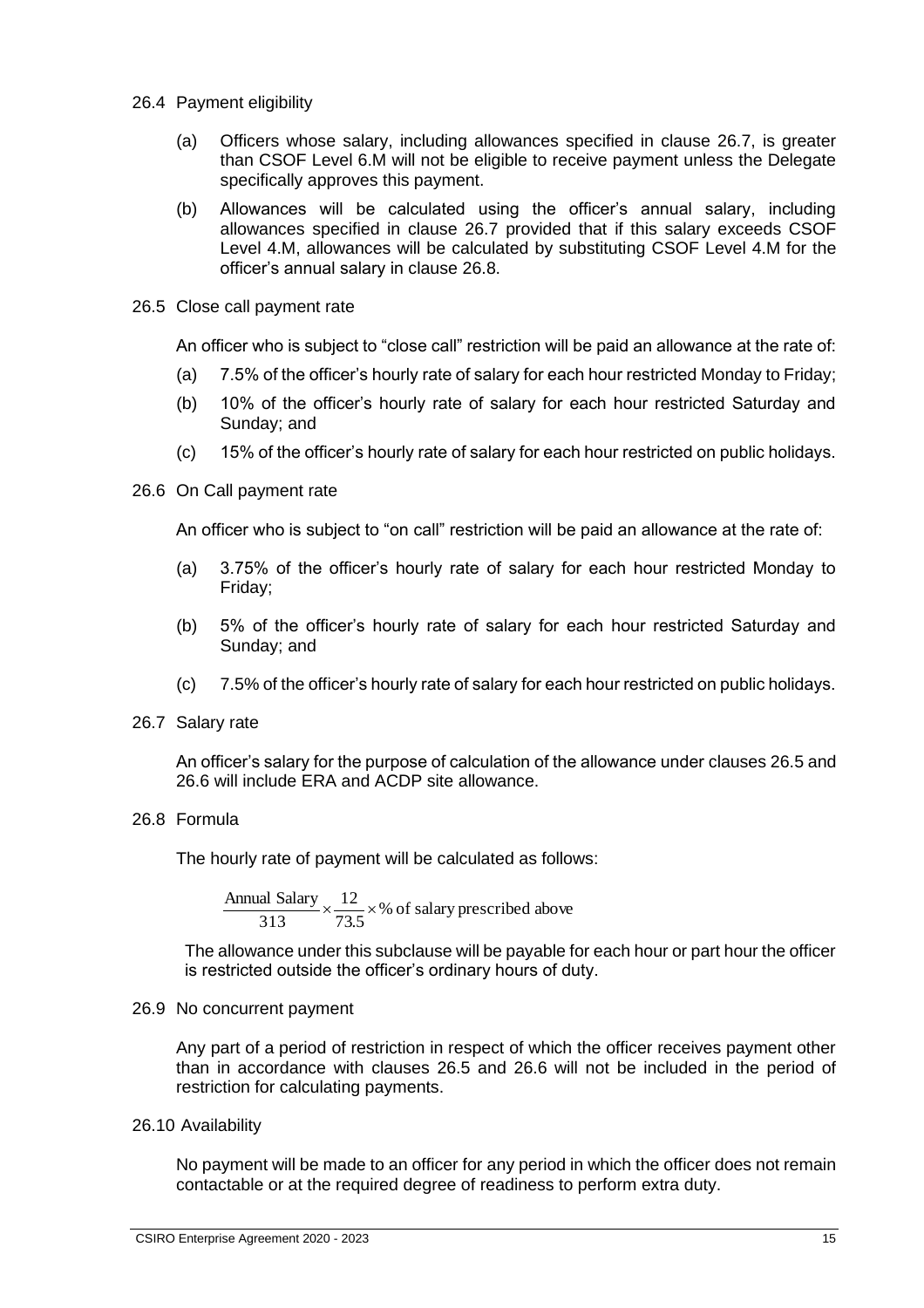26.11 Duty payment

- (a) duty not at work where an officer who has been restricted is required to perform duty, but is not required to be recalled to work, duty payment will be made for duty worked, subject to a one hour minimum payment.
- (b) duty at work where an officer who has been restricted is recalled to duty at a place of work, payment will be made subject to a four hour minimum payment.
- (c) duty on more than one occasion where an officer is required to perform duty on more than one occasion, the minimum payment provisions of clauses 26.11(a) and 26.11(b) will not operate to increase the duty payment beyond that which would apply had the officer remained on duty from the commencing time of the first duty to the completion of the subsequent duty.
- (d) calculation duty payments will be calculated in accordance with clauses 23.4, 23.5 and 23.6. Where an officer's salary, including allowances specified in clause 26.7, exceeds CSOF Level 4.M, duty payment will be calculated by substituting CSOF Level 4.M for the officer's salary.
- (e) minimum break between periods of work an officer who is eligible to receive duty payment, is entitled to the minimum break provisions described in clause 23.11.
- 26.12 Development of Rosters

Rosters for regular restriction duty should be developed in consultation with the officers involved, having regard to issues such as family responsibilities and individual circumstances.

## <span id="page-21-0"></span>**27. SHIFT DUTY**

- 27.1 The provisions of this clause shall not apply to officers whose hours of attendance cannot be definitely determined, such as officers whose duties comprise caretaking work, or to such other special categories of staff as may be determined by CSIRO.
- 27.2 Penalty rate for shift duty the following shift duty payments apply to an officer who is rostered to perform and performs ordinary duty in the following circumstances:

| Type of shift duty                                                                                                                                     | <b>Penalty Rate</b> |
|--------------------------------------------------------------------------------------------------------------------------------------------------------|---------------------|
| Duty, including duty on an alternating or rotating shift, any part of which<br>regularly falls between the hours of 6 p.m. and 6 a.m. Monday to Friday | 15%                 |
| Duty on a shift falling wholly within the hours of 6 p.m. and 8 a.m. Monday<br>to Friday over a continuous period exceeding four weeks                 | 30%                 |
| Duty between midnight on Friday and midnight on Saturday                                                                                               | 50%                 |
| Duty on Sunday                                                                                                                                         | 100%                |
| Duty on a public holiday                                                                                                                               | 150%                |

- 27.3 The additional payment prescribed in this clause shall not be taken into account in the calculation of overtime or in the determination of any allowance based upon salary, nor shall it be made with respect to any shift for which any other form of penalty payment is made.
- 27.4 Where an officer to whom this subclause applies performs overtime duty on a Saturday, the officer shall be paid an additional 100% of ordinary rates of pay, provided that in the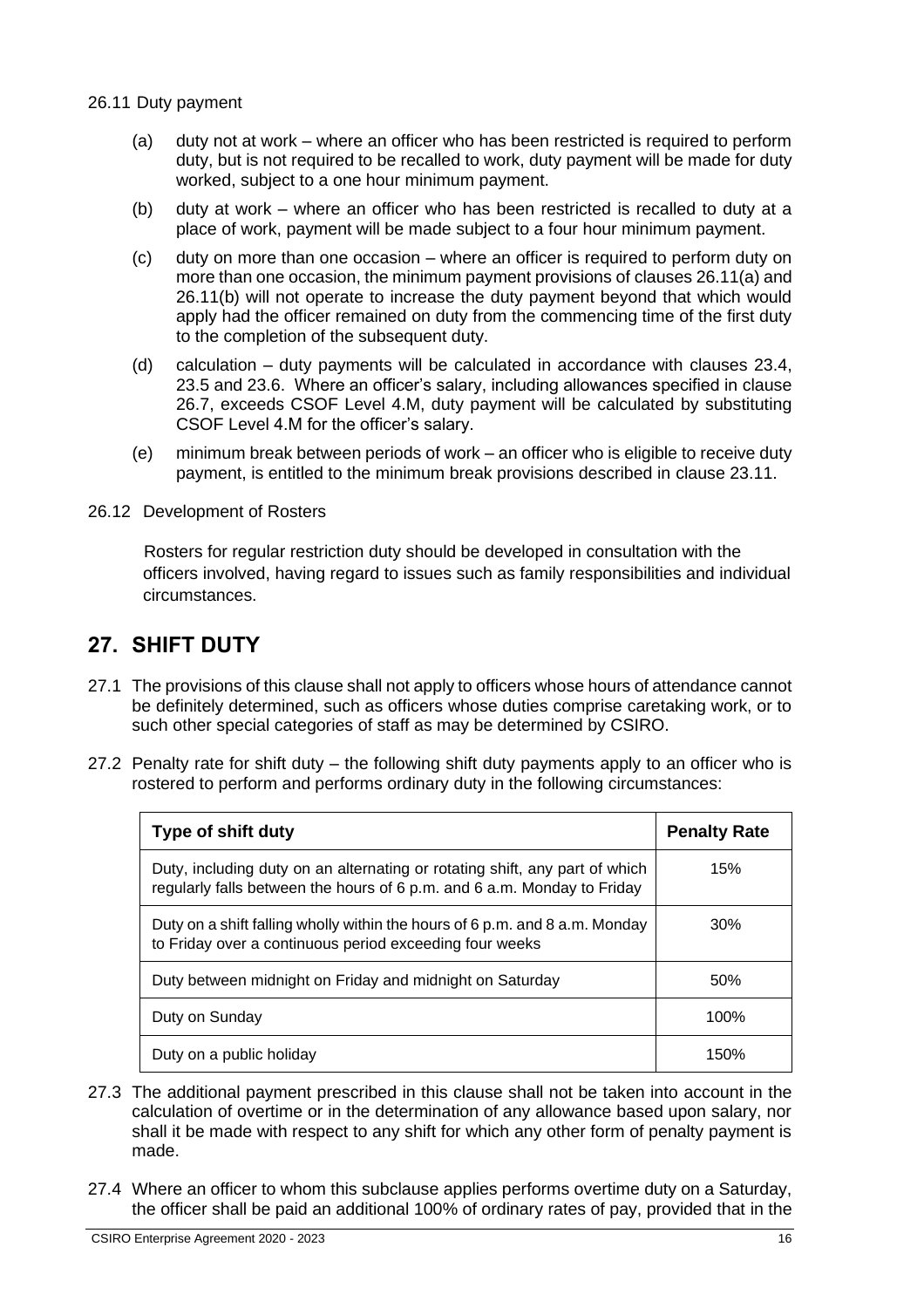case of a Saturday overtime attendance not continuous with ordinary duty, the payment so resulting shall be subject to the minimum overtime payment provisions of clause 23.8.

- 27.5 Additional payment for ordinary duty prescribed in this clause will be made in respect of any such duty which an officer would have performed had the officer not been on recreation leave.
- 27.6 Enhanced Responsibilities Allowance shall be regarded as salary for the purpose of calculating shift duty payments.
- 27.7 Where, in a cycle of shifts on a regular roster, an officer is required to perform rostered duty on each of the days of the week the officer shall, in respect of a holiday which occurs on a day on which the officer is rostered off duty, be granted, if practicable, within one month after the holiday, a day's leave in lieu of that holiday. If it is not practicable to grant such a day's leave, the officer shall be paid for one day at the ordinary rate of pay in lieu of time off duty.

## <span id="page-22-0"></span>**28. DIVING ALLOWANCE**

28.1 Officers who undertake diving in the course of their duties shall be eligible for payment of Diving Allowance which shall be paid using the following formula after each application:

> 15%  $\times$  CSOF 3.M Annual Salary  $\times$  1.2  $\times$  number of days diving 313

- 28.2 CSIRO shall provide and maintain all equipment used by officers undertaking diving in the course of their duties, unless there is a mutual agreement otherwise.
- 28.3 CSIRO shall provide all training necessary to maintain skills to a level consistent with safe practice for divers.
- 28.4 CSIRO shall reimburse any costs associated with registration or other statutory requirements for divers.

## <span id="page-22-1"></span>**29. FIELD WORK**

- 29.1 "Field work" means working away from an office or laboratory, out in the open and generally in rural or remote areas, conducting various land-based activities. It often involves working long and/or irregular hours.
- 29.2 Officers required to perform field work will be provided with adequate equipment and supplies to undertake the work, including occupational health and safety compliant suitable protective clothing and footwear, camping, first aid and communications equipment.
- 29.3 Officers will be expected to utilise commercial accommodation where it is available and is within reasonable commuting distance of the field site.
- 29.4 Expense reimbursement arrangements will apply where credit card facilities are not available and also where the field work does not involve an overnight stay.
- 29.5 Where field work requires overnight absence from home and credit card facilities are not available, officers including casual officers may be paid, in advance, for estimated reasonable expenses, including incidental expenses. If they are able to purchase meals, this advance will include a component for meals of \$105.75 for each full day spent away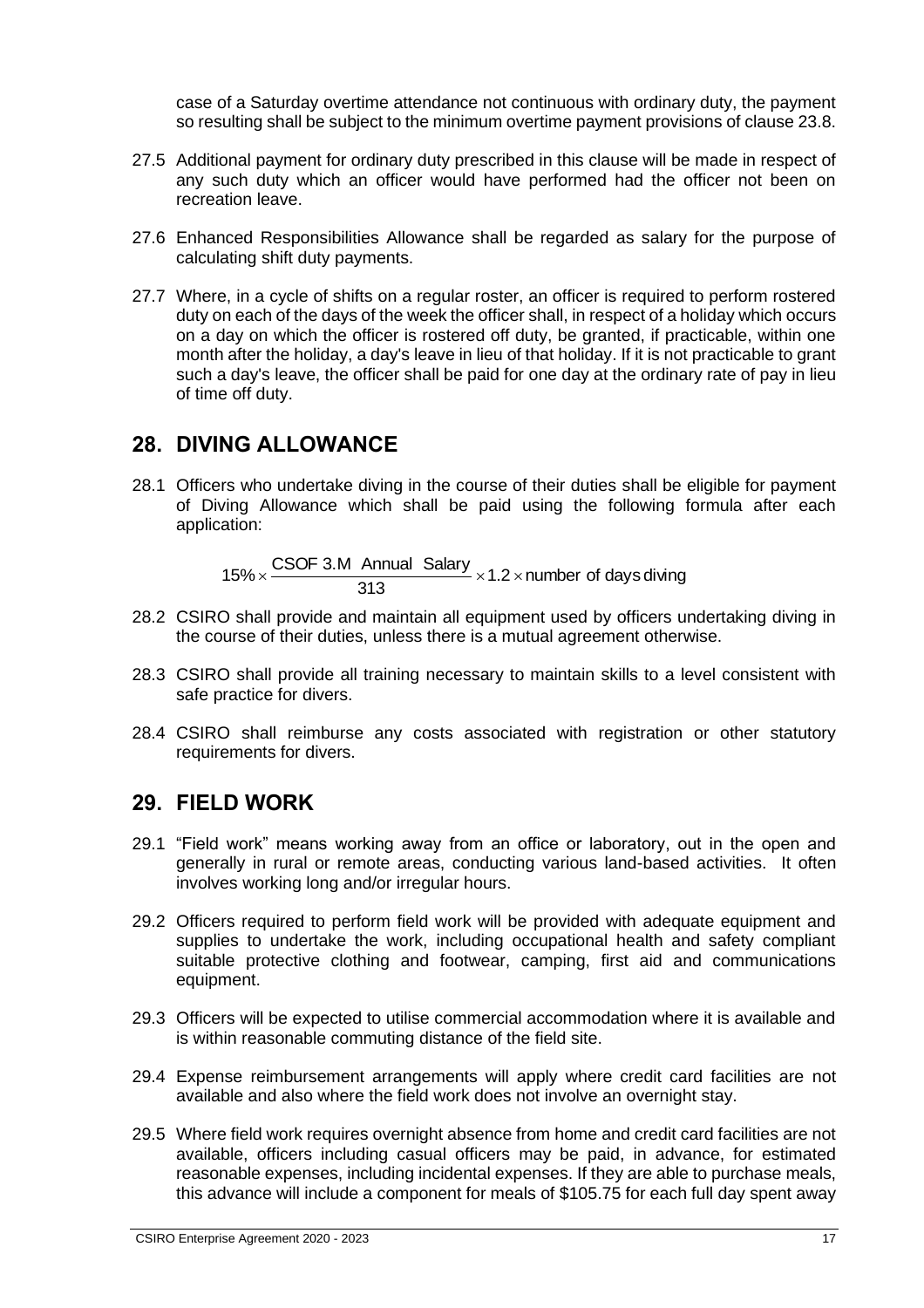from their usual place of work. A full day is one that extends from before 7 a.m. until after 7 p.m. The meal component for part days will be determined according to the meal periods that occur during that part day as follows:

| 6 a.m. to 7 a.m. | -                        |       | breakfast \$25.75 |
|------------------|--------------------------|-------|-------------------|
| 12 p.m.to 1 p.m. | $\overline{\phantom{0}}$ | lunch | \$29.35           |

• 6 p.m. to 7 p.m. – dinner \$50.65

The above allowances will be adjusted in accordance with increases determined by the Australian Taxation Office. The allowances in clauses 29.5(a) and 29.5(b) below will be increased in line with increases to salary and from the same dates of effect.

(a) Officers who are not able to purchase meals, will be provided with the necessary supplies to allow them to prepare their meals at the field site. Where supplies are not provided, the advance will include an allowance for each 24 hours and part thereof, spent away from their home base, to meet the costs of stores purchased for food preparation at the camp site and meals consumed during travel to and from the field site. The rates of allowance payable will be:

| 1 <sup>st</sup> increase | $2nd$ increase | 3rd increase |
|--------------------------|----------------|--------------|
| \$49.52                  | \$50.51        | \$51.52      |

(b) Officers who are required to camp at the field site, or who are provided accommodation lacking basic facilities (e.g. hot water, electricity and kitchen), will be paid a "canvas" allowance per night spent in the camp. The rates of allowance payable will be:

| 1 <sup>st</sup> increase | $2nd$ increase | 3rd increase |
|--------------------------|----------------|--------------|
| \$80.27                  | \$81.88        | \$83.52      |

29.6 The minor expense payment of \$15.00 per day is not payable for days covered by an advance payment received by an officer in accordance with clause 29.5.

# <span id="page-23-0"></span>**30. REMOTE LOCALITIES CONDITIONS**

The provisions in this clause apply to officers stationed at certain localities in recognition of particular disadvantages associated with geographic isolation.

- 30.1 The Accessibility/Remoteness Index of Australia (ARIA), compiled by the Australian Government Department of Health, is the basis on which CSIRO sites are assessed to determine eligibility for the special conditions conferred by this clause.
- 30.2 According to the ARIA index, current CSIRO sites that attract the district allowances specified in clause 30.3 are:

| <b>ARIA Category</b>            | <b>ARIA Score</b> | Locality                                       |
|---------------------------------|-------------------|------------------------------------------------|
| <b>Very Remote</b>              | $9.09 - 12.0$     | Murchison                                      |
| Remote                          | $5.81 - 9.08$     | Alice Springs                                  |
| <b>Moderately</b><br>accessible | $3.51 - 5.80$     | Atherton, Narrabri, Ayr, Mossman,<br>Woodstock |

30.3 Amount of payment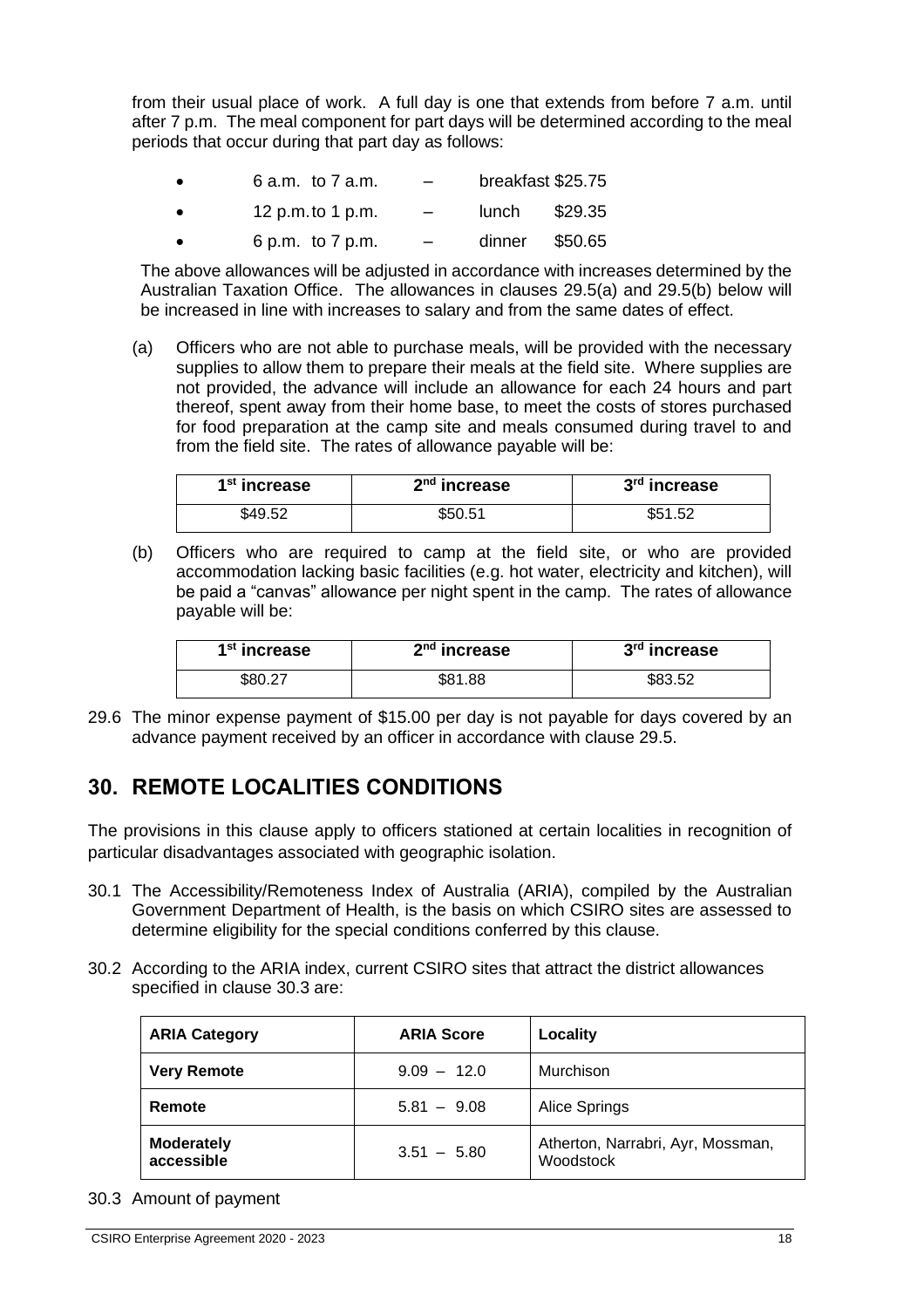(a) A district allowance will be payable to officers stationed at the localities specified in clause 30.2. Part-time officers receive a pro-rata payment based on the proportion of full-time hours worked. The allowances in the table will be increased in line with increases to salary and from the same dates of effect. The following allowances include a component for leave related air fares:

| <b>ARIA Category</b>  | 1 <sup>st</sup> increase   | $2nd$ increase | 3 <sup>rd</sup> increase |
|-----------------------|----------------------------|----------------|--------------------------|
| Very Remote           | \$3835 p.a.                | \$3912 p.a.    | \$3990 p.a.              |
| Remote                | \$3402 p.a.<br>\$3470 p.a. |                | \$3539 p.a.              |
| Moderately accessible | \$1593 p.a.                | \$1625 p.a.    | \$1658 p.a.              |

#### **Officers without dependants**

- (b) For officers with dependants, the rate is double that of officers without dependants.
- (c) Officers in Atherton and Alice Springs:

Officers who have more than one dependant will receive an additional payment for the second and for each subsequent dependant. The rate of payment shall be \$500 at Atherton and \$800 at Alice Springs. This payment is in lieu of airfares previously received.

- 30.4 For the purposes of clause 30.3:
	- (a) a member of the officer's family unit will be considered to be a dependant if they normally reside with the officer at the locality and the officer indicates (in writing) that the person is receiving income less than the adult minimum wage and the person is:
		- a partner
		- a student who is under 25 years and is a full-time student at school, college or university;
		- a child who is under 16 years and is not a student, including an officer's partner's child, an adopted child, a foster child, a step-child or a ward;
		- a child-housekeeper: an officer's child or partner's child of any age who works full-time keeping house for the officer;
		- an invalid relative who is 16 years of age or over and receives a disability support pension or a special needs disability support pension or rehabilitation allowance, or has a certificate of invalidity from a medical practitioner, recognised by Medicare certifying continuing inability to work; or
		- an officer's parent or partner's parent.
	- (b) Except as provided in clause 30.3(c), the maximum amount payable to a family unit is the equivalent of one "with dependants" allowance. Hence, if another member of the family unit is receiving an allowance which recognises that dependants are being supported, the CSIRO officer will be paid only the difference, if any, between the relevant "with dependants" rate and the amount received by that other family member.
- 30.5 Officers previously entitled to receive leave related air fares will retain any unused air fare entitlements that had accrued prior to 13 November 2005.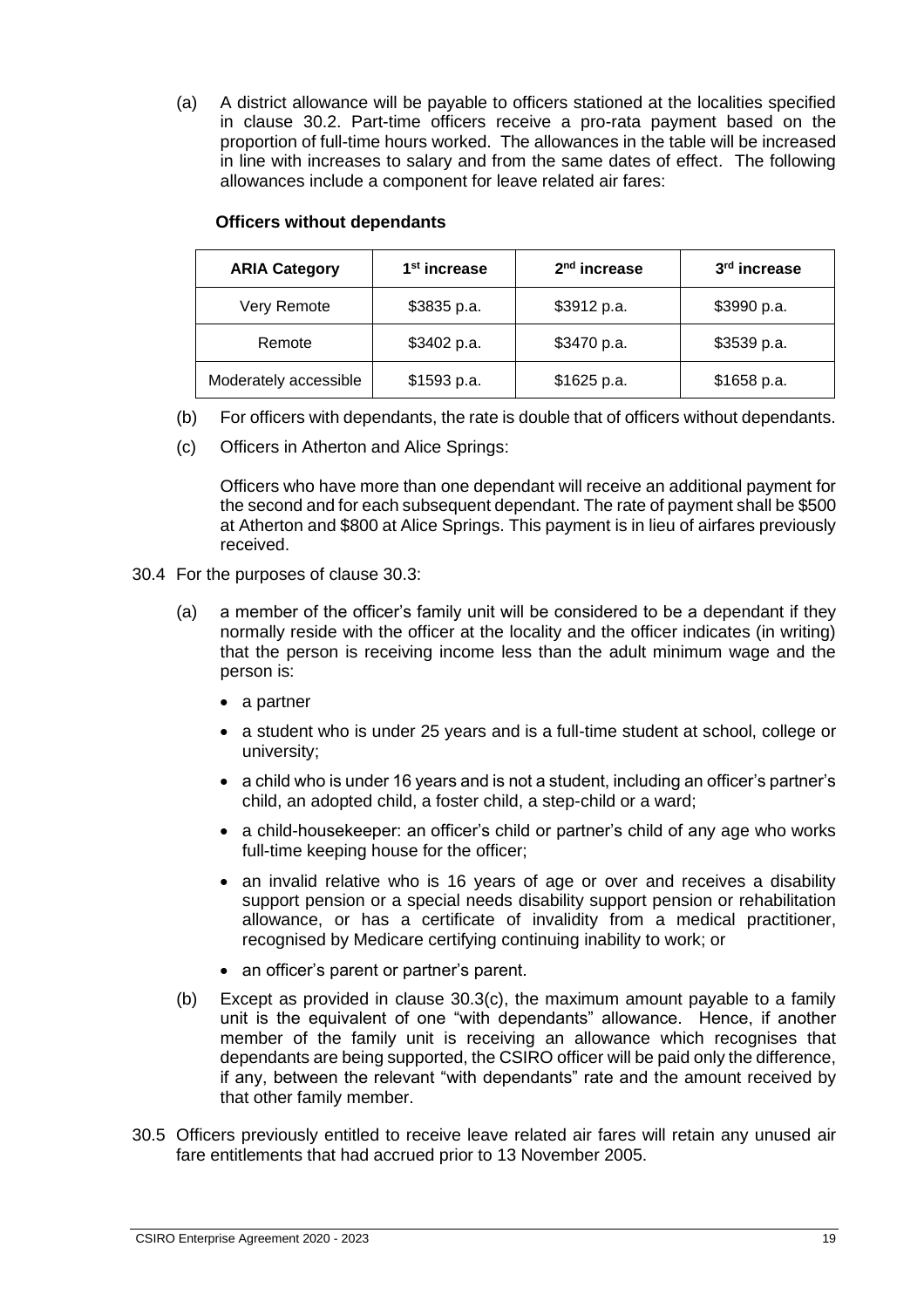- 30.6 Officers stationed at the localities specified in clause 30.2, are entitled to an additional two days recreation leave per annum, which will accrue on a pro-rata basis for incomplete years or where officers are temporarily transferred to a relevant locality for a period exceeding one month.
- 30.7 Transitional Payments apply to officers located at Darwin and Townsville who are currently receiving remote localities allowance;
	- will not continue beyond an officer's employment at the current locality;
	- are subject to officers in receipt of the "with dependants" rate continuing to satisfy the criteria in clause 30.4.
- 30.8 Officers entitled to transitional payments contained in clause 30.7 will receive a nonindexed allowance reflecting the value of district allowance and airfares prior to this Agreement:
	- (i) Townsville

The value of the non-indexed allowance will be:

Single rate \$1100 p.a. Dependents rate \$1200 p.a. plus \$500 p.a. for the officer and each dependant. (ii) Darwin The value of the non-indexed allowance will be:

Single rate \$3370 p.a.

Dependents rate \$2880 p.a. plus \$1800 p.a. for the officer and each dependant.

# <span id="page-25-0"></span>**31. AUSTRALIAN CENTRE FOR DISEASE PREPAREDNESS (ACDP)**

- 31.1 An officer, including a casual officer, employed at the ACDP, Geelong, shall be paid a site allowance at the rate specified in clause 31.7(a) in recognition of the limitations placed upon officers at this site in relation to the keeping of animals. The site allowance will be increased in line with increases to salary and from the same dates of effect.
- 31.2 A secure allowance at the rate specified in clause 31.7(b) shall be paid to officers (including a casual officer) required to work within the secure area of the laboratory in recognition of the limitations regarding contact with certain animals and the places such animals are kept and the unique features associated with work in the secure area. A secure area includes specific pathogen free area. This allowance shall be determined according to the number of days, including any part or parts of a single day, in the previous 12 months on which CSIRO required the officer to enter the secure area of the ACDP. This secure allowance will be increased in line with increases to salary and from the same dates of effect.
- 31.3 Automated card readers on the secure side of the shower areas shall be used to record entry to establish the officer's level of entitlement for secure allowance and secure leave. The secure allowance entitlement shall be calculated annually as at 30 June and paid in the second pay period following. The site allowance shall be paid fortnightly.
- 31.4 In recognition of the significant lifestyle restrictions placed on officers who work in the secure area, those officers shall have access to ACDP Secure Leave (ACDPSL) entitlements as specified in clause 31.7(c).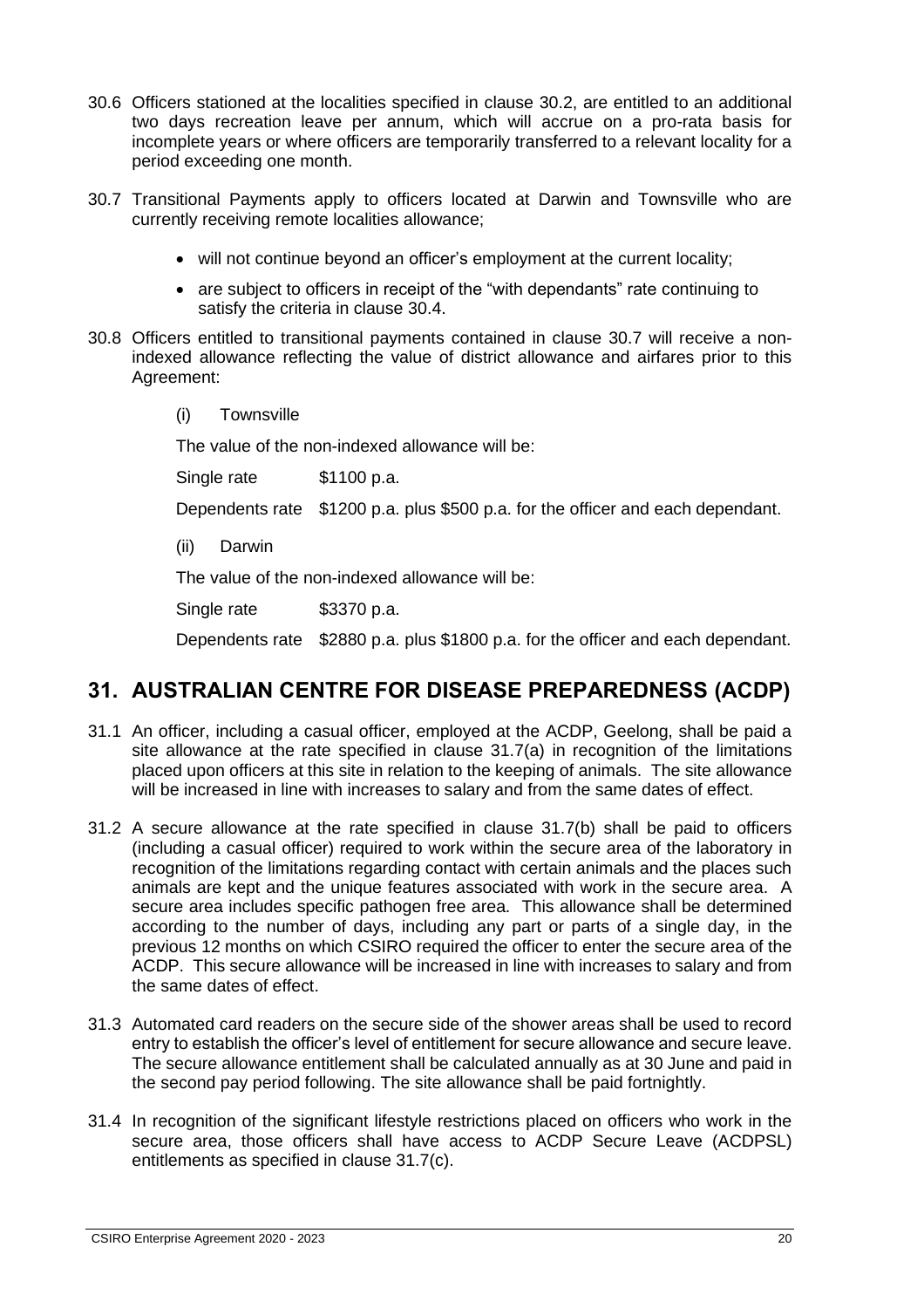- 31.5 The accounting period for the purpose of calculating ACDPSL entitlement shall be from 1 July to 30 June the following year. Accrual shall be on a continuing basis from the commencement of the accounting period. Leave credits shall be available from the end of the calendar month in which they accrue.
- 31.6 ACDPSL shall be credited as additional recreation leave.
- 31.7 Allowances and Secure Leave
	- (a) ACDP Site Allowance:

|                            | 1 <sup>st</sup> increase | $2nd$ increase | 3 <sup>rd</sup> increase |
|----------------------------|--------------------------|----------------|--------------------------|
| <b>ACDP Site Allowance</b> | \$890 p.a.               | \$908 p.a.     | \$926 p.a.               |

(b) ACDP Secure Allowance:

| Number of Days* in<br>secure area | 1 <sup>st</sup> increase | 2 <sup>nd</sup> increase | 3rd increase  |
|-----------------------------------|--------------------------|--------------------------|---------------|
| $5 - 40$                          | $$150.55$ p.a.           | \$153.56 p.a.            | \$156.63 p.a. |
| $41 - 80$                         | \$451.64 p.a.            | \$460.67 p.a.            | \$469.88 p.a. |
| $81 +$                            | \$948.29 p.a.            | \$967.26 p.a.            | \$986.61 p.a. |

\*Day includes part or any parts of a single day.

(c) ACDP Secure Leave will accrue as follows:

| Number of Days* in secure area | <b>Secure Leave</b> |  |
|--------------------------------|---------------------|--|
| $5 - 40$                       |                     |  |
| $41 - 80$                      |                     |  |
| $81+$                          |                     |  |

\*Day includes part or any parts of a single day.

# <span id="page-26-0"></span>**32. TRAVEL**

- 32.1 Official travel should be at no personal expense or monetary gain to staff and should apply equitably and consistently throughout CSIRO. CSIRO will meet the costs of all reasonable expenses incurred in undertaking official travel.
- 32.2 CSIRO credit cards are the normal means of meeting travel costs and will be issued to travellers on an as needs basis. Where a credit card is provided, it is expected that all significant travel related costs such as airfares, accommodation, meals, taxis and parking station fees will be met using a credit card.
- 32.3 Where an officer has not been provided with a CSIRO credit card they shall have costs paid in advance where possible and may be provided with an advance representing estimated costs. Such an advance must be reconciled at the end of the trip.
- 32.4 Minor expense payment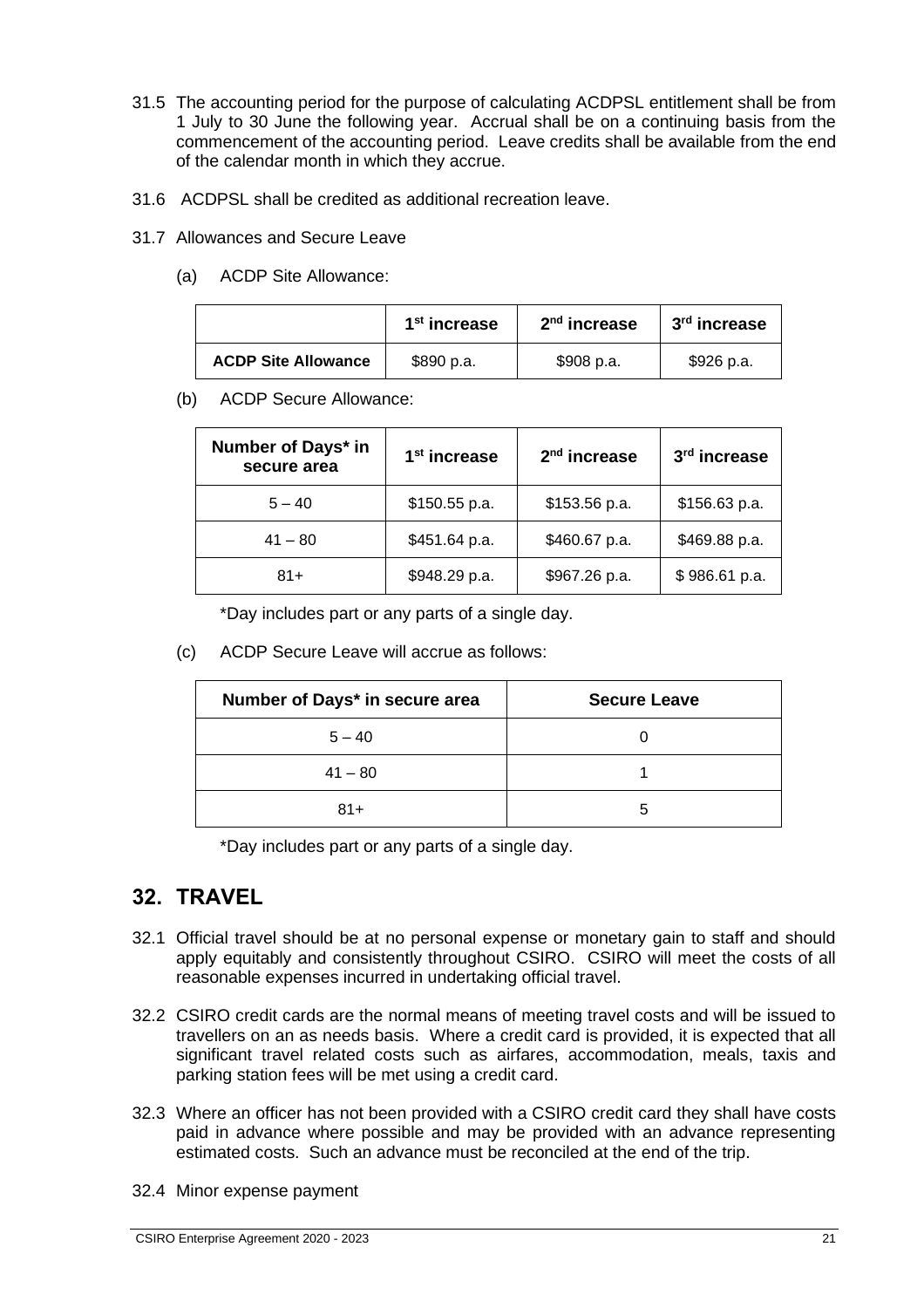- (a) To address the inconvenience involved in processing minor "out-of-pocket" expenses, a fixed payment of \$15 for each 24 hour period is available for domestic travel where an officer has incurred expenses, not paid for or reimbursed by CSIRO, resulting from the travel. The rate for international travel is twice the domestic rate.
- (b) The payment is designed to cover minor expenses such as tolls, street parking, minor fares, family-related telephone calls and items of a personal nature required by virtue of being away from home. It is not intended to cover main meals, accommodation, taxis or other major expenses.
- (c) When the minor expense payment is claimed, no other claims for "out of pocket" expenses can be made except in respect to actual costs exceeding the value of the minor expense payment. In these instances, receipts or justification must be provided.

#### 32.5 Travel time

Business related travel within the bandwidth is regarded as "time on duty" for the purpose of formal and informal flexible attendance arrangements. Where, prior to travel being undertaken, a Manager agrees that it is necessary for an officer to undertake business related travel within Australia outside the bandwidth, the time spent travelling will be also regarded as "time on duty".

## 32.6 Clothing

CSIRO may at its discretion reimburse officers for expenditure on the purchase and/or rental of clothing that is needed because of a requirement to perform duty away from their normal place of work, in a different climatic zone. Officers may submit a claim for clothing, based on reimbursement of reasonable expenses once in any 3-year period.

## 32.7 Motor Vehicle Allowance

Approval may be given for officers to use their private transport for official purposes in situations where it is more efficient and/or less expensive for the Organisation. Where approved, the officer owning the vehicle is entitled to be paid an allowance at the rate of \$0.72 per kilometre. This allowance will be adjusted annually to reflect the Australian Taxation Office determined rate.

## 32.8 Transporting other officers or equipment

Where an officer who is entitled to receive Motor Vehicle Allowance is required to transport:

- another person/s whose fares would otherwise be met by CSIRO; or
- equipment weighing not less than 100 kilograms which is the property of CSIRO;

the officer is entitled to a payment of an allowance at the rate of \$0.72 per kilometre in addition to the normal Motor Vehicle Allowance, for the period during which these additional conditions apply.

32.9 Reimbursement of higher vehicle insurance and registration costs

Where, as a consequence of the official use of the officer's private motor vehicle, the officer is required to pay additional vehicle insurance premiums or vehicle registration costs, the officer is entitled to reimbursement of an amount equal to the additional costs.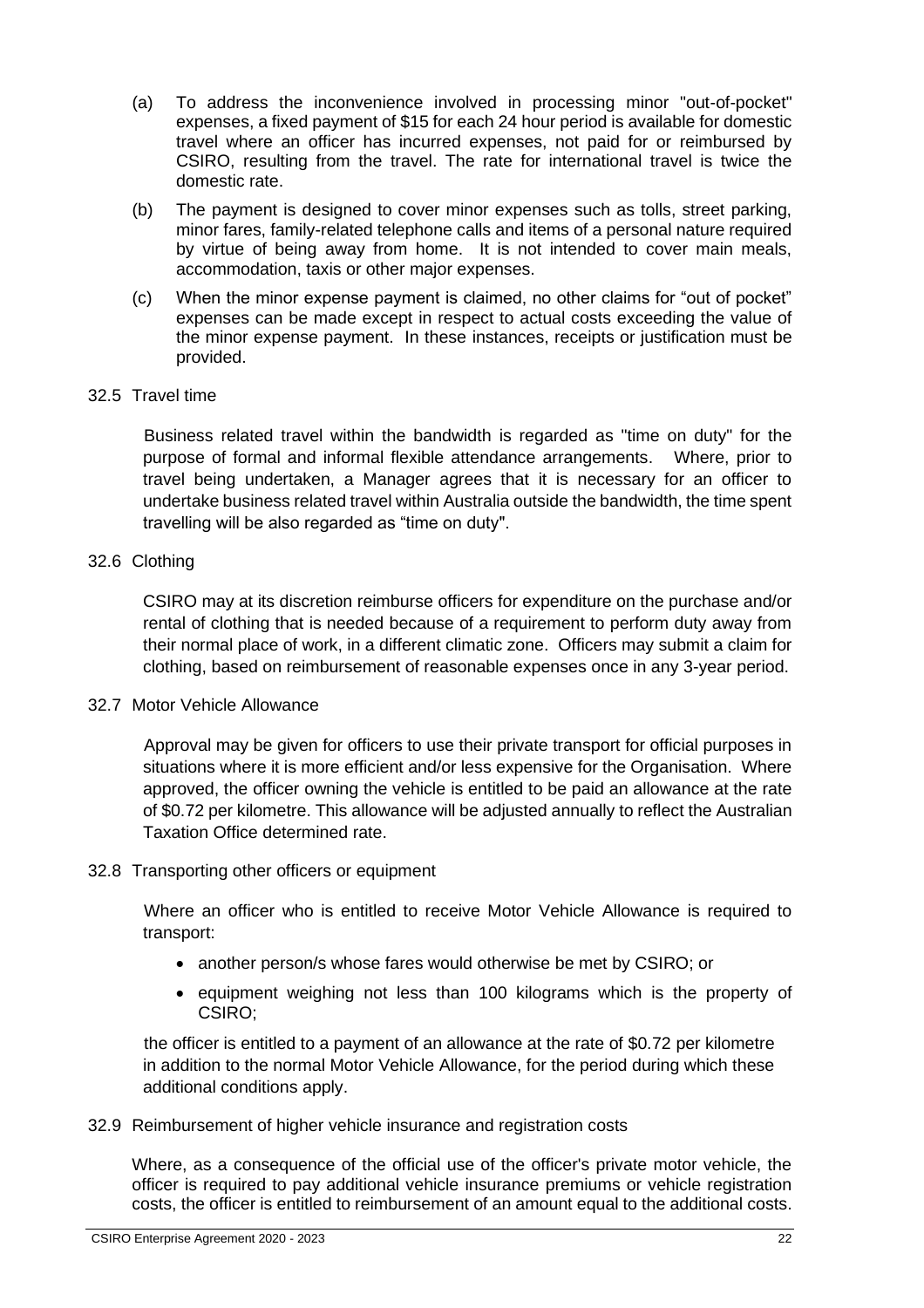# <span id="page-28-0"></span>**33. EXCESS TRAVELLING TIME**

- 33.1 For the purposes of this clause the term "usual place of work" shall mean:
	- (a) for officers who are required ordinarily to work day by day at the same fixed place of work – the place so fixed by CSIRO; and
	- (b) for officers whose place of work is variable within a specified district a place within that district fixed by CSIRO.
- 33.2 An officer in receipt of a salary in excess of the salary applying to CSOF Level 2.M per annum shall not be entitled to payment for excess travelling time.
- 33.3 Payment will be made for time necessarily spent in travelling, exclusive of overtime duty, in excess of:
	- (a) the officer's ordinary hours of attendance for the day; and
	- (b) the time necessarily spent travelling to and from the officer's usual place of residence and the officer's usual place of work;

provided that in the case of officers specified in clause 33.1(b), a minimum time of 20 minutes each way shall apply.

- 33.4 Payment will be made at the following rates:
	- (a) ordinary rates of pay on Mondays to Saturdays; and
	- (b) time and a half rates on Sundays and public holidays.
- 33.5 Payment shall not be made unless the excess time exceeds:
	- (a) one half hour in any one day; or
	- (b) two and one half hours in any fortnightly pay period, in the case of an officer whose ordinary hours of attendance are confined to five days of the week; or
	- (c) three hours in any fortnightly pay period, in the case of an officer who performs rostered ordinary duty on six days of the week;

nor shall payment be made for more than five hours in any one day.

# <span id="page-28-1"></span>**34. SUPPORTED WAGE SYSTEM**

- 34.1 This clause defines the conditions which will apply to officers who, because of the effects of a disability, are eligible for a supported wage under the terms of this Agreement.
- 34.2 In this clause:

"**Approved assessor**" means a person accredited by the management unit established by the Commonwealth under the supported wage system to perform assessments of an individual's productive capacity within the supported wage system.

"**Assessment instrument**" means the tool provided for under the supported wage system that records the assessment of the productive capacity of the person to be employed under the supported wage system.

"**Disability support pension**" means the Commonwealth pension scheme to provide income security for persons with a disability as provided under the *Social Security Act 1991* (*Cth*), as amended from time to time, or any successor to that scheme.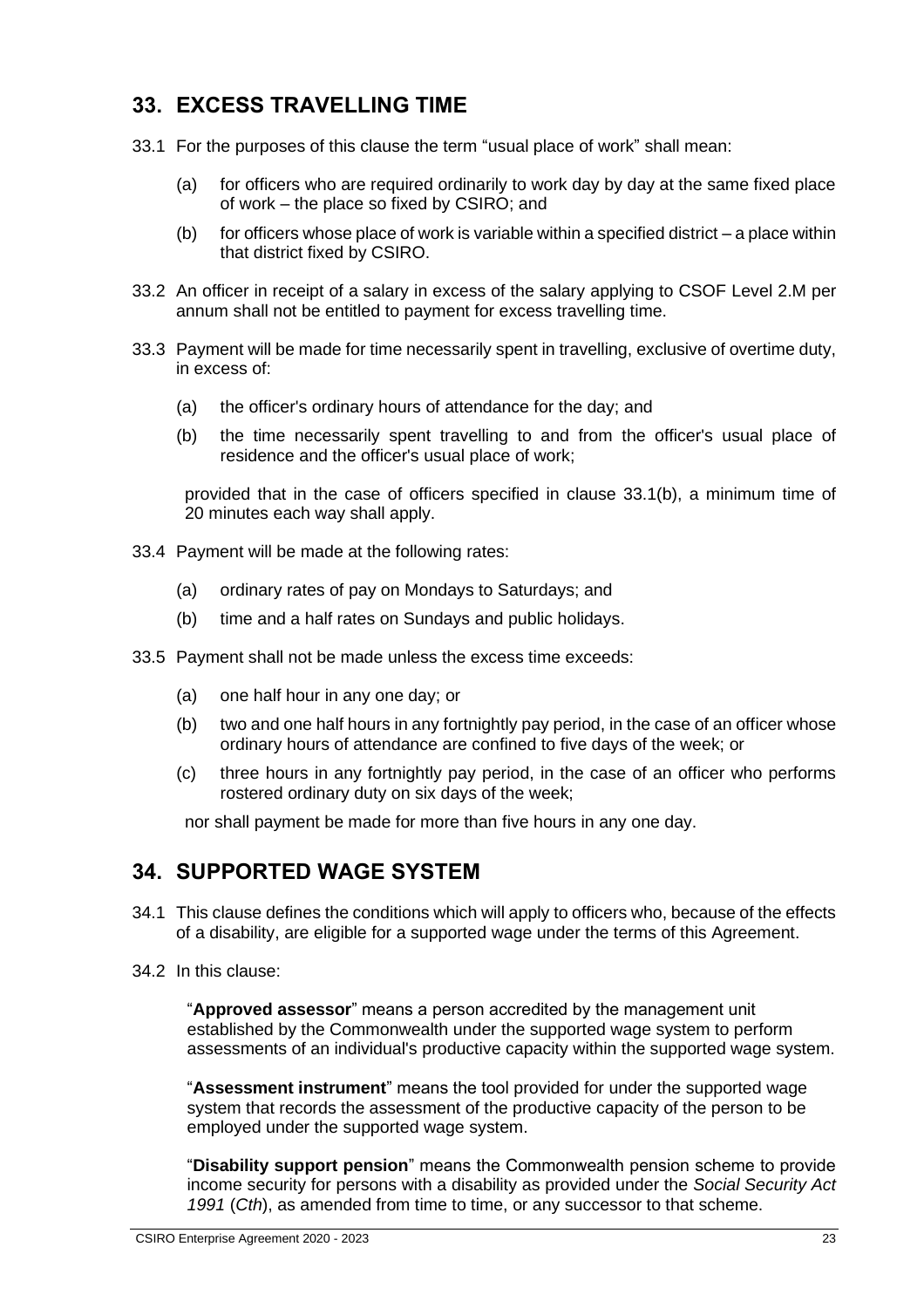"**Relevant minimum wage**" means the minimum wage prescribed by this Agreement for the class of work for which an officer is engaged.

"**Supported Wage System**" (SWS) means the Commonwealth Government system to promote employment for people who cannot work at full Agreement wages because of a disability, as documented in the Supported Wage System Handbook. The Handbook is available from the JobAccess website (www.jobaccess.gov.au).

"**SWS wage assessment agreement**" means the document in the form required by the relevant Commonwealth Government department that records the employee's productive capacity and agreed wage rate.

- 34.3 Eligibility criteria
	- (a) Officers covered by this clause will be those who are unable to perform the range of duties to the competence level required within the class for which the officer is engaged under this Agreement, because of the effects of a disability on their productive capacity and who meet the impairment criteria for receipt of a disability support pension.
	- (b) This clause does not apply to any existing officer who has a claim against CSIRO which is subject to the provisions of workers' compensation legislation or any provision of this Agreement relating to the rehabilitation of officers who are injured in the course of their employment.
- 34.4 Supported wage rates

Officers to whom this clause applies shall be paid the applicable percentage of the relevant minimum wage according to the following table:

| <b>Assessed capacity</b> | % of prescribed Agreement rate |
|--------------------------|--------------------------------|
| 10%                      | 10%                            |
| 20%                      | 20%                            |
| 30%                      | 30%                            |
| 40%                      | 40%                            |
| 50%                      | 50%                            |
| 60%                      | 60%                            |
| 70%                      | 70%                            |
| 80%                      | 80%                            |
| 90%                      | 90%                            |

Provided that the minimum amount payable must not be less than the current weekly rate of \$89.00 which will be adjusted in accordance with increases determined by the Fair Work Commission.

Where an officer's assessed capacity is 10%; they must receive a high degree of assistance and support.

34.5 Assessment of capacity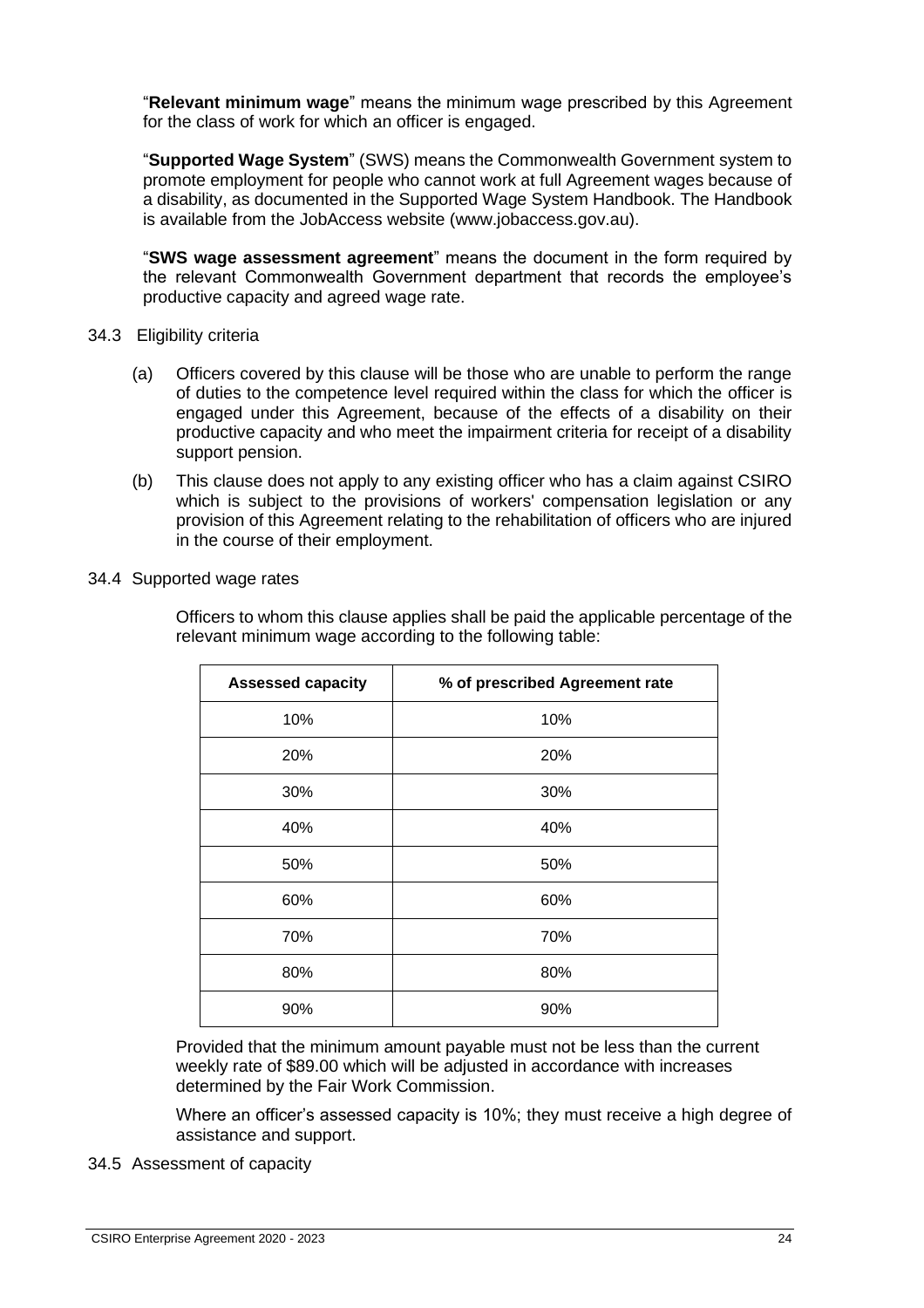- (a) For the purpose of establishing the percentage of the relevant minimum wage, the productive capacity of the officer will be assessed in accordance with the Supported Wage System by an approved assessor, having consulted CSIRO and the officer and, if the officer so desires, a union which the officer is eligible to join.
- (b) Assessment made under this clause must be documented in an SWS wage assessment agreement and retained by CSIRO as a time and wages record in accordance with the *Fair Work Act 2009*.
- 34.6 Lodgement of SWS assessment agreement
	- (a) All SWS wage assessment agreements under the conditions of this clause, including the appropriate percentage of the relevant minimum wage to be paid to the officer, must be lodged by CSIRO with the Fair Work Commission.
	- (b) All SWS wage assessment agreements must be agreed and signed by the officer and CSIRO. Where a union which has an interest in the Agreement is not a party to the assessment, the assessment will be referred by the Fair Work Commission to the union by certified mail and the agreement will take effect unless an objection is notified to the Fair Work Commission within 10 working days.
- 34.7 Review of assessment

The assessment of the applicable percentage should be subject to annual review or more frequent review on the basis of a reasonable request for such a review. The process of review must be in accordance with the procedures for assessing capacity under the supported wage system.

34.8 Other terms and conditions of employment

Where an assessment has been made, the applicable percentage will apply to the relevant wage rate only. Officers covered by the provisions of this clause will be entitled to the same terms and conditions of employment as all other officers covered by this Agreement, paid on a pro-rata basis.

34.9 Workplace adjustment

CSIRO, if wishing to employ an officer under the provisions of this clause, must take reasonable steps to make changes in the workplace to enhance the officer's capacity to do the job. Changes may involve redesign of job duties, working time arrangements and work organisation in consultation with other officers in the area.

- 34.10 Trial Period
	- (a) In order for an adequate assessment of the officer's capacity to be made, CSIRO may employ a person under the provisions of this clause for a Trial Period not exceeding twelve weeks, except that in some cases additional work adjustment time (not exceeding four weeks) may be needed.
	- (b) During that Trial period the assessment of capacity will be undertaken and the percentage of the relevant minimum wage for a continuing employment relationship will be determined.
	- (c) The minimum amount payable to the officer during the Trial Period must be no less than the current weekly rate of \$89.00 which will be adjusted in accordance with increases determined by the Fair Work Commission.
	- (d) Work trials should include induction or training as appropriate to the job being trialled.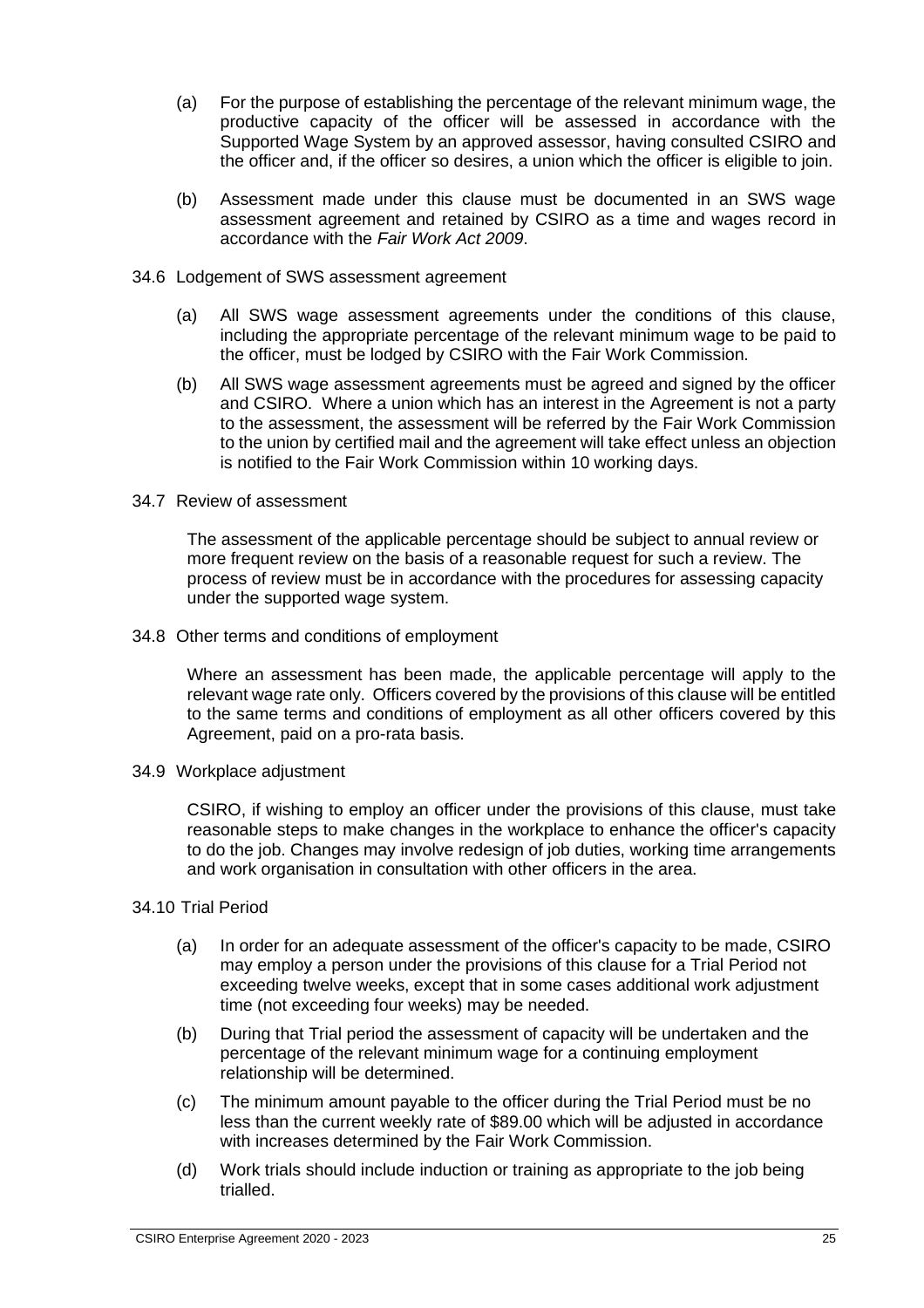(e) Where CSIRO and the officer wish to establish a continuing employment relationship following the completion of the Trial Period, a further contract of employment will be entered into based on the outcome of assessment under clause 34.5.

# <span id="page-31-0"></span>**PART D. CAREER DEVELOPMENT, PERFORMANCE AND REWARDS**

## <span id="page-31-1"></span>**35. PERFORMANCE CULTURE**

CSIRO will foster an environment in which exemplary standards of performance and behaviour of individuals and teams are recognised and rewarded through consistently applied and transparent processes.

# <span id="page-31-2"></span>**36. ANNUAL PERFORMANCE AGREEMENT (APA)**

*Note: For the purposes of this clause, "representative" excludes union officials.*

- 36.1 The Annual Performance Agreement (APA) cycle provides a framework for performance management, which facilitates effective communication of work requirements, alignment of corporate and individual goals, performance improvement, training and development requirements. The APA also provides information or evidence for performance and development steps, performance rewards and promotions. The APA cycle is a 12-month period from July to June inclusive.
- 36.2 CSIRO recognises the right of staff to have a colleague officer or a representative present at meetings with a supervisor or manager relating to the APA process to assist in the resolution of any issues.
- 36.3 Obligations to participate

It is a requirement of employment in CSIRO that all officers (excluding casuals and those employed for less than three months) participate in the APA process. Officers who, given reasonable opportunity, fail to complete the APA process within the required timeframes, namely:

- Review (Stage 3) by 31 August; and
- Objective Setting (Stage 1) for the following year by 31 October,

will not be eligible for performance rewards.

- 36.4 It is a requirement of managers in CSIRO to ensure that eligible officers under their supervision participate in the APA process. Managers who fail to make every effort to ensure eligible officers participate in the APA process within the required timeframes, will not be eligible for performance rewards.
- 36.5 Work Objectives and Performance indicators

Work objectives and performance indicators are to be finalised through discussion between an officer and their manager. The agreed work objectives must be appropriate for the classification level, consistent with the Work Classification Standards and incorporate appropriate teamwork and organisational behaviours.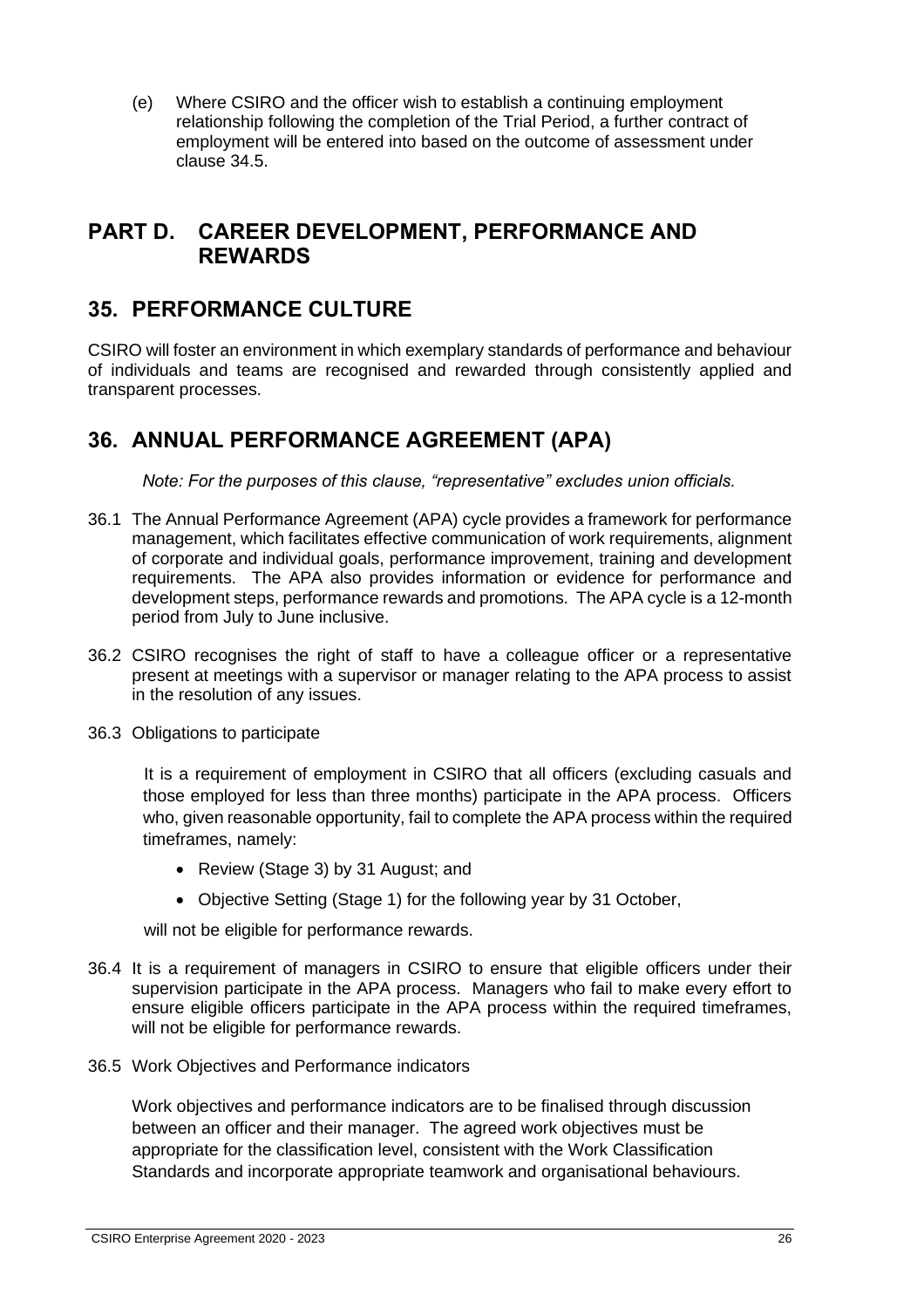- 36.6 Officers who undertake roles which have a corporate citizenship focus play an important role in maintaining a positive workplace culture. Line Managers will recognise these duties and responsibilities in the APA process. CSIRO recognises that officers perform these roles in addition to their usual duties. CSIRO, at its discretion, will provide support to officers where they are required to perform these roles.
- 36.7 If there is disagreement between an officer and their manager on any aspect of the APA, including the final evaluation, the next-level manager should be called upon to consider the issue. If agreement cannot be reached following the next-level manager's review, the matter may be referred to the next higher-level manager. Within Business Units the matter can continue to be elevated until it reaches the Business Unit Leader, who will make the final decision.
- 36.8 Performance and Development Steps

Advancement to a higher performance and development step (PADS), where available, will be approved where the officer has participated in and satisfied the requirements of their APA within the required timeframe. Officers who do not satisfy these requirements are not eligible for salary advancement within their CSOF level.

- 36.9 Performance and Development Steps Appeals
	- (a) Initially officers should discuss any concerns about their performance appraisal with their Line Manager and/or next-level manager in an attempt to resolve the matter.
	- (b) Staff who have participated in the APA process and have been denied advancement to the next PADS within their CSOF Level may appeal to the Business Unit Leader for a reconsideration of that decision. There is no appeal against the following decisions:
		- (i) Denial of advancement by two or more performance and development steps;
		- (ii) Denial of performance and development steps resulting from disciplinary actions.
	- (c) Any appeal must be lodged within 10 working days of the officer being notified that they have not received a PADS.
	- (d) The appeal process shall observe the principles of natural justice and the officer will have the opportunity to provide information to the Business Unit Leader for consideration.
	- (e) The decision by the Business Unit Leader to either uphold the appeal and grant a PADS, or to refuse the appeal and confirm the original decision is final. The decision and the reason for the decision, will be confirmed to the officer in writing.

# <span id="page-32-0"></span>**37. CAREER MANAGEMENT, LEARNING AND DEVELOPMENT**

- 37.1 CSIRO is committed to continuous learning to support our officers to reach their full potential and to enable CSIRO to successfully deliver our strategy. The parties to this Agreement believe that all officers should have the opportunity to participate in relevant learning, development, and training activities aimed at improving individual and team performance, skills and knowledge, and the effectiveness of CSIRO.
- 37.2 All officers will have the opportunity to participate in at least five days learning, development and/or training each Annual Performance Agreement (APA) cycle exclusive of travel. The activity must be aligned with business and individual needs and reflected in the APA or an agreed development plan. This indicates the mutual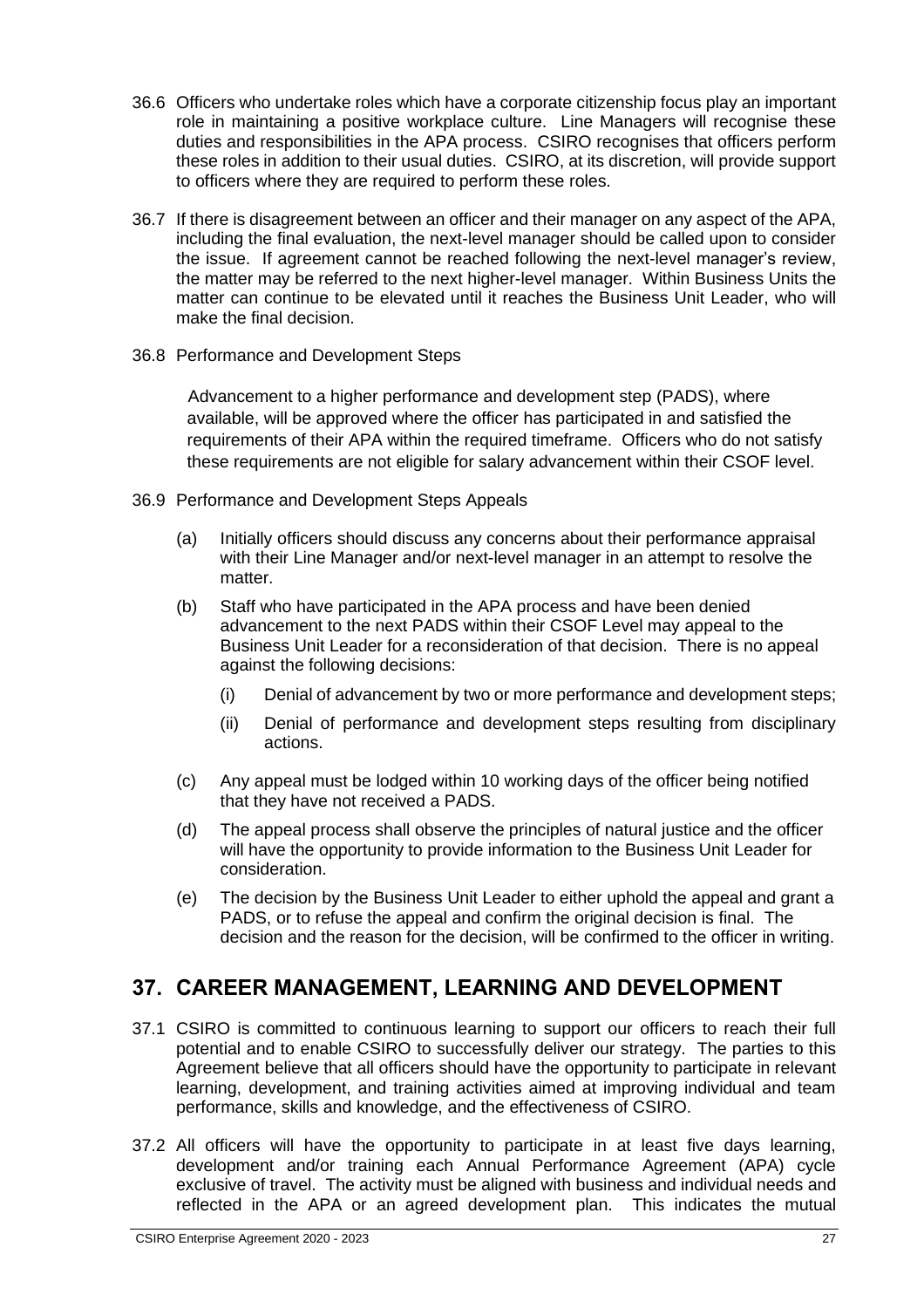responsibility of the officer, their Line Manager and CSIRO. It is recognised that a large number of CSIRO officers will exceed this minimum.

37.3 Learning, development and training activities should lead to the development of skills and/or knowledge and may include formal program and conference participation and on the job assignments (including but not limited to, e-learning, webinars, networking, shadowing, coaching and/or mentoring and participating in communities of practice).

## <span id="page-33-0"></span>**38. REWARD ASSESSMENT PROCEDURES**

*Note: For the purposes of this clause, 'representative' excludes union officials.*

- 38.1 Cases for accelerated advancement within CSOF Level, promotions and performance cash rewards will be considered by the Reward Review Committees established within Business Units. Cases will be reviewed by the Reward Review Committee following completion of Stage 3 of the APA.
- 38.2 The Business Unit should, where practicable, include on its Reward Review Committee, one of its representatives and/or a relevant officer from another Business Unit.
- 38.3 CSIRO shall provide to unsuccessful candidates for accelerated advancement and promotion, constructive feedback and advice. This advice must be provided in writing if requested by a candidate.
- 38.4 A list of all officers who receive accelerated advancement, promotions and performance cash rewards and the reasons for such rewards, will be published within the Business Unit.

## <span id="page-33-1"></span>**39. MERIT PROMOTION**

- 39.1 Merit promotion to a higher CSOF level shall be approved where, through the Reward Assessment Procedures (see clause 38), CSIRO determines that:
	- An officer has a sustained record of achievement that clearly demonstrates the requirements defined for the next CSOF level in the relevant Functional Area Work Classification Standards; and
	- CSIRO requires the role to be performed at the higher level for the foreseeable future.
- 39.2 Since officers will develop their roles and competencies at different rates, depending on their personal potential and the opportunities that arise in the workplace, the period over which sustained performance can be demonstrated will vary but would normally be at least two and will not be less than one full (12 month) performance cycle. Where the performance is over a period less than two full cycles, the case must clearly address the candidate's capacity to sustain that level of performance beyond the period being assessed.
- 39.3 An officer need not be on the maximum performance and development step of their existing CSOF level to be promoted.
- 39.4 Where a promotion is denied on the grounds that the role is not "required to be performed at the higher level for the foreseeable future", the officer will be advised in writing of the functions or activities that are no longer required to be performed and the work objectives set through the APA process will reflect this advice.
- 39.5 Merit Promotion to, and advancement within CSOF Level 7 and CSOF Level 8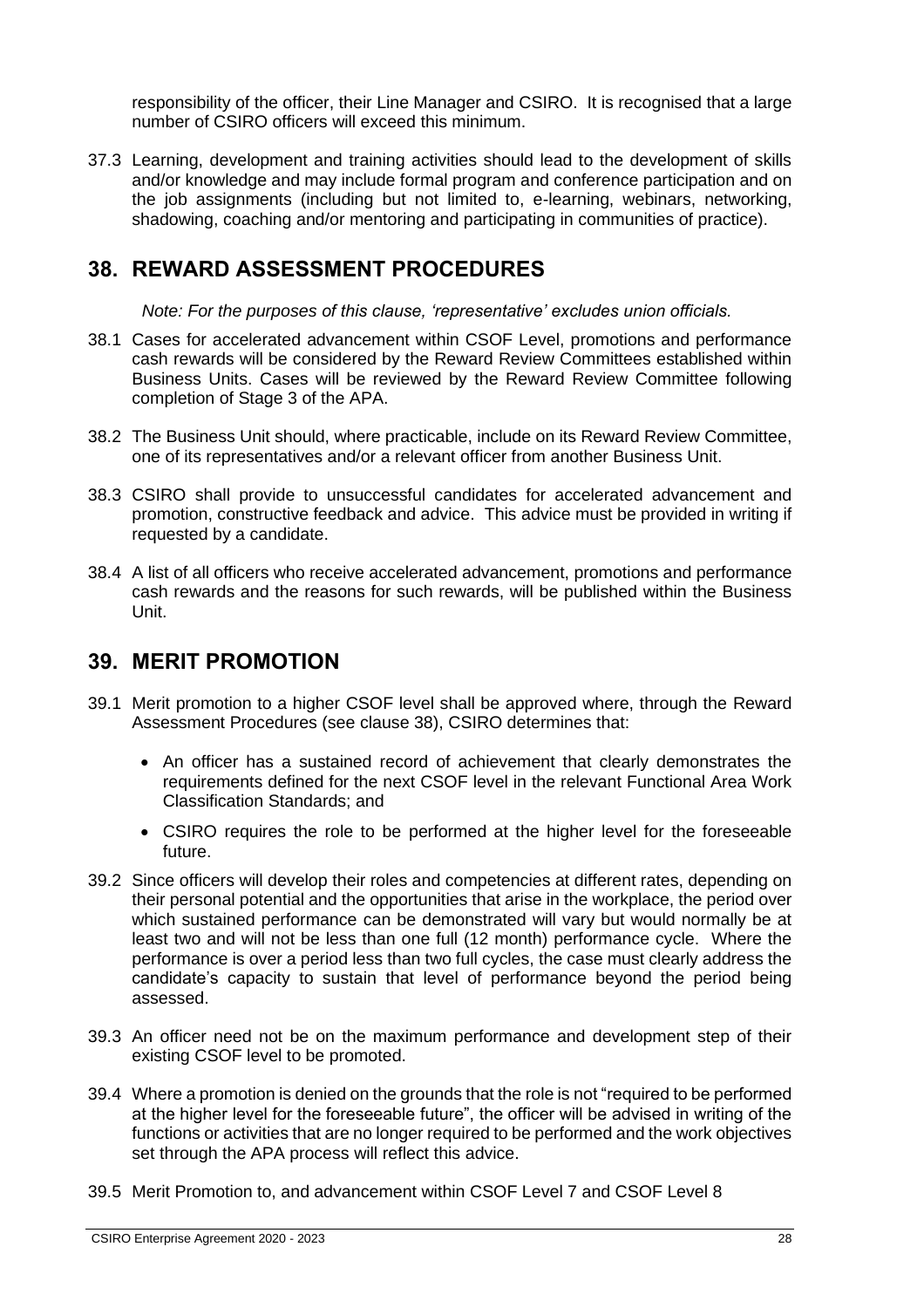- (a) Merit Promotion to CSOF Level 7 or CSOF Level 8 requires a reclassification case in accordance with clauses 38 and 39.
- (b) Advancement through performance and development steps within CSOF Level 7 is dependent on the officer satisfactorily meeting the work objectives agreed in the officer's Annual Performance Agreement (see clause 36).
- (c) Advancement to CSOF Level 8.2 is only available from CSOF Level 8.1 and requires a reasoned case justifying advancement.
- (d) Advancement beyond CSOF Level 8.2 requires a reclassification case satisfying the senior promotion guidelines.
- 39.6 Reclassification Appeal Process

An officer seeking promotion up to CSOF Level 6 in any functional area or to CSOF Level 7 or 8 in the Research Science/Engineering/Projects or Research Consulting functional areas, may lodge a Formal Reclassification Appeal where:

- The delegate declines to approve a reclassification;
- The officer's immediate Line Manager declines to submit the case for consideration in the reward review process.

An officer must lodge their appeal within 28 days of formal notification that the case has been unsuccessful or advice that it will not be submitted to the Reward Review Committee.

39.7 Informal Resolution

Where a Reward Review Committee considers that an officer has not demonstrated a sustained record of achievement at the higher CSOF level and promotion is denied, CSIRO and the officer may agree to an informal reconsideration of the decision, which will include:

- A review of the decision by a Senior Manager agreed by both the officer and CSIRO; and
- A focus on a timely and expeditious review, with the objective of resolving the matter within 14 days.

The informal review process will not preclude an officer or CSIRO from invoking the formal appeal process referred to in clause 39.8, prior to the conclusion of the informal review.

- 39.8 Formal Reclassification Appeal Process
	- (a) Formal appeals will be considered by a Reclassification Appeal Committee which will provide a report and recommendations to the Business Unit Leader. The officer will have the opportunity to address the Committee.
	- (b) The Business Unit Leader shall review the report by the Committee, make a decision, and inform the parties in writing within 14 days of receiving the report from the Appeal Committee.

# <span id="page-34-0"></span>**40. SUPERIOR PERFORMANCE RATING**

40.1 This reward category applies to officers at a career plateau.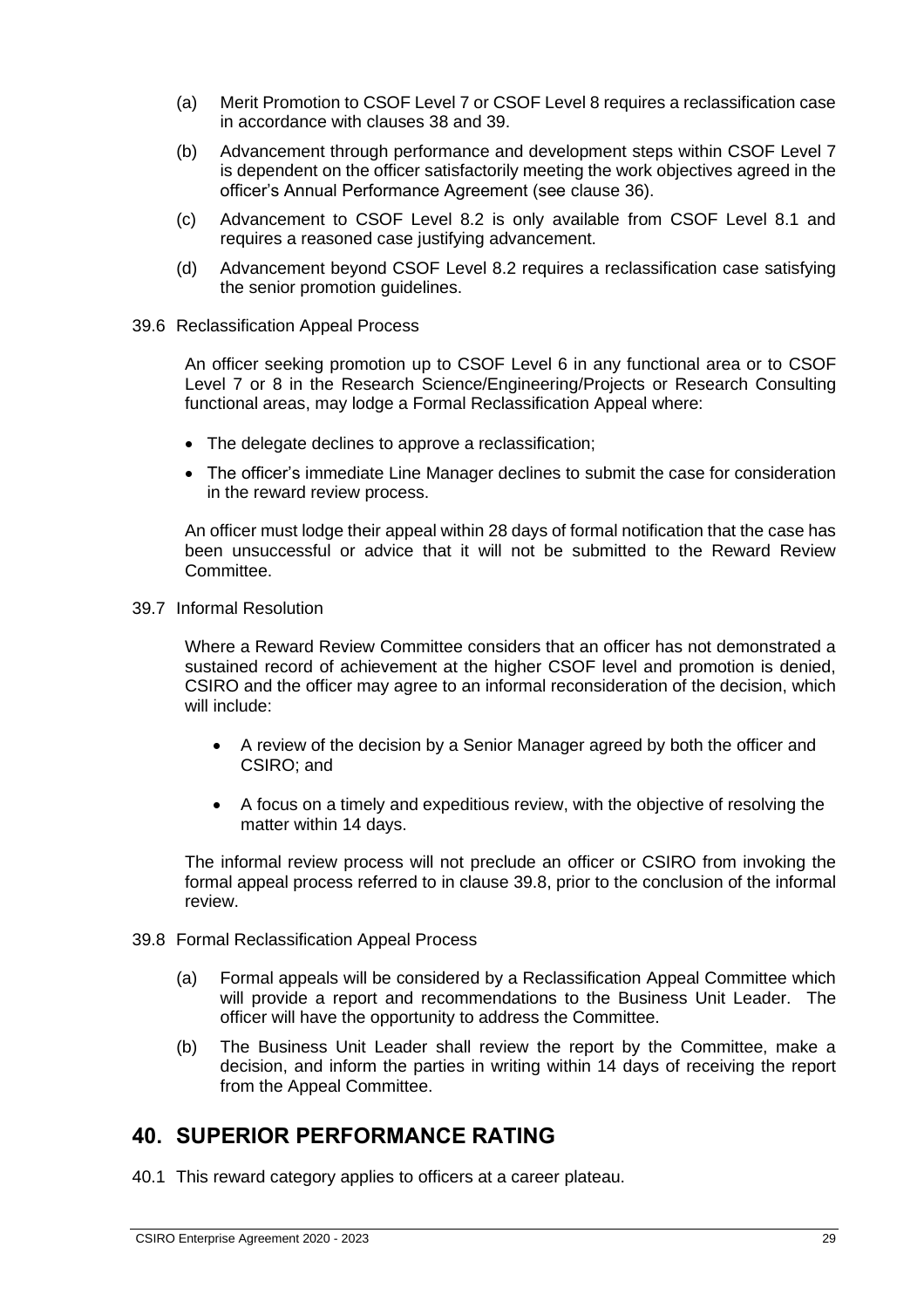- 40.2 A Superior Performance Rating means that an officer at a career plateau has demonstrated superior achievement relative to other officers in their functional area at their current classification level in the preceding 12 months. While the officer must have significantly exceeded the objectives for that assessment period, in doing so they have not met the requirements for reclassification and it is not foreseeable that they would do so for the subsequent 12 months.
- 40.3 Officers at a career plateau in CSOF Levels 1 to 8 who receive a Superior Performance Rating may be awarded a special lump sum payment in July following the year of the assessment. The amount of the lump sum is equal to 7% of the officer's annual salary.
- 40.4 Officers at a career plateau in CSOF Levels 1 to 8 who receive a Superior Performance Rating and who do not receive a lump sum, will be placed on the premium step for their level (a premium step will have the value of 107% of the annual rate at the career plateau). Placement on a premium step will be approved for 27 fortnights. At the end of that period, the officer will return to the salary point held prior to the award of the Superior Performance Rating.
- 40.5 Officers who have received a Superior Performance Rating are not precluded from receiving one in subsequent years, providing they again satisfy the criteria.
- 40.6 The Superior Performance Rating applies only to officers at a career "plateau". It is not a substitute for promotion.

Officers will be accepted as being at a career plateau where:

- They have been at the maximum of their Level (including 8.2 and 8.3 in the case of Level 8) for two years prior to the year in which the reward is to be paid; and
- Reclassification is not currently appropriate or foreseeable in the subsequent 12 month period.
- 40.7 The names of officers who receive a Superior Performance Rating will be publicised within their Business Units in line with announcements about promotions, accelerated advancement and Performance Cash Rewards in accordance with clause 38.4.

## <span id="page-35-0"></span>**41. PERFORMANCE CASH REWARDS**

- 41.1 Performance Cash Rewards may be applied to teams as well as individuals. Team rewards should be fairly distributed amongst team members according to their contribution.
- 41.2 Performance Cash Rewards will be available where there is a case for rewarding performance but where accelerated advancement, reclassification or other reward options are not appropriate. Performance Cash Rewards are not to substitute for other rewards where the necessary eligibility criteria have been satisfied.
- 41.3 Officers may be nominated for a Performance Cash Reward by colleagues, Line Managers or Senior Managers.
- 41.4 A Reward Review Committee will consider reward nominations, including the amount and distribution within teams, and make recommendations to the Delegate.
- 41.5 The maximum Performance Cash Reward payable to an officer is \$20,000 per annum.
- 41.6 Successful cases will be published in accordance with clause 38.4.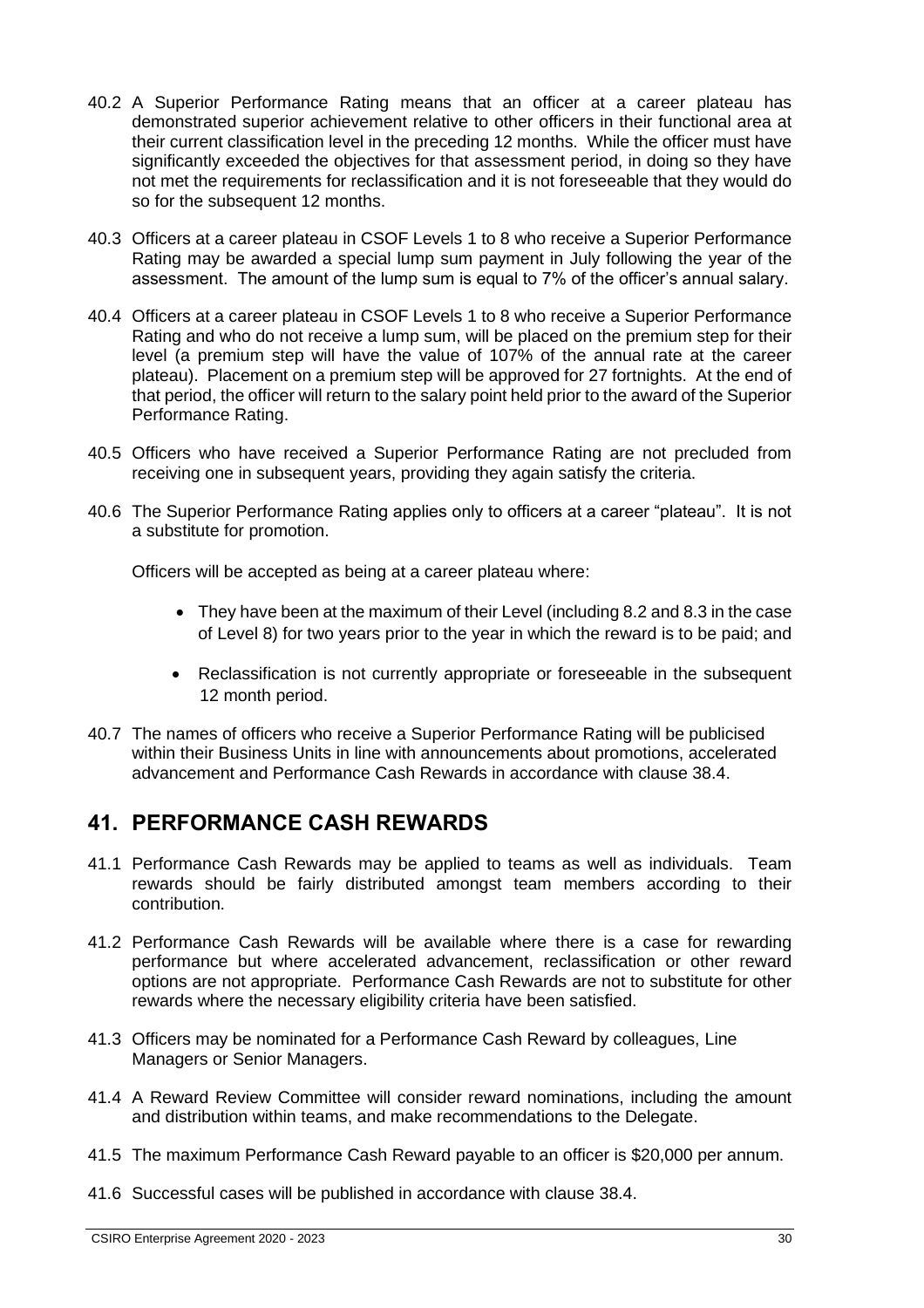### **42. NON-CASH RECOGNITION REWARDS**

- 42.1 These rewards may be given to individuals or teams to mark praiseworthy effort or long service where other rewards are not appropriate.
- 42.2 These rewards are separate from normal salary and allowance payments made to officers for their work and are not a substitute for such payments.
- 42.3 Officers may be nominated for a Recognition Reward by colleagues, Line Managers or Senior Managers, at any time.
- 42.4 Any tax in relation to a Non-cash Recognition Reward will be paid by CSIRO.
- 42.5 A Non-cash Recognition Reward cannot be converted to cash.

### **43. ASSISTANCE WITH STUDIES**

- 43.1 Study leave and other forms of assistance may be granted to assist an officer with studies towards Certificates, Diplomas, Advanced Diplomas, Degrees or higher degrees, as well as relevant short courses where the course of study is in the interests of both CSIRO and the individual officer.
- 43.2 Assistance with studies and the level of assistance approved is at the discretion of the Delegate and may include:
	- reimbursement or payment in advance, of part or all of the costs associated with the approved course of study, including but not limited to course costs, enrolment and administration fees, tuition and examination fees, books and materials;
	- study leave with pay, up to an average of five hours per week to attend formal classes and examinations;
	- up to three hours per week for travel.
- 43.3 Additional Study Leave with pay of up to three hours a week may be granted where attendance at formal classes exceeds five hours a week or where travel takes more than three hours a week during working hours.
- 43.4 Where the period of Study Leave granted is less than the average of five hours a week, the Delegate may approve the difference as a leave credit which may be used to meet the requirements of external studies/distance education courses, attendance at prescribed examinations and field trips and preparation of prescribed assignments and theses.
- 43.5 Study leave without pay may be also granted. This leave will count as service for all purposes, except recreation leave, provided that the officer resumes duty after the period of leave. However, whether this leave will count as service for long service leave will be determined by the delegate in accordance with the requirements of the *Long Service Leave (Commonwealth Employees) Act 1976*.
- 43.6 Study leave for part-time officers is granted on a pro-rata basis.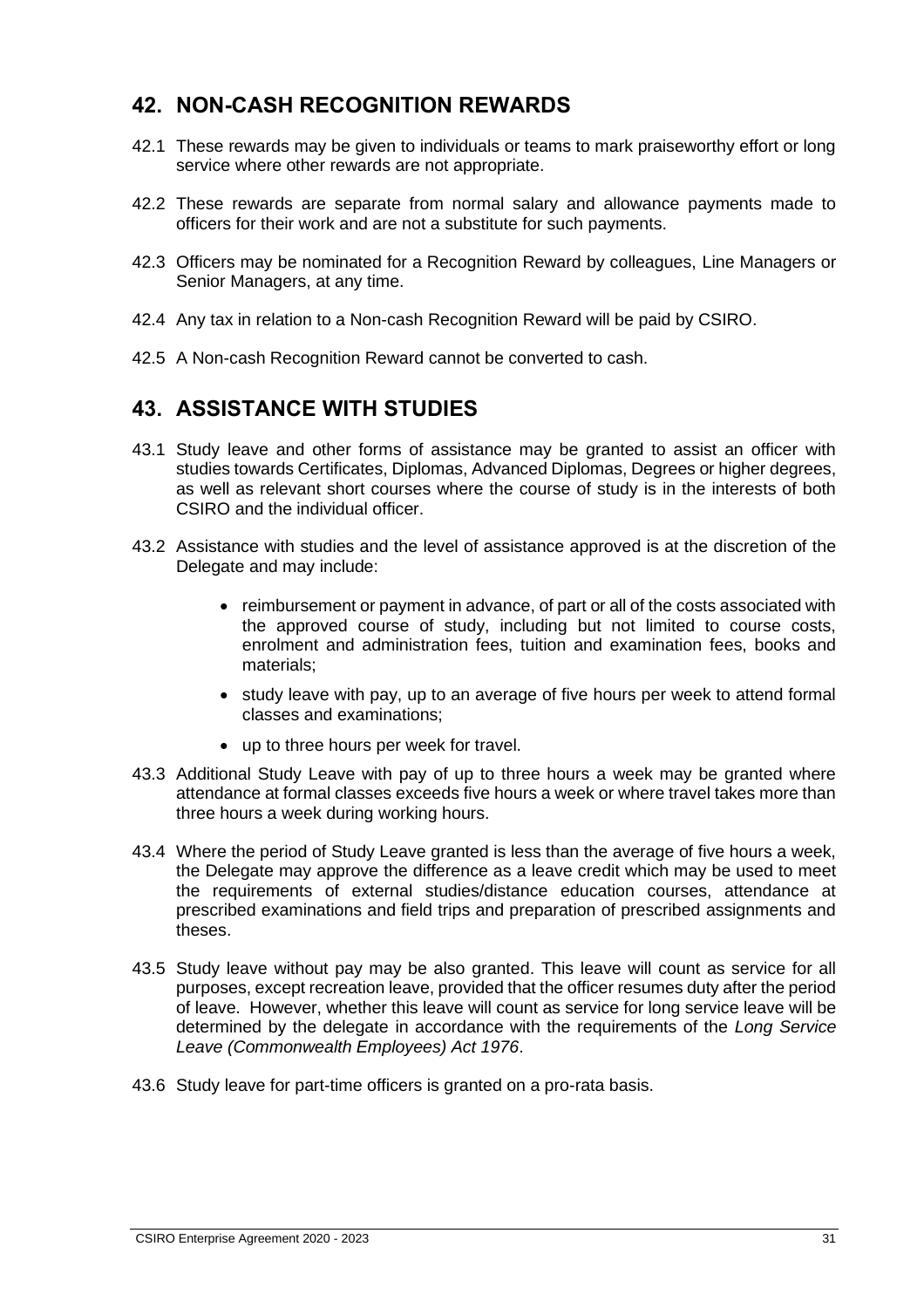# **PART E. STAFF PARTICIPATION**

## **44. MANAGEMENT ACCOUNTABILITY**

CSIRO is committed to creating an environment where innovation thrives and everyone is valued and treated fairly and with respect. CSIRO managers will support the principles of:

- Openness a free flow of information relevant to the well-being of staff;
- Transparency encouraging staff input, providing clear, reasoned justification for decisions to affected officers and providing feedback on how views are taken into account;
- Fairness treating staff equitably and with respect; and
- Consistency showing no favouritism in decision making.

## **45. BUREAUCRACY**

The parties to this Agreement agree to continue to work on opportunities for bureaucracy reduction and recognise the productivity and efficiency gains that can be achieved through efficient administration and organisational governance and enabling productive science and research.

# **46. SUPPORTING INNOVATION AND CREATIVITY**

The parties to this Agreement recognise that CSIRO's objectives are largely dependent on the innovation and creativity of its staff. The CSIRO rolling strategy provides emphasis on continuing to build an enhanced culture of innovation. CSIRO will report on progress and outcomes of the strategy through CSIRO Consultative Council and/or forums with staff.

## **47. SUSTAINABILITY**

- 47.1 The parties to this Agreement recognise that the involvement of staff including at the local level is critical in improving the environmental sustainability of CSIRO in the areas of greenhouse gas emissions, energy, water and waste.
- 47.2 CSIRO will provide opportunities for staff contributions toward improving the environmental sustainability of CSIRO's operations through the implementation of an Environmental Sustainability Strategy.

## **48. INDIGENOUS EMPLOYMENT STRATEGY**

- 48.1 Indigenous Australians have significant contributions to make to Australia across cultural, economic and scientific domains. CSIRO recognises the social and economic disadvantage experienced by Indigenous Australians and is committed to helping close the gap between Indigenous and non-Indigenous Australians.
- 48.2 CSIRO aims to increase employment of Indigenous Australians within its workforce through the development of a range of strategic partnerships with relevant stakeholders and implementing Indigenous employment strategies within the organisation's workforce planning.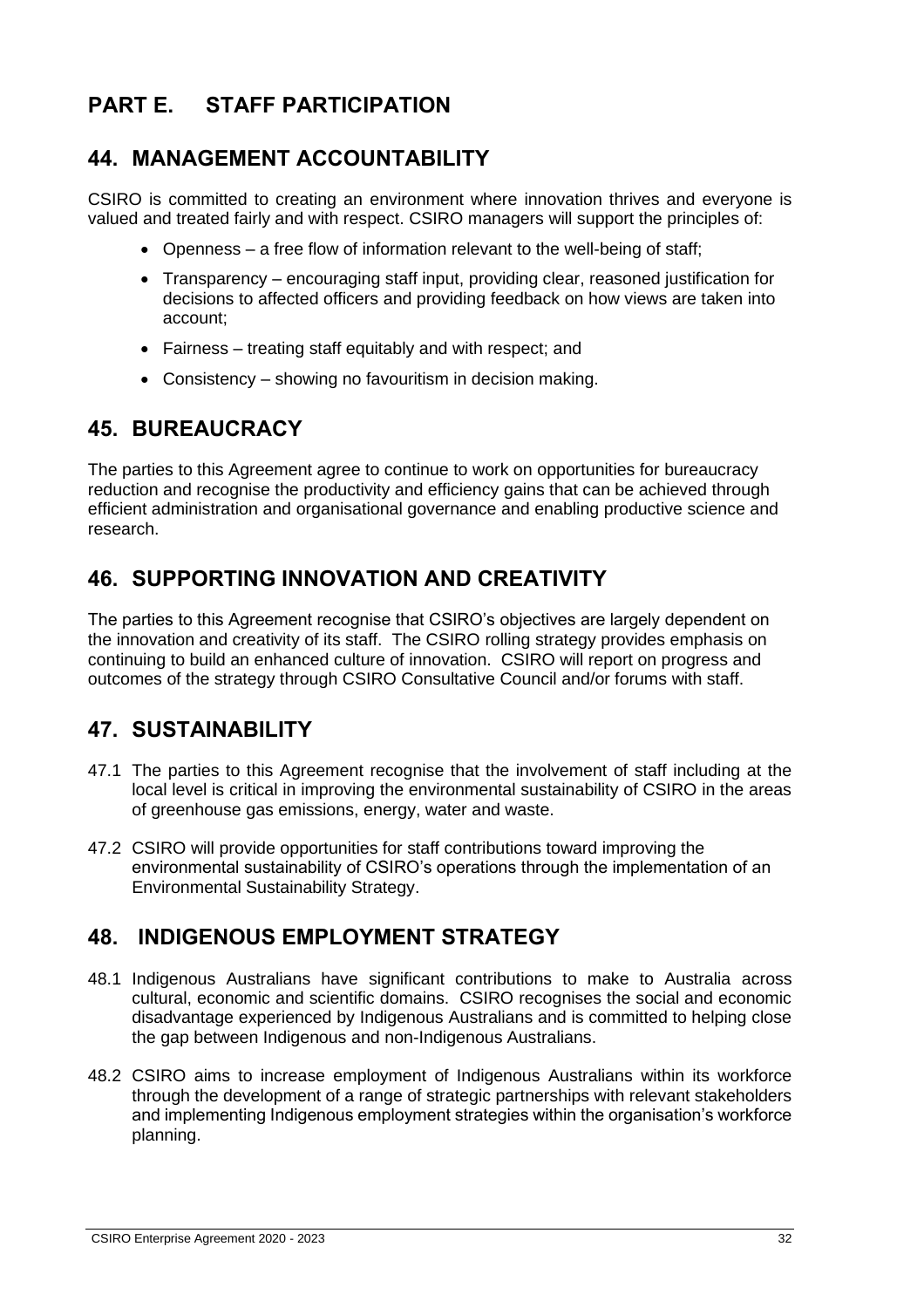### **49. COMMERCIALISATION**

- 49.1 The parties to this Agreement acknowledge that effective commercialisation of research and development outcomes are fundamental to CSIRO's future. In order to facilitate staff involvement in commercialisation activities, affected officers will be provided with timely information about their rights, entitlements and the conditions that apply, so that they are able to make an informed decision about whether or not they wish to participate.
- 49.2 Where CSIRO introduces a scheme allowing officers who generate intellectual property to share in the benefits of the commercialisation of that intellectual property, the affected officers and where they choose, their representatives, will be informed of the details of the scheme. The details of the scheme and its operation will be determined by CSIRO and may be varied at CSIRO's discretion. These schemes will include mechanisms for resolving disputes or grievances and therefore will not be subject to the Workplace Issues Resolution Procedure or dispute procedure contained in clause 81 of this Agreement.

## **50. HEALTH AND SAFETY REPRESENTATIVES**

- 50.1 CSIRO is committed to meeting the requirements of the *Work Health and Safety Act 2011* to provide a safe work environment and to promote a more safety conscious culture. The Act provides for the selection or election of Health and Safety Representatives.
- 50.2 Health and Safety Representatives play an important role in facilitating CSIRO's commitment. CSIRO recognises this valued role by providing:
	- reasonable time during normal working hours to undertake the role;
	- formal recognition of time spent on this role in their Annual Performance Agreement;
	- essential training and resources; and
	- the opportunity, as a member of Health and Safety Committees, to participate in the assessment of relevant awards.

## **51. EQUITY CONTACT OFFICERS**

CSIRO recognises this valued role by providing:

- reasonable time during normal working hours to undertake the role;
- formal recognition of time spent on this role in their Annual Performance Agreement;
- time and encouragement to participate in essential training to enhance their effectiveness; and
- the opportunity, where relevant, to participate in committees and the assessment of Diversity awards.

### **52. MORAL RIGHTS**

52.1 Background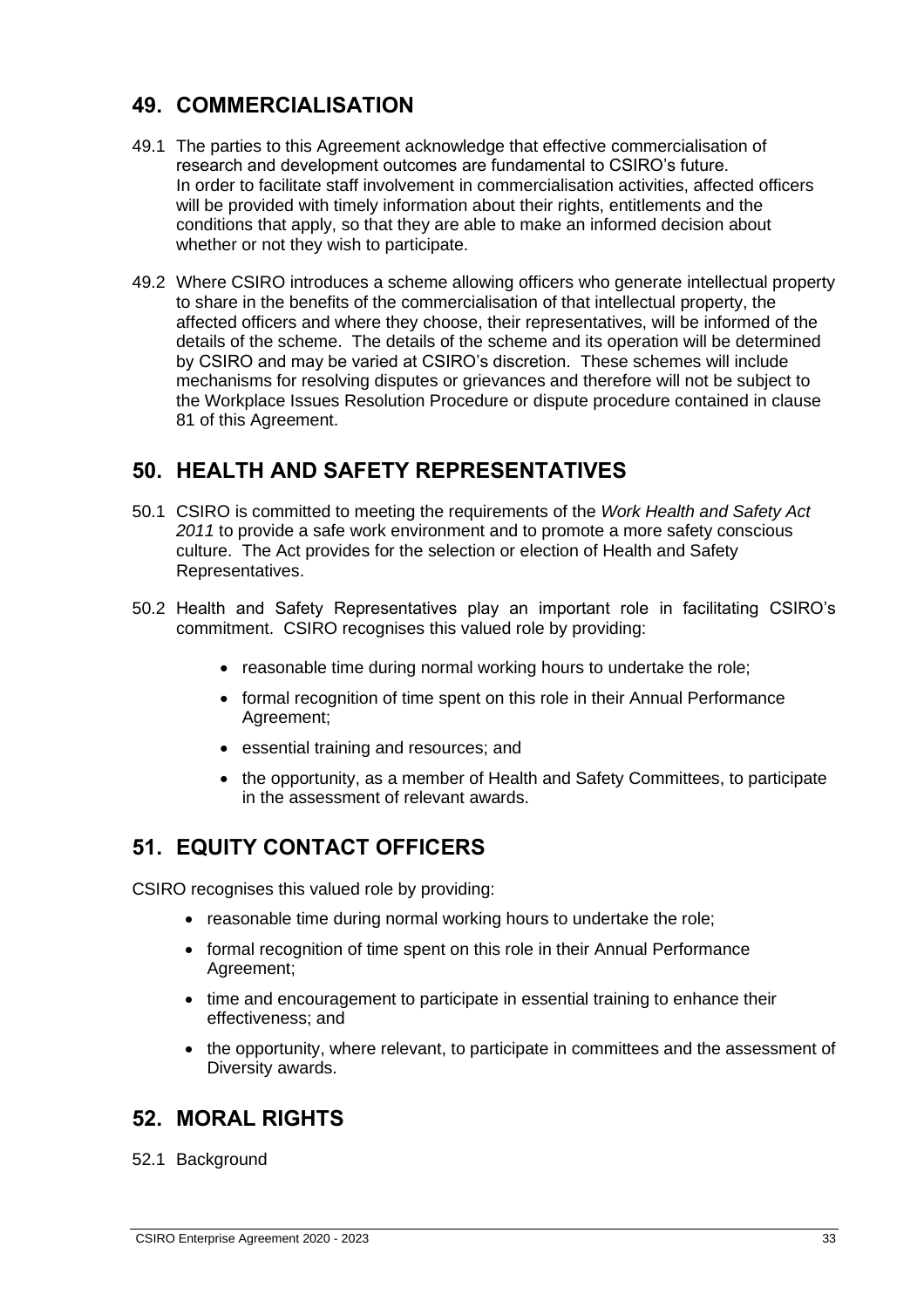- (a) Australian copyright law provides non-financial Moral Rights to authors or creators of copyright works under the *Copyright Act 1968*.
- (b) Moral Rights in relation to a work include:
	- (i) a right of attribution of authorship;
	- (ii) a right not to have authorship falsely attributed; and
	- (iii) a right of integrity of authorship (which relates to derogatory treatment of a work that is prejudicial to the author's honour or reputation).
- (c) The rights of attribution and integrity of authorship are subject to extensive "reasonableness" tests which are set out in the Copyright Act. Moral Rights are personal to individual authors and cannot be sold or transferred. If one author of a work provides a Moral Rights Consent, the Consent would not apply to other authors of that work.
- (d) Authors who produce copyright works in the course of their employment may consent to their employer doing acts which would otherwise be a breach of their Moral Rights. The benefit of such Consent may be passed on by the employer to third parties. Moral Rights Consents may be given in respect of particular works (specific) or works of a particular description (general) including future works. Moral Rights Consents must be in writing, must be informed and are invalid if given under duress.
- 52.2 Moral Rights Consents from CSIRO officers
	- (a) CSIRO respects the Moral Rights of its officers and recognises their significance for CSIRO's reputation as well as the reputation of its officers. CSIRO officers recognise that a number of CSIRO's clients require, as a condition of doing business with CSIRO, that they not be exposed to legal action by CSIRO officers for breach of the Moral Rights of those officers and that this will necessitate CSIRO seeking Moral Rights Consents, to facilitate business with those clients. Consequently:
		- CSIRO will not invite officers to sign Moral Rights Consents as a matter of administrative convenience;
		- Where any work is covered by a Moral Rights Consent which extends to a CSIRO client, CSIRO will use all reasonable endeavours to ensure that the client undertakes to CSIRO to:
		- (i) attribute authorship in scientific papers and reports to the relevant scientific author(s);
		- (ii) subject to (i) above, not falsely attribute authorship of the work; and
		- (iii) not modify the work in such a way as to make it misleading or deceptive while the work is attributed to a CSIRO officer.
	- (b) CSIRO will respect the right of an officer not to sign a Moral Rights Consent where it is offered and will not demote or discipline an officer on the ground that the officer did not provide a Moral Rights Consent. Officers recognise that if they refuse to provide a Moral Rights Consent, they may not be able to work on projects where Moral Rights Consents are required. In that event, CSIRO will take all practicable steps to provide suitable alternative work for those officers.

## **53. STAFF PARTICIPATION AND CONSULTATION**

53.1 This term applies if CSIRO: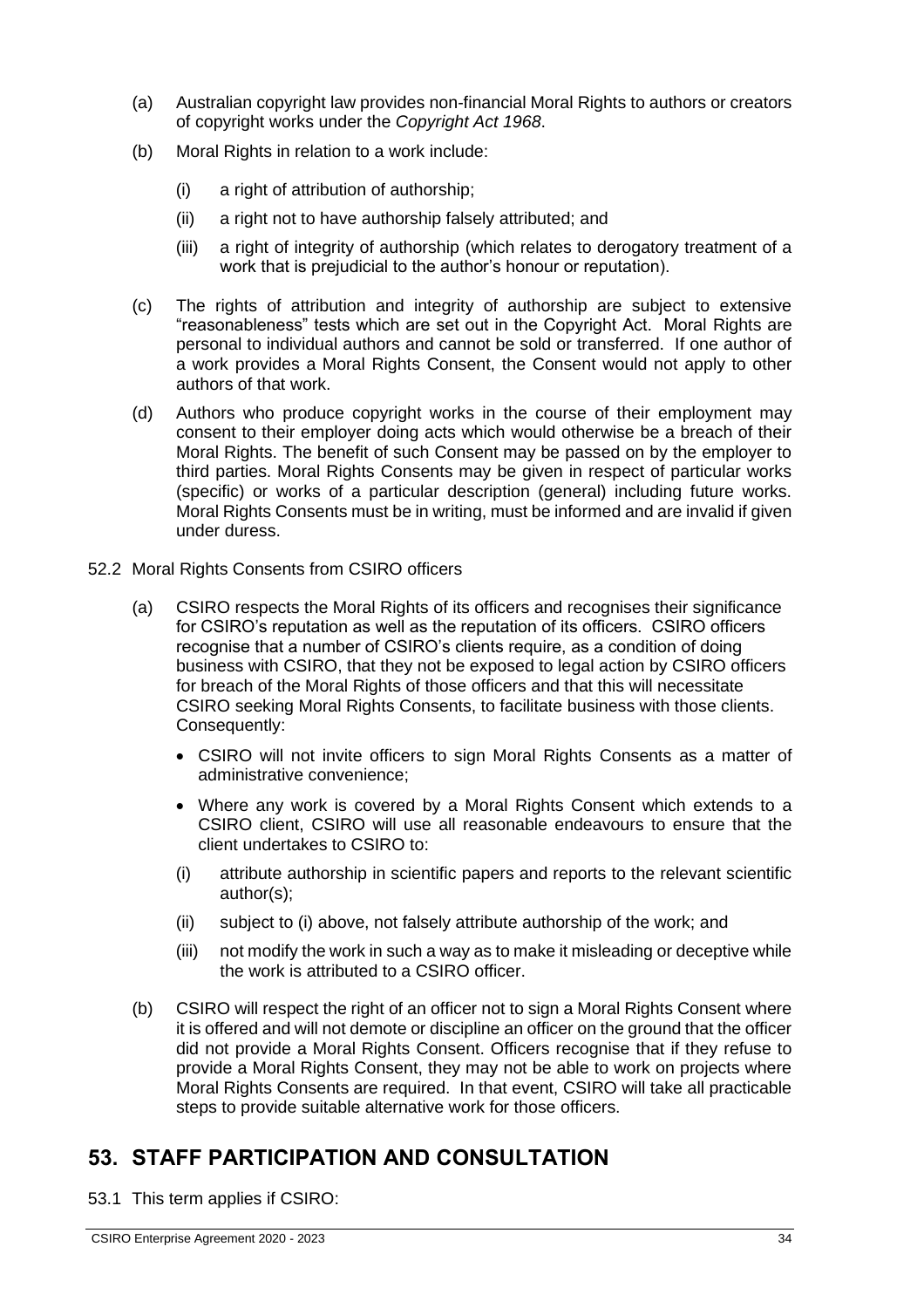- (a) has made a definite decision to introduce a major change to production, program, organisation, structure, or technology in relation to its enterprise that is likely to have a significant effect on officers; or
- (b) proposes to introduce a change to the regular roster or ordinary hours of work of officers.

#### *Major change*

- 53.2 For a major change referred to in clause 53.1(a):
	- (a) CSIRO must notify the relevant officers of the decision to introduce the major change; and
	- (b) clauses 53.3 to 53.9 apply.
- 53.3 The relevant officers may appoint a representative for the purposes of the procedures in this term.
- 53.4 If:
	- (a) a relevant officer appoints, or relevant officers appoint, a representative for the purposes of consultation; and
	- (b) the officer or officers advise CSIRO of the identity of the representative;

CSIRO must recognise the representative.

- 53.5 As soon as practicable after making its decision, CSIRO must:
	- (a) discuss with the relevant officers:
		- (i) the introduction of the change; and
		- (ii) the effect the change is likely to have on the officers; and
		- (iii) measures CSIRO is taking to avert or mitigate the adverse effect of the change on the officers; and
	- (b) for the purposes of the discussion provide, in writing, to the relevant officers:
		- (i) all relevant information about the change including the nature of the change proposed; and
		- (ii) information about the expected effects of the change on the officers; and
		- (iii) any other matters likely to affect the officers.
- 53.6 However, CSIRO is not required to disclose confidential or commercially sensitive information to the relevant officers.
- 53.7 CSIRO must give prompt and genuine consideration to matters raised about the major change by the relevant officers.
- 53.8 If a term in this Agreement provides for a major change to production, program, organisation, structure or technology in relation to the enterprise of CSIRO, the requirements set out in clause 53.2(a), 53.3 and 53.5 are taken not to apply.
- 53.9 In this term, a major change is *likely to have a significant effect on officers* if it results in:
	- (a) the termination of the employment of officers; or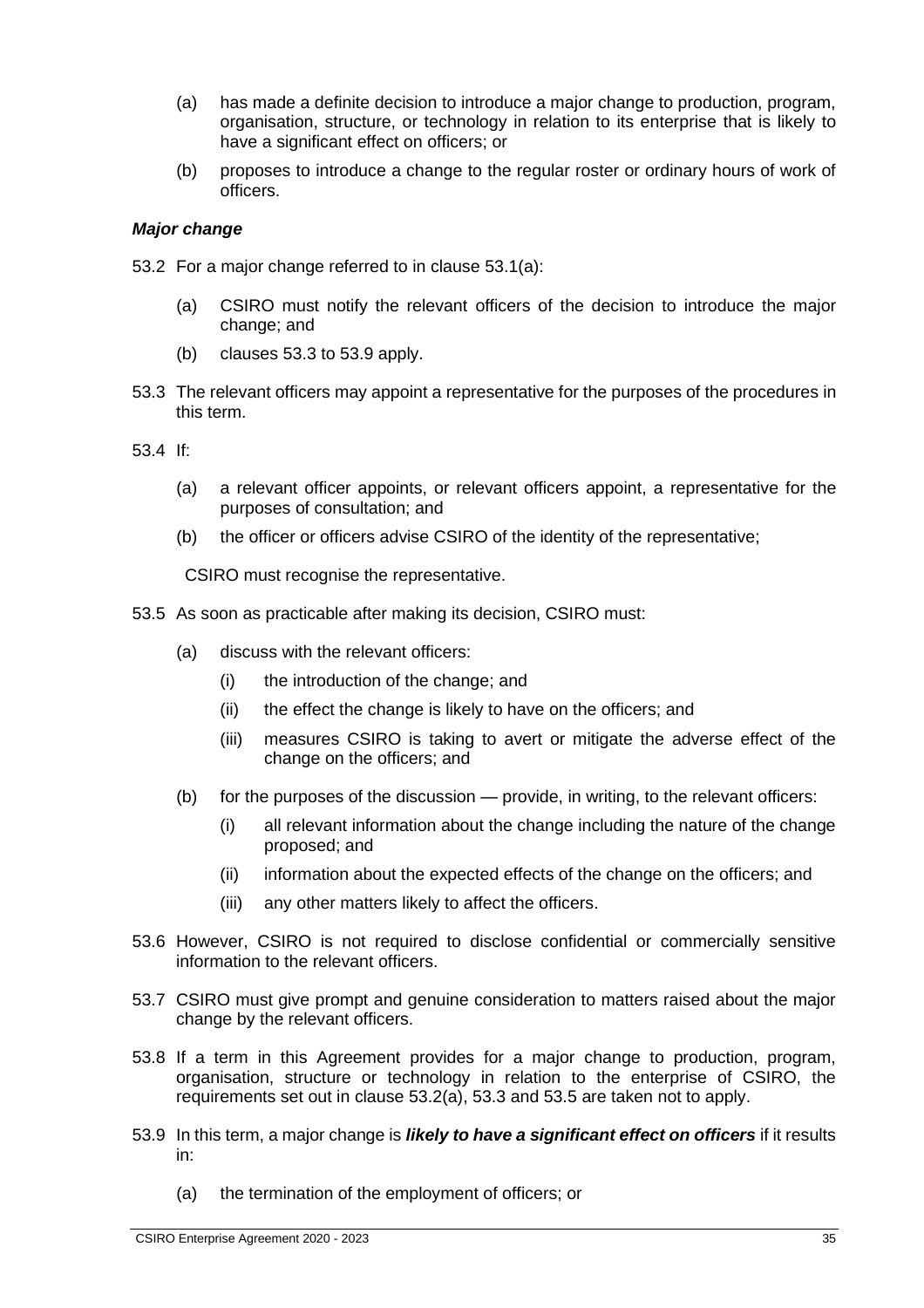- (b) major change to the composition, operation or size of CSIRO's workforce or to the skills required of officers; or
- (c) the elimination or diminution of job opportunities (including opportunities for promotion or tenure); or
- (d) the alteration of hours of work; or
- (e) the need to retrain officers; or
- (f) the need to relocate officers to another workplace; or
- (g) the restructuring of jobs.

*Change to regular roster or ordinary hours of work*

53.10For a change referred to in clause 53.1(b):

- (a) CSIRO must notify the relevant officers of the proposed change; and
- (b) Clauses 53.11 to 53.15 apply.
- 53.11The relevant officers may appoint a representative for the purposes of the procedures in this term.

53.12 If:

- (a) a relevant officer appoints, or relevant officers appoint, a representative for the purposes of consultation; and
- (b) the officer or officers advise CSIRO of the identity of the representative;

CSIRO must recognise the representative.

53.13 As soon as practicable after proposing to introduce the change, CSIRO must:

- (a) discuss with the relevant officers the introduction of the change; and
- (b) for the purposes of the discussion—provide to the relevant officers:
	- (i) all relevant information about the change, including the nature of the change; and
	- (ii) information about what CSIRO reasonably believes will be the effects of the change on the officers; and
	- (iii) information about any other matters that CSIRO reasonably believes are likely to affect the officers; and
- (c) invite the relevant officers to give their views about the impact of the change (including any impact in relation to their family or caring responsibilities).
- 53.14 However, CSIRO is not required to disclose confidential or commercially sensitive information to the relevant officers.
- 53.15 CSIRO must give prompt and genuine consideration to matters raised about the change by the relevant officers.

53.16 In this term:

*relevant officers* means the officers who may be affected by a change referred to in clause 53.1.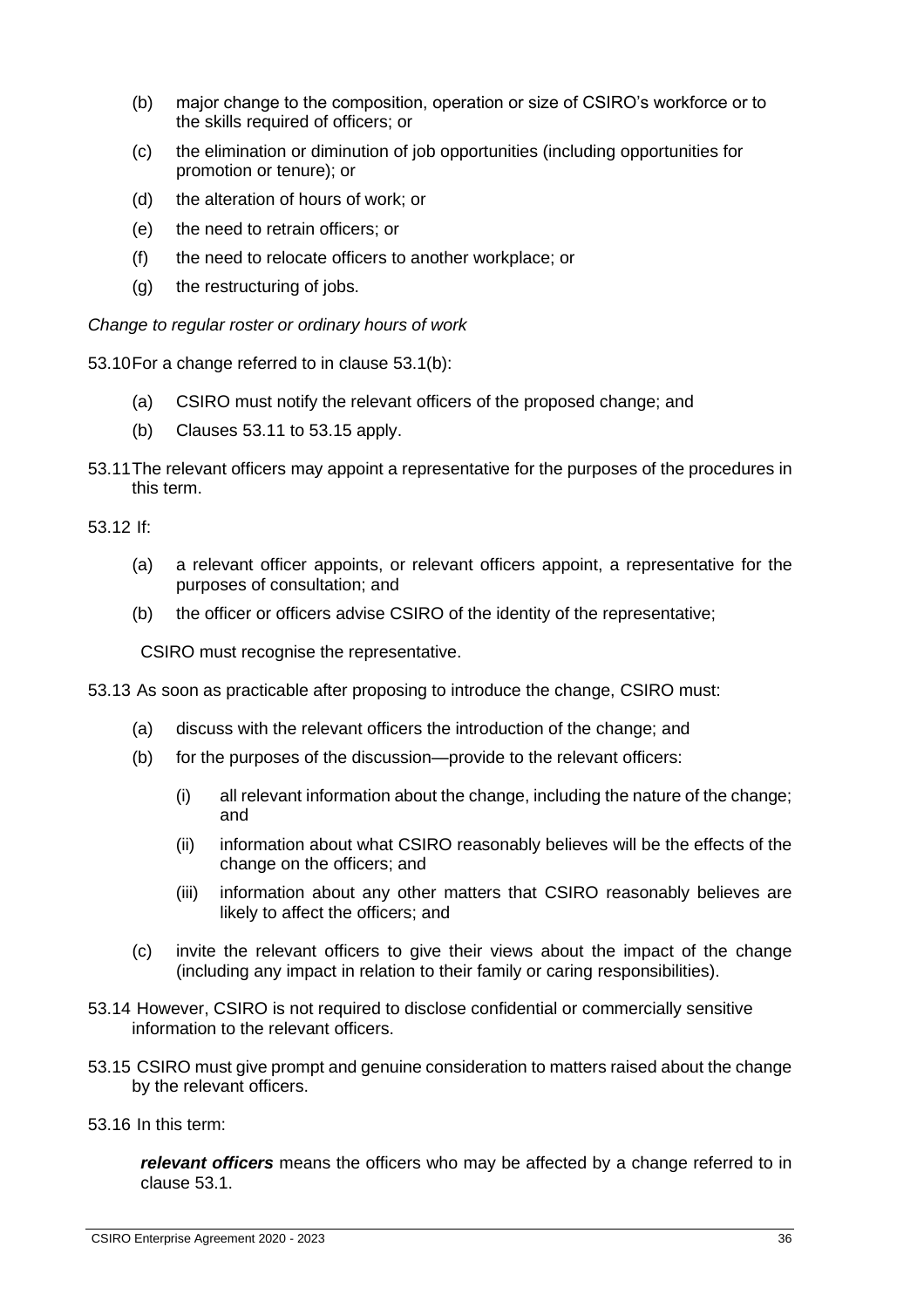- 53.17Consistent with clause 53.1(a), where CSIRO has made a definite decision to introduce major change, consultation shall occur before the major change is introduced. In other circumstances CSIRO may consult with staff and their representatives about matters that have implications for their employment or affect the way their work is to be performed.
- 53.18The parties to this Agreement recognise that Consultative Council and other consultative mechanisms exist to discuss issues that may have organisation wide impact.

# **54. FREEDOM OF ASSOCIATION**

CSIRO recognises that officers are free to choose to join or not join a union. Irrespective of that choice:

- Officers will not be discriminated against in respect of their employment under this Agreement.
- An individual officer's choice to be represented will be respected by all parties in the workplace.

Officers who choose to be members of a union have the right to seek advice and assistance from their union and have their interests represented by that union.

### **55. REPRESENTATIVES**

*Note: For the purposes of this clause, 'representative' means a CSIRO officer and excludes union officials.*

- 55.1 An officer may have a representative, who may be a union delegate, to represent them in their industrial interests and ascertain their views on workplace issues. CSIRO and representatives will deal with each other in good faith.
- 55.2 The role of representatives, including union delegates and other non-union representatives, is to be respected and facilitated. At its discretion, CSIRO will determine the appropriate level of support for officers who perform these roles.

## **56. COLLEAGUE OFFICER**

- 56.1 CSIRO recognises the right of staff to have a colleague officer present at meetings with a supervisor or manager which address matters that relate directly to the officer's employment such as classification, performance (including APA), discipline, working relationships and tenure.
- 56.2 A colleague officer is a CSIRO officer who may, at another officer's request, accompany that officer to a meeting with a supervisor or Manager. The colleague officer is not an advocate for the officer but may be consulted by the officer for advice or support during the meeting. The colleague officer may also contribute to discussions during the meeting in the interests of assisting the discussions.

# **PART F. PUBLIC HOLIDAYS AND LEAVE**

## **57. PUBLIC HOLIDAYS**

57.1 The following days, or any days prescribed under the law of any State or Territory to be observed in lieu thereof in that State or Territory, shall be observed as holidays by CSIRO officers: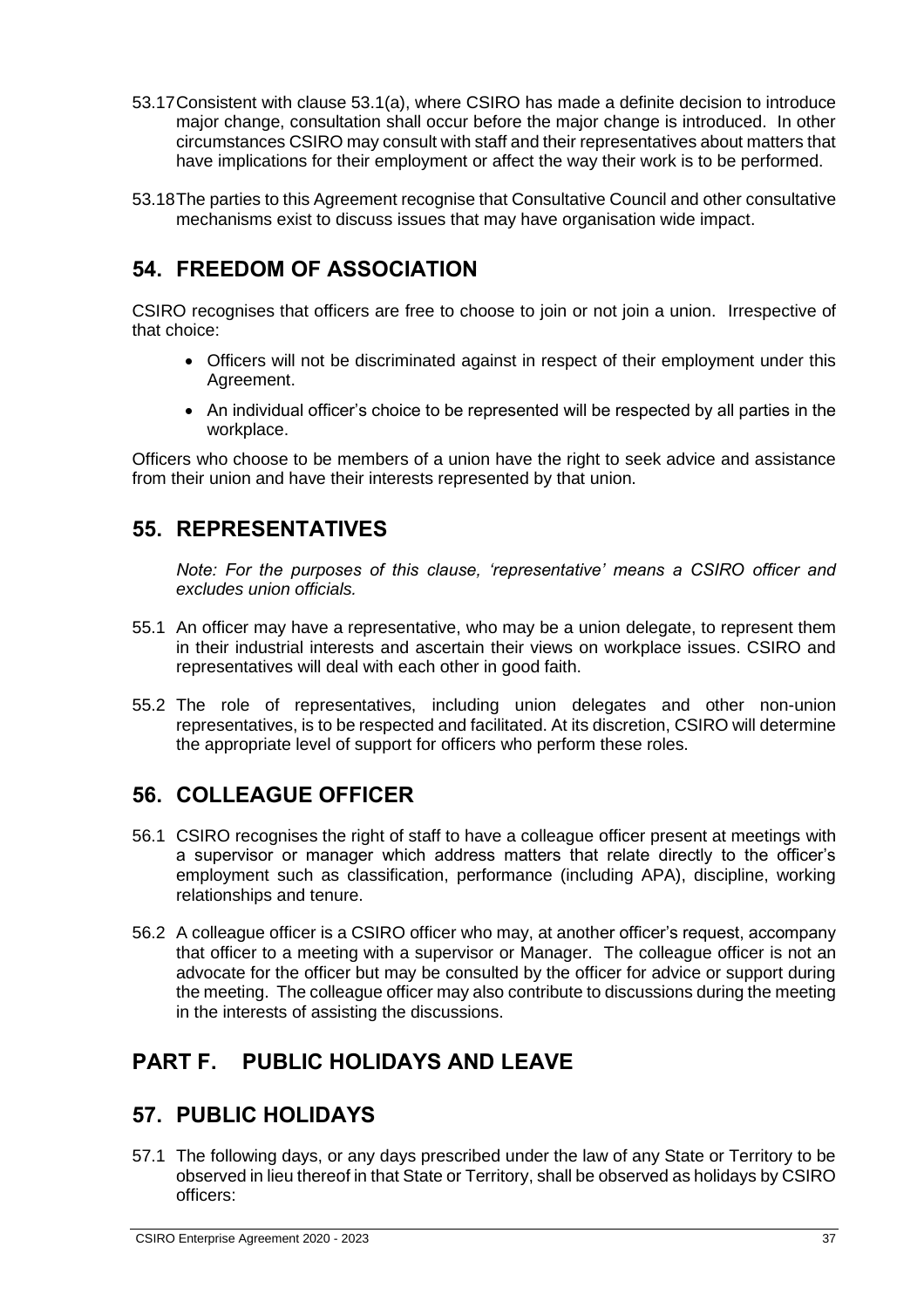| 1 January   | New Year's Day       |
|-------------|----------------------|
| 26 January  | Australia Day        |
|             | Easter (Good) Friday |
|             | Easter Monday        |
| 25 April    | Anzac Day            |
|             | Queen's Birthday     |
| 25 December | Christmas Day        |
| 26 December | Boxing Day           |

- 57.2 In addition to the days mentioned above, additional days or part days will be observed as local public holidays where these days are declared under State or Territory law and observed by the whole of the community in that Region, State or Territory.
- 57.3 If under a State or Territory law, a day or part day is substituted for one of the public holidays listed above, then the substituted day or part day is the public holiday.

## **58. DOMESTIC FAMILY VIOLENCE AND ABUSE SUPPORT**

CSIRO is committed to providing a supportive, flexible and safe workplace for officers affected by domestic family violence and abuse (DFVA) when they need it most. CSIRO has support systems in place for officers impacted by domestic family violence and abuse including a trained network of DFVA contact officers, online resources and information on external services, access to a confidential Employee Assistance Program, flexible working arrangements which includes the ability to change locations, contact numbers, email addresses and devices. Access to paid and unpaid leave is also available to officers.

# **59. LONG SERVICE LEAVE**

- 59.1 CSIRO will provide long service leave in accordance with the *Long Service Leave (Commonwealth Employees) Act 1976.*
- 59.2 The minimum period for which long service leave can be taken is seven calendar days at full pay or 14 calendar days at half pay per occasion with the granting of such leave subject to operational requirements.
- 59.3 Long service leave cannot be broken with other periods of leave except as otherwise provided by legislation.

## **60. DEFENCE LEAVE**

- 60.1 An officer will be granted leave (with or without pay) to enable the officer to fulfil Australian Defence Force (ADF) Reserve and Continuous Full-time Service (CFTS) or Cadet Force obligations.
- 60.2 An officer is entitled to leave with pay, of up to four weeks during each financial year, and an additional two weeks paid leave in the first year of ADF Reserve Service, for the purpose of fulfilling service in the ADF Reserve.
- 60.3 With the exception of the additional two weeks in the first year of service, leave can be accumulated and taken over a period of two years.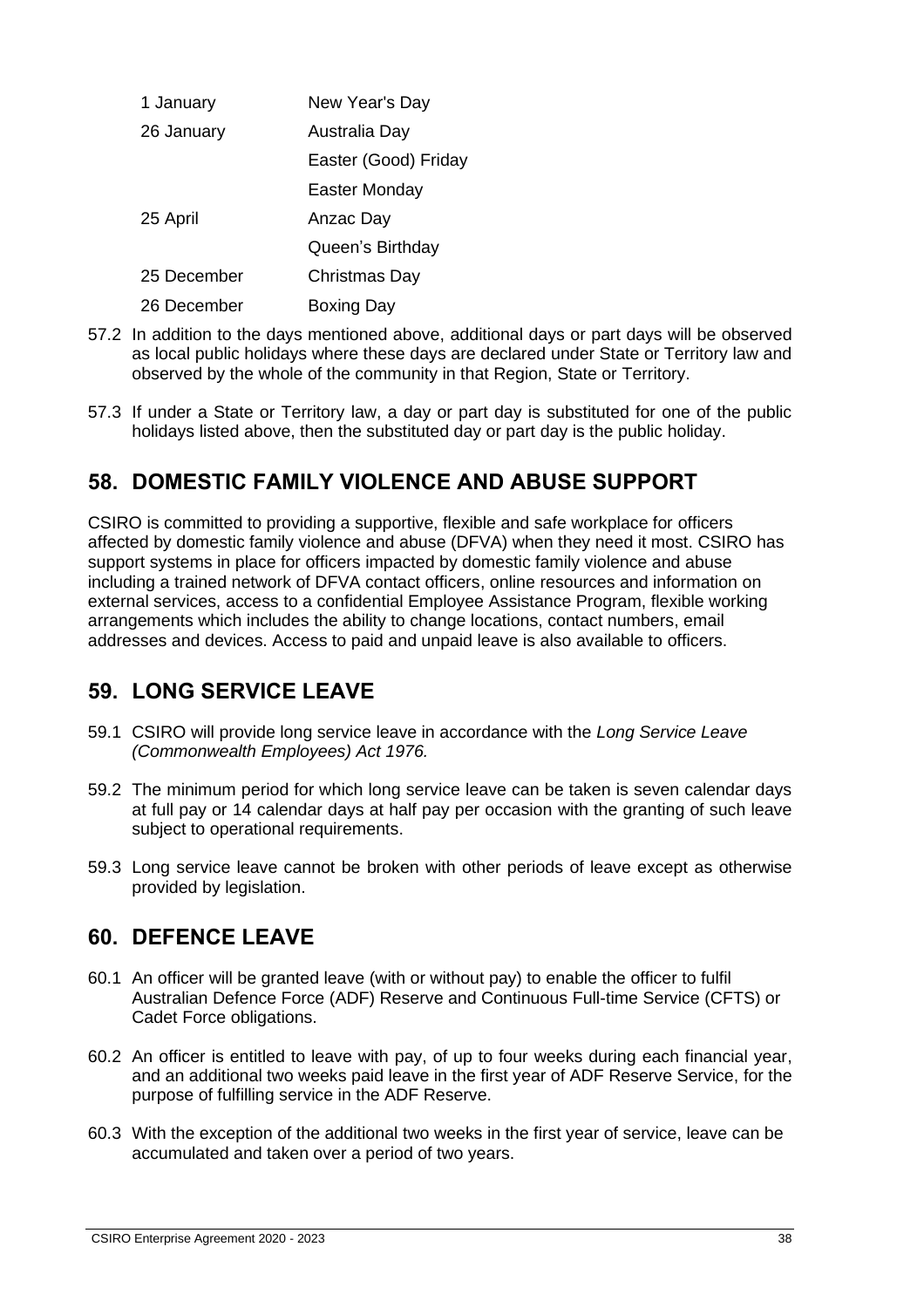- 60.4 An officer who is an officer or instructor of cadets in a Cadet Force may be granted paid leave of up to three weeks each financial year to perform duties as an officer or instructor of Cadets. For these purposes 'Cadet Force' means the Australian Navy Cadets, Australian Army Cadets, or the Australian Air Force Cadets.
- 60.5 Defence Reserve leave counts as service for all purposes, except for unpaid leave to undertake Continuous Full-time Service (CFTS). Unpaid leave for the purpose of CFTS counts for all purposes except annual leave accrual.

## **61. ANNUAL SHUT DOWN**

- 61.1 The first working day following the gazetted Christmas/Boxing Day public holidays, except where an officer is on leave without pay, long service leave or paid maternity leave, shall be observed as a holiday by CSIRO officers. Officers observing the holiday shall be paid in accordance with their ordinary hours of work and there will be no deduction from leave credits for this day. Officers who work on this day and who meet the eligibility criteria at clause 23.3 shall be paid at double time for the hours worked, in addition to payment for the holiday.
- 61.2 Except where specified at clause 61.1, any site where CSIRO determines that it shall observe a shut down which includes the period between Christmas Day and New Year's Day, officers may be directed to take leave, paid or unpaid depending on the officer's accrued leave balance, for that period. Officers so directed are to use accrued recreation, flex, or miscellaneous leave subject to clause 62.6 of this Agreement. Officers who fail to apply for leave for the period, will not be paid salary for the period, instead the officer will be provided with paid miscellaneous leave, subject to available credits, during the period. Where an officer has exhausted their miscellaneous leave and recreation leave credits and they are unlikely to clear any excess flex debit as required by clause 61.3, the officer will take unpaid leave.
- 61.3 Officers with insufficient leave credits at the time of shut down may exceed the normal 10 hour maximum flex debit, provided that the excess debit is cleared within three months of the shut down.
- 61.4 Decisions on implementing shut down will be communicated no less than three months before the shut down period. Where officers are likely to have genuine work demands during the shut down period, CSIRO shall organise appropriate alternative working arrangements in the event it wishes to proceed with the shut down.
- 61.5 In order to meet essential operating requirements at a site, CSIRO may direct an officer to attend work during the annual shut down. An officer who is directed to work shall be permitted to access an equivalent period of miscellaneous leave during the following two months in recognition of the requirement to work during the shut down period.

## **62. MISCELLANEOUS LEAVE**

- 62.1 Miscellaneous leave is intended to provide flexibility to meet an officer's personal circumstances and to provide leave during the annual shut down period. Miscellaneous leave accrues at the rate of four days per year and is subject to a maximum balance of 15 days. Officers located in Alice Springs will be subject to a maximum balance of 17 days. The entitlement for all part-time officers is calculated on a pro-rata basis.
- 62.2 The granting of miscellaneous leave is subject to the Line Manager's discretion.
- 62.3 Line Managers will not unreasonably refuse an application and must provide reasons for the decision where an application is refused.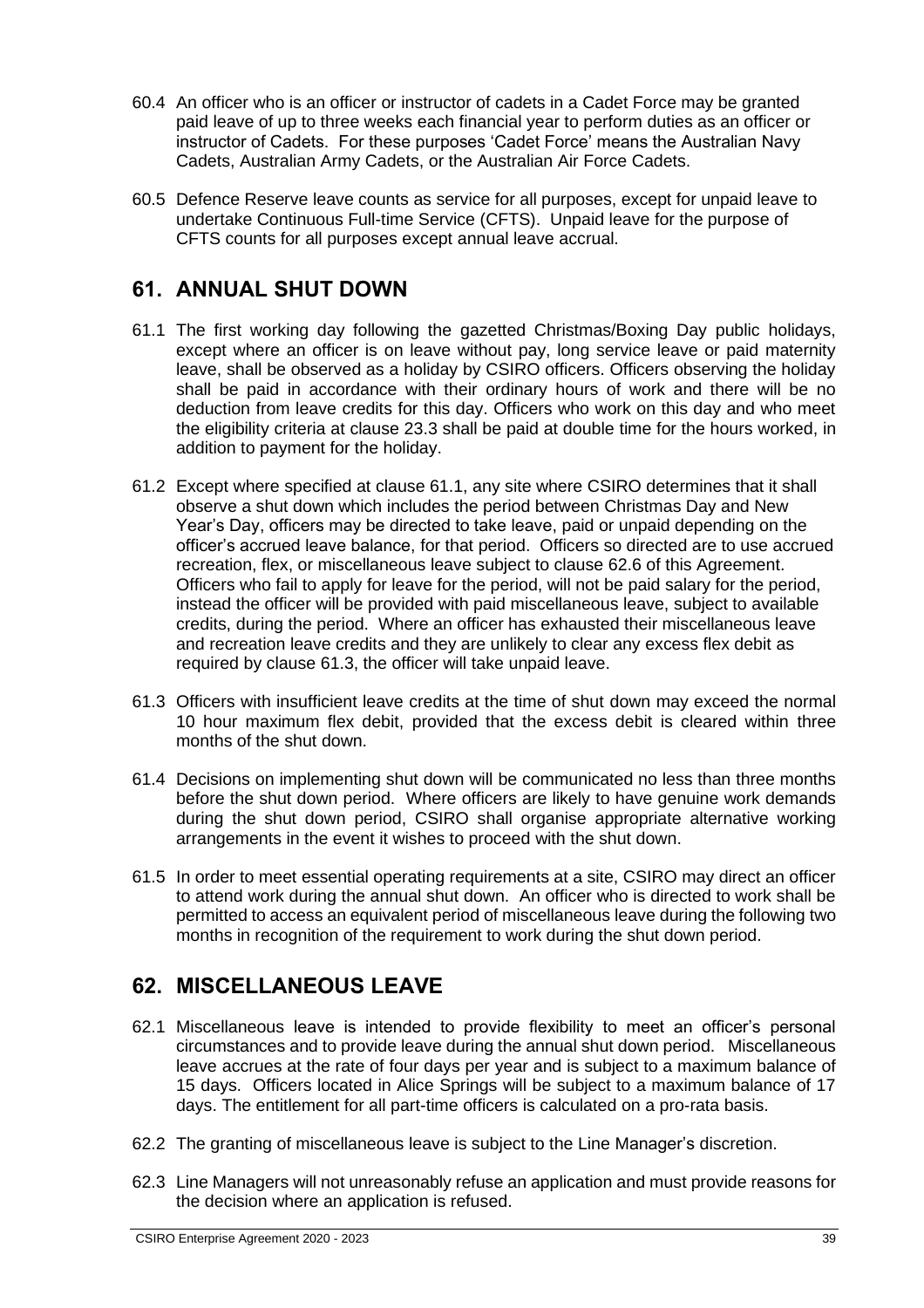- 62.4 Line Managers may require documentary evidence to support a request for leave.
- 62.5 Separate Compassionate leave entitlements exist which are not subject to the above accruals.
- 62.6 An officer will not be eligible for miscellaneous leave during periods of other approved leave including leave without pay.

### **63. VOLUNTARY EMERGENCY MANAGEMENT ACTIVITIES**

In addition to miscellaneous leave, unpaid leave is available for officers participating in voluntary emergency management activities including leave for regular training, all emergency services responses, reasonable recovery time and ceremonial duties.

### **64. COMPASSIONATE LEAVE**

- 64.1 An officer (excluding a casual) shall be granted up to three days paid compassionate leave on each occasion that a member of the officer's immediate family or household:
	- contracts or develops a personal illness that poses a serious threat to their life;
	- sustains a personal injury that poses a serious threat to their life; or
	- dies.
- 64.2 A casual officer may access up to three days of unpaid leave on each occasion that compassionate leave is required.
- 64.3 The granting of compassionate leave is subject to the production of suitable evidence.

## **65. JURY LEAVE**

An officer required to attend court as a juror will be granted leave of absence with pay and the leave will count as service for all purposes.

## **66. MATERNITY AND PARENTAL LEAVE**

- 66.1 Maternity leave
	- (a) Officers who are pregnant, or give birth, are covered by the provisions of the *Maternity Leave (Commonwealth Employees) Act 1973* (the ML Act).
	- (b) The ML Act provides officers with up to 52 weeks' maternity leave. For eligible officers who have completed 12 months' continuous service as defined by the ML Act, up to 12 weeks of that leave is paid. Officers with an entitlement to paid leave under the ML Act are provided with an additional 6 weeks of paid parental leave, to be taken with a period of paid maternity leave provided by the ML Act.
	- (c) Officers who are eligible for paid maternity leave may elect to have the payment for that leave spread over a maximum of 36 weeks at a rate of half normal salary. Where payment is spread over a period longer than 18 weeks and up to 36 weeks, a maximum of 18 weeks of the leave period will count as service.

#### 66.2 Parental leave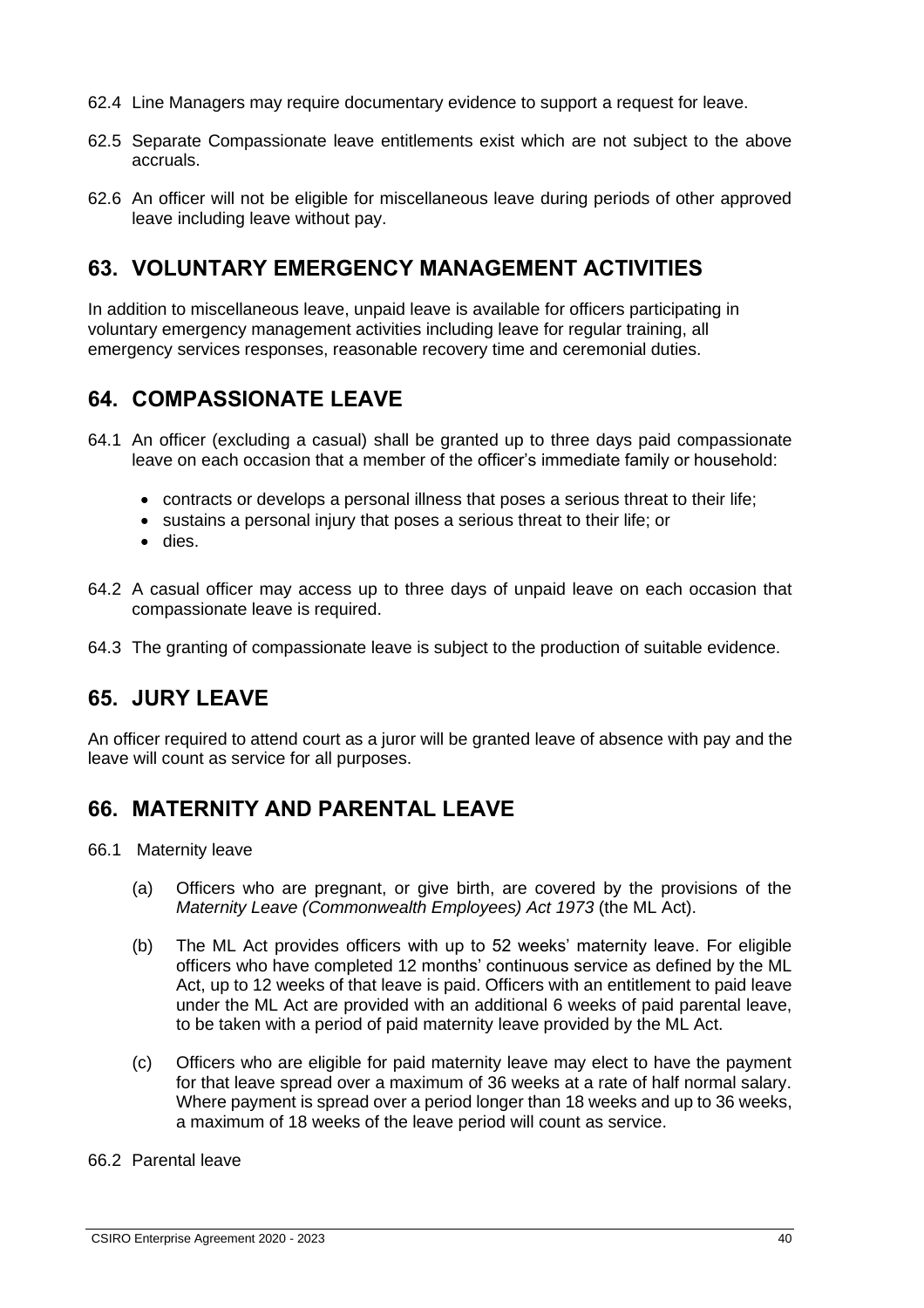- (a) Officers who adopt, foster (long term) or become the permanent legal guardian for a child, and who have a responsibility for the care of that child, are entitled to up to 52 weeks of parental leave. Where the officer is the primary caregiver to the child, up to 4 weeks of that leave will be paid parental leave, commencing from the time of placement of the child, provided the officer has completed 12 months' continuous service. Continuous qualifying service is defined to be the same as those requirements which apply to eligibility for paid maternity leave under the ML Act.
- (b) Officers may elect to have the payment for parental leave spread over a maximum of 8 weeks at a rate no less than half normal salary. Where payment is spread over a period longer than 4 weeks, only 4 weeks of the leave period will count as service.
- (c) Officers are entitled to parental leave in accordance with this clause when the child they have responsibility for the care of:
	- (i) is under 16 years of age;
	- (ii) has not, or will not have, lived continuously with the officer for a period of 6 months or more as at the day (or expected day) of placement; and
	- (iii) is not (otherwise than because of the adoption) a child of the officer or the officer's spouse/partner.
- (d) Documentary evidence of approval for adoption or enduring parental responsibilities under formal fostering or guardianship arrangements must be submitted when applying for parental leave for adoption, long-term foster carer or permanent guardianship purposes.
- 66.3 Unpaid maternity and parental leave
	- (a) On ending the initial period of up to 52 weeks of maternity or parental leave, officers may request an extension of unpaid parental leave for a further period of up to 52 weeks. The second period of unpaid leave is to commence immediately following the initial leave period.
	- (b) Unpaid maternity or parental leave will not count as service for any purpose except for any unpaid leave taken during the first 18 weeks.
- 66.4 Public holidays

This leave is inclusive of public holidays and will not be extended because a public holiday (or annual shut down) falls during a period of paid or unpaid maternity or parental leave. On ending maternity or parental leave, officers have the return to work guarantee and the right to request flexible working arrangements that are provided by the *Fair Work Act 2009*.

66.5 Specified term officers

In the case of term officers, a period of paid or unpaid maternity or parental leave may not extend beyond the date on which their term concludes.

- 66.6 Partner leave
	- (a) Officers who are not otherwise entitled to paid maternity leave under the ML Act or paid parental leave under this Agreement, are entitled to 4 weeks of paid partner leave on the birth, adoption, guardianship or long-term foster care placement of a child or their partner's child.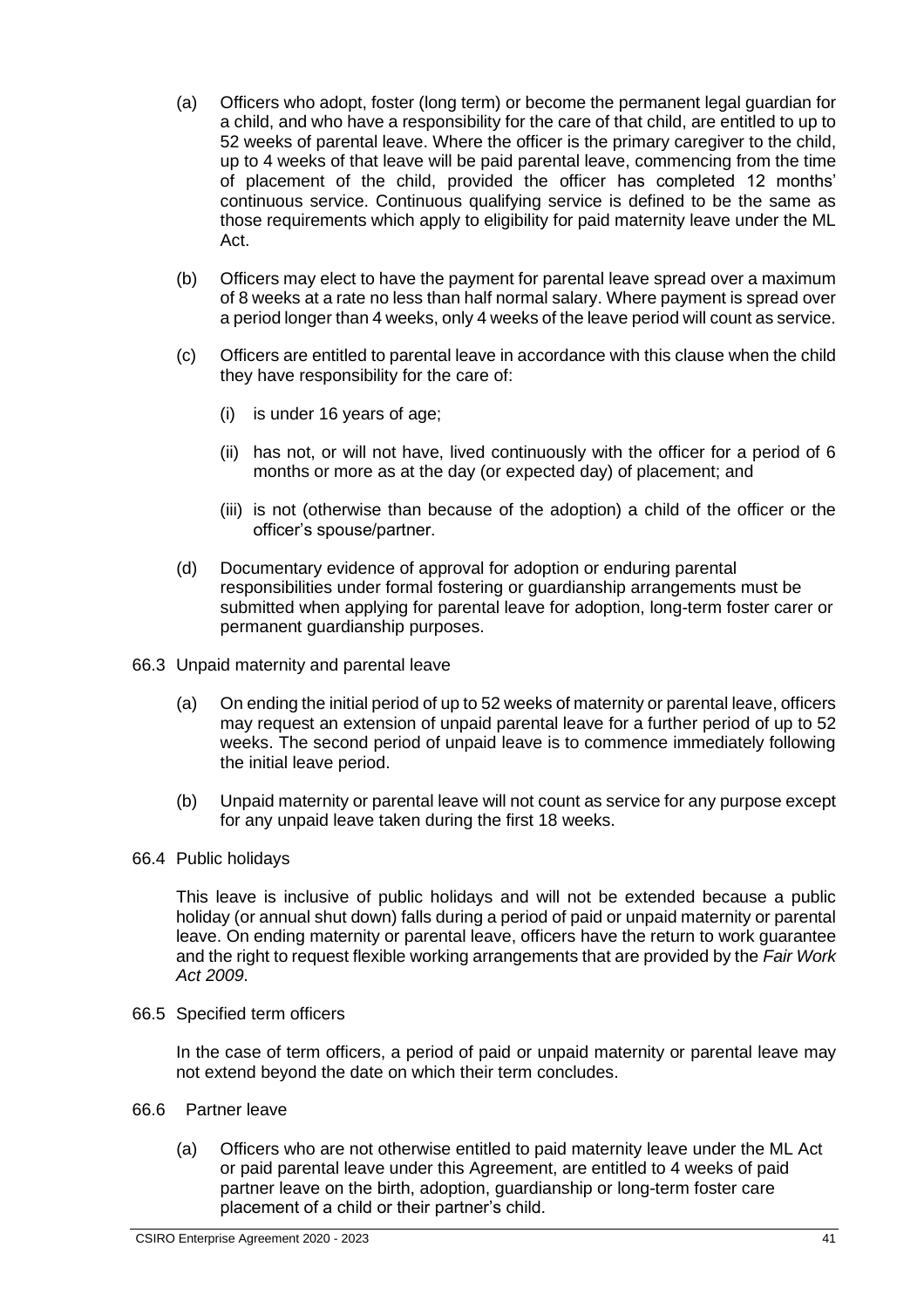- (b) Officers who have not completed 12 months service are entitled to a maximum of one week paid parental leave. Officers who complete 12 months service during the 52 week leave availability period are entitled to the balance of the leave that falls within the 52 week period.
- (c) This leave is available to be taken within 52 weeks of the birth/placement of the child.
- (d) Documentary evidence must be submitted when applying for partner leave.
- (e) Paid partner leave will count as service for all purposes. Officers may elect to have the payment for partner leave spread over a maximum of 8 weeks at a rate no less than half normal salary. Where payment is spread over a period longer than 4 weeks, only 4 weeks of the leave period will count as service.
- 66.7 Unpaid maternity and parental leave superannuation
	- (a) CSS and PSSdb where an officer is on unpaid maternity leave or parental leave and the officer elects prior to the relevant contribution day to contribute to superannuation during their absence, employer superannuation contributions will continue to be made.
	- (b) PSSap employer superannuation contributions will be paid for the period of absence on unpaid maternity or parental leave.

# **67. LEAVE WITHOUT PAY**

- 67.1 Leave without pay may be granted to allow officers to be absent from work for a period of unpaid leave which is:
	- in the interests of CSIRO or the Commonwealth; or
	- for specific purposes; or
	- for personal reasons, including family reasons;

and where taking other categories of leave is not appropriate or paid leave credits are not available.

- 67.2 The maximum period of leave without pay which may be granted at any one time is three years, although the period may be extended in some circumstances, at the discretion of CSIRO.
- 67.3 In the case of specified term staff, leave may not be granted beyond the end of the approved employment period.

# **68. SICK AND CARER'S LEAVE**

- 68.1 Sick Leave
	- (a) An officer may use their available sick leave for the purposes of personal illness or injury or unforeseen personal emergencies.
	- (b) On appointment, CSIRO officers (except casual officers and former CSIRO officers with a break in service not exceeding 2 calendar months) will receive a credit of 2 days (14.7 hours) paid sick leave.
	- (c) In addition to any credit granted in accordance with clause 68.1(b), CSIRO officers (except casual officers) accrue sick leave at the rate of 1.25 days (9.19 hours) per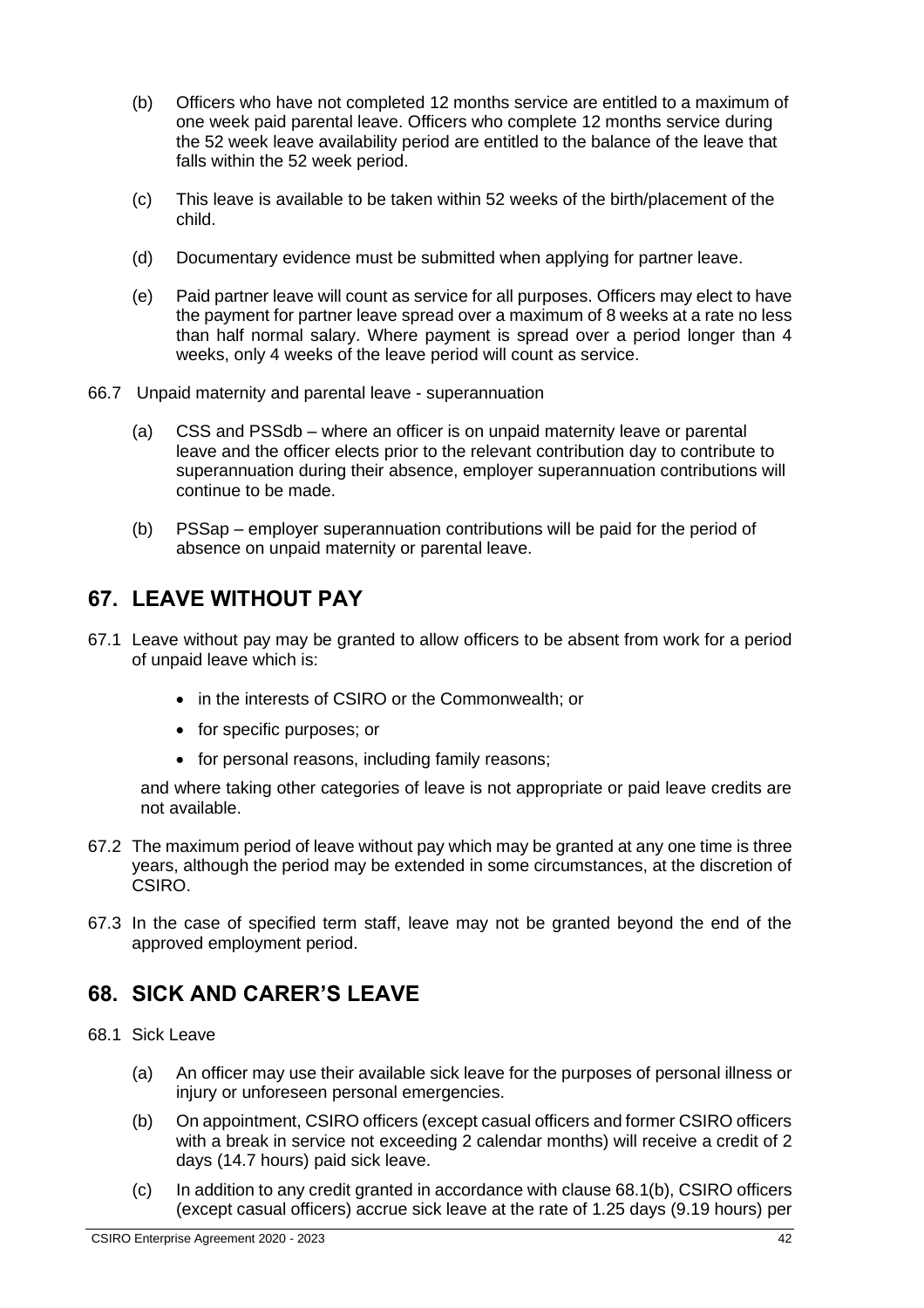month for standard hours of duty subject to a maximum of 15 days (110.25 hours) per annum. Sick and carer's leave accrues progressively and is credited on the first day of the month following the accrual. With the exception of clause 68.1(b), sick and carer's leave for part-time officers is accrued on a pro-rata basis.

- (d) Paid sick leave is cumulative but will not be paid out to the officer on termination of employment. Paid sick leave counts as service for all purposes.
- (e) An officer who has received an annual credit of sick leave on 1 January or on appointment during the 12 months prior to the commencement date of this Agreement, will transition to a monthly accrual from 1 January 2018.
- (f) An officer will not be entitled to paid sick leave for any period during which they are entitled to, or are receiving workers' compensation payments.
- (g) An officer in receipt of workers' compensation for more than 45 weeks will accrue sick leave on the basis of hours actually worked.
- (h) Where paid sick leave credits are exhausted, sick leave without pay may be granted on provision of satisfactory medical evidence. In any continuous sick leave absence period, any periods of sick leave without pay in excess of an aggregate of 26 weeks will not count as service for any purpose except long service leave in accordance with the *Long Service Leave (Commonwealth Employees) Act 1976*.
- (i) An officer will not be entitled to paid sick leave or carer's leave while also entitled to paid maternity leave under the *Maternity Leave (Commonwealth Employment) Act 1973*, as amended, or whilst absent on paid parental leave.
- (j) Sick leave cannot be taken at half-pay or converted to half-pay.
- (k) Prior government service, as defined in the *Long Service Leave (Commonwealth Employees) Act 1976* and *Long Service Leave (Commonwealth Employees) Regulations 2016*, is recognised for the purpose of establishing a sick leave credit on commencement with CSIRO, provided that any breaks in such service do not exceed two calendar months.
- 68.2 Carer's Leave
	- (a) Officers are entitled to use their available sick leave for the purposes of providing care or support to a member of the officer's immediate family or household who requires care or support because of a personal illness or injury of the member or an unexpected emergency affecting the member.
	- (b) An officer will not be entitled to paid carer's leave while on maternity or parental leave.
- 68.3 Unpaid carer's leave
	- (a) An officer (including a casual officer) is entitled to two days of unpaid leave on each occasion that the officer is required to provide care or support to a member of the officer's immediate family or household.
	- (b) Unpaid carer's leave is only available where an officer has exhausted their entitlement to paid carer's leave. There is no limit on the number of occasions for which the officer can take unpaid carer's leave.
	- (c) Unpaid carer's leave will not count as service.
- 68.4 Medical evidence
	- (a) Sick leave or carer's leave with pay shall be granted subject to available credits: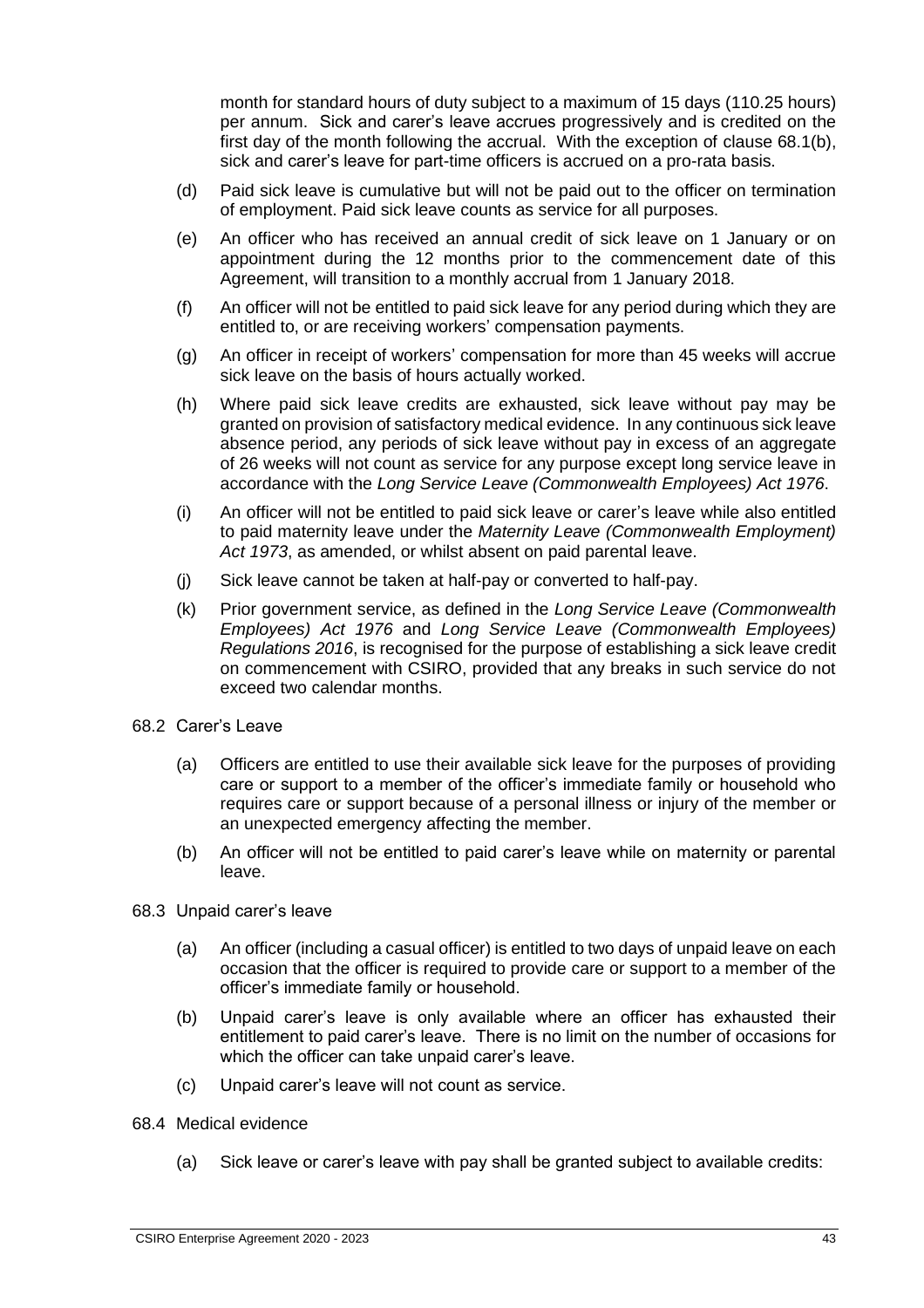- on production of satisfactory medical evidence (or if not reasonably practicable, a statutory declaration);
- without production of medical certificate, to the extent of five days for sick leave and five days for carer's leave in any calendar year. In both cases, no more than three consecutive days may be taken without a medical certificate.
- (b) Where practicable, an officer must give notice prior to the absence of the intention to take sick/carer's leave or otherwise notify of such absence at the first opportunity on the day of absence.
- (c) Sick/carer's leave will not be deducted in respect to a public holiday that the officer would otherwise have observed.
- (d) An officer who is medically unfit for duty or is required to provide care or support to a member of their family or household while on recreation leave, or long service leave and who applies for sick/carer's leave, shall be granted leave subject to satisfactory medical evidence being provided as soon as reasonably practicable. Recreation leave or long service leave will be re-credited to the extent of any sick/carer's leave granted.
- 68.5 Effect of leave without pay

Absences on leave without pay, which do not count for service, do not accrue sick leave.

68.6 National Employment Standards

Sick and carer's leave must not be used for purposes other than what is provided by the National Employment Standards if it would be detrimental to an officer in any respect, when compared to the National Employment Standards under the *Fair Work Act 2009*.

### **69. RECREATION LEAVE**

- 69.1 A full-time officer is entitled to four (4) weeks (147 hours) paid recreation leave per year. Recreation leave accrues progressively at the rate of 0.33 weeks (12.25 hours) per month. Part-time officers accrue recreation leave pro-rata based on their standard hours of duty.
- 69.2 Recreation leave may not be taken in advance of accrual.
- 69.3 Recreation leave will not accrue for any period of leave which does not count for service.
- 69.4 The following categories of officers accrue additional recreation leave:
	- (a) shift workers regularly rostered for Sunday and holiday duty forming part of the ordinary hours of attendance per week shall be allowed seven consecutive days leave (including non-working days) per year in addition to the period of recreation leave prescribed in clause 69.1;
	- (b) caretakers in residence are entitled to an additional one day (7.35 hours) of recreation leave for each public holiday for which they are required to remain on residence, subject to a maximum of five days (36.75 hours) leave per year;
	- (c) officers in remote localities (see clause 30); and
	- (d) officers entitled to secure leave which is credited as recreation leave (see clause 31).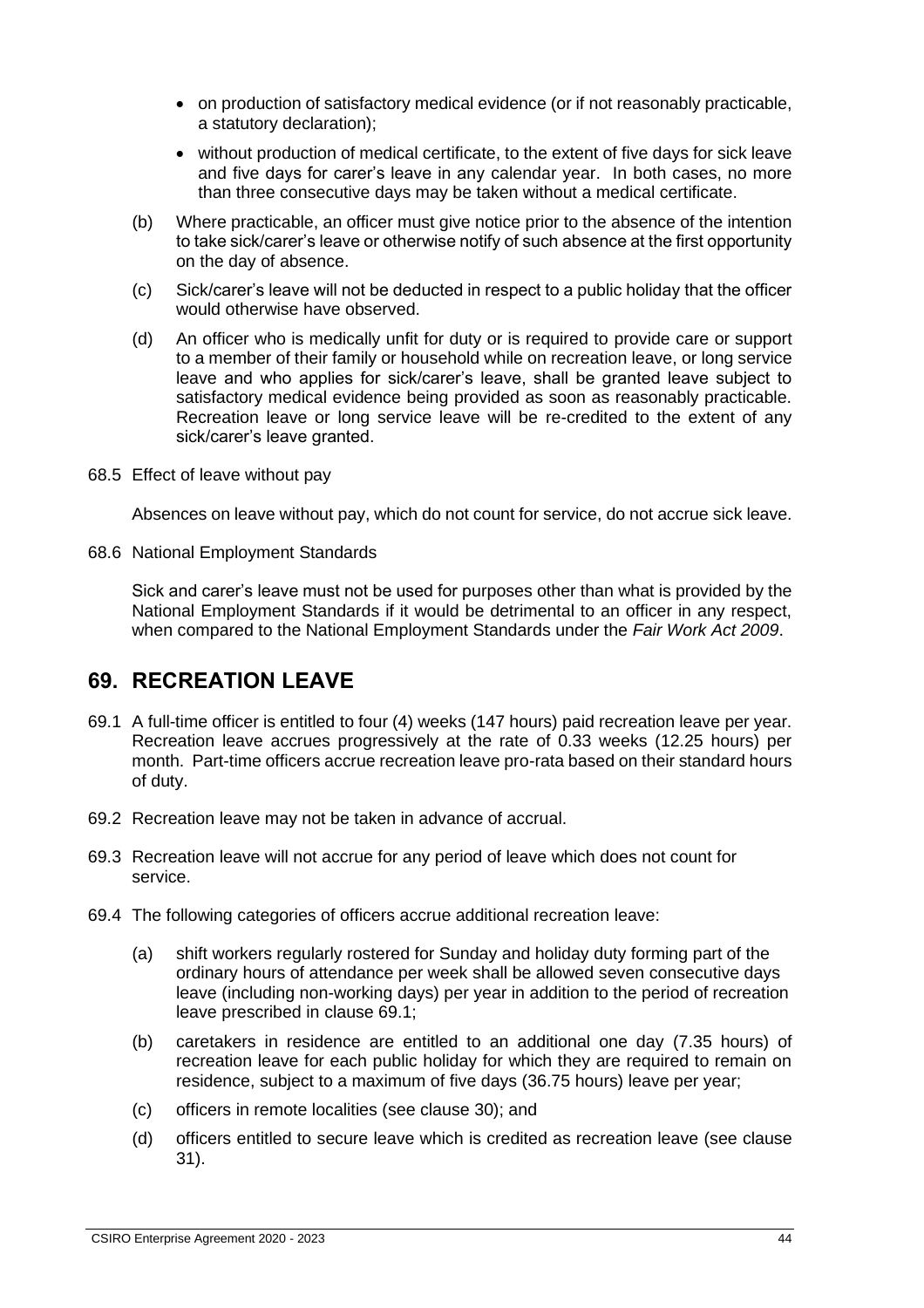- 69.5 Where employment ceases, the officer will be paid the value of any unused recreation leave. Payment will be at the rate that would have been paid had the officer taken the entitlement as a period of leave and includes the following allowances where applicable:
	- (a) ERA, if it was received for a continuous period of at least 12 months preceding the date of cessation;
	- (b) Payment for shift work, restriction duty or overtime where it was received regularly i.e. in 50% or more of the pays received in the 12-month period preceding cessation. In this case the average fortnightly payment during that period will be included; and
	- (c) First Aid Allowance, Superior Performance Rating (Premium Step) and ACDP Site Allowance.
- 69.6 Recreation leave is cumulative.
- 69.7 Leave to be taken
	- (a) Recreation leave is available to ensure that regular breaks are taken from the workplace for rest and relaxation.
	- (b) It is important for health and wellbeing that leave is taken within a reasonable period of its accrual and that planning for leave is incorporated into workload management.
	- (c) To facilitate an officer taking leave CSIRO shall grant the application where an officer has a recreation leave credit equal to or exceeding a credit representing two calendar years of service and applies with at least one months' notice for leave to reduce the excess credit by a period of up to one quarter of the total leave credit.
	- (d) Where an officer has on either 1 January or 1 July a recreation leave credit of 45 days (330.75 hours) or more or 50 days (367.5 hours) or more in the case of shift workers, CSIRO will direct the officer to take a specified number of days/period of recreation leave within a three month period. The period specified will be a period equivalent to 10/45 (rounded to the nearest whole day) of the recreation leave credit at the notice date.
	- (e) If the officer fails to take the required period of leave (days) specified in the direction by 1 April (where directed on 1 January) or 1 October (where directed on 1 July) salary will not be paid for the recreation leave period, instead the officer will be provided with paid recreation leave during the period. Officers are not to attend work during periods of recreation leave.
	- (f) An officer who is already on approved leave shall not be directed to take recreation leave until they have completed the period of approved leave. In these circumstances the officer must comply with the direction within a period of three months.
- 69.8 Cashing out leave
	- (a) An officer may apply to "cash out" a period of recreation leave. To access this provision:
		- a balance of at least 20 days (147 hours) (or the equivalent number of days for part-time officers) must be retained;
		- an application to cash out leave must be made during the period  $1<sup>st</sup>$  to  $31<sup>st</sup>$ March of each year;
		- 5 days (36.75 hours) only (or the equivalent number of days for part-time officers) can be "cashed out";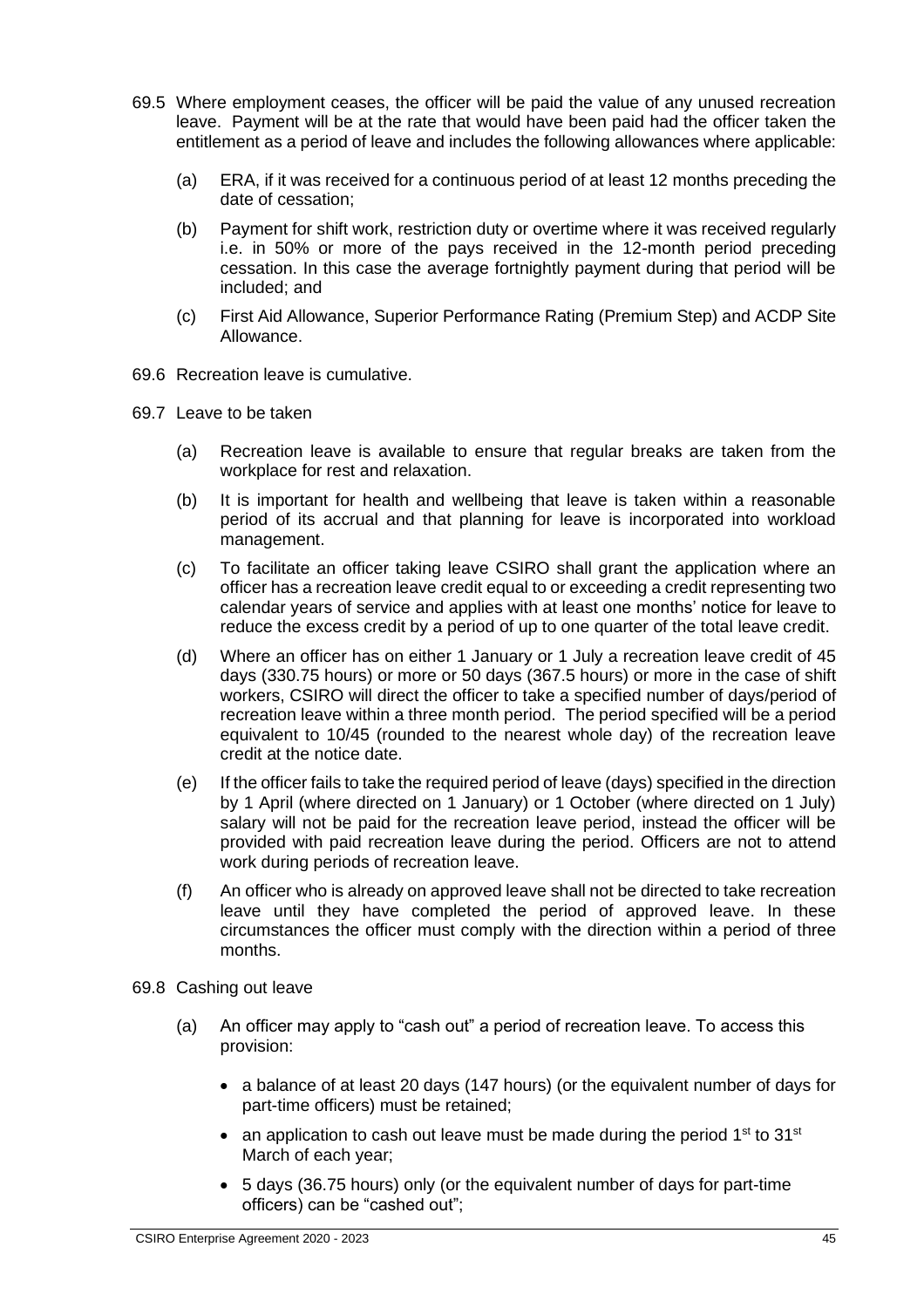- a block of recreation leave of at least 10 days (73.5 hours) (or equivalent number of days for part-time officers) duration must have been taken in the preceding 12 months prior to the date of application; and
- each application requires agreement in writing between CSIRO and the officer.
- (b) The officer will be paid the full amount that would have been paid had the officer taken the entitlement as a period of leave.

## **PART G. BALANCING WORK AND PERSONAL LIFE**

## **70. PART-TIME/JOB SHARE ARRANGEMENTS**

- 70.1 Definition A part-time officer is a member of staff who:
	- works less than ordinary hours of duty (36 3/4 hours) per week;
	- has specified hours of work; and
	- subject to legislative requirements, receives on a pro-rata basis, equivalent pay and conditions to those of full-time officers of equivalent classification.
- 70.2 Agreement in writing Prior to commencing part-time work, CSIRO and the officer shall agree in writing on a regular pattern of work, specifying the hours to be worked each day, which days of the week the officer will work, the actual starting and finishing times each day, and whether the part-time work is for a specified period. No pressure will be exerted on full-time officers to convert to part-time work or to transfer to another position to make way for part-time work.
- 70.3 Variation Any part-time work arrangement may be varied by agreement. Such variation shall be recorded in writing.
- 70.4 Rate for ordinary and additional hours worked A part-time officer shall be paid for ordinary hours worked at the rate prescribed for the officer's classification. Additional hours may be worked in accordance with clause 23.
- 70.5 Consideration of officer initiated proposals
	- (a) Officer initiated proposals for part-time work will be considered promptly and with due consideration for the reasons put forward by the officer in support of the proposal. Such consideration will be subject to operational requirements.
	- (b) However, if after maternity or parental leave an officer proposes to return to work on a part-time basis, their proposal will be approved unless there are strong reasons for not doing so. Having an operational need for a full-time person is not, of itself, an acceptable reason for denying an application for part-time work.
	- (c) Where management receives a part-time or job share proposal in writing from an officer, such a request can only be refused on reasonable business grounds and the reasons for the refusal will be provided in writing to the officer concerned.
- 70.6 Reversion Where a full-time officer has entered into a part-time work arrangement, the following provisions will apply:
	- (a) Where the arrangement is for a specified period, the officer will revert to full-time employment at the expiry of the specified period in the absence of an agreement for the arrangement to continue or be otherwise varied.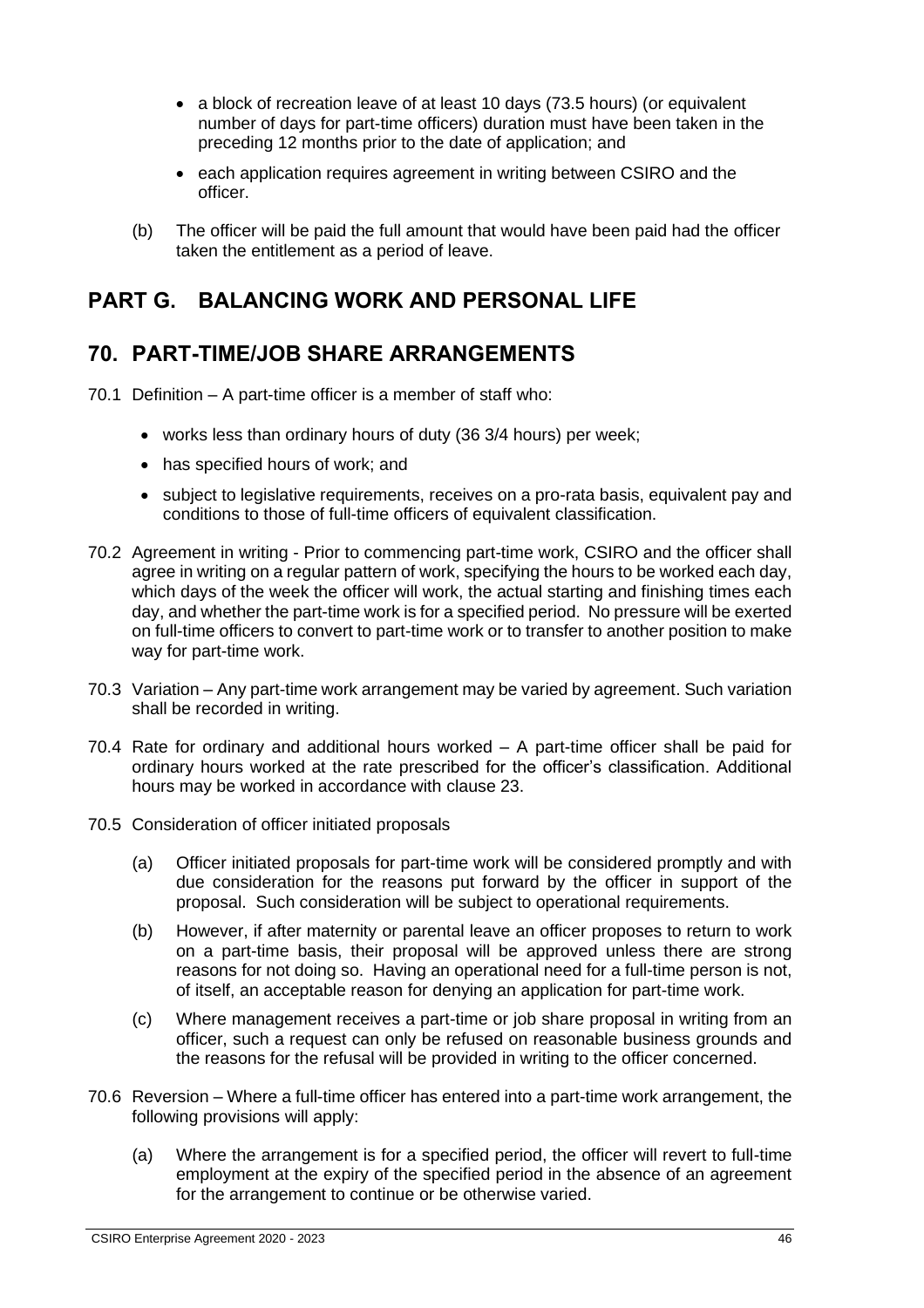(b) Where the arrangement is not for a specified period, and the officer wishes to revert to full-time employment, the officer will notify CSIRO. CSIRO will revert the officer to full-time status as soon as practicable.

# **71. RETURN FROM LENGTHY ABSENCES**

In order to support officers returning to CSIRO after absences of one year or more, the individual and their Line Manager will jointly develop an agreed return to work program designed to reintegrate the officer into the work environment.

The content of the program will vary depending on factors such as:

- The length of and reason for the absence;
- The extent and nature of changes impacting on the workplace during the absence; and
- Changes in the officer's field of expertise.

## **72. CHILDCARE**

CSIRO has established on-site childcare facilities at several sites as a key strategy to attract and retain staff. In consultation with the parties to this Agreement, CSIRO will:

- conduct a staff demographic analysis and staff survey each time there are significant additions to current facilities, and for new building projects, at all CSIRO workplaces; and
- assess the feasibility of the provision of additional childcare facilities at CSIRO workplaces; and
- raise awareness of CSIRO procedures and guidelines.

## **73. FACILITIES FOR NURSING PARENTS**

- 73.1 CSIRO recognises that some officers may need to express breast milk during working hours. This requires:
	- A lockable area that is clean, hygienic and private;
	- Comfortable seating;
	- Access to facilities for washing hands and equipment; and
	- Adequate refrigeration space for storage of expressed milk.
- 73.2 It is expected that these requirements will be incorporated into existing facilities such as First Aid rooms and will be taken account of in new building design.

# **74. WORKING AWAY FROM BASE**

- 74.1 CSIRO officers may work from home or off-site on an intermittent basis or for one-off short periods. These working patterns have developed over many years to suit CSIRO's research and management environment. The principles below are not meant to disrupt or supplant these current ad hoc arrangements but will apply where more formal or longer term arrangements are proposed.
- 74.2 Key Principles: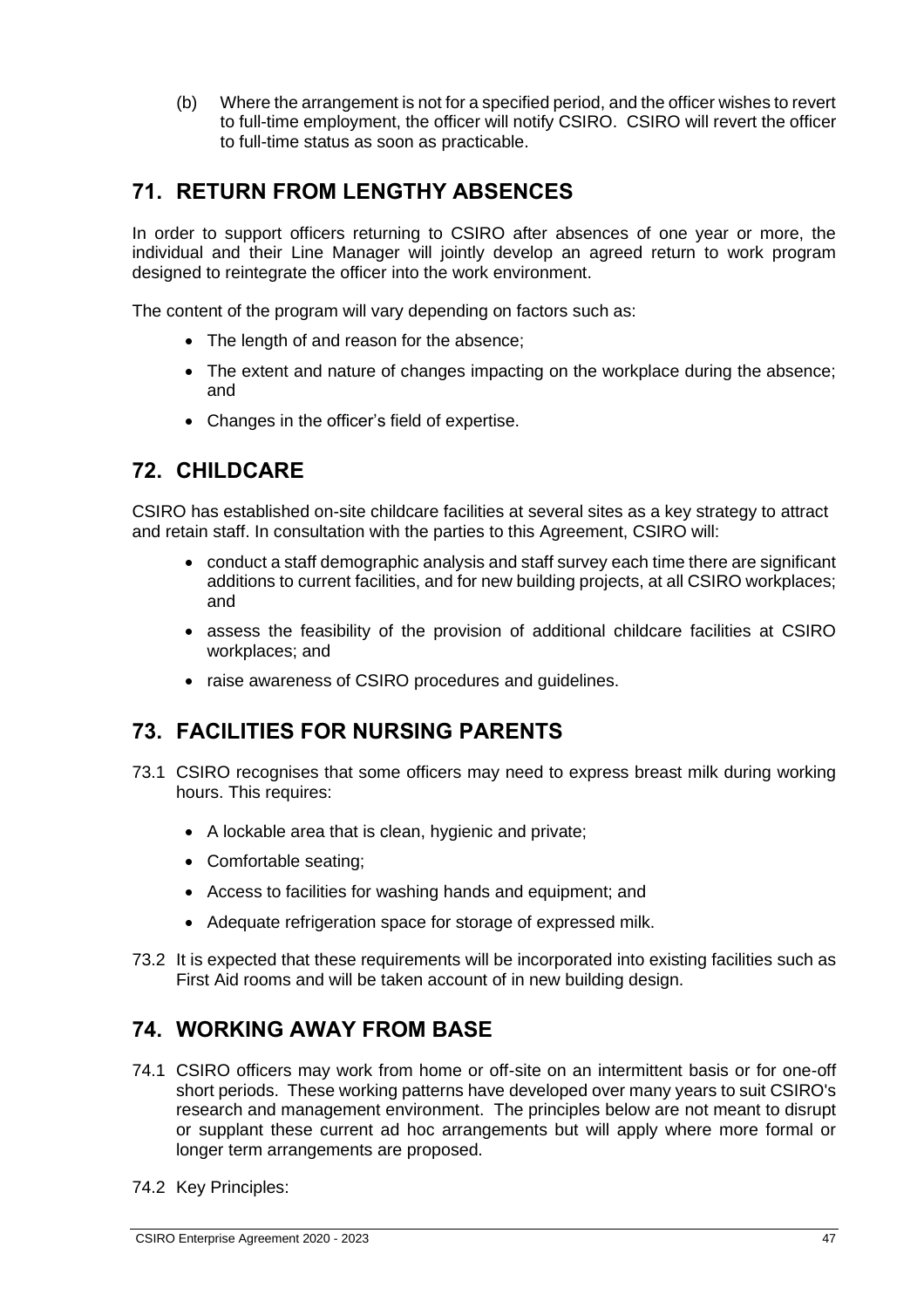- (a) Any such arrangement has to be agreed between CSIRO and the applicant before it can proceed.
- (b) Access to home based work is not an entitlement and requires approval by the Delegate.
- (c) Appropriate supervisory, HSE and security measures need to be in place to ensure both CSIRO's and the officer's needs are met.

## **75. FLEXIBLE WORKING HOURS – FLEXTIME**

#### 75.1 Introduction

These flextime arrangements apply only to those officers in CSOF Level 1 to CSOF Level 4 who are required to formally record attendance. Other officers may access informal flexible attendance arrangements with the agreement of their Line Manager.

- 75.2 Flexible Working Hours (Flextime Scheme)
	- (a) Flextime is a commonly used term to describe the flexible attendance arrangements which apply in CSIRO. The flextime scheme enables officers to work efficiently while at the same time recognising that officers have to accommodate both work and private commitments on a daily basis. This is achieved by allowing time off to be granted where this is consistent with work demands.
	- (b) Additional benefits include reduced administrative costs resulting from:
		- fewer formal leave applications for short absences; and
		- fewer pay variations for short absences
	- (c) Flextime is a standard practice in CSIRO but is always subject to operational requirements. While some officers will have less scope to take advantage of the scheme, planning and good communication should allow flexible arrangements to apply in most situations.
	- (d) Line Managers have the discretion to deny flexible attendance arrangements where this would compromise the maintenance of satisfactory work levels, communication or services. Line Managers must ensure that officers do not attend outside standard hours in workload troughs merely to build up flex credits.
	- (e) Flextime does not apply to shift workers and casual officers.

#### 75.3 Recording Attendance

Officers at CSOF Level 5 and above are exempt from formally recording attendance. Officers below CSOF Level 5 must keep formal daily attendance records unless they are offered exemption from this requirement by the Delegate. They must formally accept or reject that offer.

#### 75.4 Definitions for the purpose of this clause:

- "Standard hours" Fixed period, within the bandwidth, of seven hours 21 minutes plus at least 30 minutes for lunch.
- "Core time" Fixed period of not more than four hours within the bandwidth during which attendance is mandatory unless leave or flex leave is approved. Core time can comprise one or two time blocks.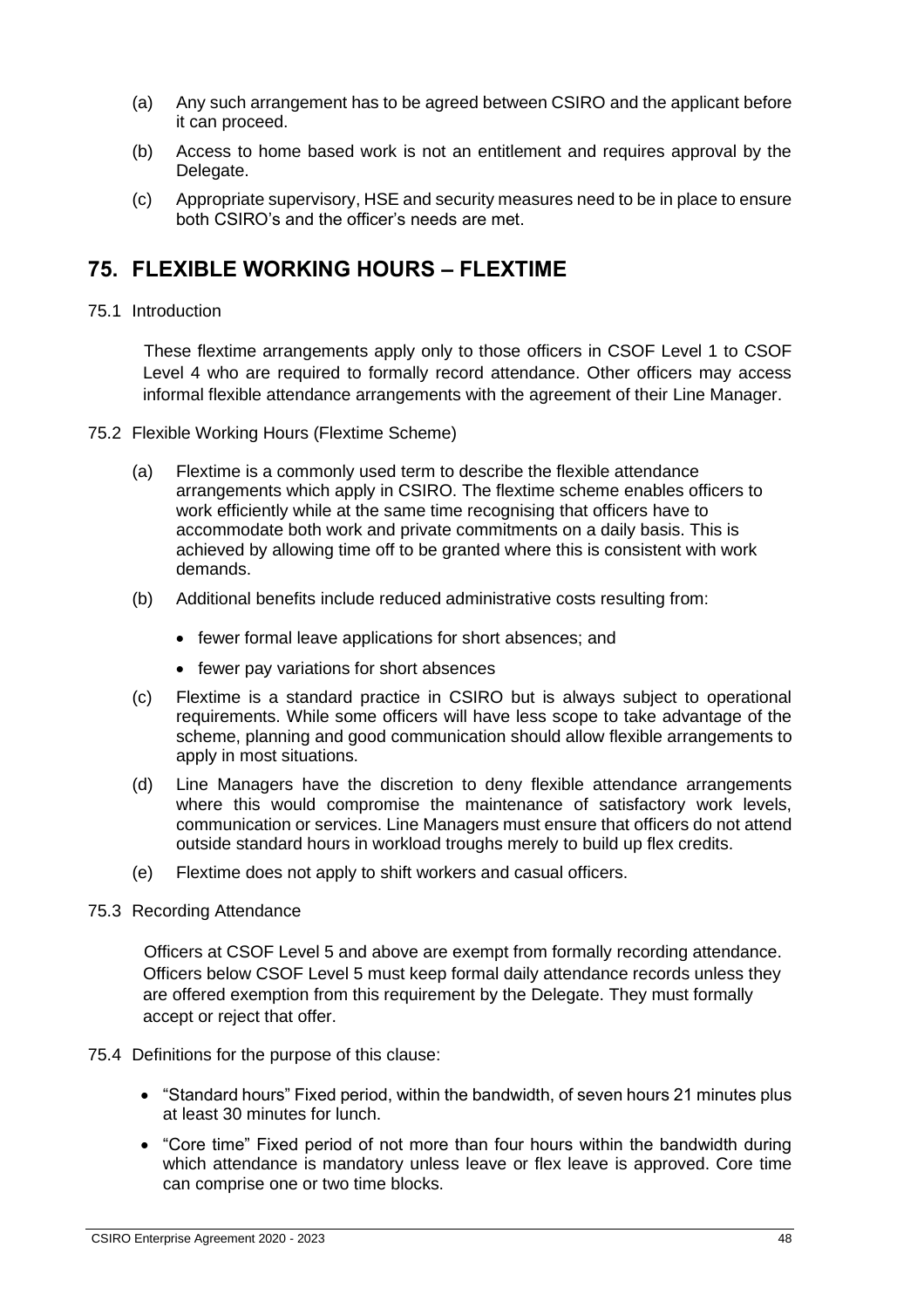- "Lunch period" A period of not less than 30 minutes nor more than two hours which must commence no later than five hours after the start of the bandwidth.
- "Flexible periods" Time period outside core time but within the bandwidth during which individual officers have the scope to vary their attendance pattern, subject to work requirements.
- "Flextime" An approved absence which:
	- is deducted from Flex Credits:
	- may include core time; and
	- may create a flex debit provided that this debit is not more than 10 hours at the completion of the pay fortnight.
- 75.5 Hours of Duty

Full-time officers must average 73 hours and 30 minutes of duty each pay fortnight. Part-time officers must average the hours of duty stipulated in their letter of appointment.

Officers must:

- be present during core time unless given approval to be absent; and
- take a lunch break during the lunch period.
- 75.6 Credit/Debit Accumulation, Carryover and Settlement
	- (a) Flex credit is the time worked in excess of seven hours 21 minutes within the bandwidth. A maximum of 10 hours flex credit may be accumulated in each pay fortnight unless otherwise approved by the delegate following a recommendation by the line manager. A maximum of 60 hours flex credit may be accrued.
	- (b) Flex debit is the time worked short of seven hours 21 minutes within the bandwidth. The maximum allowable flex debit at the completion of any pay fortnight is 10 hours.
- 75.7 Discharging Credit Accrual
	- (a) If an officer applies to access their available flex credit and is refused, CSIRO will have three months to provide the opportunity for the credit to be taken. During this time the onus is on CSIRO to allow the leave to be taken.
	- (b) If at the end of the three month period, management has not allowed the leave to be taken, and the flex credit has not been discharged, the officer shall, upon application, be paid at single time for the period of leave. Alternatively, they may elect to retain the flex credit.
	- (c) CSIRO and the officer may elect by mutual agreement to have some or all of the accrued flex credit paid out at single time before the expiry of three months.
- 75.8 Discharging Debit Accrual
	- (a) Debits in excess of 10 hours at the end of each pay fortnight must be covered by submission of a leave application.
	- (b) If an officer has a debit accrual on ceasing employment an equivalent deduction will be made from any payments due in accordance with the requirements of the *Fair Work Act 2009*.
- 75.9 Overtime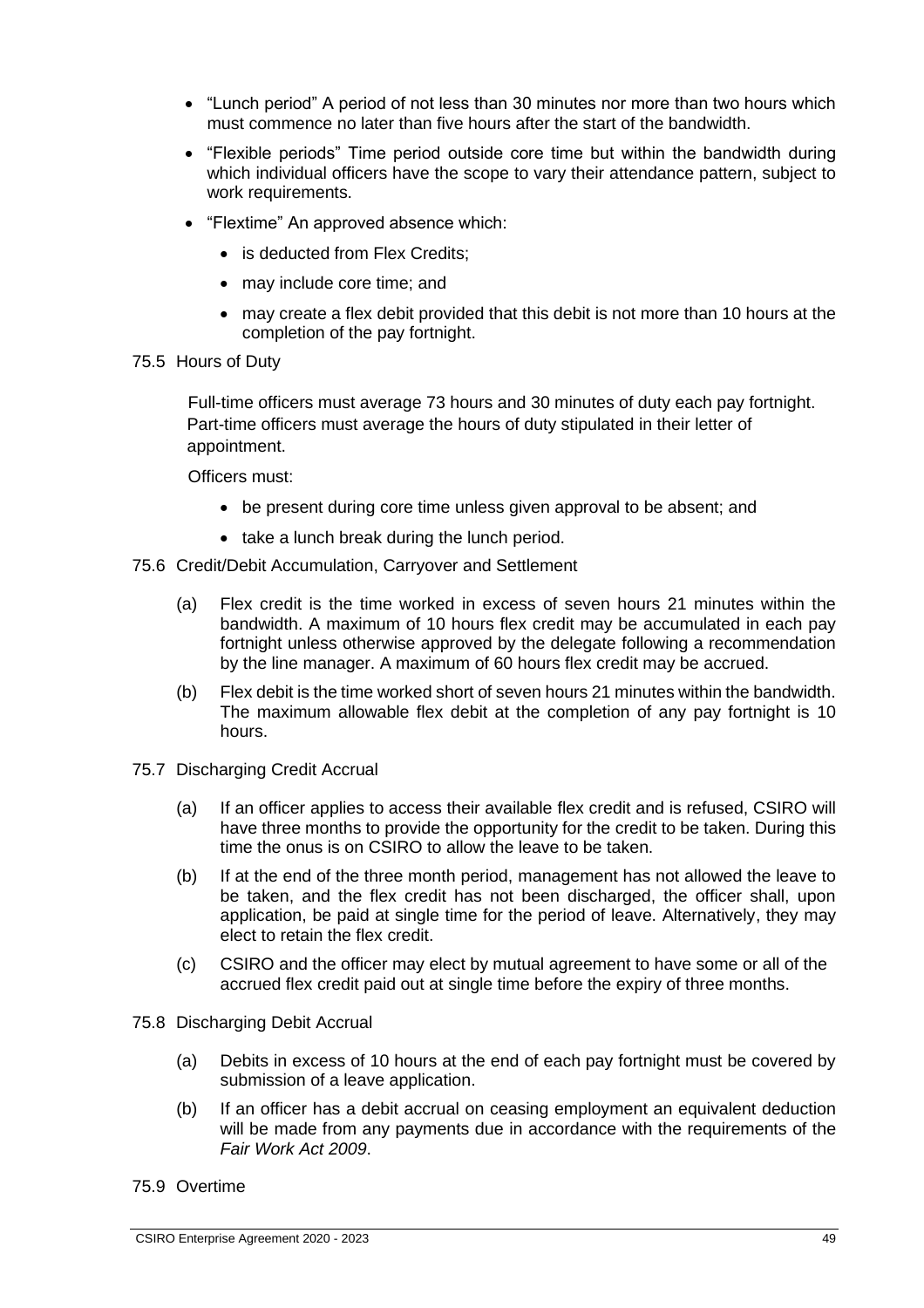- (a) A full-time officer who formally records attendance and who is directed to work outside standard hours can elect either to be paid in accordance with clause 23 or accrue flex credit for the additional hours worked. Flex credit does not accrue for hours paid as overtime.
- (b) An officer working part-time may be required to perform additional duty. Payment for additional hours shall be made in accordance with clause 23.

#### 75.10Travel

Business related travel within the bandwidth is regarded as "time on duty" for the purposes of credit accrual.

75.11Flextime in Conjunction with Other Leave

Flex leave may be taken in conjunction with other forms of leave provided that the total authorised leave on any day does not exceed seven hours 21 minutes.

## **76. AVERAGING PAY OVER A REDUCED WORKING YEAR**

- 76.1 In addition to flexible work provisions such as permanent part-time work, leave without pay (LWOP) or study leave etc, this scheme adds flexibility in the taking of approved periods of LWOP. Where an officer and CSIRO agree, the officer may elect to work a reduced working year of between 40 and 48 weeks. Officers may access the scheme for study, travel or other personal reasons. For example, those officers with school age dependents may wish to combine these non-work periods with conventional recreation leave so as to be at home during all or most of the school holiday periods.
- 76.2 Key Principles
	- (a) Officers participating in this scheme will have their income averaged to take into account periods of LWOP of between four and 12 weeks in any 12 month period.
	- (b) Arrangements approved under these Guidelines need to be initiated by officers and approved by CSIRO. Access to this form of LWOP is not an entitlement and requires approval by the Delegate.
	- (c) The 12-month period is not restricted to either calendar or financial years and once the 12-month period starts an officer may elect to cancel or vary the arrangement only with the approval of CSIRO
	- (d) Normally it is expected that this form of leave will be taken in blocks of five working days, but periods of less than five days, may be granted with the approval of the Delegate. This may be taken in conjunction with other forms of leave.
- 76.3 On resignation, transfer and/or at the end of the 12 month period, a reconciliation shall be conducted of the leave taken and salary paid.

## **77. PHASED RETIREMENT OF MATURE AGED STAFF**

- 77.1 CSIRO recognises the skills, expertise and knowledge held by more mature officers, and the contribution that they can make to the Organisation including as mentors and developers of other officers. CSIRO offers a range of flexible working arrangements to assist mature aged officers phasing to retirement.
- 77.2 Information on the flexible working arrangements in this Agreement and other policy options, including but not limited to post retirement and voluntary fellowships, will be made available to staff on the CSIRO intranet.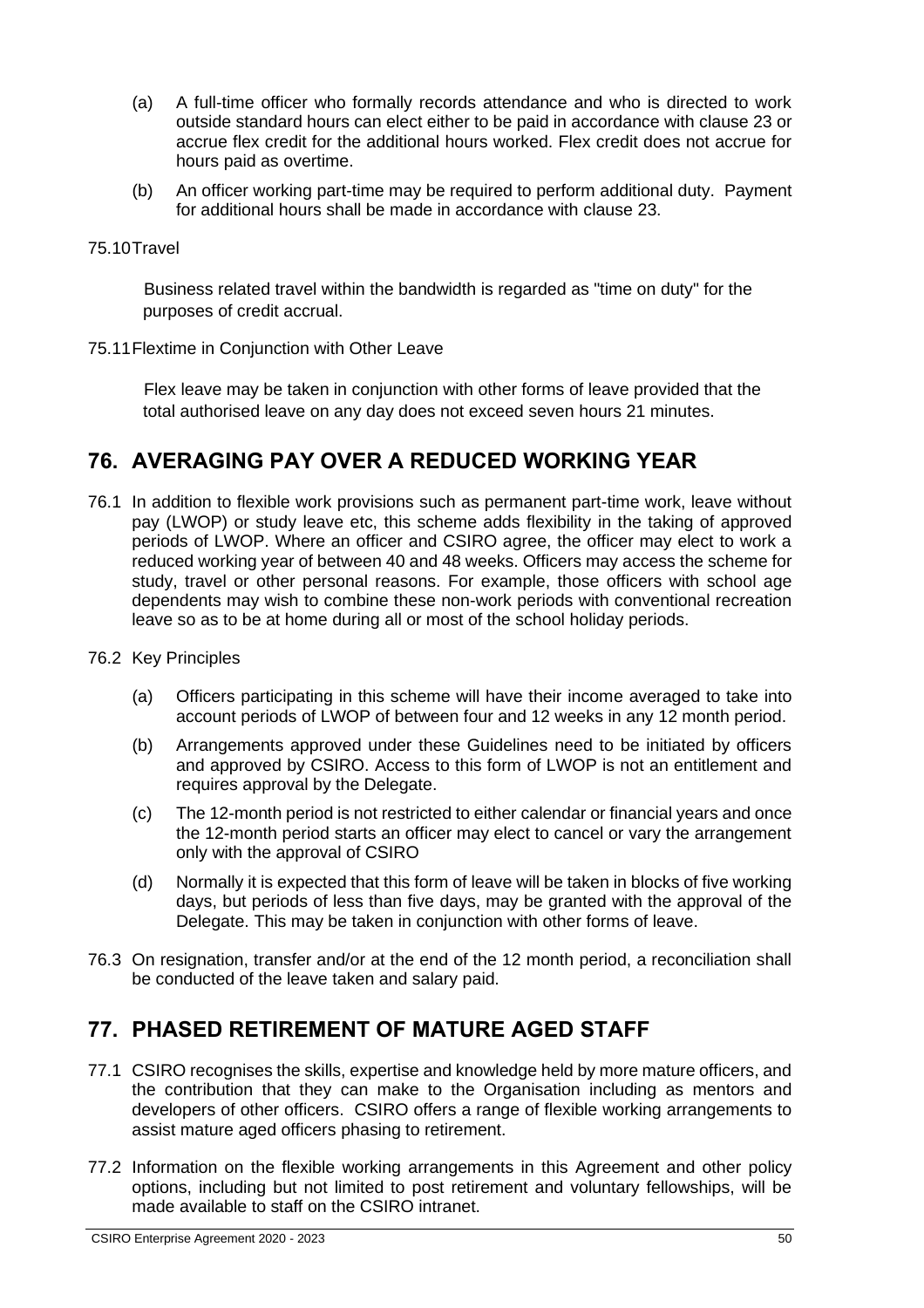- 77.3 Where an officer confirms in writing that they intend retiring within the next two years, CSIRO will work with that officer to develop an individual and specific program for phasing to retirement. Elements of this program may include:
	- changed mode of employment including reduced working hours;
	- access to accrued leave;
	- access to other flexible working arrangements;
	- a mentoring role;
	- a role in training and development of other officers;
	- time and resources to capture their knowledge in appropriate knowledge management systems;
	- reasonable time to bring existing work to be publication ready (or equivalent), if applicable; and
	- other activities as agreed by both parties (e.g. educational activities, science communication, contribution to internal and external fora).
- 77.4 Where an officer has indicated a firm date of retirement, management should not unreasonably refuse an application to access flexible working arrangements in the period of two years prior to their date of retirement. Where management receives a proposal in writing from an officer, any rejection by management must be justified in writing to the officer concerned.
- 77.5 Changes to working arrangements in preparation for retirement may impact on superannuation entitlements. Officers who are considering these changes are encouraged to seek financial advice, at their own expense.

# **PART H. MOBILITY OF STAFF**

### **78. PERMANENT RELOCATION**

- 78.1 Inter-City (relocation from one city or regional area to another)
	- (a) Early and informal discussion will occur with officers and their representatives excluding union officials when relocation is being considered between cities and/or regional locations.
	- (b) Once compulsory relocation has been approved by CSIRO, the officers concerned will be given reasonable formal written notice of transfer. The notice period, as specified in the formal written notice of transfer, recognises that officers require adequate time to assess the impact of a transfer on their careers and on their families and to undertake measures of their own to minimise the disruption. Officers may waive, or agree to reduce, the notice period.
	- (c) To enable CSIRO to develop relocation plans, officers should provide where possible, early informal advice of their intention to relocate after receiving formal notice. However, formal advice of their intentions must be provided not less than eight months prior to the proposed date of transfer, unless otherwise mutually agreed.
	- (d) Officers who are compulsorily transferred from one city or regional area to another, may incur costs and inconvenience as a result of the relocation. In these circumstances standard CSIRO relocation provisions apply, including: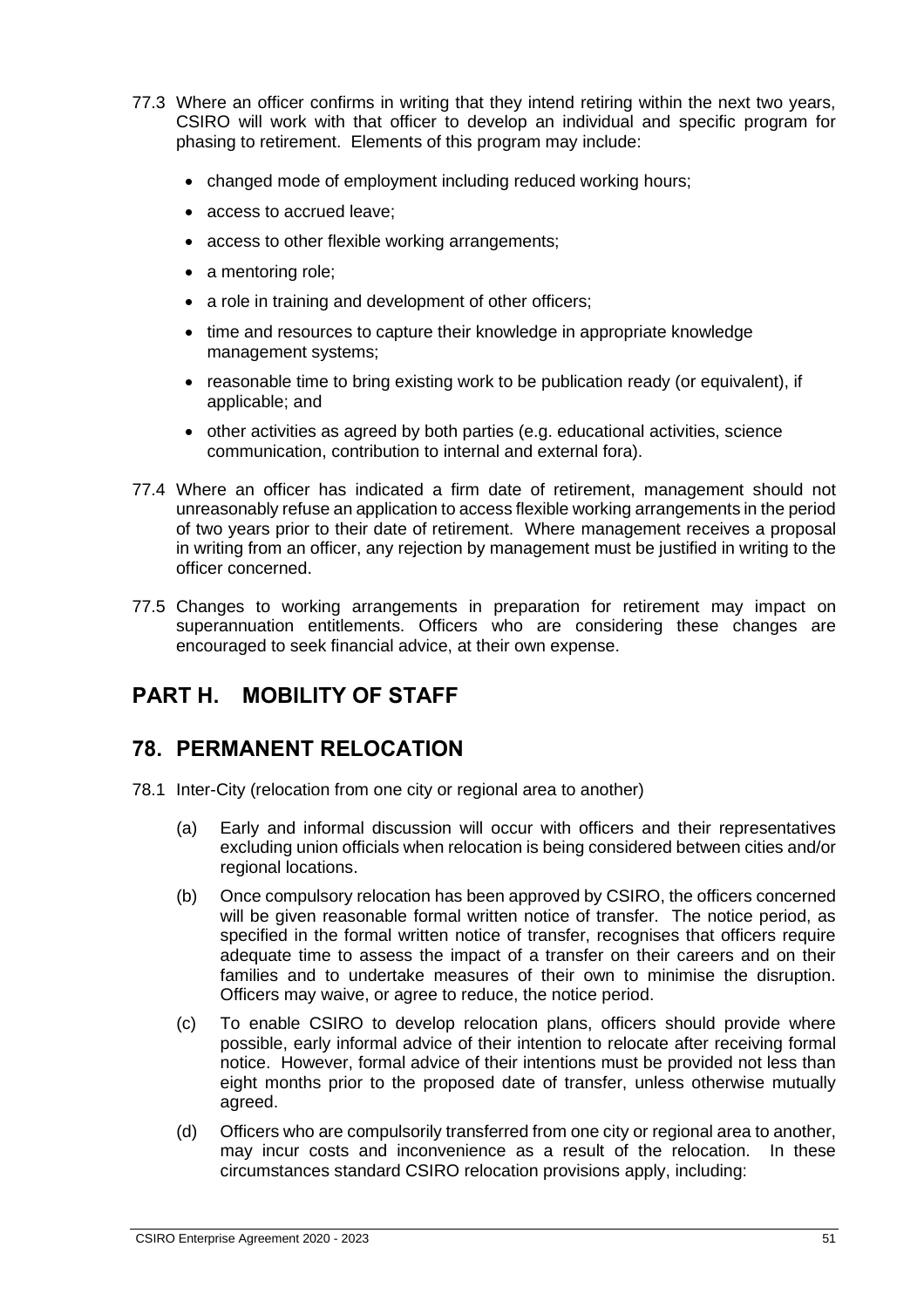- Familiarisation, pre-transfer and post transfer visits;
- Temporary accommodation and meal costs;
- Reimbursement of transport and removal costs;
- Incidental relocation expenses;
- Access to miscellaneous leave;
- Reimbursement of costs relating to the sale and purchase of houses;
- **Education Costs**;
- Fares and travelling expenses;
- Other costs specific to any individual officers particular situation; and
- Advances to cover other reimbursable expenses.
- (e) Where necessary, specific arrangements will be determined consultatively by the Business Unit, officers and their representatives for each relocation, taking into account the circumstances of the move and likely expenses to the impacted officers. This specific relocation package will apply to all officers impacted, for the duration of that relocation exercise and this will be detailed in the package.
- 78.2 Intra-City (relocation within a city)
	- (a) Early and informal discussion will occur with officers and their representatives excluding union officials when relocation is being considered within cities.
	- (b) Once compulsory relocation has been approved by CSIRO the officers concerned will be given reasonable formal written notice of transfer. The notice period, as specified in the formal written notice of transfer, recognises that officers require adequate time to assess the impact of a transfer on their careers and on their families and to undertake measures of their own to minimise the disruption. Officers may waive, or agree to reduce, the notice period.
	- (c) Officers who are compulsorily transferred from one location to another within the same city may incur costs and inconvenience as a result of the relocation. Where necessary, special arrangements will be determined consultatively by the Business Unit, officers and their representatives for each relocation, taking into account the circumstances of the move and likely expense to the impacted officers. Items of assistance may include but not be limited to:
		- Excess travelling time and fares;
		- Motor vehicle allowance; and/or
		- Other costs specific to any individual officer's particular situation.
	- (d) This level of assistance will apply to all eligible officers impacted for the duration specified in the special arrangements and will be detailed in the information provided.

## **79. ACCOMMODATION CHANGES**

CSIRO will provide officers with accommodation suitable for their work role and function.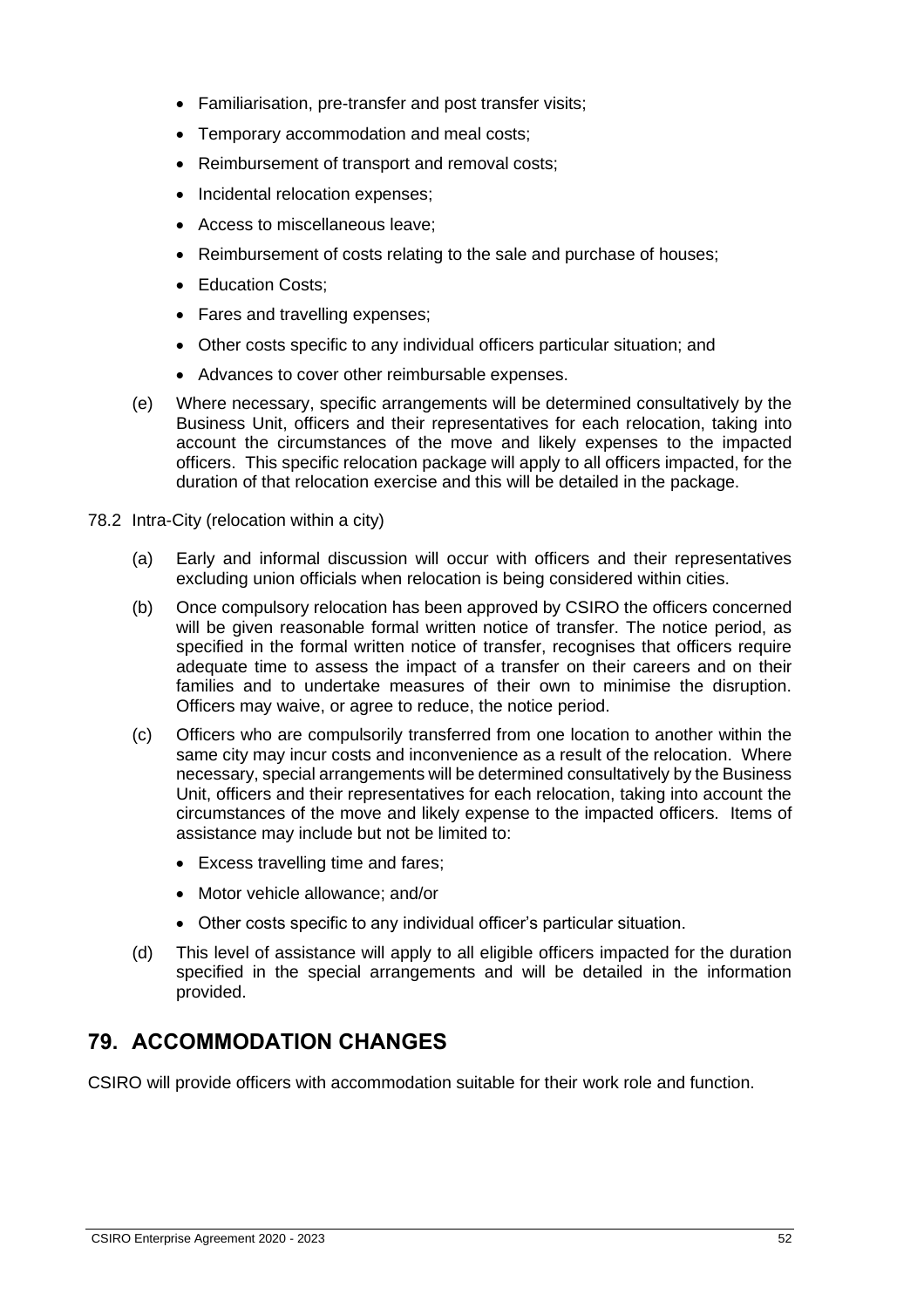## **PART I. DISPUTE PROCEDURES**

### **80. REVIEW OF DECISIONS TO TERMINATE EMPLOYMENT**

- 80.1 An officer will have the right to bring an action under the *Fair Work Act 2009* in respect of termination of employment. This will be the sole right of review in respect of such actions.
- 80.2 In particular, termination of, or a decision to terminate employment, cannot be reviewed under dispute avoidance and settlement procedures addressed in clause 81 of this Agreement.
- 80.3 Nothing in this Agreement prevents CSIRO from terminating an officer without notice for serious misconduct in accordance with the *Fair Work Act 2009*.

## **81. RESOLUTION OF DISPUTES**

- 81.1 If a dispute relates to:
	- (a) a matter arising under the Agreement; or
	- (b) the National Employment Standards;

this term sets out procedures to settle the dispute.

- 81.2 An officer who is a party to the dispute may appoint a representative for the purposes of the procedures in this term.
- 81.3 In the first instance, the parties to the dispute must try to resolve the dispute at the workplace level, by discussions between the officer or officers and relevant supervisors and/or management.
- 81.4 If discussions at the workplace level do not resolve the dispute, a party to the dispute may refer the matter to the Fair Work Commission.
- 81.5 The Fair Work Commission may deal with the dispute in two stages:
	- (a) The Fair Work Commission will first attempt to resolve the dispute as it considers appropriate, including by mediation, conciliation, expressing an opinion or making a recommendation; and
	- (b) if the Fair Work Commission is unable to resolve the dispute at the first stage, the Fair Work Commission may then:
		- (i) arbitrate the dispute; and
		- (ii) make a determination that is binding on the parties.

*Note: If the Fair Work Commission arbitrates the dispute, it may also use the powers that are available to it under the Act.* 

A decision that the Fair Work Commission makes when arbitrating a dispute is a decision for the purpose of Div 3 of Part 5.1 of the Act. Therefore, an appeal may be made against the decision.

- 81.6 While the parties are trying to resolve the dispute using the procedures in this term:
	- (a) an officer must continue to perform their work as they would normally unless they have a reasonable concern about an imminent risk to their health or safety; and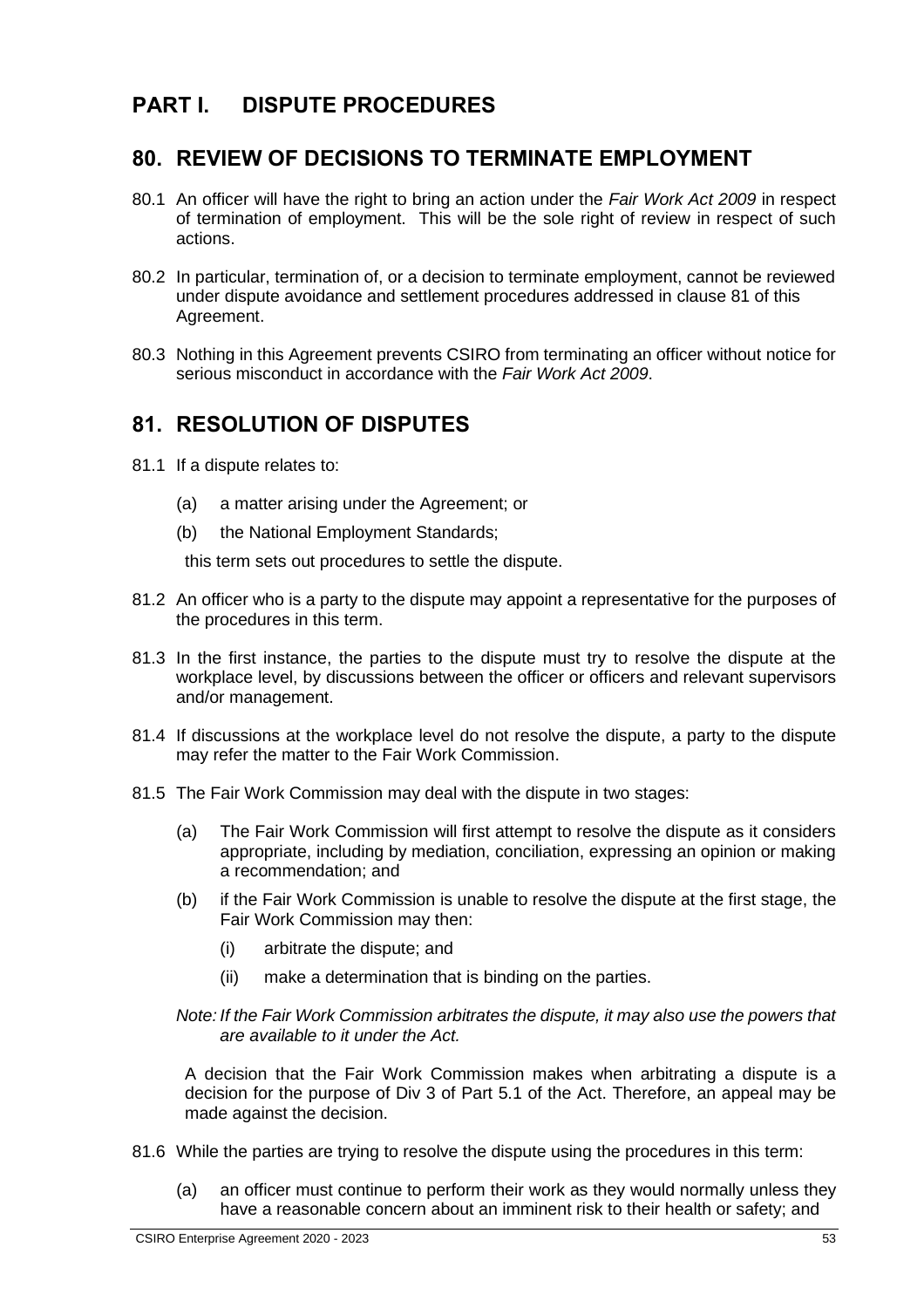- (b) an officer must comply with a direction given by CSIRO to perform other available work at the same workplace, or at another workplace, unless:
	- (i) the work is not safe; or
	- (ii) applicable occupational health and safety legislation would not permit the work to be performed; or
	- (iii) the work is not appropriate for the officer to perform; or
	- (iv) there are other reasonable grounds for the officer to refuse to comply with the direction.
- 81.7 The parties to the dispute agree to be bound by a decision made by the Fair Work Commission in accordance with this term.

## **82. WORKPLACE ISSUES RESOLUTION PROCEDURE**

- 82.1 CSIRO expects that most Workplace Issues will be resolved in normal day-to-day interactions at the local workplace level, however situations may arise where informal resolution fails or is not appropriate. The Workplace Issues Resolution Procedure provides a framework for the fair, equitable, transparent and timely resolution of issues resulting from the effect of decisions, actions or conduct connected to employment in CSIRO.
- 82.2 The procedure consists of the following process steps:
	- Step 1 Workplace Issue notified/reported to a Manager.
	- Step 2 Workplace Issue evaluated and categorised as a Conduct Issue or Nonconduct Issue.
	- Step 3 Workplace Issue dealt with either informally and/or formally as appropriate to the type of Workplace Issue including a potential investigation.
	- Step 4 Communication of the outcome advised to the relevant persons and if required, action taken.
	- Step 5 Review of the outcome, if sought and applicable, undertaken by the Chief Executive Review Panel and the subsequent decision of the Chief Executive being final and the matter closed.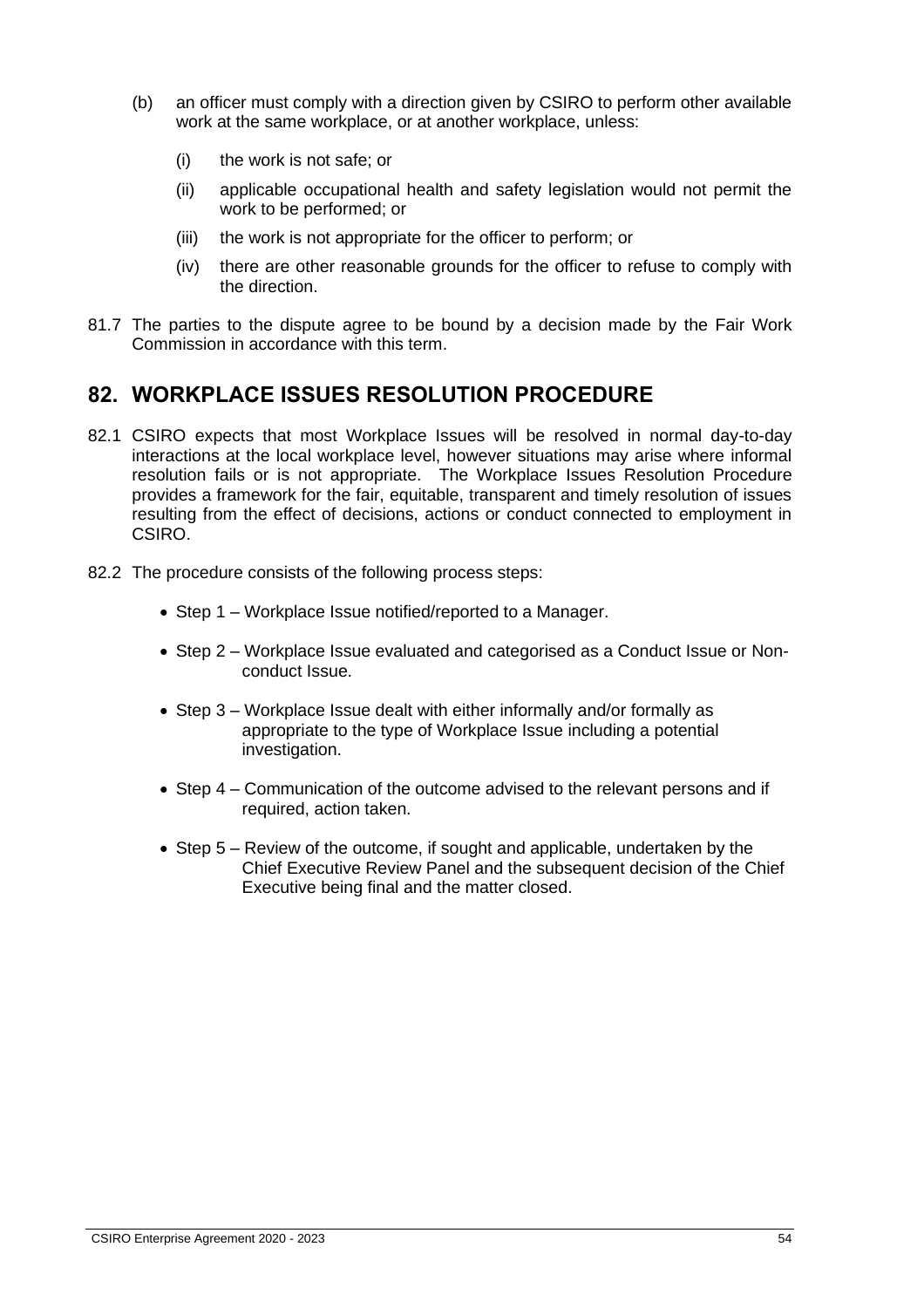## **PART J. SCHEDULES TO AGREEMENT**

## **SCHEDULE 1 - MANAGEMENT OF UNDERPERFORMANCE**

Where underperformance of an officer is identified, the officer will be given the opportunity to improve their performance with the desired outcome being that the officer achieves the specified standard of performance within a designated time frame.

- (a) The Management of Underperformance procedure is intended to be applied when communication, counselling and training (where a deficit in the necessary skills or experience has been identified) have failed to bring about an acceptable standard of performance.
- (b) The procedure is distinct from and shall not be used where misconduct (Workplace Issues Resolution Procedure - Conduct Issue) or invalidity procedures are more appropriate.
- (c) The procedure can be commenced at any time during the Annual Performance Agreement cycle. There is no requirement to wait for the completion of one or more Annual Performance Agreement cycles.
- (d) Any notes or records of counselling and training (formal, informal or on-the-job) which are placed on the officer's file, must be sighted by the officer and the officer must be given the opportunity to record comments.
- (e) Human Resource staff provide an important advisory and support role for supervisor/Line Managers during this procedure. Officers may also seek procedural advice from Human Resource Managers at any time during the Management of Underperformance procedure. Officers may also enlist the assistance of a colleague officer or representative (excluding union officials) at any point in the procedure.
- (f) Prior to commencing the Management of Underperformance procedure, the supervisor/Line Manager will inform the next level Manager of the proposed action. The next level Manager will satisfy themselves that the expectations of work level/load of the officer concerned are reasonable and that the problem is not primarily one of personality based conflict requiring consideration of other remedies (e.g. mediation, counselling etc).
- (g) The Management of Underperformance procedure consists of the following steps:
- **Step 1** Written notification of the commencement of the procedure and establishment of the assessment period which will default to a three month assessment period if the Line Manager and officer do not agree on a time frame. The notification to the officer will also include:
	- (i) the expected standard of performance;
	- (ii) the ways in which the officer is not meeting the expected standard of performance and guidance to assist the officer to achieve the expected standard of performance; and
	- (iii) a warning that failure to meet the expected standard of performance by the conclusion of the assessment period may lead to termination.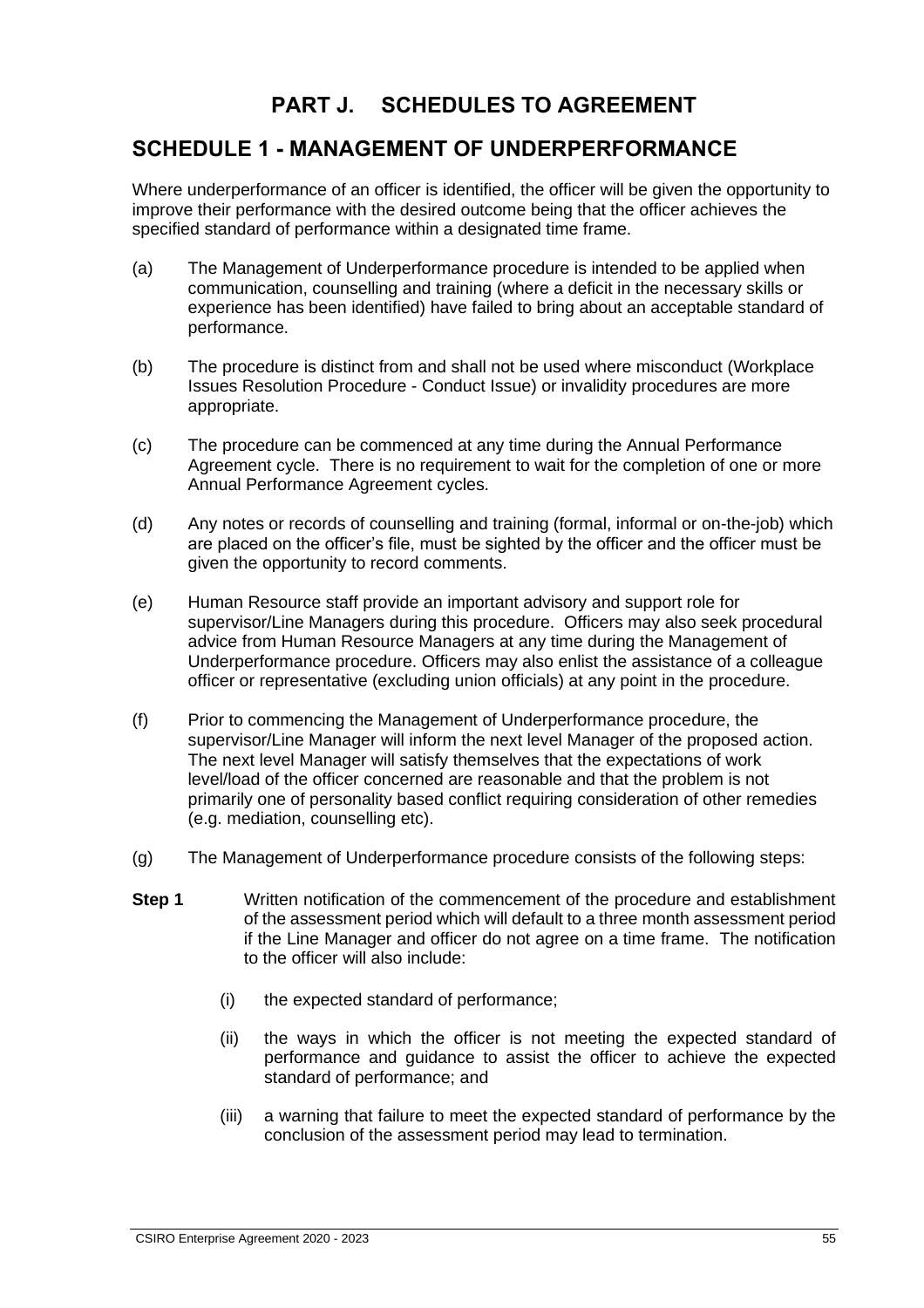- **Step 2** Appointment of the independent assessor to conduct the assessment of the officer's performance. Where the Senior Manager considers that fairness and objectivity of the assessor cannot be assured, the Senior Manager may appoint an alternative independent assessor.
- **Step 3** Preparation of a report by the independent assessor and consideration of the report by the Senior Manager. The officer will be provided with a copy of the report (of the independent assessor) and invited to comment in writing to the Senior Manager. If the Senior Manager considers that the officer has achieved the specified standard of performance, the procedure will be concluded.
- **Step 4** If the officer has not achieved the specified standard of performance, the Senior Manager will make a decision on a proposed action(s) which will be provided in writing to the officer and the officer given the opportunity to respond.
- **Step 5** If the Senior Manager decides to terminate the officer's employment, the officer will have the right to bring an action against their termination of employment under clause 80 of this Agreement. The notice period to be provided will be in accordance with the *Fair Work Act 2009*. CSIRO may elect that the officer does not work through the notice period but will pay the officer the balance of the notice period in lieu.
- **Step 6** Where the decision of the Senior Manager is to implement an action other than termination of employment, the officer has the right to request an independent review of the decision by the Chief Executive if the officer believes that the proposed action is unreasonable or there was a procedural flaw in the application of the Management of Underperformance procedure. Where a review is to be undertaken, the proposed action of the Senior Manager will be suspended pending the outcome of the review by the Chief Executive.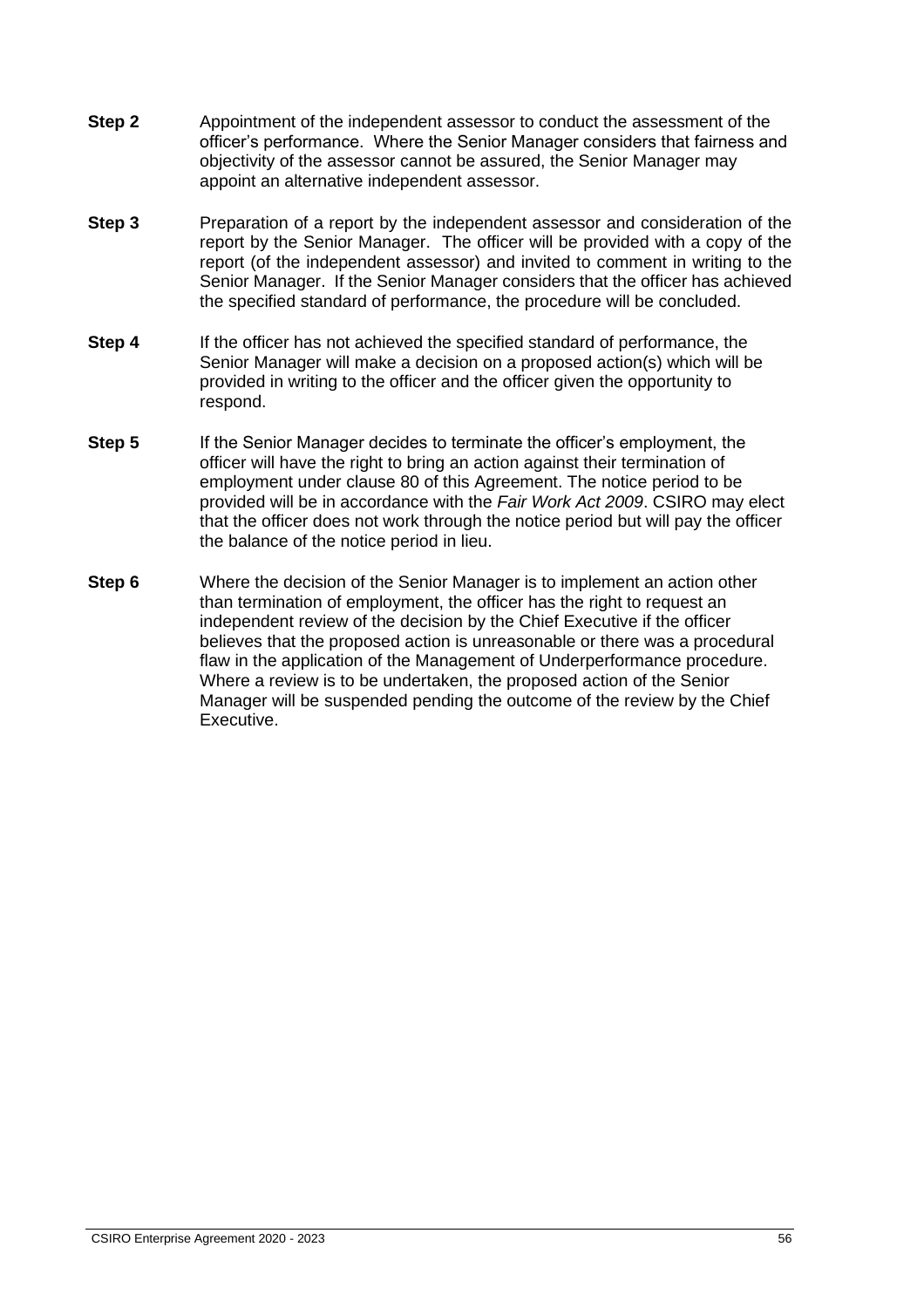# **SCHEDULE 2 – SPECIFIED TERM EMPLOYMENT**

This Schedule applies to officers appointed on a specified term.

### **1. Criteria for term appointment**

(a) The parties agree that CSIRO will benefit from the stability afforded by effective and long term planning of skill needs. To this end, the parties accept that indefinite appointment is the standard form of employment for CSIRO officers, whilst it is acknowledged that specified term employment may be used in appropriate circumstances. Specified term employment means employment for a specified period of time and includes an appointment covering work that is clearly of a limited term nature.

### **2. Restrictions on Term Employment**

- (a) The duration of a term appointment will vary depending on the circumstances in each case, however, subject to paragraph 3 of this Schedule, no single period of term appointment shall exceed five years.
- (b) Government sponsored employment and training schemes may require negotiation of variations to Awards and/or Agreements to facilitate appointment as a "designated trainee".

### **3. CSIRO Early Research Career (CERC) Postdoctoral Fellows–special conditions**

CSIRO assists in the development of the next generation of leaders of the innovation system and CERC Postdoctoral Fellowships are the primary mechanism by which CSIRO delivers this assistance. CSIRO's purpose in offering CERC Postdoctoral Fellowships is to provide:

- A differentiated career development program to deliver capability excellence and breadth across all facets of the national innovation system;
- Research training via strategic research and development projects with a clear focus that will deliver real impact through science and technology excellence;
- An innovative culture supporting the development and demonstration of original thinking and expertise leading to peer recognition; and
- Opportunities to develop skills and experience in collaborative research teams to effectively work within national and global multi/transdisciplinary and multi-stakeholder environments.

A CERC Postdoctoral Fellowship is intended, first and foremost, to enhance the person's research capability so that they are better able to pursue a career in science either within CSIRO or beyond.

The following special conditions apply to appointments of CERC Postdoctoral Fellows:

(a) The duration of a CERC Postdoctoral Fellowship is three years full-time or equivalent but may be a minimum of two years in special circumstances, allowing for breaks or part-time pro-rata considerations. Consecutive appointment as a CERC Postdoctoral Fellow may be offered only where the Fellowship is within a different discipline area to their first CERC Postdoctoral Fellowship. The consecutive appointment must provide a different learning, development and training opportunity than the first Fellowship. On completion of the Fellowship/s, the officer's total relevant work experience since confirmation of their doctorate must not exceed six full-time equivalent years.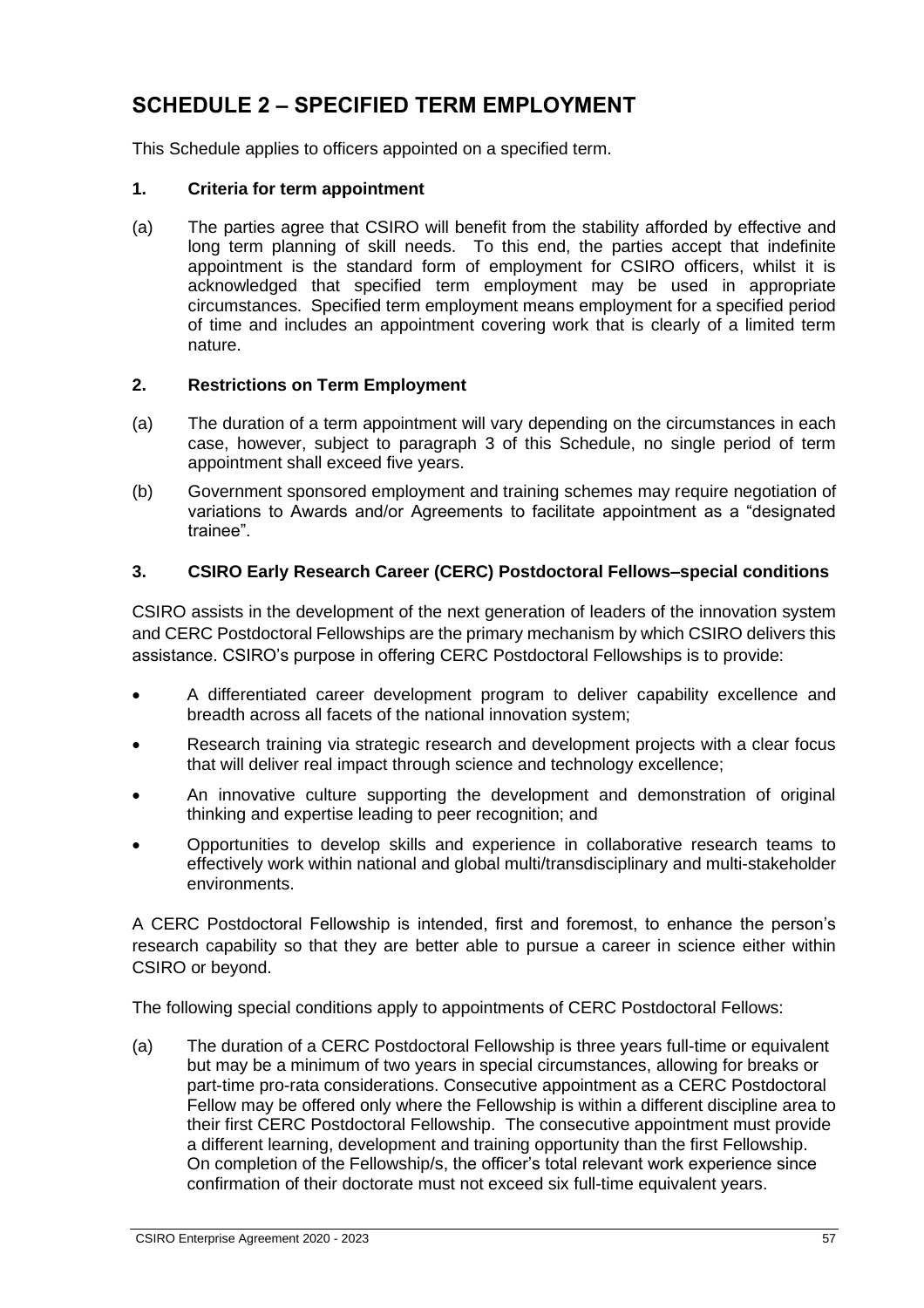- (b) (i) A structured learning development and training plan must be developed by the supervisor in consultation with the CERC Postdoctoral Fellow within three months after commencement. The plan will be designed to facilitate the development of the Fellow's capabilities to those expected of an independent researcher and opportunity will be provided for the Fellow to apply those capabilities in their work, as they develop.
	- (ii) The learning development and training plan will include defined opportunities for formal involvement in research planning, conference attendance, publication and review of scientific papers and fully funded training courses for skills development, unless otherwise agreed between CSIRO and the Fellow.
- (c) Except as provided in clause 18.4, a person appointed as a CERC Postdoctoral Fellow is classified at a minimum of CSOF Level 4.2. Higher pay points within CSOF 4 may be used where the CERC Postdoctoral Fellow has had prior relevant postdoctoral research experience.
- (d) CERC Postdoctoral Fellows have access to rewards including performance and development steps, performance cash rewards and accelerated advancement during their Fellowship and promotion.

#### **4. Records**

CSIRO will maintain a record of all term appointments and reappointments. This information will be provided to the appointee on request.

#### **5. Equitable Treatment of Staff**

- (a) The parties recognise that patterns of employment in CSIRO have changed significantly in recent years. Consistent with the commitment to treat all officers equitably, whether term or indefinite, it is agreed that officers employed for a specified term will be:
	- informed of their rights and options in respect to applicable superannuation schemes on commencement or when their employment situation changes;
	- required to participate in the APA process, when employed for periods exceeding three months;
	- eligible for performance rewards on the same basis as an indefinite officer including entitlement to Performance and Development Step progression where breaks between appointments do not exceed three months in an APA cycle;
	- exempt from a further probation period provided that:
		- (i) the break since their last period of service is not greater than six months;
		- (ii) prior service has been satisfactory;
		- (iii) the appointee is medically fit to perform the requirements of the position; and
		- (iv) the new duties are comparable with the duties undertaken in the previous position.
	- eligible for applicable relocation conditions (temporary or permanent relocation as appropriate) provided that:
		- (i) their position is required at the new location;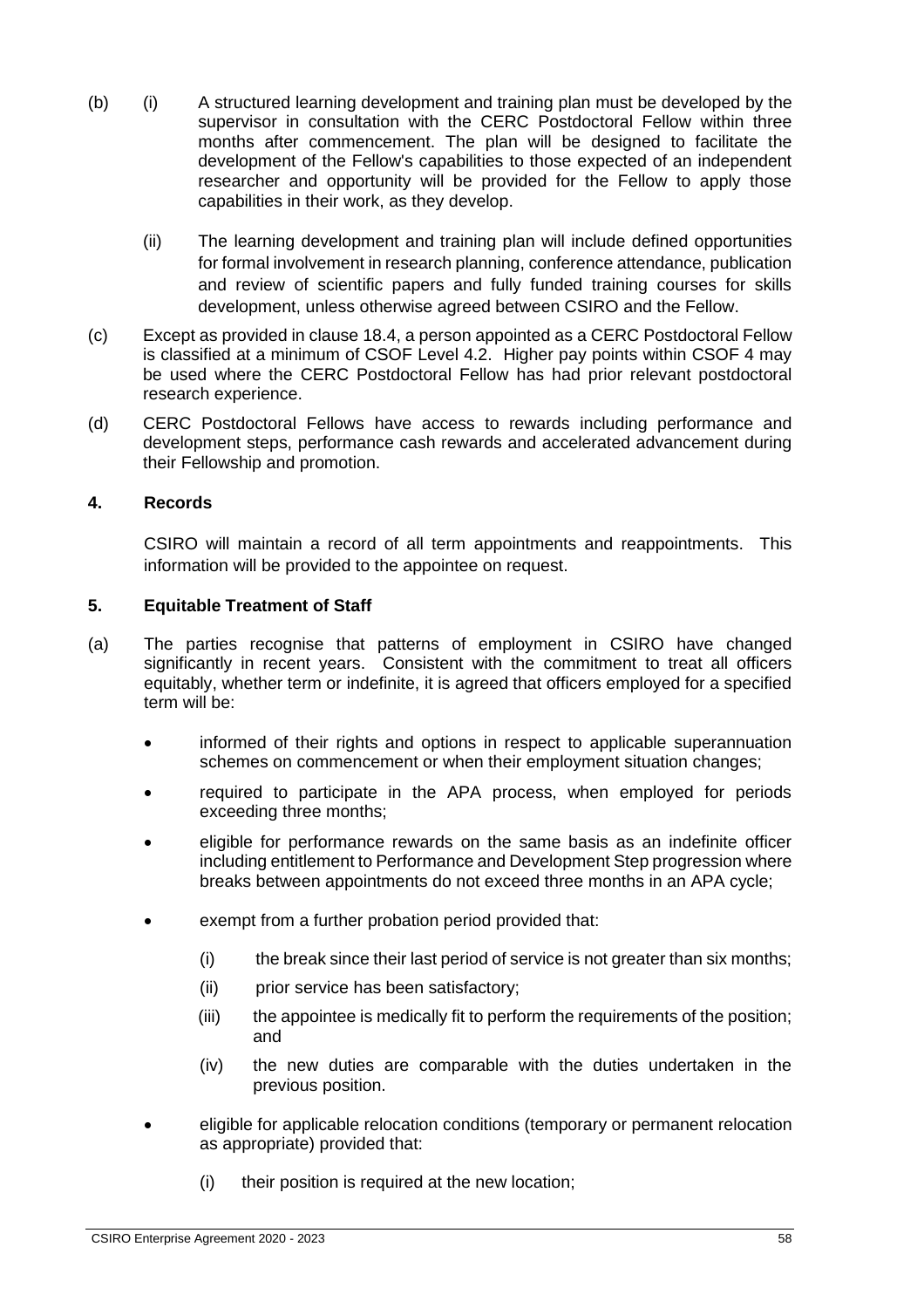- (ii) they are employed at the date of written notice of transfer to a new location; and
- (iii) their term extends beyond the transfer date.

### **6. Separation Payment**

(a) In order to encourage term officers to remain until the end of their term, and in recognition that they may forgo other employment opportunities in doing so, such officers will be entitled to the following:

On separation from CSIRO following completion of a period of fixed term employment, term officers who are not offered further employment, will receive a payment for completed months of service equivalent to one week's salary for each six months of service. Service will include contiguous periods of fixed term employment preceding the concluding term.

An officer shall not have an entitlement to the separation payment if they decline an offer by CSIRO of further employment:

- in the same city;
- at the same or higher classification and salary level; and
- the period of employment offered is of at least six months duration and the offer is made at least one month prior to the term end.

For the purposes of this paragraph:

- service shall date from 17 June 1998:
- the minimum specified term period for payment is one calendar month (e.g. from 9 April to 8 May);
- payment is calculated at the termination salary and includes the following allowances;
	- (i) Enhanced Responsibilities Allowance, if it was received for a continuous period of at least 12 months preceding the date of cessation;
	- (ii) Payment for shift work, restriction duty or overtime where it was received regularly i.e. in 50% or more of the pays received in the 12-month period preceding cessation. In this case the average fortnightly payment during that period will be included for the purpose of calculating the separation payment; and
	- (iii) First Aid Allowance, Superior Performance Rating (Premium Step) and ACDP Site Allowance.
- where there is a change in hours of work during the period of the term (for example, a movement to part-time hours), payment will be based on average hours worked over the full period of the term;
- an officer shall not receive payment more than once for a specific period of service;
- all periods of leave without pay do not count as service for purposes of payment under this clause; and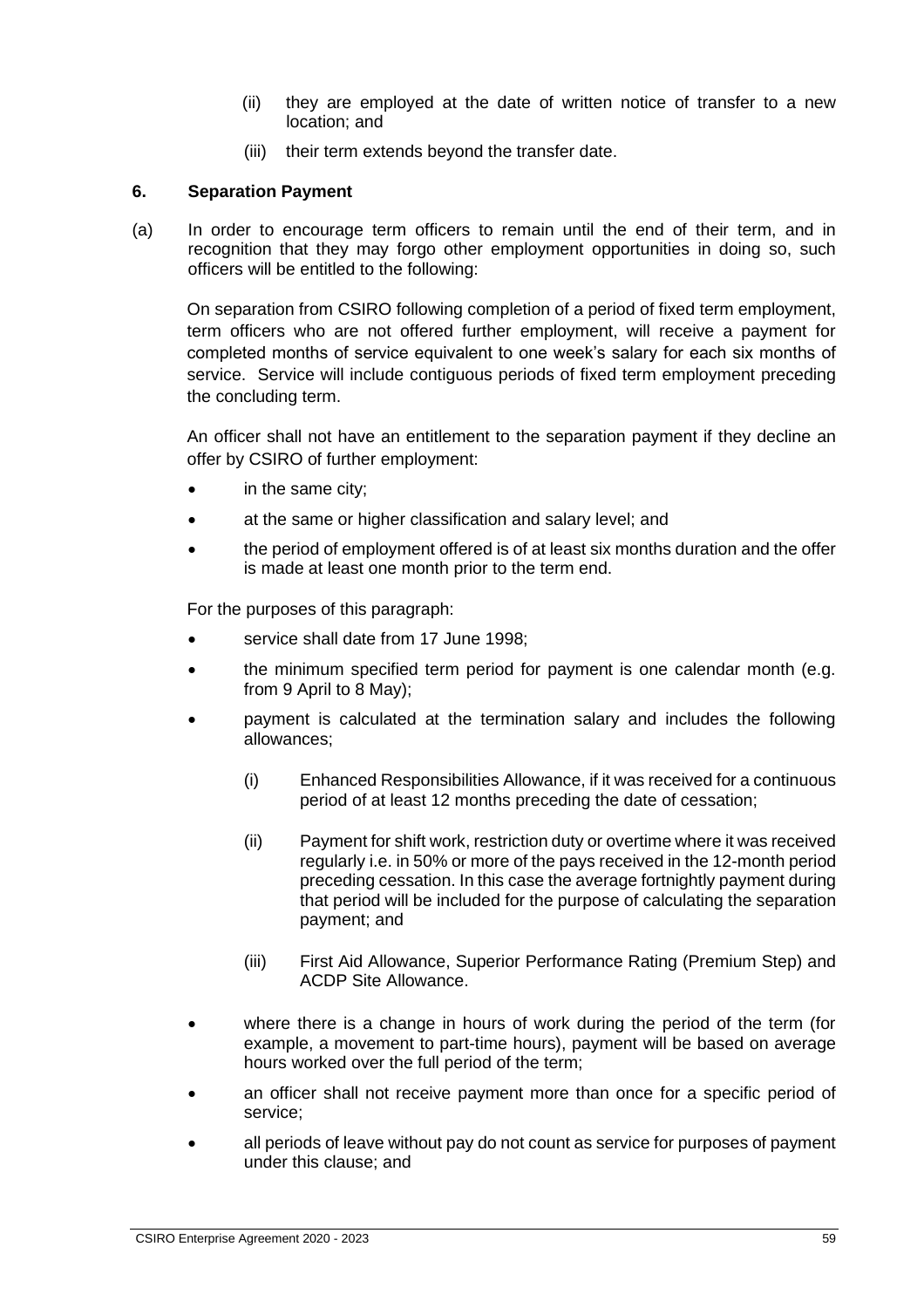- an officer who secures indefinite CSIRO employment during or at the conclusion of a period of fixed term employment, shall have no entitlement to this separation payment in respect of previous periods of term employment.
- (b) An officer who resigns prior to the term end date is entitled to the separation payment only in the following circumstances:
	- The officer does not receive an offer of further CSIRO employment as described in (a);
	- The officer provides the required two weeks' notice of resignation; and
	- The date of effect of the resignation is within two weeks of the term end date.

#### **7. Early termination by CSIRO**

Where CSIRO terminates employment (except if the termination is due to inefficiency or misconduct) prior to the completion of the specified term period, the officer shall:

- be given two weeks' notice of the early termination, subject to the minimum notice period required under the *Fair Work Act 2009*;
- be given access to redeployment by being placed on CSIRO's central redeployment register as a specified term officer and being considered for opportunities that arise for which they have suitable skills; and
- be entitled to a separation payment as per paragraph 6 of this Schedule for completed months of service and the period of service that would have otherwise been completed if the employment continued to the end of the specified term period.

#### **8. Eligibility for Indefinite Appointment**

- (a) Except as provided in (b) of this clause, or paragraph 9 of this Schedule, term officers may be considered for indefinite appointment in the following circumstances:
	- (i) They are candidates for externally advertised positions; or
	- (ii) They were originally recruited through a competitive selection process and
		- are candidates for internally advertised positions; or
		- in the opinion of the Organisation it is desirable to offer indefinite employment without a position being advertised (such offers are at the discretion of the Delegate).
- (b) Trainees, who were recruited through external advertisement, are eligible to apply for internally advertised positions after the first six months of their term.

#### **9. Review of Tenure Status**

For the purposes of this clause, periods of service will be aggregated provided no break between those periods exceeds six months.

(a) (i) Where a term officer is being considered for a subsequent term appointment which will extend total employment beyond four years, an assessment overseen by the Delegate will be completed in the last three months of their current term, to determine whether further employment is appropriate and whether such employment will be offered on a term or indefinite basis.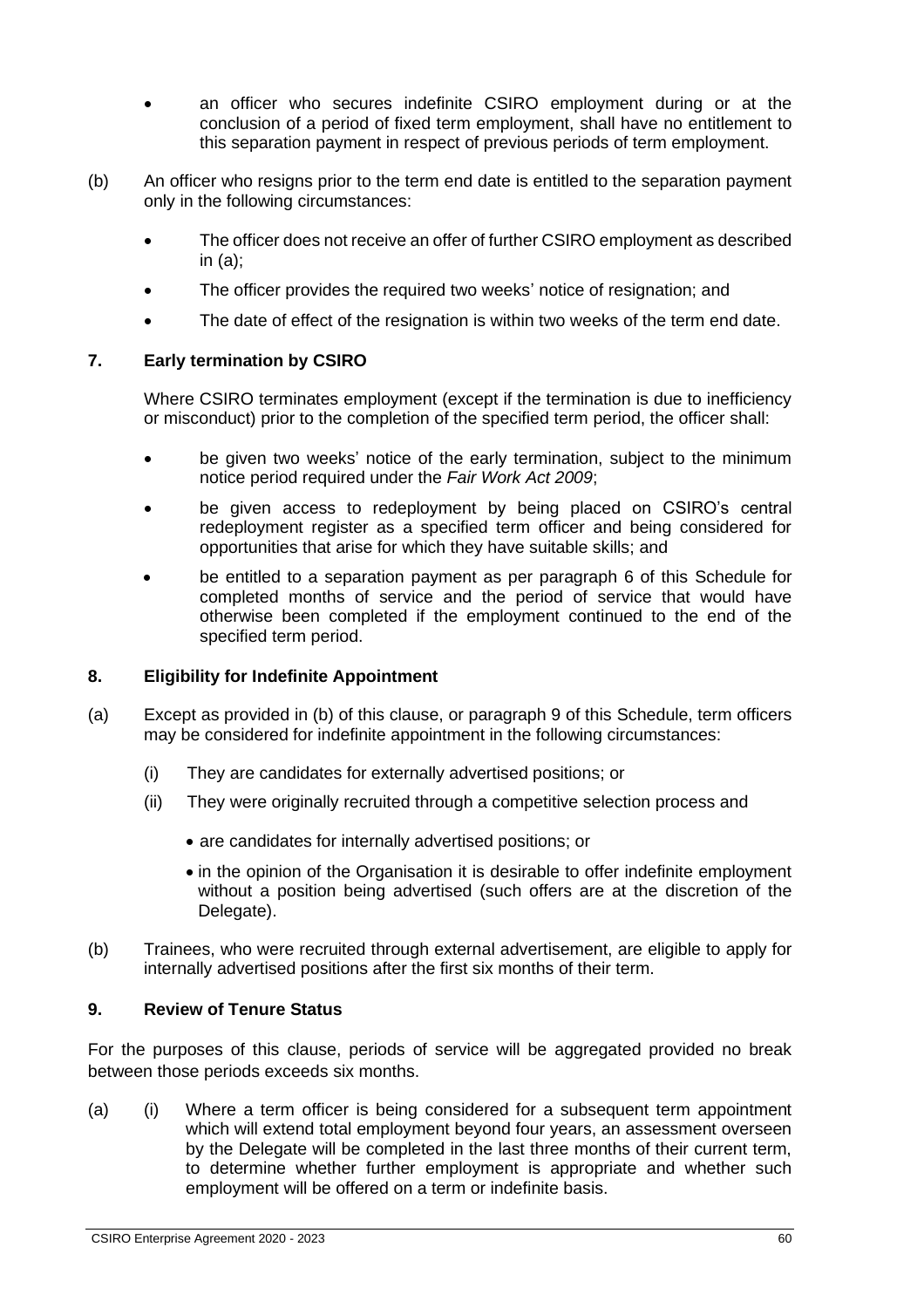- (ii) The officer shall be notified in writing of the result of the assessment and the reasons for the decisions at least one month prior to the term end. However, the decision is not subject to review under clause 81 of this Agreement, or any other CSIRO review mechanisms.
- (b) (i) Where a term officer has had more than seven years of service, and further employment is being considered, an assessment process shall be completed, in the last three months of their current term to determine whether further employment is appropriate and whether such employment will be offered on a term or indefinite basis.
	- (ii) The officer shall be notified in writing at least one month prior to the term end of the result of the assessment and the reasons for the decisions shall be provided in writing if requested. If the officer is not satisfied with the reasons for the decision the officer may seek a review under clause 81 of this Agreement.
	- (iii) For the purposes of this assessment, where an officer would be offered indefinite appointment but does not satisfy the requirements of paragraph 8(a) (i.e. was not originally recruited through a competitive selection process and is not a candidate for an externally advertised position), those requirements may be waived if the Business Unit considers that there would be no advantage in conducting a competitive selection process.

### **10. Term Officer Redeployment (other than Early termination by CSIRO)**

- (a) In addition to any Business Unit's processes, an officer shall have access to CSIRO's redeployment process by being placed on CSIRO's central redeployment register as a specified term officer and being considered for opportunities that arise for which they have suitable skills provided that they:
	- were appointed following a competitive recruitment process; and
	- have at least four years aggregate employment, provided that no breaks between periods of service exceeds six months.
- (b) Consideration of any outplacement benefit will be at CSIRO's discretion.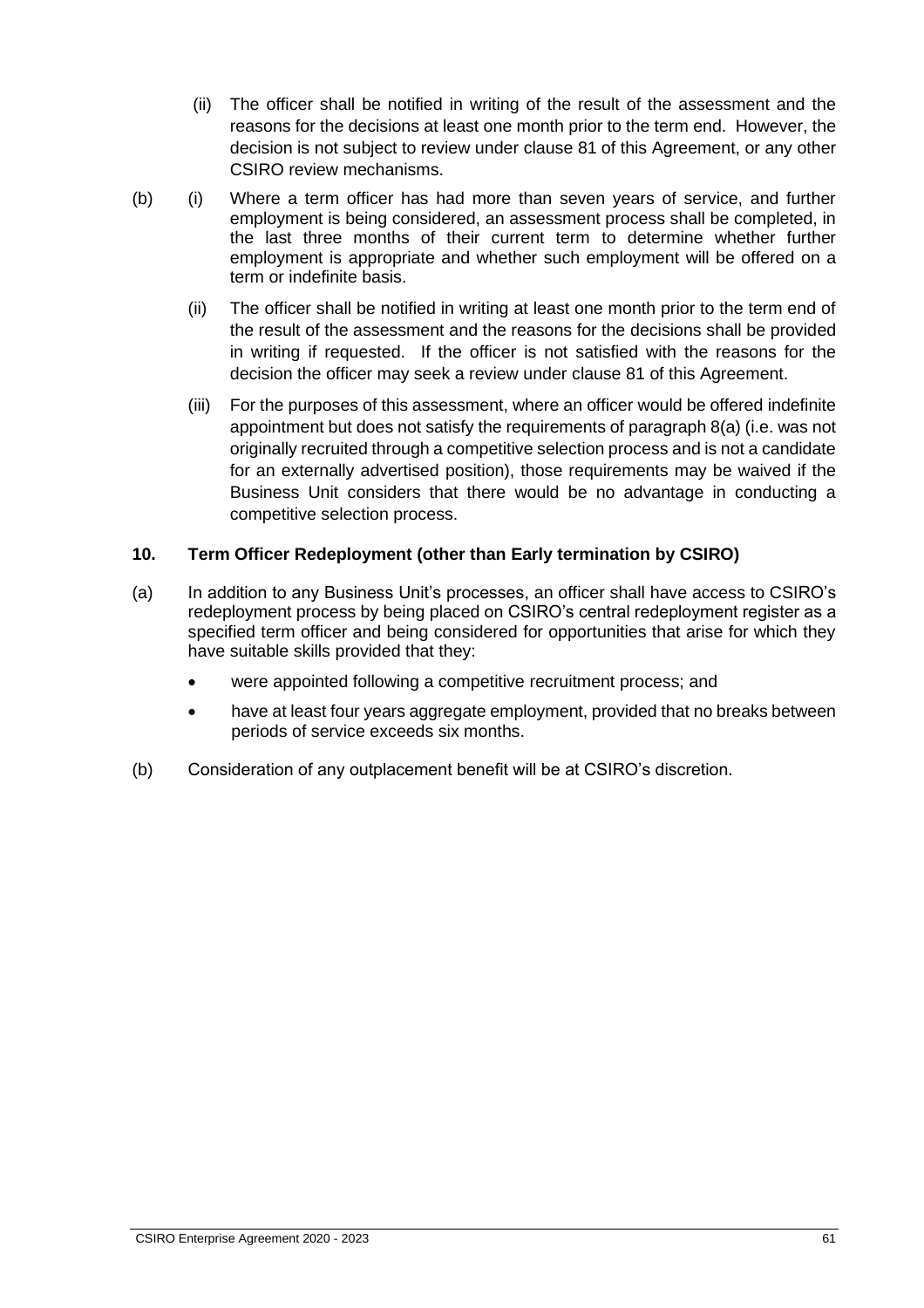## **SCHEDULE 3 – REDEPLOYMENT AND RETRENCHMENT**

### **1. Application**

- (a) These provisions do not apply to:
	- (i) an officer appointed on probation whose appointment has not been confirmed; or
	- (ii) an officer appointed for a specified period including casual appointment.

Officers on a specified term employment have access to redeployment and other provisions in accordance with Schedule 2.

### **2. Potentially Redundant Officers**

- (a) An officer is potentially redundant if:
	- (i) the officer is included in a group of officers, which group comprises a greater number of officers than is necessary for the efficient and economic working of CSIRO;
	- (ii) the services of the officer cannot be effectively used because of technological, structural or other changes in the work methods of CSIRO or changes in the nature, extent or organisation of the functions of CSIRO; or
	- (iii) the duties usually performed by the officer are to be performed in a different city and the officer is not willing to perform duties at that city.

#### **3. Consultation**

- (a) Where, due to organisational change or restructuring, ten or more officers are likely to become potentially redundant, the following information shall be made available and discussed with those officers and subsequently provided, in writing, to the relevant unions:
	- details of the circumstances causing the potential redundancy situation;
	- the impact of the proposed change upon science, research capabilities and/or support for these areas;
	- the anticipated number of officers affected and their level, functional area and location; and
	- the method of identifying potentially redundant officers.

Where the provision of this information will allow an individual officer to be identified, all but the identifying information will be made available.

- (b) Consultation in accordance with clause 53 will then occur so that options and measures to reduce the need for, and mitigate the impacts of, redundancies can be fully explored.
- (c) Officers will be notified that they can request the involvement and assistance of a representative. Where requested, the representative can participate in discussions concerning that officer.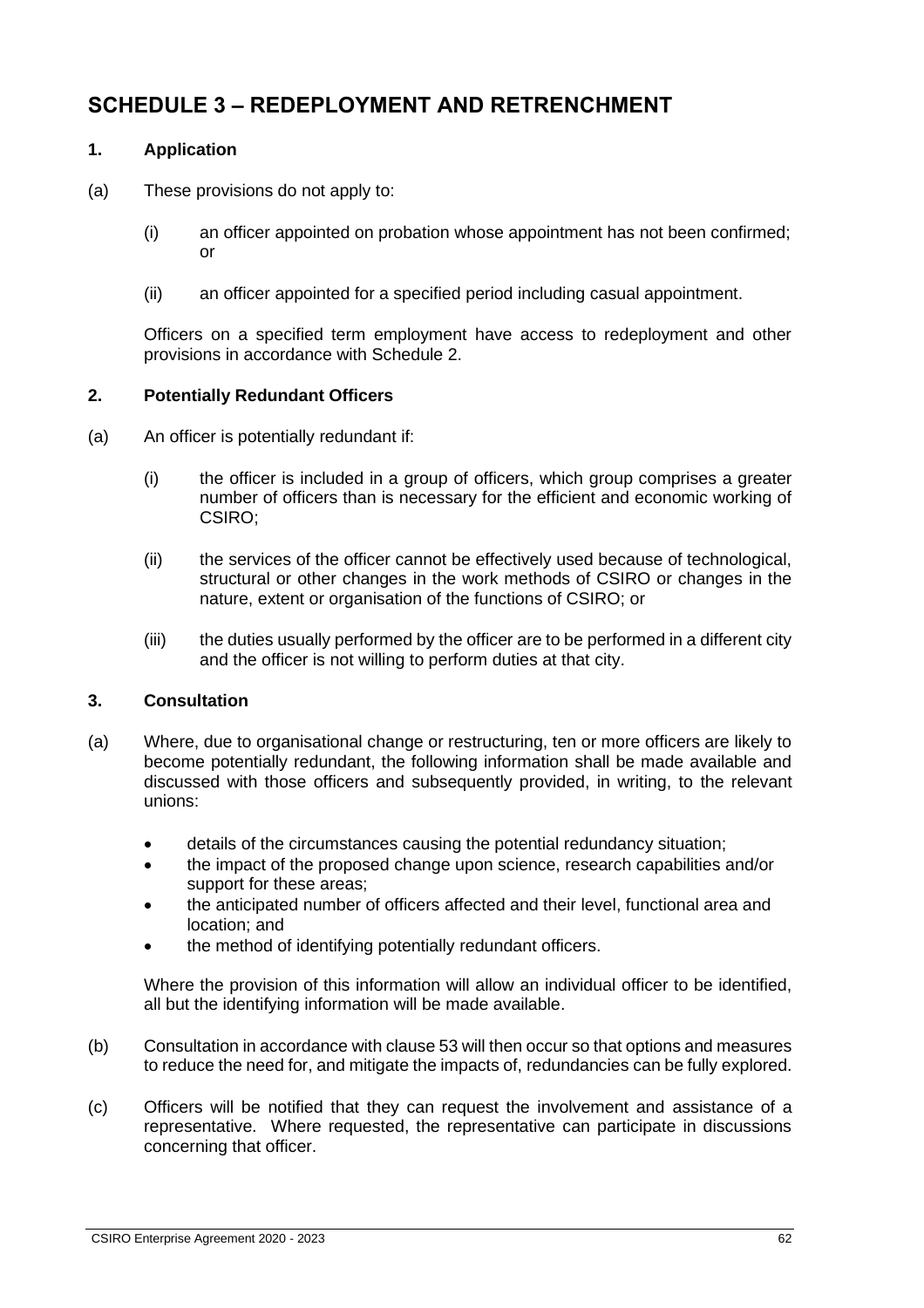### **4. Voluntary Redundancy Substitution**

- (a) An officer who is potentially redundant may exchange positions with another officer who would not contest redundancy. This is referred to as Voluntary Redundancy Substitution. Voluntary Redundancy Substitution is entirely at CSIRO's discretion and will only be approved where CSIRO determines that the skills of both individuals are a close match and that there will be no adverse impact on ongoing work requirements. Discussions will occur with each individual officer before final approval by CSIRO.
- (b) Substitution will only proceed where no suitable redeployment opportunities are identified.
- (c) Where substitution is approved the Senior Manager will provide the officer with the following information and formal advice. Where paragraph 3(a) applies, unless a shorter period is agreed between CSIRO and the officer, the formal advice will be provided no earlier than four weeks from the date on which the information at subparagraph 3 (a) has been provided to the officer:
	- a written estimate of the financial termination benefits which apply for each of the redundancy options (including income maintenance);
	- formal advice in writing detailing that:
		- **I.** the officer can agree to a termination date that is within 10 working days of receipt of this formal advice;
		- **II.** the officer will be paid the equivalent of 8 weeks pay in lieu of notice in addition to the lump sum or income maintenance benefit, (where applicable); and
		- **III.** the officer must provide written advice as to their preferred benefit as soon as practicable, prior to the termination date.
- (d) Where an officer has requested the involvement of a representative, the representative will be provided with the information in respect of the officer concerned.
- (e) Where substitution is approved, clauses 5 to 8 and 11 of this Schedule do not apply to the officer.
- (f) CSIRO will, on an annual basis, make all officers aware of the option of being listed on a Voluntary Redundancy Substitution register which will be maintained by CSIRO Human Resources. CSIRO will not refuse an officer's election to be placed on the register. Additionally, when Business Units are undertaking organisational change or restructuring, they will advise all officers at that time of the opportunity for voluntary redundancy substitution.

### **5. Identification of individual officers from an impacted group of officers**

- (a) After voluntary redundancy substitution has been considered, in any situation where the number of roles available is fewer than the current number of officers occupying those roles, the following process will be adopted.
- (b) The responsible Line Manager will use available knowledge and information to undertake an assessment of each officer against the organisational requirements for the role/s developed in line with the applicable work classification standards. The principles of procedural fairness will be applied. The officer will have the opportunity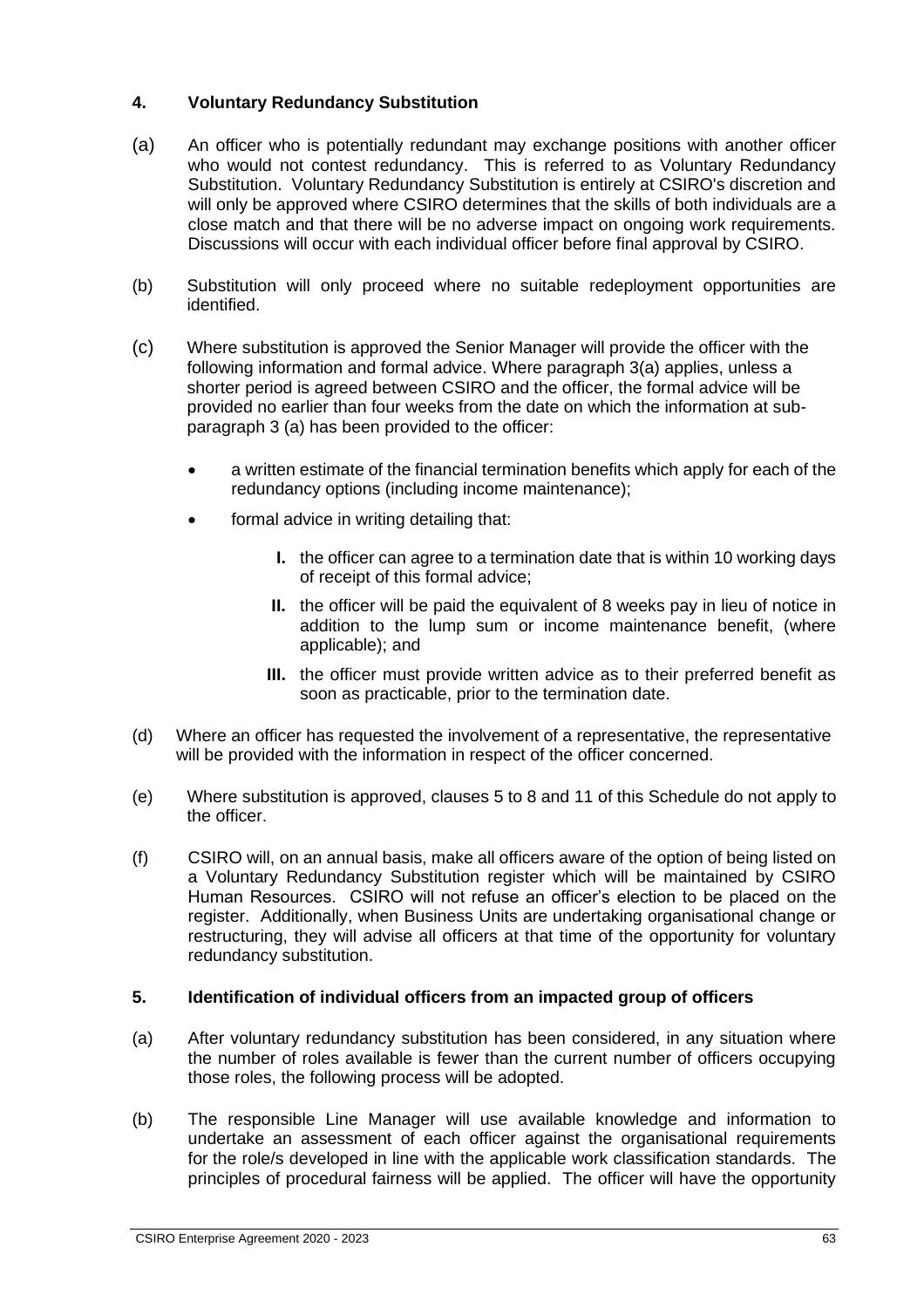to provide information if they so choose, however they will not be required to make a formal application for their existing role.

(c) The final decision will be made by the responsible Line Manager and affected officers will be advised. Where it is determined that there is no ongoing organisational requirement for the officer's skills, the officer will be advised that they are potentially redundant and will be provided with information in accordance with sub-paragraph 6(a).

#### **6. Advice and information to individual impacted officer**

- (a) Where an individual officer is likely to become redundant the Senior Manager will, at the earliest practicable time, advise the officer of the situation and at the same time will provide the officer with the following information:
	- details of the circumstances which have given rise to the potential redundancy;
	- why the individual officer's position has been identified as potentially redundant;
	- potential redeployment, including retraining prospects, within the Business Unit and more broadly, within CSIRO;
	- other options available which may prevent the redundancy;
	- a written estimate of the financial termination benefits which apply for each of the redundancy options (including income maintenance) in the event that redundancy is confirmed; and
	- comprehensive information concerning redeployment and redundancy procedures and the assistance that CSIRO Human Resources will provide.
- (b) Where an officer has requested the involvement of a representative, they will be provided with the information in respect of the officer concerned.

#### **7. Redeployment**

- (a) CSIRO will carry out an organisation-wide survey, of existing and foreseeable vacancies which are at, or one level below, the officer's substantive CSOF level and in the same functional area. The minimum period over which this survey will be conducted will be 2 months or a shorter period may be agreed between CSIRO and the officer.
- (b) A position will be considered to be a suitable opportunity if that officer meets all the essential selection criteria for the position either immediately, or could reasonably be expected to do so after a reasonable period of retraining (up to six months in the case of vacancies with indefinite tenure).
- (c) Where an officer accepts redeployment within CSIRO to a position of lower classification than their substantive classification level, payment will be at the rate necessary to bring their salary up to the salary received immediately before the date of redeployment for the following period:
	- (i) in the case of officers who have twenty or more years of service  $-14$  months; or
	- $(ii)$  in the case of other officers eight months.

The income maintenance period shall commence on the day of transfer to a position of lower classification.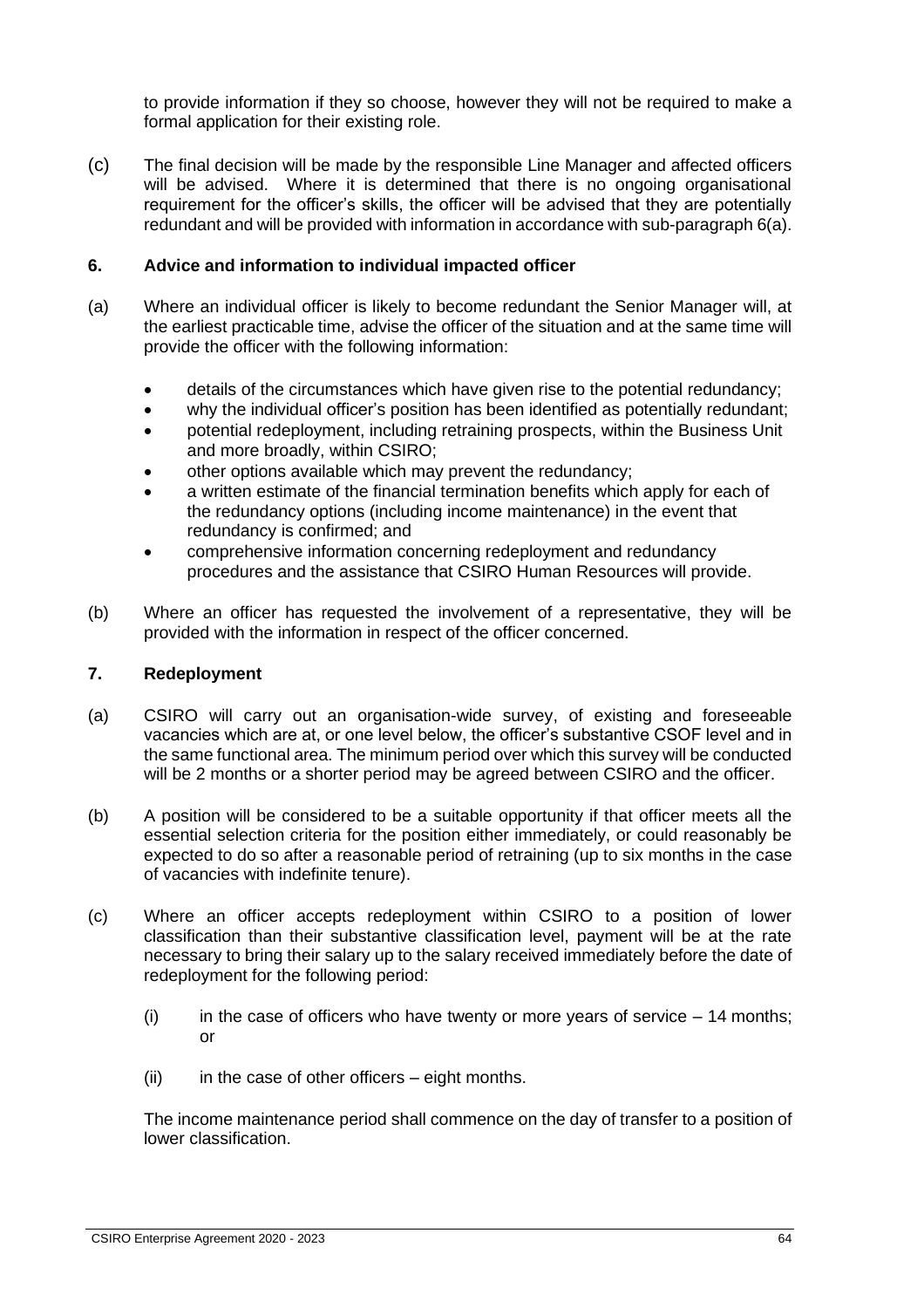- (d) Where an officer secures further employment in CSIRO and is required to move house in order to take up the appointment, the officer will be eligible for the same conditions as would apply had the officer been promoted to that position.
- (e) For the purposes of calculating salary, allowances referenced in 9.2 (e) will apply.

#### **8. Retrenchment**

(a) Formal written notification

Where there are no apparent redeployment opportunities and the redundancy is to proceed, the officer will be formally advised in writing. This notification will detail the various options in terms of the timing of termination and the relevant benefits the officer may elect to receive on retrenchment.

This notification shall provide formal notice of five weeks which will commence four weeks from the date of the formal written notification.

(b) Cessation within 10 working days of receiving formal written notification

If an officer does not contest redundancy and agrees to a termination date that is within 10 working days of receipt of their formal written notification the officer shall be paid the equivalent of 8 weeks pay in lieu of notice in addition to the lump sum or income maintenance benefit, (where applicable). During this 10-day period the officer must provide written advice as to their preferred benefit.

- (c) Cessation after 10 working days of receiving formal written notification
	- (i) Officers who choose to remain with CSIRO beyond the 10 working days following the receipt of their formal written notification, will receive, in addition to the lump sum or income maintenance benefit (where applicable) the remainder of the formal notice period referred to in sub-paragraph 8(a).
	- (ii) Employment will terminate at the completion of the period of notice. Where, prior to the completion of the notice period, the officer seeks appointment to an advertised vacancy but has not been assessed by the end of the notice period, employment will be extended until the officer's suitability for that position has been determined.
- (d) Financial planning, skilling and career support

When requested by an officer, CSIRO will fund up to two visits to a CSIRO nominated outplacement service to obtain job seeking skills, career assessment and planning and CV preparation. In lieu of this, the officer may request an equivalent amount to undertake relevant training. In addition, CSIRO will fund one visit to a mutually agreed financial adviser.

### **9. Options for Redundancy Benefit**

**An officer made redundant in accordance with this Schedule will receive a lump sum payment unless the officer elects to receive income maintenance.**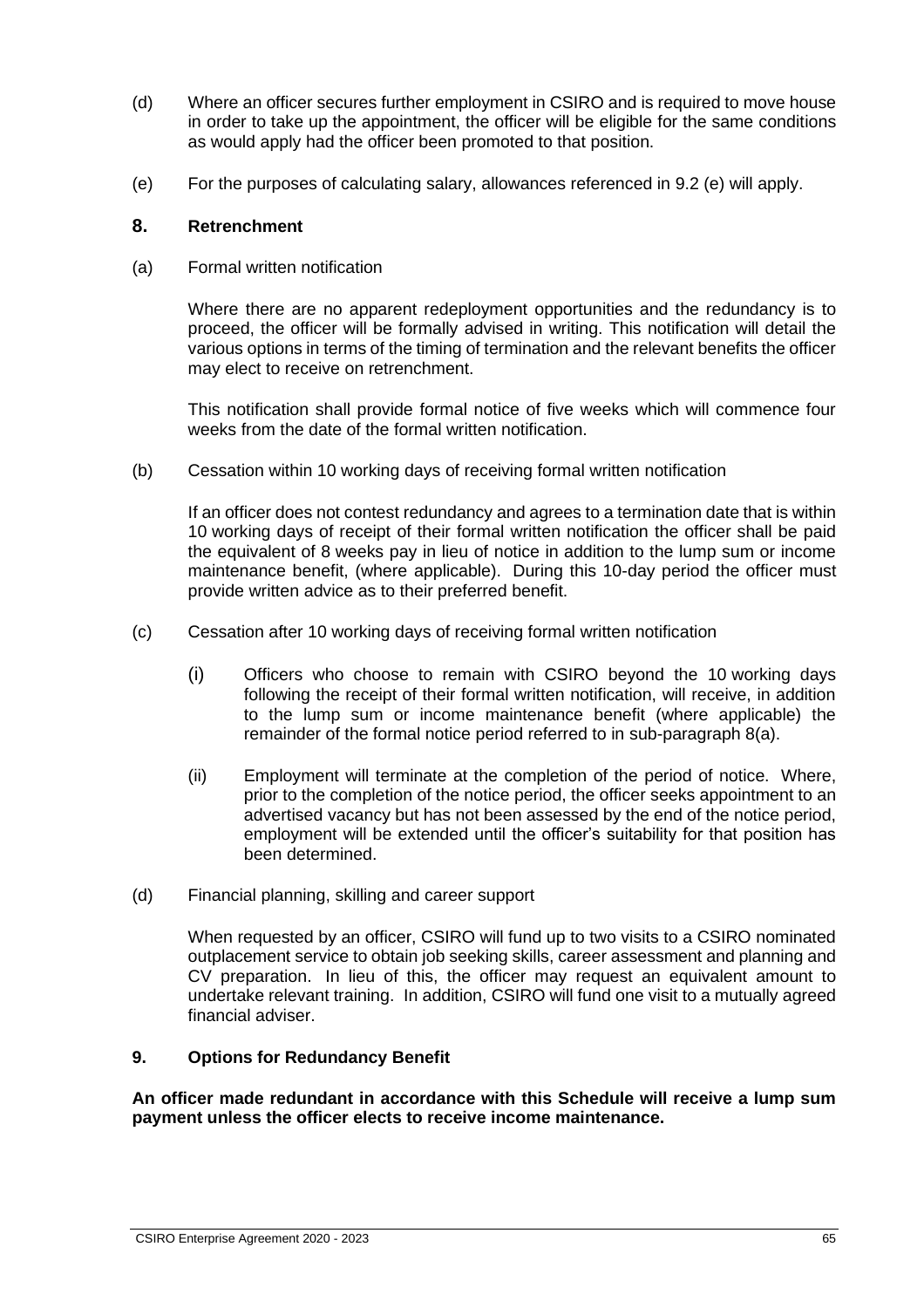#### **9.1 Lump Sum Payment**

- (a) An eligible officer who is retrenched will receive a lump sum payment calculated in accordance with this paragraph.
- (b) Subject to a minimum payment of 4 weeks pay and a maximum of 48 weeks pay, the Lump Sum payable to a retrenched officer will be 2 weeks salary for each completed year of continuous service PLUS a pro-rata payment for any additional completed months of continuous service, subject to any minimum amount the officer is entitled to under the *Fair Work Act 2009.*
- (c) Calculation of Lump Sum

Where an officer has less than 24 years full-time service, the redundancy payment will be calculated on a pro-rata basis for any period where an officer has worked part-time hours during their period of service.

- (d) For the purposes of calculating salary at the date of termination, the following payments will be included:
	- (i) Enhanced Responsibilities Allowance, if it was received for a continuous period of at least 12 months prior to formal advice being given under sub-paragraph 8(a);
	- (ii) Payment for shift work, restriction duty or overtime where it was received regularly i.e. in 50% or more of the pays received in the 12-month period preceding the giving of notice under sub-paragraph 8(a). The amount included will be the average fortnightly payment during the 12 month period; and
	- (iii) First Aid Allowance, Superior Performance Rating (Premium Step) and ACDP Site Allowance.

#### **9.2. Income Maintenance after termination**

- (a) Where an officer has elected to receive income maintenance the officer will be entitled to receive payments for the following period:
	- (i) in the case of officers who have twenty or more years of service  $-14$  months; or
	- $(ii)$  in the case of other officers eight months.
- (b) The income maintenance period shall commence on the day after termination.
- (c) During periods of income maintenance former officers will be eligible to apply and compete on merit for internally advertised vacancies.
- (d) The amounts to be paid by way of income maintenance shall be calculated as follows:
	- (i) where the former officer is unemployed, payment will be at a rate equivalent to their salary at the date of termination less any amount received by way of unemployment relief.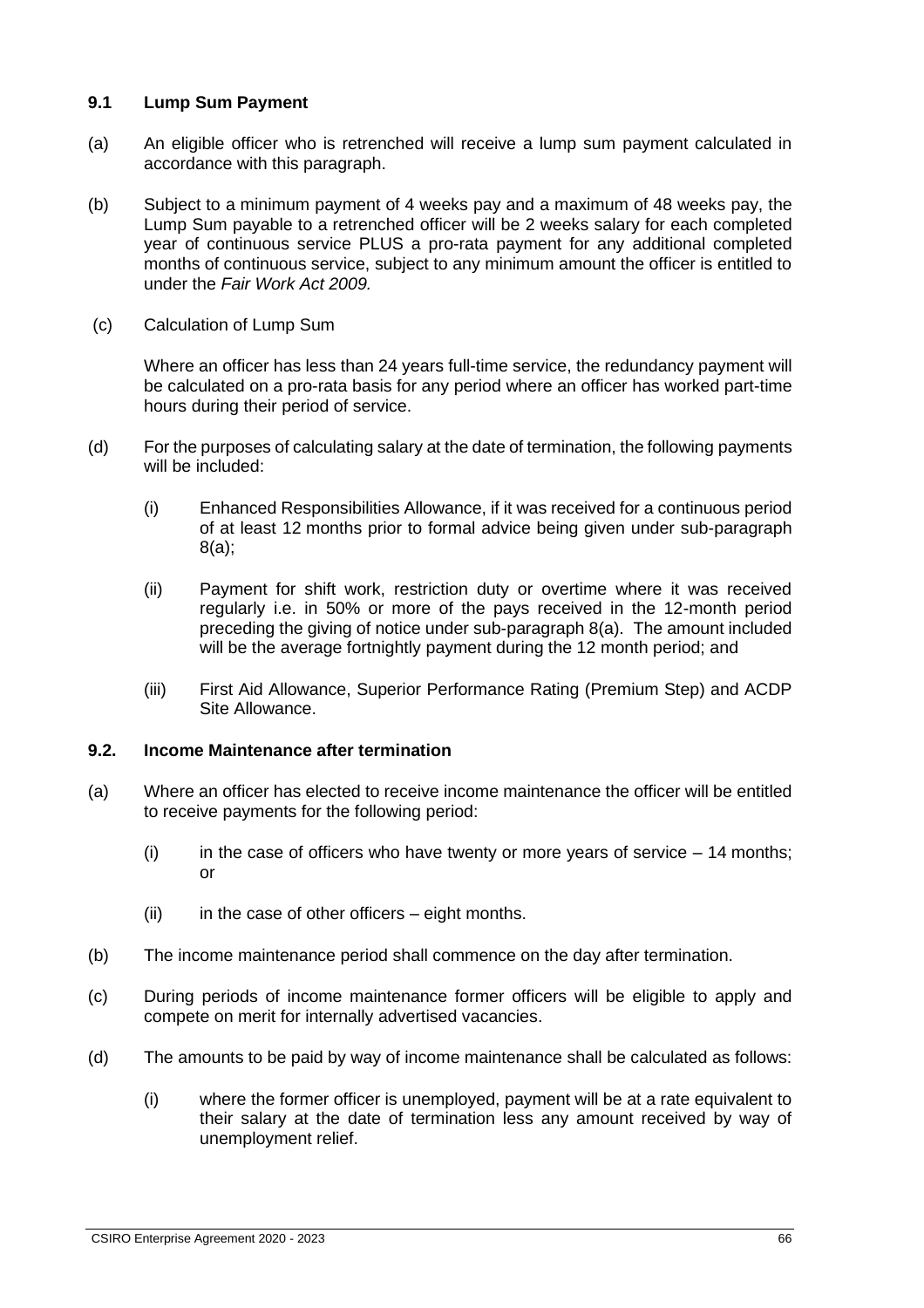- (ii) where the former officer obtains employment outside CSIRO, payment (if any) will be at the rate necessary to bring their salary from that employment to the salary level at the date of termination.
- (e) For the purposes of calculating salary at the date of termination, the following payments will be included:
	- (i) Enhanced Responsibilities Allowance, if it was received for a continuous period of at least 12 months prior to formal advice being given under sub-paragraph 8(a);
	- (ii) Superior Performance Rating (Premium Step), but only for that part of the period of income maintenance that would have been paid, had the officer not been in receipt of income maintenance under the terms in this Schedule;
	- (iii) Payment for shift work, restriction duty or overtime where it was received regularly i.e. in 50% or more of the pays received in the 12-month period preceding the giving of notice under sub-paragraph 8(a). The amount included will be the average fortnightly payment during the 12 month period; and
	- (iv) First Aid and ACDP site allowance.
- (f) During the period of income maintenance, former officers will be required to provide acceptable evidence of income (from employment or unemployment relief) in order to establish and maintain eligibility for income maintenance.

# **10. Service for Redundancy Pay Purposes**

For the purpose of calculating an entitlement in accordance with clause 9 of this Schedule, "service" means:

- service in CSIRO;
- Government service as defined in section 10 of the *Long Service Leave (Commonwealth Employees) Act 1976*;
- service with the Commonwealth (other than service with a joint Commonwealth–State body or a body corporate in which the Commonwealth does not have a controlling interest) which is recognised for long service leave purposes;
- service with the Australian Defence Forces;
- service in another organisation where:
	- (i) an officer was transferred from that organisation with a transfer of function; or
	- (ii) an officer engaged by that organisation on work within a function is appointed as a result of the transfer of that function to the CSIRO and such service is recognised for long service leave purposes.

**Service not to count as service for redundancy pay purposes** – Any period of service which ceased in any of the following ways will not count as service for redundancy pay purposes:

• retrenchment; retirement on grounds of invalidity; inefficiency or loss of qualifications; forfeiture of office; dismissal; termination of probation appointment for reasons of unsatisfactory service; or voluntary retirement at or above the minimum retiring age applicable to the officer or with the payment of an employer-financed retirement benefit.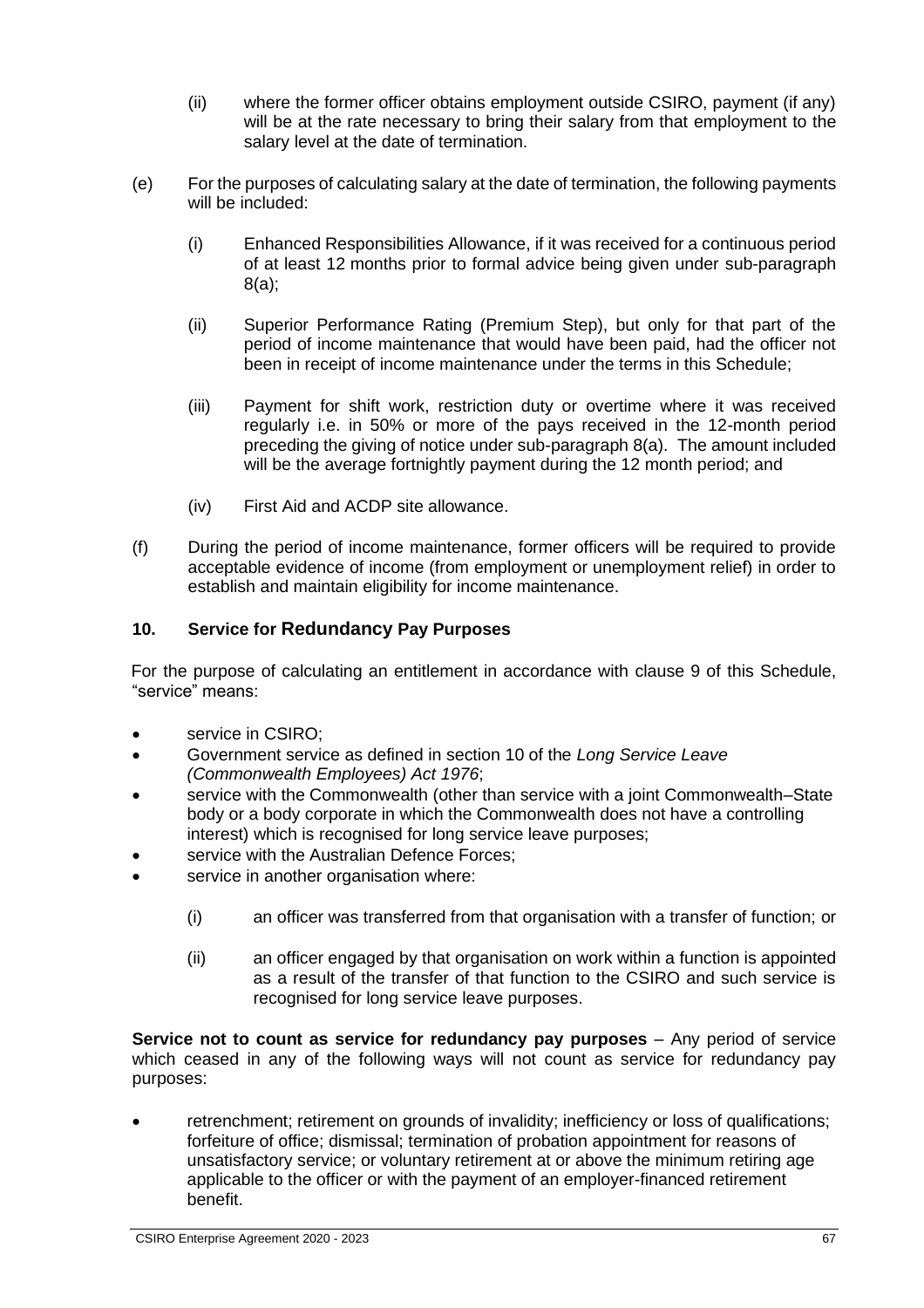**Earlier periods of service** – For earlier periods of service to count there must be no break between the periods except where:

- (a) the break in service is less than one month and occurs where an offer of employment with CSIRO was made and accepted by the officer before ceasing employment with the preceding employer; or
- (b) the earlier period of service was with CSIRO and ceased because the officer was deemed by CSIRO to have resigned on marriage.

**Absences during a period of service** – Absences from duty which do not count as service for long service leave purposes will not count as service for redundancy pay purposes.

# **11. Review**

- (a) An officer may seek a review under the Workplace Issues Resolution Procedure in relation to other redundancy issues which do not impinge on the validity of the decision to retrench them (i.e. the purpose of the review cannot be to question the redundancy itself).
- (b) An officer may bring an action against termination of employment under clause 80 of this Agreement.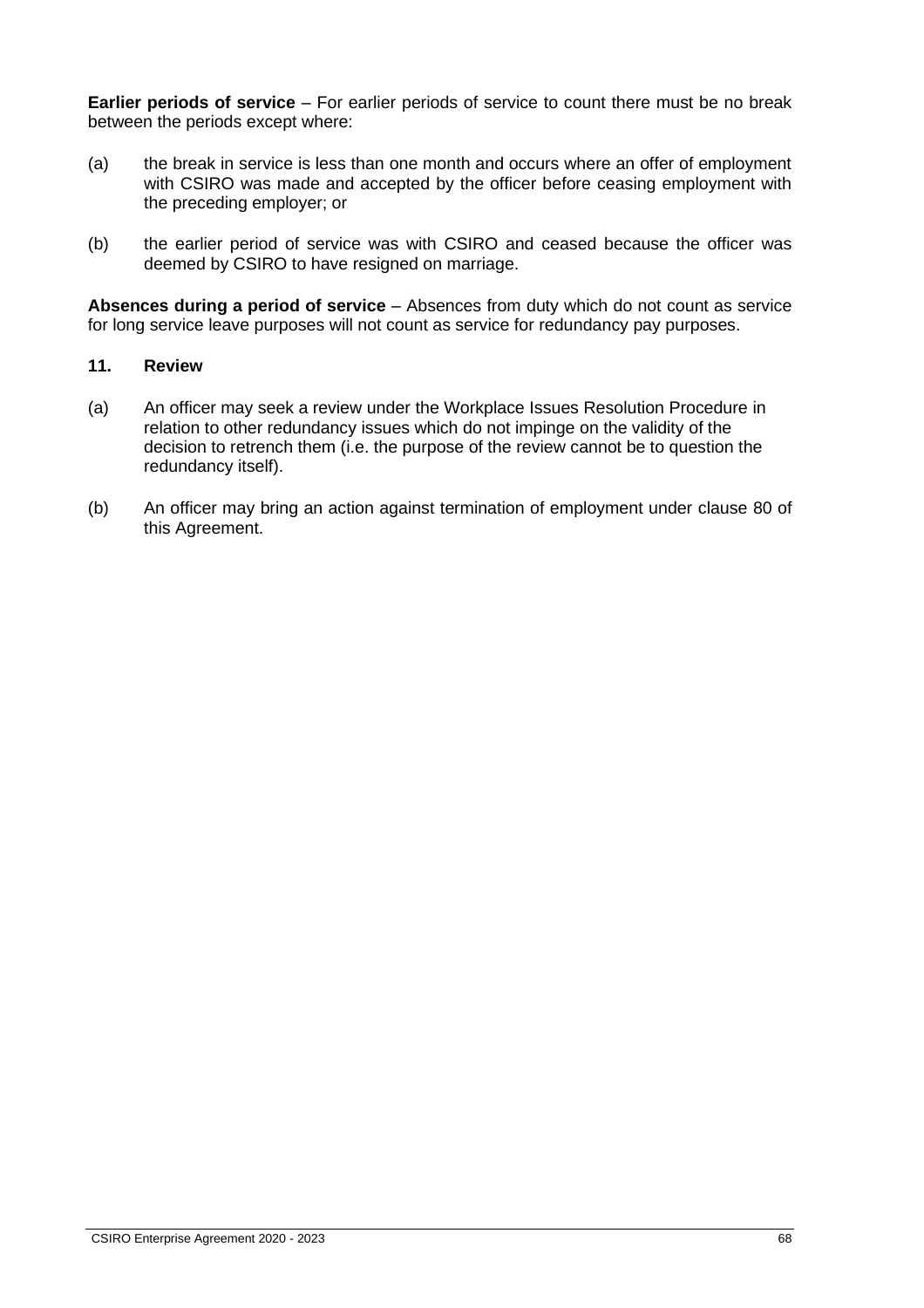# **SCHEDULE 4 – DUTY AT SEA**

Duty at sea applies to all officers while confined on board a vessel at sea for periods in excess of 24 hours.

# **1. Definitions**

(a) "Annual salary" means the corresponding rate of pay listed in Schedule 6 of this Agreement.

(b) A vessel is defined to be "at sea" from the time it leaves a wharf or anchorage at the start of a voyage until it returns to a wharf or anchorage at the completion of that voyage.

(c) "Normal fortnightly salary" means the officer's Annual Salary converted to a fortnightly rate of pay, as specified by the formula in clause 18.3. Normal fortnightly salary includes any allowances due and payable to the officer and deemed to be salary by this Agreement.

Daily payments made pursuant to clause 2 of this Schedule or any form of overtime payment are not to be included as part of the officer's "normal fortnightly salary".

### **2. Duty at Sea allowance**

(a) Duty at Sea Allowance is payable in addition to an officer's normal fortnightly salary for all periods of more than 24 hours and pro-rata thereafter spent on a vessel at sea. This payment is made in recognition of an officer's confinement aboard the vessel and the additional hours of work which may be required of an officer.

(b) The daily payment for Duty at Sea shall be calculated in accordance with the following formula:

CSOF4.M Annual Salary

313

# **3. Confinement Leave**

(a) In addition to other entitlements an officer shall receive one days leave for every Sunday or part thereof and/or public holiday or part thereof the officer is confined on a vessel at sea.

(b) (i) Subject to subclause 3(b)ii, Confinement Leave credits will be available for use by the officer for a period of six months commencing on the date of conclusion of the voyage ("the settlement period"). At the end of the settlement period, any Confinement Leave credits that have not been applied for will be paid to the officer in accordance with the following formula:

CSOF.4M Annual Salary

X 100% X 1.2

X 121% X 12

313

(ii) An officer may use Confinement Leave credits by written application to CSIRO for a period of Confinement Leave. CSIRO shall not unreasonably withhold approval. Confinement Leave can only be taken in whole days. A grant of time off work shall be debited against the officer's Confinement Leave credit. Recreation Leave shall only be granted to an officer after their Confinement Leave credit balance is less than one day unless a written application for a period of Confinement Leave has been denied.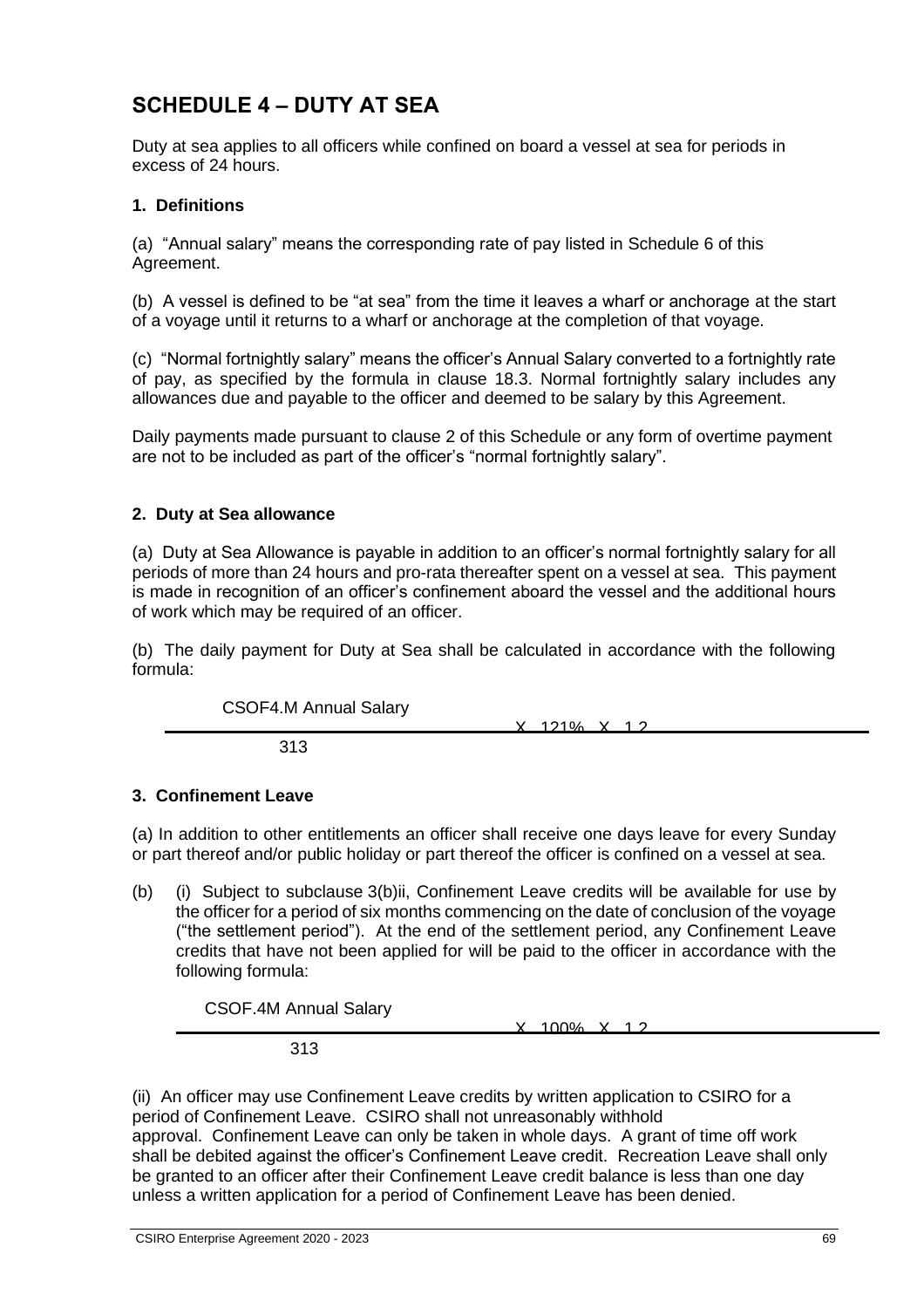# **4. Principles for Duty at Sea**

The parties agree that the following principles and practices shall apply to all CSIRO activities involving Duty at Sea, and represent minimum standards.

(a) General

(i) The parties to this Agreement shall agree upon a set of guidelines for Chief Scientists, Voyage Managers, participants, and observers in relation to research activity in the marine environment. All officers undertaking a voyage shall be provided with ready access to copies of the agreed guidelines. Copies shall be available on all CSIRO vessels. The guidelines shall be revised by the parties as necessary.

(ii) Officers requested to participate in a voyage with less than five working days notice shall be entitled to decline participation. However, agreement for an officer to participate in a voyage at short notice shall not be unreasonably withheld.

(iii) In the case of a change in the scheduled date of return of an officer to their normal residence, or in cases of un-anticipated domestic need, and with the agreement of the Voyage Manager, a telephone call shall be provided at CSIRO expense, by the most appropriate means available.

(iv) No officer will be required to work at sea for more than 85 days in any financial year except with the written consent of the officer concerned.

(v) While at sea, an officer may be required to work on any day inclusive of Saturday, Sunday and Public holidays.

(vi) The Master of the vessel has the authority for conduct, discipline and safety of all persons on board. In the first instance, however, CSIRO personnel will be responsible to the Voyage Manager for their duties and conduct.

(b) Health and Safety

(i) The parties to this Agreement are committed to and acknowledge their respective responsibilities ensuring that all work performed at sea is performed in an environment that is as safe as reasonably practicable, by developing and applying safe systems of work.

(ii) All work at sea shall be conducted in accordance with the *Work Health and Safety Act 2011* and other applicable Commonwealth legislation and Codes of Practice. In the absence of appropriate Commonwealth Codes of Practice, CSIRO shall conform with applicable standards of the States and Territories or recognized and accepted industry practice.

(c) Maximum Periods of Duty

No officer shall:

(i) be required to work in a single continuous session for more than 5 hours without a minimum break from duty of 30 minutes;

(ii) perform in excess of 30 hours total duty in any continuous 48 hour period;

- (ii) be directed to work more than 16 hours in any continuous 24 hour period; or
- (iv) be directed to work for more than 12 hours continuously in any watch inclusive of breaks.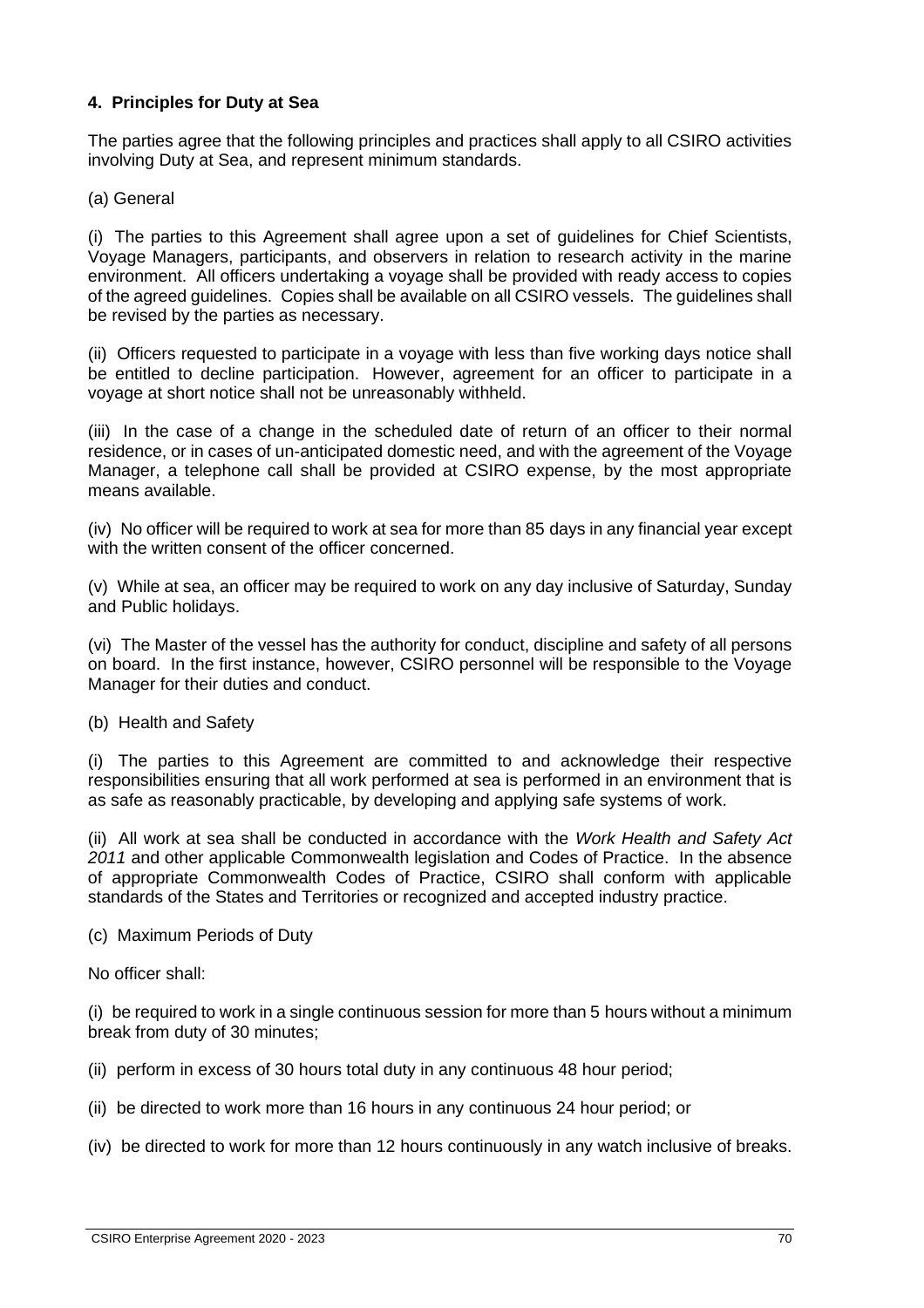# **SCHEDULE 5 – CLASSIFICATION LEVEL DESCRIPTORS**

The following classification level descriptors apply in relation to the CSIRO salary structure:

### **Level 1**

Under regular supervision, performs duties requiring limited skills, initiative or responsibility.

#### **Level 2**

Under general supervision, applies basic knowledge and/or skills to straightforward routines and procedures using readily available guidelines and advice.

#### **Level 3**

Under technical direction, applies knowledge and skills to a range of procedures and/or techniques. May be required to solve problems of limited complexity, determine priorities within assigned tasks, vary standardised procedures or techniques and adapt to changes in work procedures or technologies. Applies communication skills relevant to the work area.

#### **Level 4**

Under general direction, applies knowledge and skills to a specific task(s) involving the application or adaptation of a variety of procedures and techniques requiring specialised knowledge. Identifies and solves more complex problems, initiates and/or follows complex instructions or procedures. Accountability for resources and the capacity to respond to and assist in implementing change are commonly features of this level. Applies well developed communication skills relevant to the work area.

### **Level 5**

Under limited direction, applies well developed knowledge and skills to one or more specific projects or services, requiring the development and adaptation of a wider variety of specialised procedures and techniques. Requires the ability to develop, test and evaluate complex options and issues. Planning, highly developed communication skills, capacity to initiate appropriate change and accountability for resources are commonly features of this level.

### **OR**

Under limited direction about research project objectives and general approach, undertakes scientific or engineering research requiring originality, creativity and innovation and the application of scientific or engineering knowledge, expertise and skills in a limited area. Demonstrates basic ability in research planning and execution and the capacity to think in terms of fundamentals and create hypotheses.

# **Level 6**

Within broad guidelines, manages one or more highly significant projects or services, or undertakes work that has impact on the development of scientific or technological knowledge, on industry or on the community. This requires the application of high levels of disciplinary expertise or managerial knowledge. Demonstrates broad insight and significant skills in areas of expertise. Ability to deal with concepts requiring well developed deductive, evaluative and investigative skills that lead to outstanding work. Leadership, planning and negotiation skills, accountability for resources, initiation and management of change and well developed representation skills are commonly features of this level.

### **OR**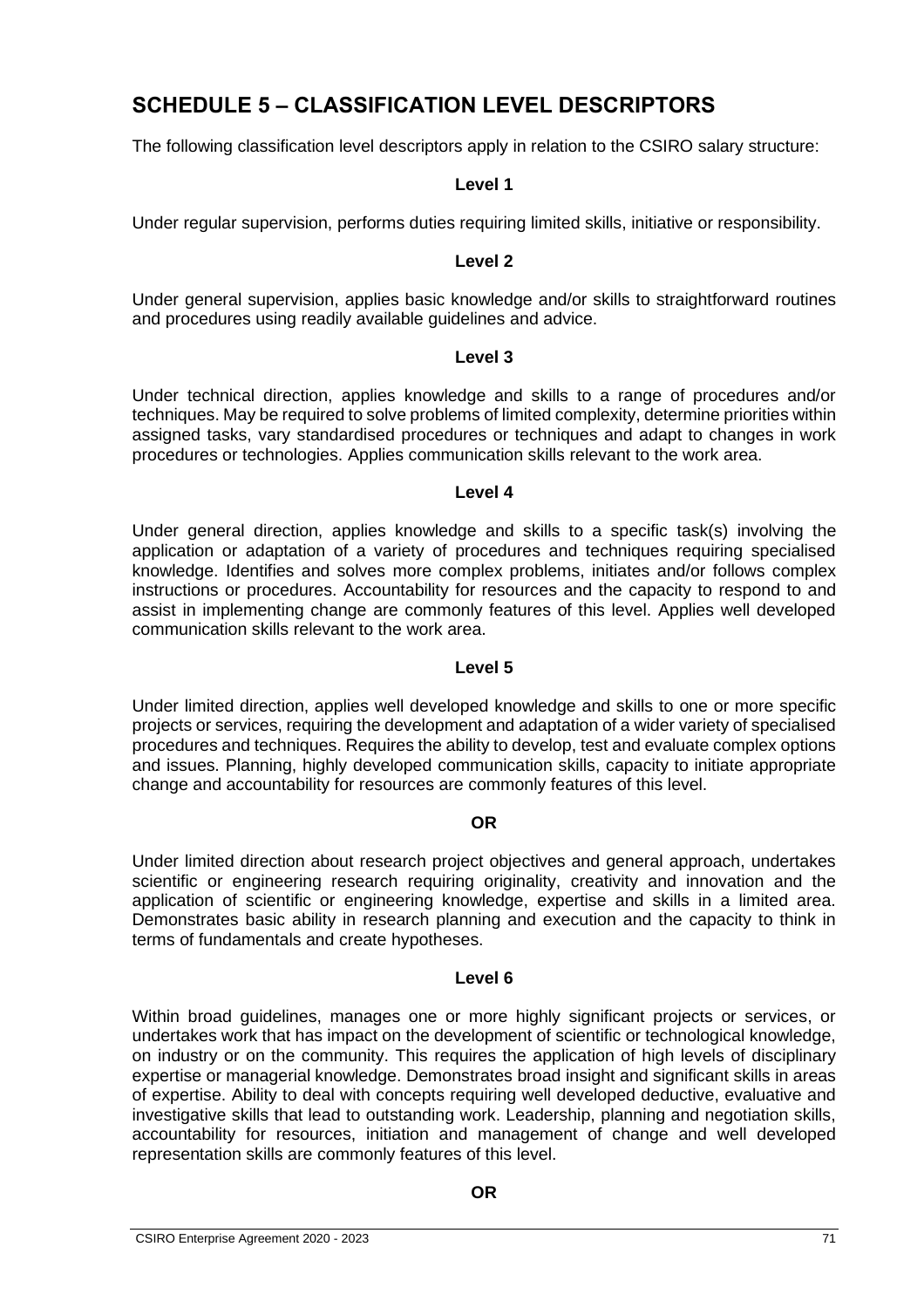Within broad guidelines on research project objectives, undertakes scientific or engineering research requiring a considerable degree of originality, creativity and innovation and the application of expert scientific or engineering knowledge. Has demonstrated ability in research planning and execution, and the judgement and tenacity required to reach research goals. May provide leadership to staff within the project, and may be responsible for the management of human, financial and material resources.

# **QUALIFYING STATEMENT**

In levels 3, 4, 5 and 6 of the above classification level descriptors, "knowledge and skills" refers to the appropriate level of professional, technical, administrative or managerial knowledge and skills as specified in the CSIRO's Work Classification Standards.

#### **Level 7**

Under broad guidance about objectives, manages a very significant administrative program. This requires a high degree of resource management and leadership ability. Has extensive expert knowledge, and considerable ability in planning and executing projects and implementing results. Typically provides expert administrative leadership to colleagues, with significant conceptual and creative input. Plans at the subprogram level, comprising a range of related projects, to meet objectives. Typically seeks, allocates and monitors significant resources. Has a significant role in negotiating complex, sensitive or contentious issues.

#### **OR**

Under broad guidance about research project objectives, undertakes scientific or engineering research requiring substantial originality, creativity and innovation and the application of expert scientific or engineering knowledge. Has proven capacity to identify research opportunities consistent with Business Unit's objectives. Considerable ability in research planning, execution and/or ability to implement research results. The scientist's or engineer's research has had a significant influence on their field of research. Typically provides scientific or engineering leadership to more junior colleagues. May plan and provide project leadership to meet objectives and seek, allocate and monitor resources.

### **OR**

Functions as a senior specialist.

### **Level 8**

Under broad guidance about objectives, assists in the overall strategic management of a Business Unit or manages a major scientific, engineering or administrative program. This requires a high degree of resource management and leadership ability. Has extensive expert knowledge of their field, and outstanding ability in planning and executing programs and implementing results. Typically provides expert scientific, engineering or administrative leadership to colleagues, with significant conceptual and creative input.

Plans at the program level, comprising a range of related projects, to meet objectives. Seeks, allocates and monitors substantial resources. Has a major role in negotiating more complex, sensitive or contentious issues.

#### **OR**

Under broad guidance about research program objectives, undertakes outstanding scientific or engineering research requiring a high degree of originality, creativity and innovation. The scientist's or engineer's achievements represent a substantial advancement in scientific knowledge or for industry or for the community. Has extensive scientific or engineering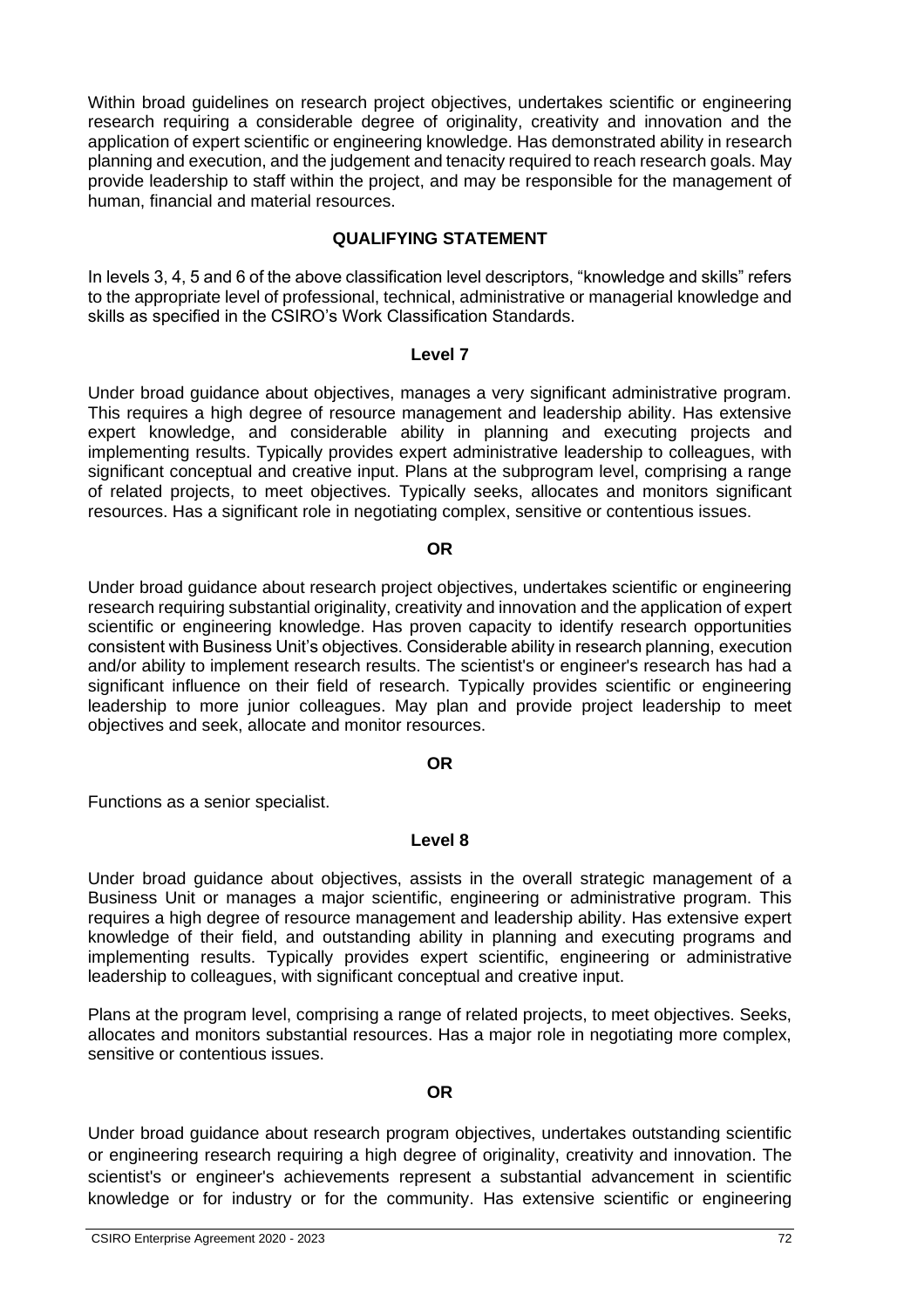knowledge, and outstanding ability in research planning, execution and/or implementing research results. Typically has an international reputation in a significant field of science or engineering or industrial application and provides expert scientific or engineering leadership to research colleagues. May plan at the program level, typically for multiple projects, to meet objectives and seek, allocate and monitor resources. May have a major role in negotiating complex, sensitive or contentious issues.

**OR**

Functions as a senior specialist.

*Note: Special promotion criteria apply to advancement within this level.*

### **Level 9**

Responsible for the management of a research division or equivalent group. This requires outstanding strategic and resource management, and leadership and communication ability, coupled with sound understanding of the commercial application of scientific and technological innovations. Has extensive expert scientific, engineering or administrative knowledge, and outstanding ability in planning, execution and implementing results, combined with significant entrepreneurial skill. Provides pivotal leadership reflecting considerable vision matched by strategic planning skills, achievement, drive and focus on outcomes. Seeks, allocates, monitors and is accountable for very substantial human, financial and material resources. Carries overall responsibility for negotiating complex, sensitive and contentious issues.

#### **OR**

Has such eminence in a significant field of science or engineering that appointment as a CSIRO Fellow is warranted.

#### **OR**

Functions as a senior specialist.

*Note: Special promotion criteria apply to advancement within this level.*